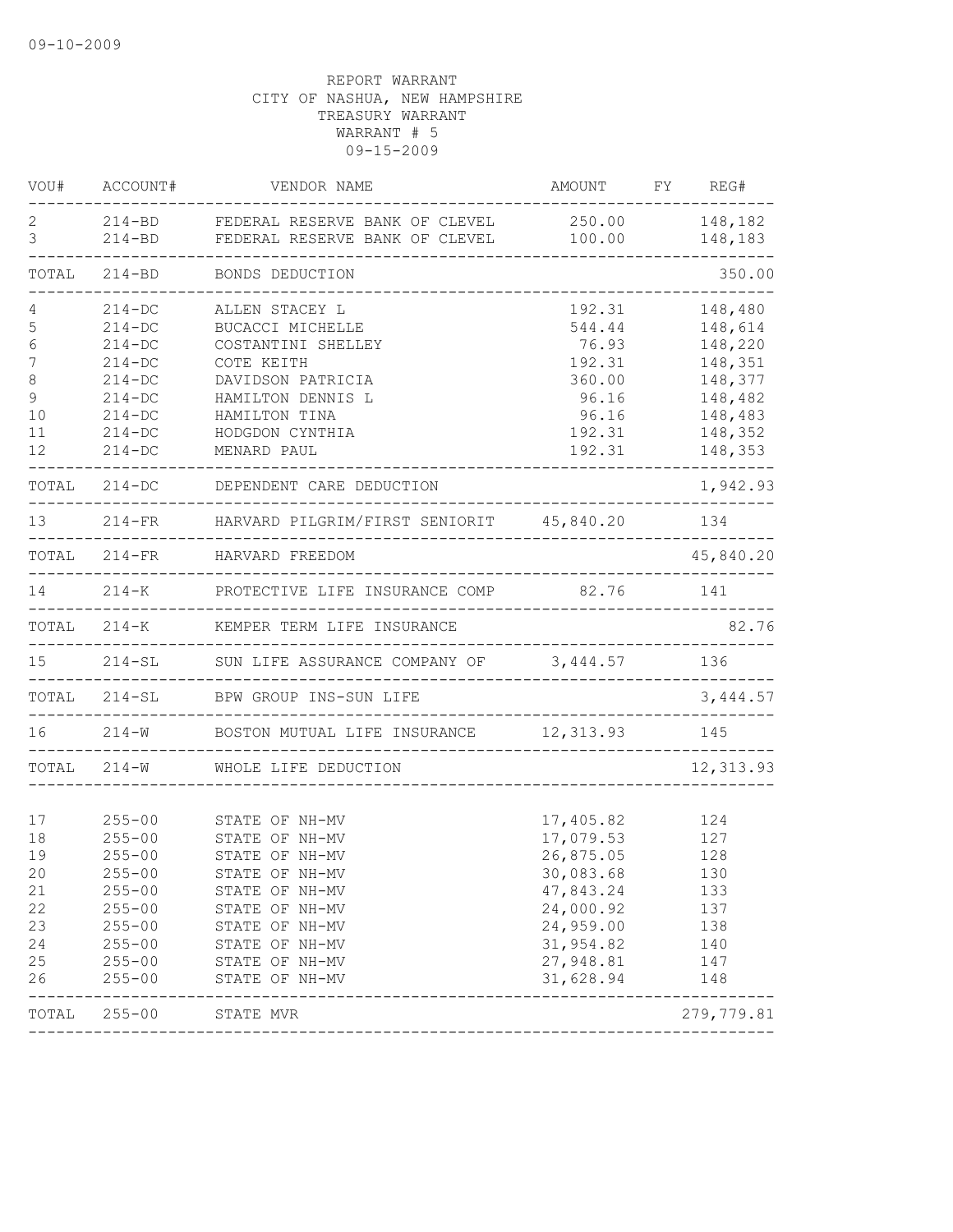| VOU#         | ACCOUNT# | VENDOR NAME        | AMOUNT | FY | REG#    |
|--------------|----------|--------------------|--------|----|---------|
| 27           | 258-00   | FIORE CAROL A      | 210.00 |    | 148,628 |
| TOTAL 258-00 |          | TVB REFUND PENDING |        |    | 210.00  |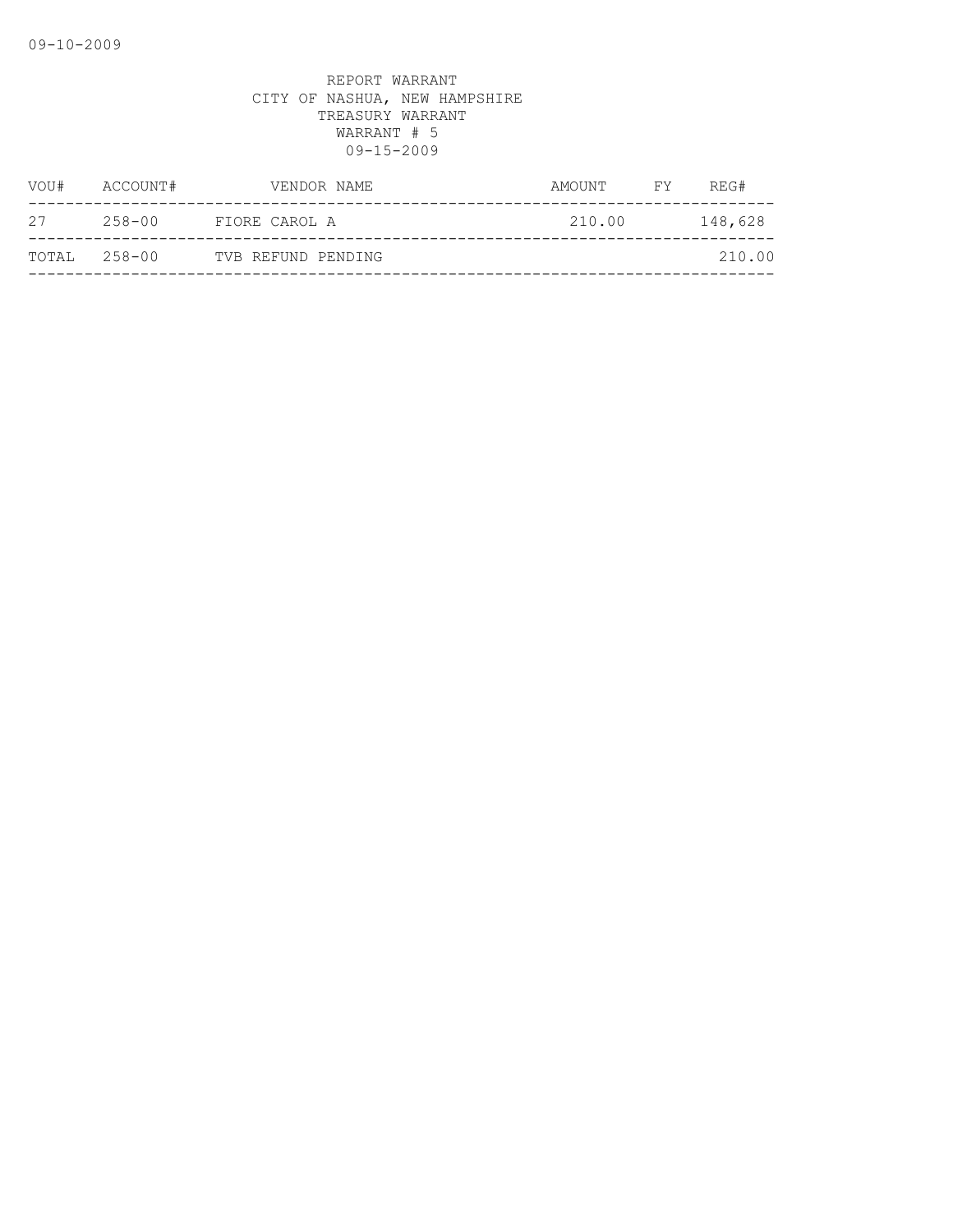| VOU#   | ACCOUNT#  | VENDOR NAME                                                        | AMOUNT                                 | FY | REG#             |
|--------|-----------|--------------------------------------------------------------------|----------------------------------------|----|------------------|
| 28     |           | 305-32005 PUBLIC SERVICE OF NH                                     |                                        |    | 296.41 148,794   |
| 29     | 305-34015 | PENNICHUCK WATER                                                   | 50.14 148,759                          |    |                  |
| 30     | 305-59100 | ANDERSON CECIL                                                     |                                        |    | 50.00    148,375 |
| 31     | 305-59100 | COLLINS JOHN                                                       | 50.00                                  |    | 148,384          |
| 32     | 305-59100 | <b>JEYNES MIKE</b>                                                 | 100.00                                 |    | 148,488          |
| 33     | 305-59100 | MCLEAN JIM                                                         | 100.00                                 |    | 148,358          |
| 34     | 305-59100 | O'NEIL TIM                                                         | 112.50                                 |    | 148,359          |
| 35     | 305-59100 | WALLENT FRANK J                                                    | 150.00                                 |    | 148,244          |
| 36     | 305-74092 | CITIZENS BANK                                                      | 33.09 129                              |    |                  |
| 36     |           | 305-95010 CITIZENS BANK                                            | 179.90 129                             |    |                  |
| 37     |           | 305-96900 PERMA-LINE CORP OF NEW ENGLAND 225.65 148,212            | ______________________                 |    |                  |
|        | TOTAL 305 | SRF - CIVIC & COMM ACTIVITIES                                      |                                        |    | 1,347.69         |
|        |           | 3053-49050 CITIZENS BANK 602.03 129                                |                                        |    |                  |
|        |           | TOTAL 305 NHS ACADEMY OF FINANCE                                   |                                        |    | 602.03           |
|        |           |                                                                    | ______________________________________ |    |                  |
| 39     |           | 308-83010 ANTHEM BLUE CROSS BLUE SHIELD 43,198.89 131              |                                        |    |                  |
| 40     | 308-83010 | ANTHEM BLUE CROSS BLUE SHIELD 41,088.80 146                        |                                        |    |                  |
| 40     | 308-83011 | ANTHEM BLUE CROSS BLUE SHIELD<br>ANTHEM BLUE CROSS BLUE SHIELD 192 | 326.81                                 |    | 146              |
| 41     | 308-83012 |                                                                    | 192, 267.52                            |    | $\frac{131}{1}$  |
| 42     | 308-83012 | ANTHEM BLUE CROSS BLUE SHIELD                                      | 172,724.36                             |    | 146              |
| 43     | 308-83013 | ANTHEM BLUE CROSS BLUE SHIELD                                      | 153, 258.06 131                        |    |                  |
| $4\,4$ | 308-83013 | ANTHEM BLUE CROSS BLUE SHIELD                                      | 154,397.74 146                         |    |                  |
| 45     | 308-83016 | HARVARD PILGRIM HEALTH CARE                                        | 28,800.03 132                          |    |                  |
| 46     | 308-83016 | HARVARD PILGRIM HEALTH CARE                                        | 34, 287.01 144                         |    |                  |
| 47     | 308-83017 | HARVARD PILGRIM HEALTH CARE                                        | 75, 324.82 132                         |    |                  |
| 48     | 308-83017 | HARVARD PILGRIM HEALTH CARE                                        | 50,739.52                              |    | 144              |
| 49     | 308-83018 | ANTHEM BLUE CROSS BLUE SHIELD                                      | 62,903.92                              |    | 131              |
| 50     | 308-83018 | ANTHEM BLUE CROSS BLUE SHIELD                                      | 65,180.47                              |    | 146              |
| 51     | 308-83019 | ANTHEM BLUE CROSS BLUE SHIELD                                      | 32, 135.52                             |    | 131              |
| 52     | 308-83019 | ANTHEM BLUE CROSS BLUE SHIELD                                      | 47,993.84                              |    | 146              |
| 53     | 308-83020 | NORTHEAST DELTA                                                    | 18,936.33 135                          |    |                  |
| 54     | 308-83020 | NORTHEAST DELTA                                                    | 26, 271.70 142                         |    |                  |
| 55     | 308-83021 | NORTHEAST DELTA                                                    | 6,373.72                               |    | 135              |
| 56     | 308-83021 | NORTHEAST DELTA                                                    | 13,101.78                              |    | 142              |
| 56     | 308-83022 | NORTHEAST DELTA                                                    | 169,802.93                             |    | 142              |
| 57     | 308-83030 | ITT HARTFORD                                                       | 14, 141. 17                            |    | 143              |
| 57     | 308-83031 | ITT HARTFORD                                                       | 17,055.70                              |    | 143              |
| 58     | 308-83041 | COLLIMORE CULLEN PLLC                                              | 23,583.11                              |    | 148,444          |
| 59     | 308-83051 | INJURED WORKERS PHARMACY LLC                                       | 2,650.32                               |    | 148,634          |
| 60     | 308-83053 | APPLE SERVICES NASHUA                                              | 2,456.00                               |    | 148,229          |
| 61     | 308-83053 | ASSOCIATED RADIOLOGISTS PA<br>W/                                   | 445.00                                 |    | 148,385          |
| 62     | 308-83053 | DARTMOUTH-HITCHCOCK BEDFORD                                        | 243.00                                 |    | 148,361          |
| 63     | 308-83053 | DARTMOUTH-HITCHCOCK CLINIC                                         | 113.00                                 |    | 148,425          |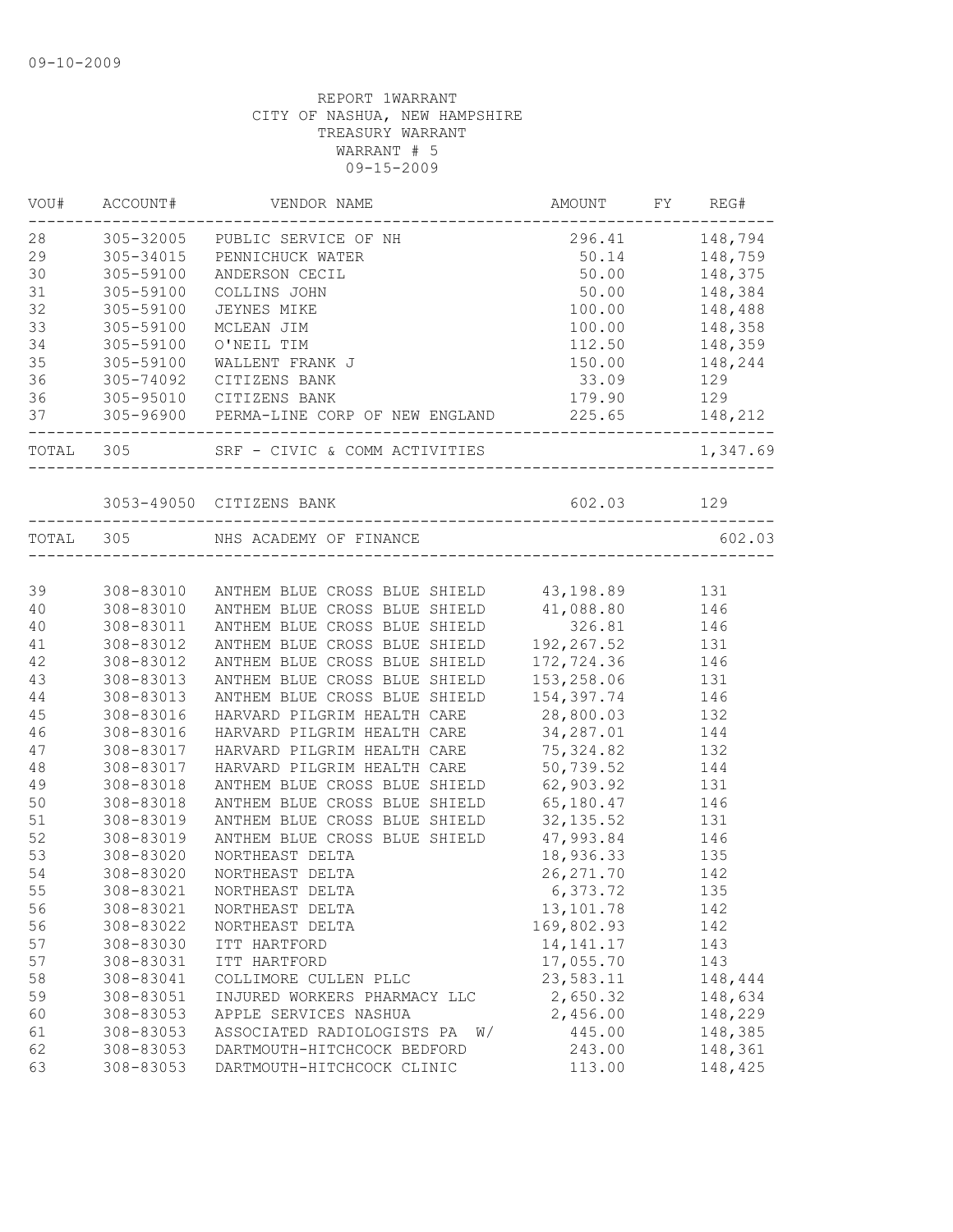| VOU#   | ACCOUNT#           | VENDOR NAME                      | AMOUNT     | FΥ | REG#         |
|--------|--------------------|----------------------------------|------------|----|--------------|
| 64     | 308-83053          | FOUR SEASONS ORTHOPAEDIC CTR     | 125.00     |    | 148,405      |
| 65     | 308-83053          | GRANITE STATE ANESTHESIOLOGIST   | 1,800.00   |    | 148,215      |
| 66     | 308-83053          | HOOKSETT PRIMARY CARE            | 126.00     |    | 148,613      |
| 67     | 308-83053          | MIGNEAULT DAVID                  | 5.00       |    | 148,340      |
| 68     | 308-83053          | MORIARTY KEVIN S DC              | 301.00     |    | 148,392      |
| 69     | 308-83053          | SJ PHYSICIAN SERVICES            | 365.00     |    | 148,187      |
| $70$   | 308-83053          | STONERIVER PHARMACY SOLUTIONS    | 24.64      |    | 148,398      |
| 71     | 308-83054          | APPLE SERVICES NASHUA            | 1,534.00   |    | 148,229      |
| 72     | 308-83054          | ASSOCIATED RADIOLOGISTS PA<br>W/ | 75.00      |    | 148,385      |
| 73     | 308-83054          | BASTILLE DENNIS                  | 96.80      |    | 148,430      |
| 74     | 308-83054          | BEDFORD AMBULATORY SURG CTR      | 2,568.00   |    | 148,390      |
| 75     | 308-83054          | BIGELOW CHIROPRACTIC CTR PLLC    | 45.00      |    | 148,604      |
| 76     | 308-83054          | W/C<br>CONCORD HOSPITAL          | 2,448.00   |    | 148,399      |
| 77     | 308-83054          | CONCORD ORTHOPAEDICS PA          | 134.00     |    | 148,301      |
| 78     | 308-83054          | DERRY SPORTS & REHAB LLC         | 2,900.00   |    | 148,632      |
| 79     | 308-83054          | FOUR SEASONS ORTHOPAEDIC CTR     | 962.00     |    | 148,405      |
| 80     | 308-83054          | GREATER NASHUA EMERGENCY PHYS    | 489.00     |    | 148,395      |
| 81     | 308-83054          | MASSACHUSETTS EYE AND EAR INFI   | 673.00     |    | 148,633      |
| 82     | 308-83054          | NASHUA ANESTHESIA PARTNERS<br>W  | 900.00     |    | 148,407      |
| 83     | 308-83054          | NICHOLS PETER                    | 733.70     |    | 148,612      |
| 84     | 308-83054          | PERFORMANCE REHAB INC            | 565.00     |    | 148,254      |
| 85     | 308-83054          | RS MEDICAL                       | 80.00      |    | 148,190      |
| 86     | 308-83054          | SJ PHYSICIAN SERVICES            | 400.00     |    | 148,187      |
| 87     | 308-83054          | SO NH REGIONAL MEDICAL CENTER    | 1,044.54   |    | 148,386      |
| $8\,8$ | 308-83054          | SPENCER ROBERT F MD              | 3,660.00   |    | 148,446      |
| 89     | 308-83054          | ST JOSEPH BUSINESS & HEALTH      | 96.15      |    | 148,288      |
| $90$   | 308-83054          | ST JOSEPH'S HOSPITAL             | 13,757.70  |    | 148,226      |
| 91     | 308-83054          | STONERIVER PHARMACY SOLUTIONS    | 53.55      |    | 148,398      |
| 92     | 308-83054          | TORTORELLO NARISA                | 182.05     |    | 148,378      |
| 93     | 308-83055          | DEVINE MILLIMET & BRANCH PA      | 1,176.60   |    | 148,387      |
| 94     | 308-83056          | MOORE MEDICAL LLC                | 474.03     |    | 148,423      |
| 95     | 308-83058          | ATC ASSOCIATES INC               | 1,294.00   |    | 148,325      |
| 96     | 308-83058          | DARROW CIVIL ENGINEERING PLLC    | 1,000.00   |    | 148,605      |
| 97     | 308-83063          | MARVELL PLATE GLASS INC          | 784.00     |    | 148,401      |
| 98     | 308-83064          | COLLIMORE CULLEN PLLC            | 119.50     |    | 148,444      |
| 99     | 308-83064          | MAC MULKIN CHEVROLET INC         | 1,266.76   |    | 148,663      |
| 100    | 308-83070          | TREASURER STATE OF NH            | 150.00     |    | 148,795      |
| 101    | 308-83076          | FRED C CHURCH INSURANCE          | 109,614.00 |    | 139          |
| 102    | 308-83199          | STANLEY ELEVATOR COMPANY INC     | 3,736.37   |    | 148,764      |
| TOTAL  | 308                | SRF - INSURANCE                  |            |    | 1,605,560.46 |
|        |                    |                                  |            |    |              |
|        | 213,941 3086-53100 | MOON TONYA R                     | 3,303.34   |    | 148,566      |
|        | 213,942 3086-91040 | COTE RICHARD                     | 19.25      |    | 148,494      |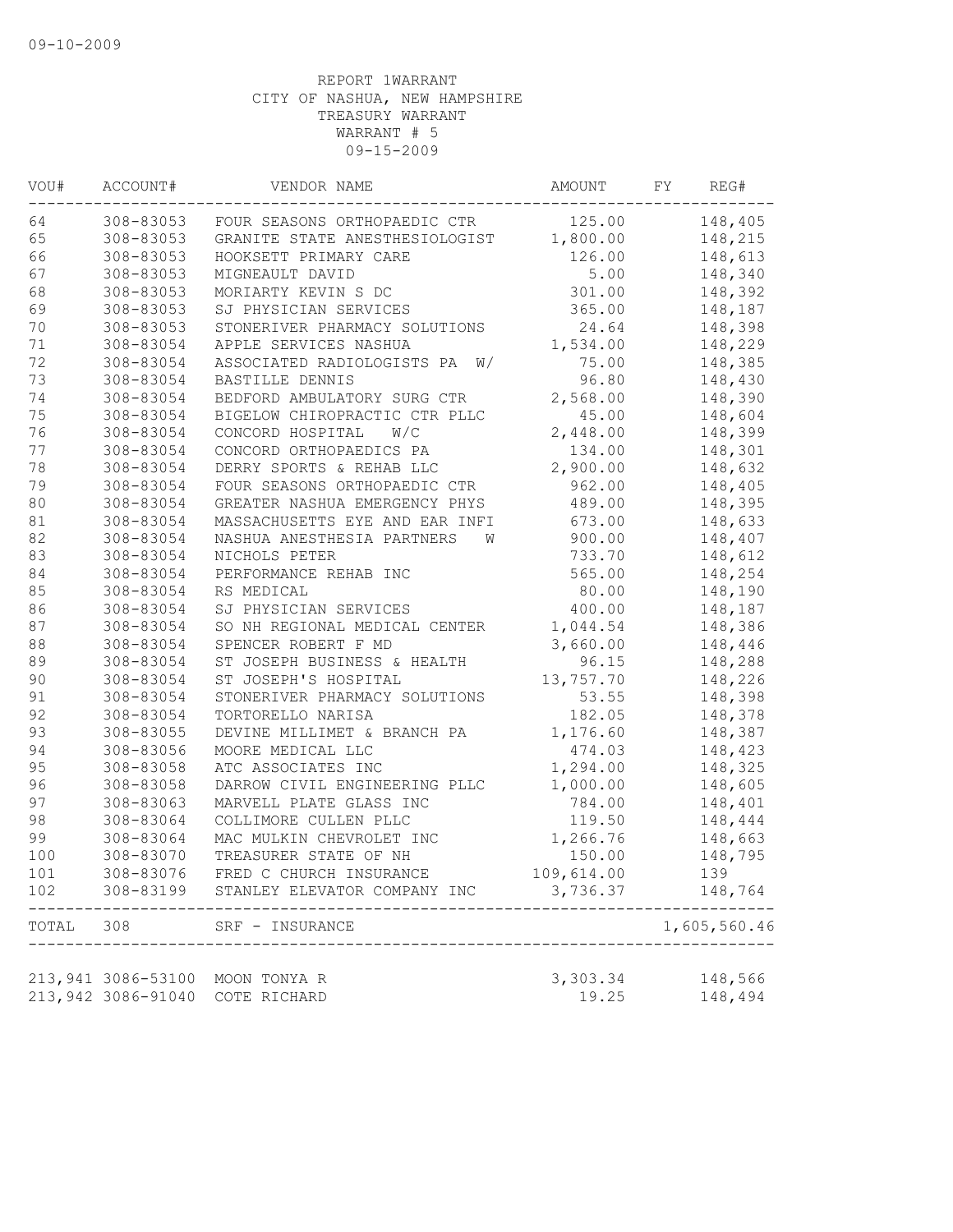| VOU#      | ACCOUNT#           | VENDOR NAME                                  | AMOUNT             | FY REG#             |
|-----------|--------------------|----------------------------------------------|--------------------|---------------------|
| TOTAL     |                    | 308 JAVITS GRANT PROGRAM                     |                    | 3,322.59            |
|           |                    |                                              |                    |                     |
|           | 213,943 3097-41015 | STAPLES BUSINESS ADVANTAGE                   | 227.49             | 148,432             |
|           | 213,944 3097-44005 | ACE PRINTING COMPANY                         | 455.00             | 148,400             |
|           | 213,945 3097-49075 | CLEAN SOURCE                                 | 214.80             | 148,574             |
|           | 213,946 3097-49085 | ALL RIGHT PROVISIONS, INC.                   | 454.60             | 148,572             |
|           | 213,947 3097-49085 | BIMBO FOODS BAKERIES INC                     | 1,595.55           | 148,672             |
|           | 213,948 3097-49085 | COSTA FRUIT & PRODUCE CO INC                 | 20,596.73          | 148,693             |
|           | 213,949 3097-49085 | GILL'S PIZZA CO.                             | 190.00             | 148,550             |
|           | 213,950 3097-49085 | M SAUNDERS INC                               | 2,894.82           | 148,540             |
|           | 213,951 3097-49085 | MCKEE FOODS CORP                             | 393.76             | 148,303             |
|           | 213,952 3097-49085 | NEW ENGLAND ICE CREAM                        | 717.28             | 148,555             |
|           | 213,953 3097-49085 | OTIS SPUNKMEYER INC                          | 2,072.92           | 148,501             |
|           | 213,954 3097-64335 | NORTHEAST FOOD SVC EQUIPMENT &               | 54.25              | 148,219             |
|           | 213,955 3097-707   | ANDERSON LOGAN                               | 63.80              | 148,673             |
|           | 213,956 3097-707   | BARRADALE DAVID AND DEBORAH                  | 27.95              | 148,671             |
|           | 213,957 3097-74092 | AFFILIATED HVAC SERVICES LLC                 | 514.47             | 148,526             |
|           | 213,958 3097-74092 | BASSETT SERVICES CORPORATION                 | 85.00              | 148,527             |
|           | 213,959 3097-83004 | VISION SERVICE PLAN-NH                       | 130.32             | 148,815<br>$------$ |
| TOTAL     |                    | 309 SRF - FOOD SERVICES                      |                    | 30,688.74           |
|           |                    | 213,960 3098-49085 M SAUNDERS INC            | 2, 233.89 148, 540 |                     |
|           |                    | TOTAL 309 FRESH FRUIT & VEGETABLE GRANT      |                    | 2,233.89            |
|           |                    |                                              |                    |                     |
| 103       | 312-43005          | PRINTGRAPHICS OF MAINE                       | 123.11             | 148,249             |
| 104       | $312 - 705$        | D & R TOWING INC                             | 170.00             | 148,662             |
| 105       |                    | 312-705 DECELLES AUTO CLINIC INC             | 170.00             | 148,418             |
| 106       | 312-705            | KRAMER JODIE B                               | 35.00              | 148,646             |
| TOTAL 312 |                    | SRF - FINANCIAL SERVICES                     |                    | 498.11              |
|           |                    |                                              |                    |                     |
|           |                    | 213,961 3122-49050 CARTRIDGE WORLD           | 80.94              | 148,557             |
|           |                    | 213,962 3122-54009 NEW ENGLAND SENIOR BEACON | 140.00             | 148,429             |
| TOTAL 312 |                    | ADULT ED/CONTINUING ED                       |                    | 220.94              |
|           |                    |                                              |                    |                     |
|           |                    | 213,963 3247-49075 M & N SPORTS LLC          | 173.75             | 148,312             |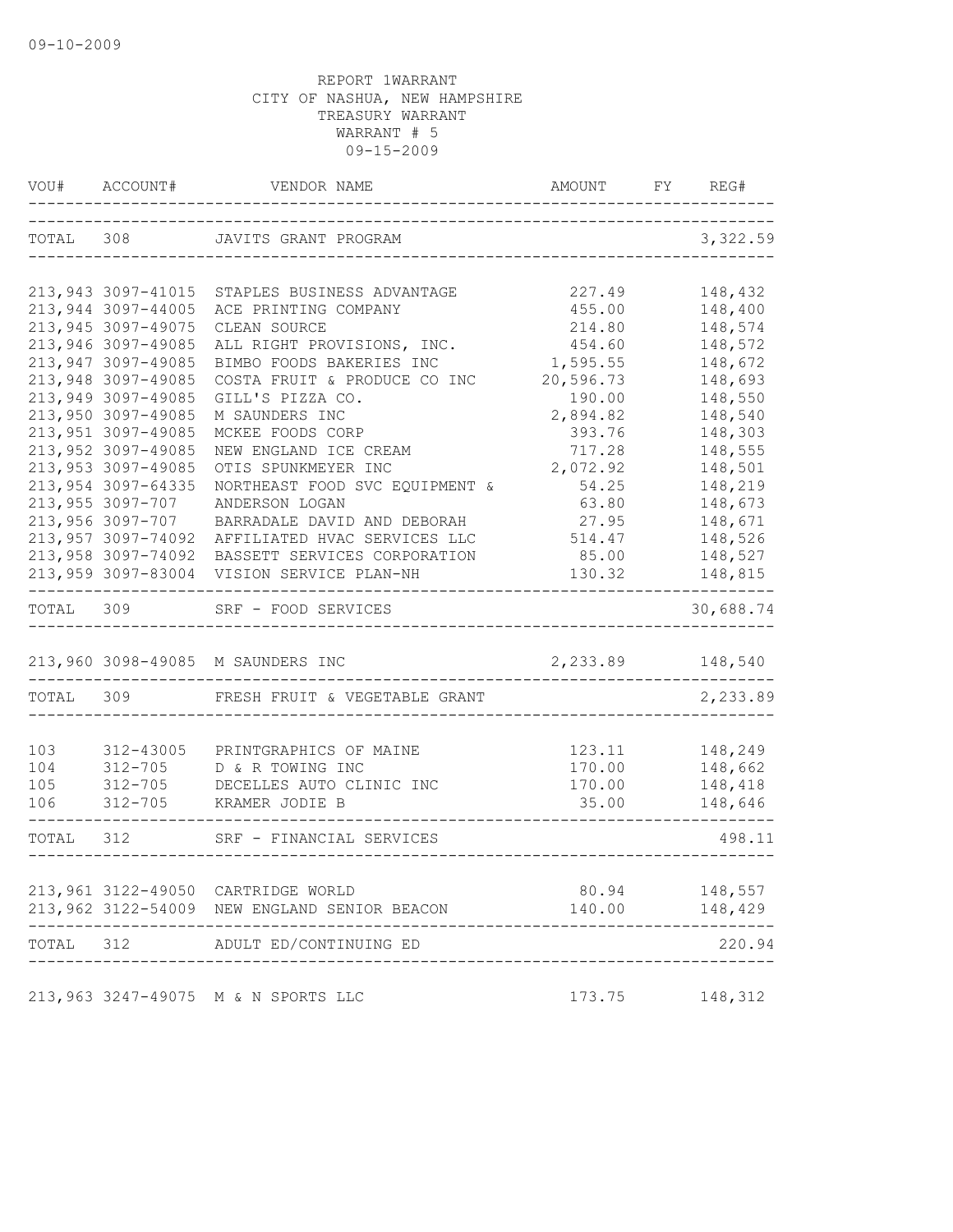|                                        |                                                                   | VOU# ACCOUNT# VENDOR NAME                                                                                                                | AMOUNT FY REG#                                        |                                                                |
|----------------------------------------|-------------------------------------------------------------------|------------------------------------------------------------------------------------------------------------------------------------------|-------------------------------------------------------|----------------------------------------------------------------|
|                                        |                                                                   | TOTAL 324 ATHLETICS-ENTERPRISE FUND                                                                                                      |                                                       | 173.75                                                         |
|                                        |                                                                   | 213,964 3248-49050 WRS GROUP LTD<br>---------------------                                                                                | 1,354.02 148,282                                      |                                                                |
|                                        |                                                                   | TOTAL 324 REDUCING THE RISK                                                                                                              |                                                       | 1,354.02                                                       |
|                                        |                                                                   | 213,965 3249-49050 NEW MEXICO MEDIA LITERACY PROJ 316.00 148,667                                                                         | ------------------------------                        |                                                                |
| TOTAL 324                              |                                                                   | LAEP - WAIT TRAINING                                                                                                                     | ____________________________________                  | 316.00                                                         |
|                                        |                                                                   | 213,966 3259-64192 DAVIS KAREN                                                                                                           |                                                       | 39.32 148,545                                                  |
| TOTAL 325                              |                                                                   | WALKER FUND NH CHARITABLE EMS                                                                                                            |                                                       | 39.32                                                          |
|                                        | 213,968 3289-49075                                                | 213,967 3289-49035 BARNES & NOBLE INC<br>KEANE THERESA<br>213,969 3289-91040 FIRST STUDENT INC<br>213,970 3289-91040 TINTLE MARY-FRANCES | 200.00<br>856.01                                      | 108.02 148,185<br>26.70 148,521<br>148,528<br>148,590          |
| TOTAL                                  | 328                                                               | TITLE IIA CORRECTIVE ACTION                                                                                                              |                                                       | ---------<br>1,190.73                                          |
|                                        |                                                                   | 213,971 3299-49075 SCHOOL SPECIALTY<br>213,972 3299-53102 EDWARDS EDUCATIONAL SERVICES, 21,399.43                                        |                                                       | 135.50 148,504<br>148,575                                      |
|                                        | TOTAL 329                                                         | TITLE I SINI FOLLOW THE CHILD                                                                                                            |                                                       | 21,534.93                                                      |
| 107<br>108<br>109<br>110<br>111<br>112 | 331-01500<br>$331 - 01500$<br>331-59100<br>331-78007<br>331-78007 | LAW REALTY CO INC<br>RAPID REAL ESTATE LLC<br>LEXISNEXIS<br>B & S LOCKSMITH INC<br>GRAPPONE AUTOMOTIVE GROUP<br>331-78007 NASHUA HYUNDAI | 416.67<br>1,500.00<br>50.00<br>25.00<br>50.44<br>7.52 | 148,793<br>148,765<br>148,779<br>148,363<br>148,456<br>148,552 |
| TOTAL 331                              |                                                                   | __________________<br>SRF - POLICE DEPARTMENT                                                                                            |                                                       | 2,049.63                                                       |
|                                        |                                                                   | 113 332-64192 FIREMATIC SUPPLY CO INC                                                                                                    | 891.62 148,327                                        |                                                                |
|                                        |                                                                   | TOTAL 332 SRF - FIRE DEPARTMENT                                                                                                          |                                                       | 891.62                                                         |
|                                        |                                                                   |                                                                                                                                          |                                                       |                                                                |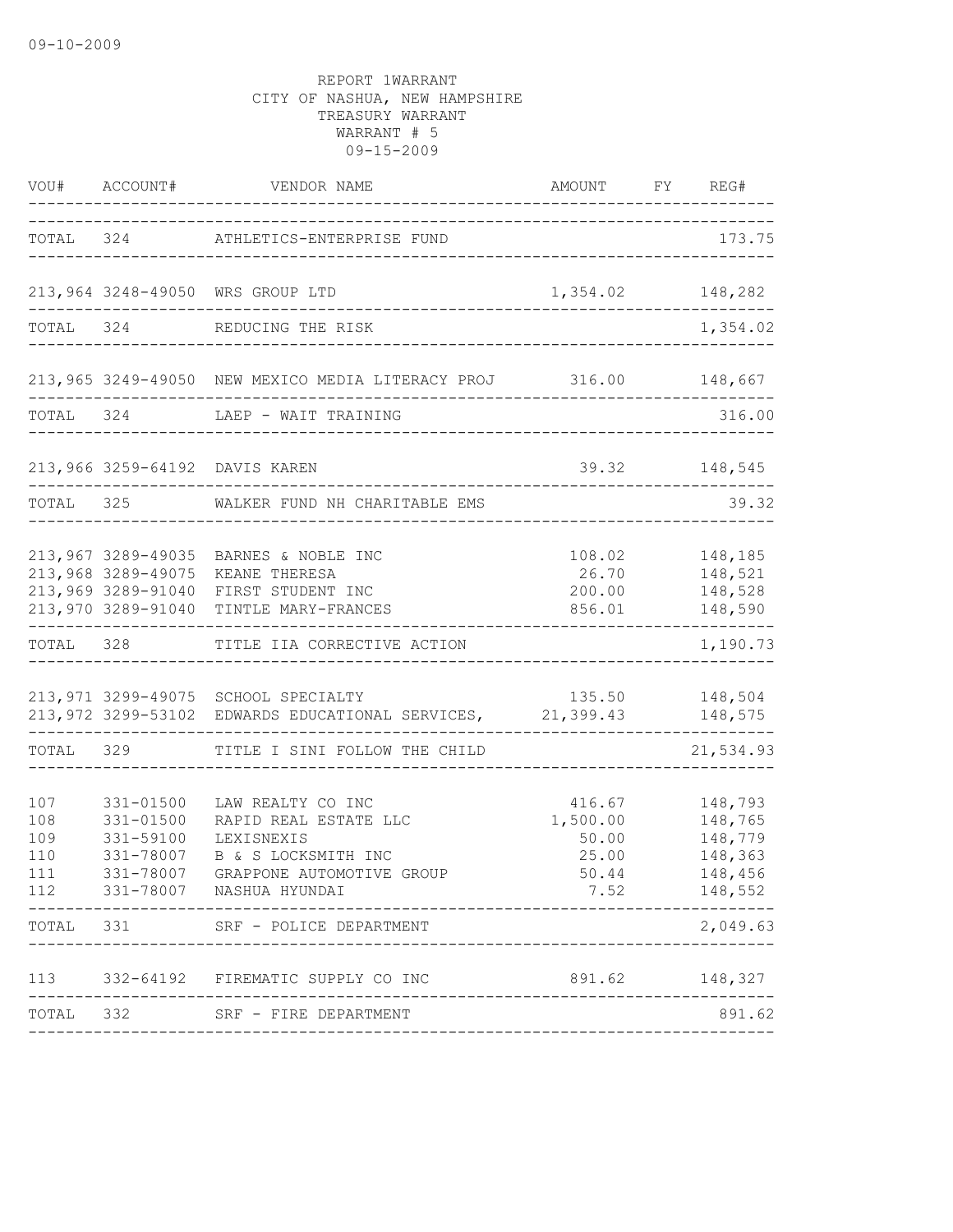|           | VOU# ACCOUNT#                            | VENDOR NAME                                                                                                                             | AMOUNT FY REG#     |                             |
|-----------|------------------------------------------|-----------------------------------------------------------------------------------------------------------------------------------------|--------------------|-----------------------------|
|           |                                          | 213,973 3350-49035 TINTLE MARY-FRANCES                                                                                                  | 26.70 148,590      |                             |
| TOTAL 335 |                                          |                                                                                                                                         |                    | 26.70                       |
|           |                                          | 213,974 3359-49050 CLASSROOM DIRECT                                                                                                     | 109.96             | 148,520                     |
|           |                                          | 213,975 3359-49050 HM RECEIVABLES CO LLC<br>213,976 3359-49050 HM RECEIVABLES CO LLC<br>213,976 3359-49050 LAKESHORE LEARNING MATERIALS | 1,904.76<br>411.22 | 148,598<br>148,273          |
|           | TOTAL 335                                | TITLE IB READ 1ST MT PLEASANT                                                                                                           | __________________ | 2,425.94                    |
|           |                                          | 213,977 3369-49035 HM RECEIVABLES CO LLC                                                                                                | 241.29 148,598     |                             |
|           | TOTAL 336                                | TITLE I SCHL IMPRV DR CRISP                                                                                                             |                    | 241.29                      |
| 114       | 341-47010                                | MCKESSON MEDICAL-SURGICAL                                                                                                               | 465.60             | 148,592                     |
| 115       | 341-53025                                | DAVENPORT LOIS C                                                                                                                        | 300.00             | 148,346                     |
| 116       | 341-701                                  | TREASURER STATE OF NH                                                                                                                   | 750.00             | 148,798                     |
|           |                                          | 117 341-91025 CROOKER PATRICIA                                                                                                          | 665.25             | 148,450                     |
| 118       | 341-94025                                | RIVIER COLLEGE                                                                                                                          | 450.00             | 148,792<br>---------------- |
|           |                                          | TOTAL 341 SRF - COMMUNITY SERVICES                                                                                                      |                    | 2,630.85                    |
|           |                                          | 119 342-41015 STAPLES BUSINESS ADVANTAGE 48.75 148,463                                                                                  |                    |                             |
|           |                                          | TOTAL 342 SRF - PUBLIC HEALTH                                                                                                           |                    | 48.75                       |
|           |                                          |                                                                                                                                         |                    |                             |
|           | 213,978 3440-49075                       | AC MOORE INC                                                                                                                            | 128.89             | 148,532                     |
|           | 213,979 3440-49075                       | JUBERT EMILY                                                                                                                            | 18.77              | 148,559                     |
|           | 213,980 3440-49075                       | MARKET BASKET                                                                                                                           | 39.90              | 148,324                     |
|           | 213,981 3440-49075<br>213,982 3440-49075 | MARQUIS MARIA                                                                                                                           | 41.36              | 148,549                     |
|           | 213,983 3440-49075                       | SQUAM LAKES NATURAL SCIENCE CT<br>STAPLES BUSINESS ADVANTAGE                                                                            | 693.00<br>446.57   | 148,427<br>148,397          |
|           | 213,984 3440-49075                       | WB MASON COMPANY INC                                                                                                                    | 105.00             | 148,218                     |
|           |                                          | 3440-54015 TELEGRAPH PUBLISHING COMPANY                                                                                                 | 661.35             | 148,680                     |
|           |                                          | 3440-54015 UNION LEADER CORPORATION                                                                                                     |                    | 231.54 148,746              |
|           |                                          | 213,985 3440-55020 FIRST STUDENT INC                                                                                                    | 2,289.88 148,528   |                             |
|           |                                          | TOTAL 344 AFTER SCHOOL PROGRAM<br>------------------------                                                                              |                    | ------<br>4,656.26          |
|           |                                          |                                                                                                                                         |                    |                             |
|           |                                          | 213,986 3450-83004 VISION SERVICE PLAN-NH                                                                                               | 16.29              | 148,815                     |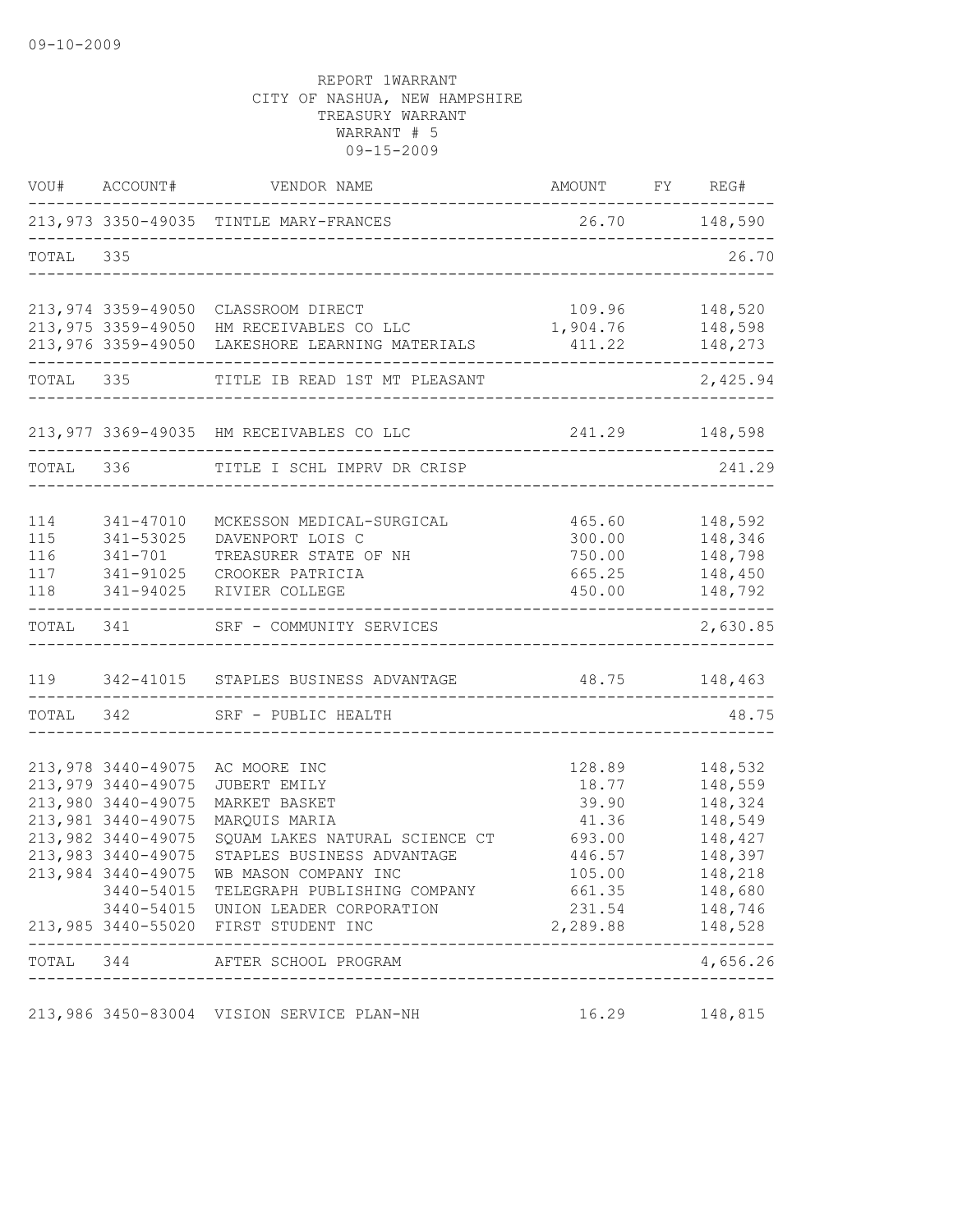|                                                                    | VOU# ACCOUNT#                                                                                                                      | VENDOR NAME                                                                                                                                                           | AMOUNT FY REG#                                                                                     |                                                                                                        |
|--------------------------------------------------------------------|------------------------------------------------------------------------------------------------------------------------------------|-----------------------------------------------------------------------------------------------------------------------------------------------------------------------|----------------------------------------------------------------------------------------------------|--------------------------------------------------------------------------------------------------------|
|                                                                    |                                                                                                                                    | TOTAL 345 21 ST CENTURY ELEM.AFTER SCHL                                                                                                                               |                                                                                                    | 16.29                                                                                                  |
|                                                                    |                                                                                                                                    | 213,986 3468-83004 VISION SERVICE PLAN-NH<br>3468-91040 CITIZENS BANK                                                                                                 | 16.29 148,815<br>2,735.60                                                                          | 129                                                                                                    |
|                                                                    |                                                                                                                                    | TOTAL 346 SMALLER LEARNING COMMUNITY                                                                                                                                  |                                                                                                    | 2,751.89                                                                                               |
|                                                                    | 213,989 3508-53102<br>3508-91040                                                                                                   | 213,987 3508-49075 BERROCALES ROSALYN<br>213,988 3508-53102 COLLINS EDUCATION ASSOCIATES L 6,497.50 148,543<br>SPADORCIA LEVESQUE STEPHANIE 1,500.00<br>CITIZENS BANK | 107.47<br>1,463.55                                                                                 | 148,578<br>148,666<br>129                                                                              |
| TOTAL 350                                                          |                                                                                                                                    | TITLE 11A TEACHER QUALITY                                                                                                                                             |                                                                                                    | 9,568.52                                                                                               |
|                                                                    |                                                                                                                                    | 213,990 3509-91040 MUDGE JILL                                                                                                                                         |                                                                                                    | 220.00 148,339                                                                                         |
| TOTAL 350                                                          |                                                                                                                                    | TITLE 11A TEACHER QUALITY                                                                                                                                             | ----------------                                                                                   | 220.00                                                                                                 |
| 122<br>123<br>124<br>125<br>126<br>127<br>128<br>129<br>130<br>131 | 352-59020<br>352-59050<br>352-59050<br>352-59050<br>352-59050<br>352-59050<br>352-59050<br>352-59050<br>$352 - 705$<br>$352 - 705$ | CITIZENS BANK<br>CLAUS ROB<br>HOGAN NICK<br>JACKSON KIP<br>KENNERY COLLIN<br>MONSEN WILLIAM<br>ST.LAURENT JOHN<br>UX GREG<br>KRISHNAN SREEVIDYA<br>TAYLOR DEREK       | 2,494.73<br>300.00<br>300.00<br>300.00<br>375.00<br>300.00<br>300.00<br>300.00<br>105.00<br>110.00 | 129<br>148,657<br>148,294<br>148,268<br>148,659<br>148,368<br>148,658<br>148,296<br>148,181<br>148,656 |
| TOTAL 352                                                          |                                                                                                                                    | SRF - PARKS AND RECREATION                                                                                                                                            |                                                                                                    | 4,884.73                                                                                               |
|                                                                    |                                                                                                                                    | 3559-91040 CITIZENS BANK                                                                                                                                              | 781.32 129                                                                                         |                                                                                                        |
|                                                                    |                                                                                                                                    | TOTAL 355 TITLE IB READING 1ST FES                                                                                                                                    |                                                                                                    | 781.32                                                                                                 |
|                                                                    |                                                                                                                                    | 213,991 3687-49075 CENTRAL PAPER                                                                                                                                      |                                                                                                    | 193.10 148,534                                                                                         |
|                                                                    |                                                                                                                                    | TOTAL 368 SUMMER FEEDING PROGRAM                                                                                                                                      |                                                                                                    | 193.10                                                                                                 |
| 133                                                                |                                                                                                                                    | 371-53100 GZA GEOENVIRONMENTAL INC                                                                                                                                    | $11,059.73$ 148,516                                                                                |                                                                                                        |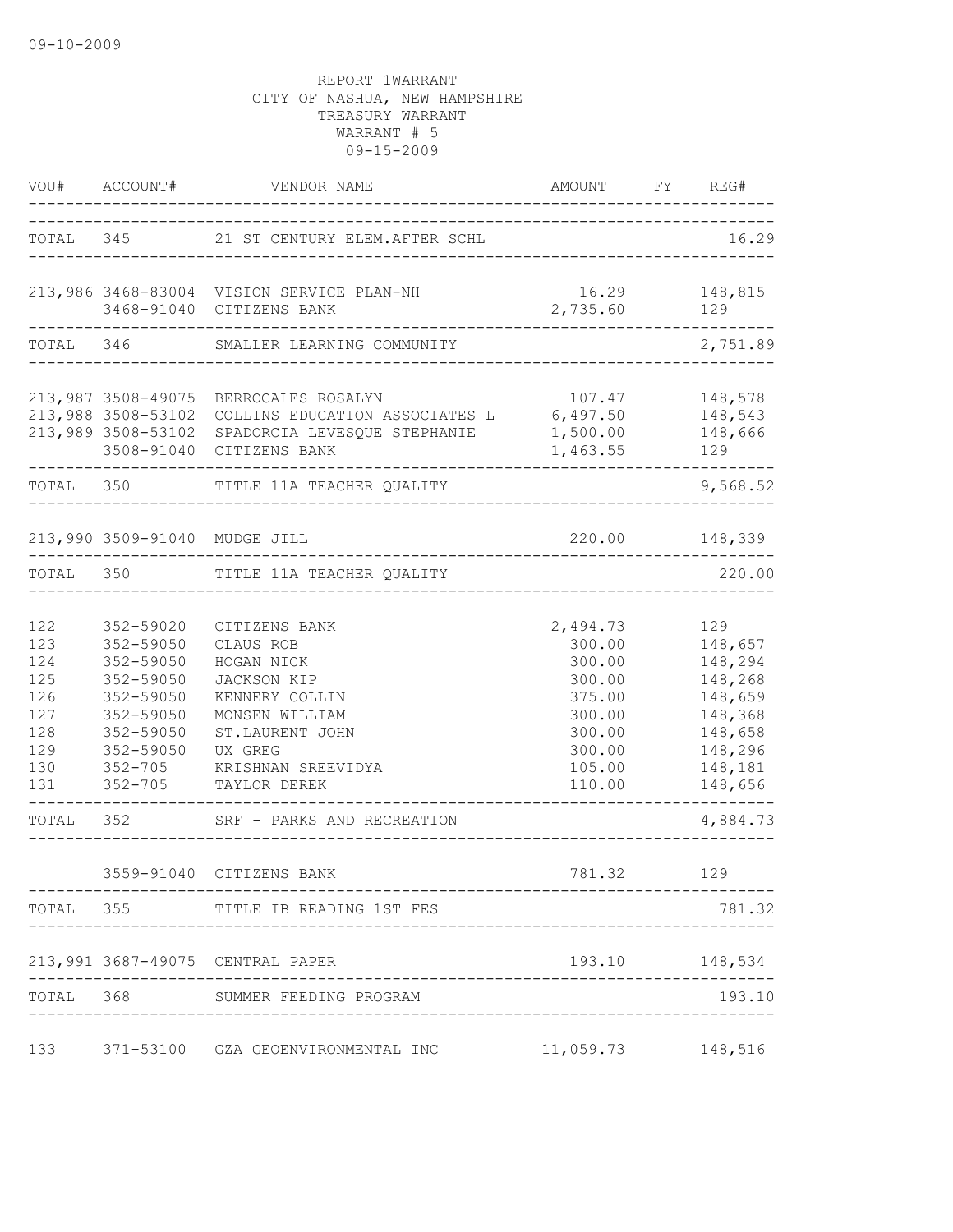|     |           | VOU# ACCOUNT# VENDOR NAME                                                       | AMOUNT FY REG# |         |
|-----|-----------|---------------------------------------------------------------------------------|----------------|---------|
|     |           |                                                                                 |                |         |
|     |           | 134 373-53025 LOAN PACKAGING LLC                                                | 720.00 148,367 |         |
|     |           | TOTAL 373 SRF - ECONOMIC DEVELOPMENT                                            |                | 720.00  |
| 135 | 374-01966 | NEIGHBORHOOD HOUSING SERVICES 250.00<br>MITCHELL TAM & MUNOZ CONSTRUCT 6,522.00 |                | 148,343 |
| 136 | 374-07030 |                                                                                 |                | 148,706 |
| 137 | 374-07090 | NASHUA SOUP KITCHEN & SHELTER                                                   | 5,250.00       | 148,186 |
| 138 | 374-07145 | NEIGHBORHOOD HOUSING SERVICES                                                   | 4,090.91       | 148,343 |
| 138 | 374-07188 | NEIGHBORHOOD HOUSING SERVICES                                                   | 2,560.45       | 148,343 |
| 139 | 374-07265 | THREE D REALTY                                                                  | 150,000.00     | 148,699 |
| 140 | 374-07296 | GATE CITY FENCE CO INC                                                          | 525.00         | 148,286 |
| 141 | 374-07296 | GRANITE STATE CONCRETE CO INC                                                   | 791.00         | 148,439 |
| 142 | 374-07296 | MARSHALL SIGNS INC                                                              | 425.00         | 148,537 |
| 143 | 374-07340 | FOUGERE PLANNING & DEVELOPMENT                                                  | 656.00         | 148,283 |
| 144 | 374-07340 | TELEGRAPH PUBLISHING COMPANY                                                    | 330.30         | 148,680 |
| 145 | 374-07340 | THE TELEGRAPH                                                                   | 91.00          | 148,774 |
| 146 | 374-07435 | SURVEY MONKEY                                                                   | 200.00         | 148,701 |
| 147 | 374-07470 | ADULT LEARNING CENTER AND                                                       | 35, 352.00     | 148,703 |
| 148 | 374-07600 | GRAUSLYS RICHARD P AND DAD'S A                                                  | 14,000.00      | 148,697 |
| 149 | 374-07600 | INSTITUTE FOR ENVIRONMENTAL ED                                                  | 2,150.00       | 148,440 |
| 150 | 374-07600 | KEHAISIS THEOGINIS & DAD'S ABA                                                  | 12,425.00      | 148,705 |
| 151 | 374-07600 | POITRAS THERESA & ABAP LLC                                                      | 1,940.00       | 148,702 |
| 152 | 374-07600 | PSADELAKIS WILLIAM & SUSAN AND                                                  | 12,500.00      | 148,704 |
| 153 | 374-07600 | SOUCY AIMEE B & LEO W AND ABAP                                                  | 9,000.00       | 148,698 |
| 154 | 374-07620 | BOWES ASHLEY                                                                    | 400.00         | 148,700 |
| 155 | 374-07620 | CAMERALAND                                                                      | 2.73           | 148,442 |
| 156 | 374-07620 | MOTEL 6 - NASHUA #1062                                                          | 896.91         | 148,611 |
| 157 | 374-07720 | THREE D REALTY                                                                  | 82,168.01      | 148,696 |
| 158 | 374-09031 | LOOMIS FARGO & CO                                                               | 145.28         | 148,277 |
| 159 | 374-09061 | ARAMARK UNIFORM SERVICES                                                        | 66.40          | 148,271 |
| 160 | 374-09061 | UNITED PARCEL SERVICE                                                           | 6.97           | 148,801 |
| 161 | 374-09091 | CENTRAL PAPER PRODUCTS CO                                                       | 120.17         | 148,455 |
| 162 |           | 374-09091 FASTENAL CO                                                           | 87.78          | 148,214 |
| 163 | 374-09091 | GILLIG LLC                                                                      | 1,571.23       | 148,389 |
| 164 | 374-09091 | HOME DEPOT CREDIT SERVICES                                                      | 72.22          | 148,755 |
| 165 | 374-09091 | NAPA AUTO PARTS                                                                 | 310.44         | 148,408 |
| 166 | 374-09091 | PRINT FACTORY                                                                   | 679.17         | 148,184 |
| 167 | 374-09091 | RYDER FLEET PRODUCTS.COM INC                                                    | 160.05         | 148,410 |
| 168 | 374-09091 | STAPLES BUSINESS ADVANTAGE                                                      | 152.68         | 148,463 |
| 169 | 374-09101 | PSNH                                                                            | 1,502.28       | 148,788 |
| 170 | 374-09102 | PUBLIC SERVICE OF NH                                                            | 1,096.70       | 148,794 |
| 171 | 374-09114 | NATIONAL GRID                                                                   | 33.89          | 148,777 |
| 172 | 374-09120 | PENNICHUCK WATER                                                                | 242.86         | 148,759 |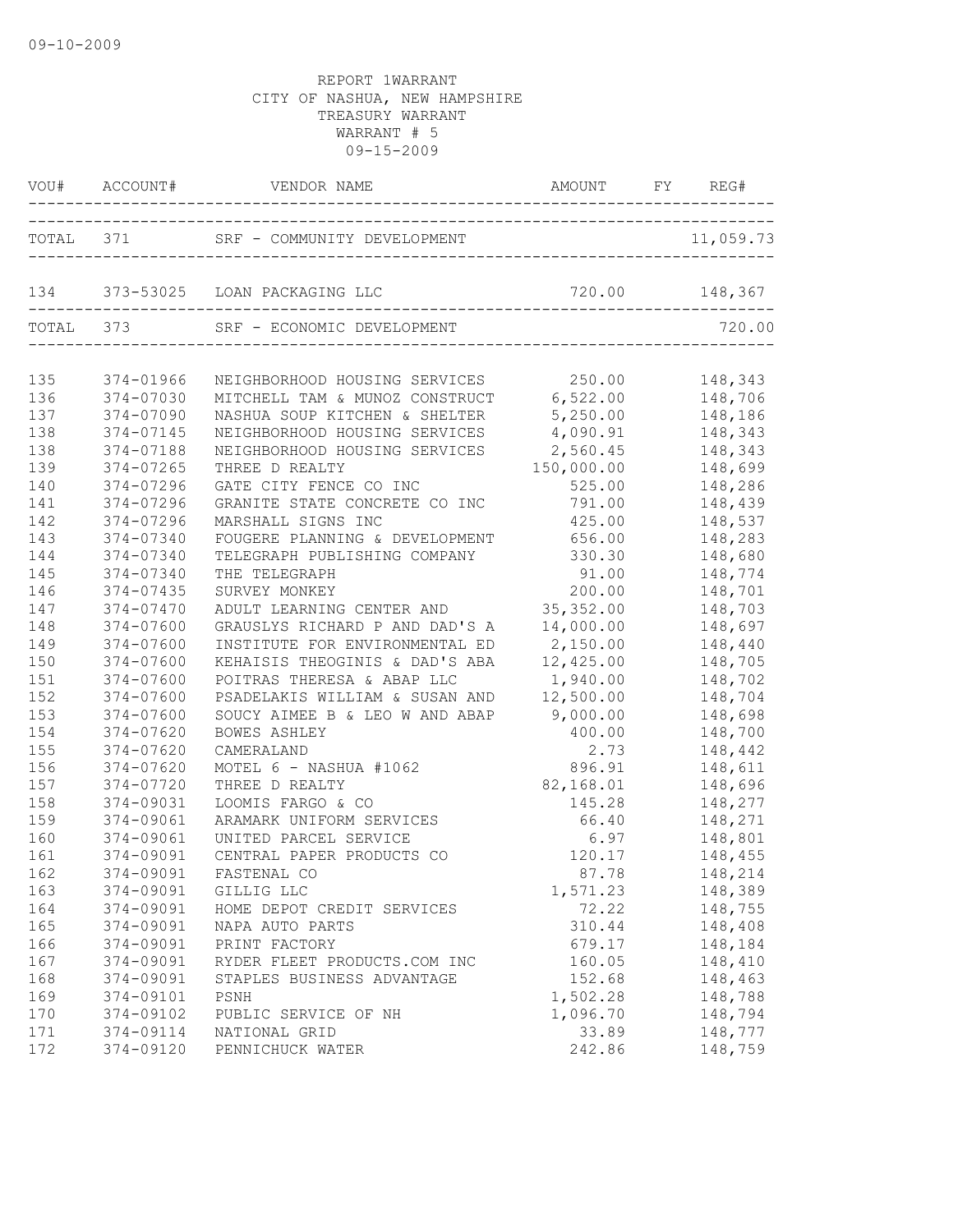| VOU#      | ACCOUNT#                                 | VENDOR NAME                                                | AMOUNT          | FY | REG#               |
|-----------|------------------------------------------|------------------------------------------------------------|-----------------|----|--------------------|
| 172       | 374-09124                                | PENNICHUCK WATER                                           | 49.36           |    | 148,759            |
| 172       | 374-09125                                | PENNICHUCK WATER                                           | 120.30          |    | 148,759            |
| 173       | 374-09133                                | FAIRPOINT COMMUNICATIONS                                   | 50.00           |    | 148,784            |
| 174       | 374-09261                                | PURE WATERS OF NEW ENGLAND LLC                             | 31.50           |    | 148,376            |
| 175       | 374-09261                                | TELEGRAPH PUBLISHING COMPANY                               | 298.00          |    | 148,680            |
| 176       | 374-09261                                | THE LOWELL PUBLISHING CO                                   | 380.60          |    | 148,753            |
| 177       | 374-09261                                | UNION LEADER CORPORATION                                   | 285.56          |    | 148,746            |
| 178       | 374-59188                                | INSTITUTE FOR ENVIRONMENTAL ED                             | 3,750.00        |    | 148,440            |
| 179       | 374-78120                                | GILLIG LLC                                                 | 2,545.84        |    | 148,389            |
| 180       | 374-78120                                | NORTHERN BUS SALES INC                                     | 636.12          |    | 148,297            |
| 181       | 374-78120                                | RYDER FLEET PRODUCTS.COM INC                               | 163.92          |    | 148,410            |
| 182       | 374-94025                                | INSTITUTE FOR ENVIRONMENTAL ED                             | 4,400.00        |    | 148,440            |
| TOTAL     | 374                                      | SRF - URBAN PROGRAMS                                       |                 |    | 361, 485.63        |
|           |                                          |                                                            |                 |    |                    |
| 183       | 375-45050                                | UNIVERSITY OF GEORGIA                                      | 15.00           |    | 148,782            |
| 184       | 375-64045                                | CDW GOVERNMENT INC                                         | 306.41          |    | 148,502            |
| 185       | 375-64045                                | DELL MARKETING LP                                          | 1,932.00        |    | 148,264            |
| 186       | 375-64045                                | M & M ELECTRICAL SUPPLY CO INC                             | 257.92          |    | 148,660            |
| 187       | 375-64045                                | PROVANTAGE                                                 | 107.05          |    | 148,451            |
| TOTAL     | 375                                      | SRF - PUBLIC LIBRARIES                                     |                 |    | 2,618.38           |
|           |                                          |                                                            |                 |    |                    |
|           | 213,992 3760-49035                       | CARSON-DELLOSA PUBLISHING CO I                             | 14.55           |    | 148,272            |
|           | 213,993 3760-49035<br>213,994 3760-49050 | SCHOLASTIC INCORPORATED<br>ABC                             | 54.22           |    | 148,685<br>148,580 |
|           | 213,995 3760-49050                       |                                                            | 25.84<br>48.97  |    | 148,535            |
|           | 213,996 3760-49050                       | BECKERS SCHOOL SUPPLIES<br>CARSON-DELLOSA PUBLISHING CO I  |                 |    | 148,272            |
|           | 213,997 3760-49050                       | LEARNING RESOURCES INC                                     | 107.91<br>23.72 |    | 148,508            |
|           | 213,998 3760-49050                       | SAX ARTS & CRAFTS                                          | 55.67           |    | 148,498            |
|           | 213,999 3760-49050                       | SCHOOL SPECIALTY                                           | 2,414.35        |    | 148,504            |
|           | 214,000 3760-49050                       | STAPLES BUSINESS ADVANTAGE                                 | 104.79          |    | 148,397            |
|           | 214,001 3760-53101                       | CROWDER LUCIE                                              | 78.36           |    | 148,530            |
|           | 214,002 3760-83004                       | VISION SERVICE PLAN-NH                                     | 16.29           |    | 148,815            |
|           | 214,003 3760-95010                       | EDUCATION WEEK                                             | 74.94           |    | 148,816            |
| TOTAL     | 376                                      | TITLE I                                                    |                 |    | 3,019.61           |
|           |                                          |                                                            |                 |    |                    |
|           |                                          | 214,004 3769-53101 EDWARDS EDUCATIONAL SERVICES, 10,000.00 |                 |    | 148,575            |
| TOTAL 376 |                                          | TITLE I ESEA                                               |                 |    | 10,000.00          |
|           |                                          | 214,005 3900-83004 VISION SERVICE PLAN-NH                  | 16.29           |    | 148,815            |
|           | 214,006 3900-91040                       | GREATER NASHUA CHAMBER OF COMM                             | 1,000.00        |    | 148,424            |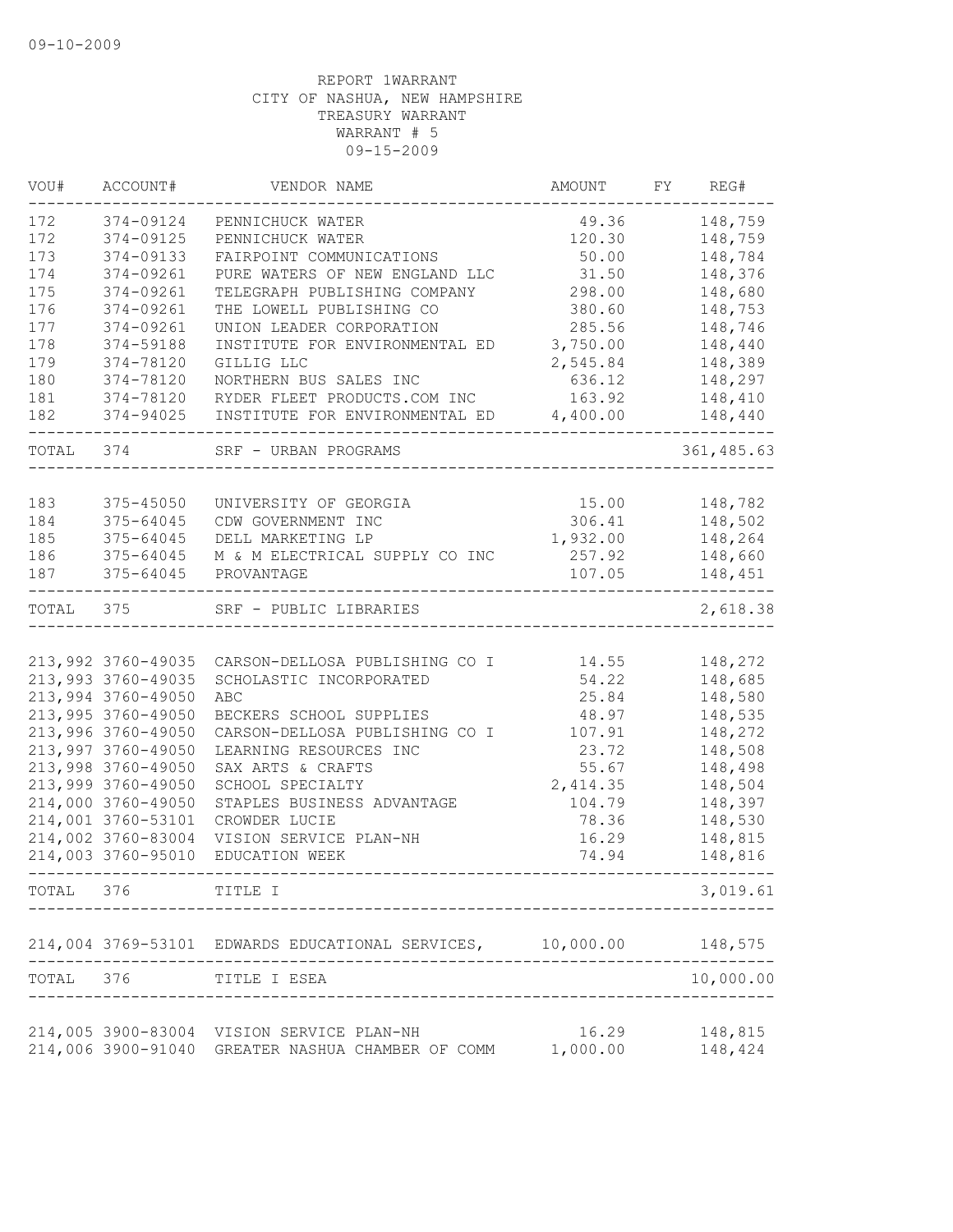|                                                                | VOU# ACCOUNT# VENDOR NAME                                                                                                                | AMOUNT FY REG#                                         |                                          |
|----------------------------------------------------------------|------------------------------------------------------------------------------------------------------------------------------------------|--------------------------------------------------------|------------------------------------------|
|                                                                |                                                                                                                                          |                                                        |                                          |
|                                                                | TOTAL 390 VOC ED SECONDARY PERKINS                                                                                                       |                                                        | 1,016.29                                 |
|                                                                | 214,007 3909-49050 PROJECT LEAD THE WAY INC $186.45$ 186.45                                                                              |                                                        |                                          |
|                                                                | TOTAL 390 VOC ED SECONDARY PERKINS                                                                                                       |                                                        | 186.45                                   |
|                                                                | 214,008 3937-83004 VISION SERVICE PLAN-NH 16.29 148,815                                                                                  |                                                        |                                          |
| TOTAL 393 DAY CARE                                             |                                                                                                                                          |                                                        | 16.29                                    |
| 214,011 3950-53109<br>214,012 3950-64192<br>214,013 3950-64192 | 214,009 3950-49075 PHONAK, INC<br>214,010 3950-49075 VISION ASSOCIATES<br>CARROLL CENTER FOR THE BLIND (<br>FLAGHOUSE INC<br>PHONAK, INC | 612.99 148,546<br>112.32<br>782.88<br>230.78<br>600.00 | 148,668<br>148,554<br>148,470<br>148,546 |
|                                                                | TOTAL 395 IDEA B SPECIAL EDUCATION<br>________________________________                                                                   |                                                        | 2,338.97                                 |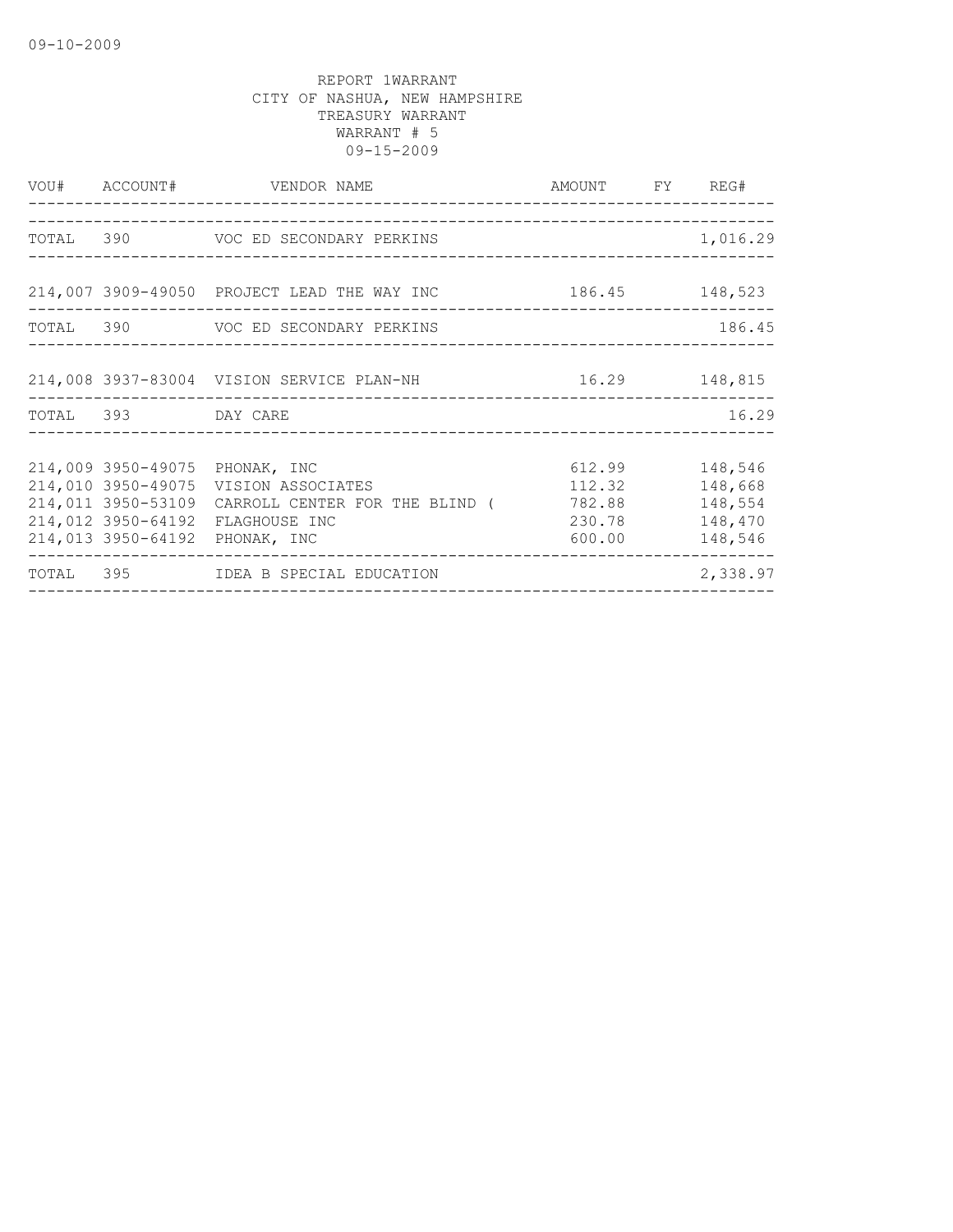|            | VOU# ACCOUNT#                         | VENDOR NAME                                                  | AMOUNT FY REG#           |                               |
|------------|---------------------------------------|--------------------------------------------------------------|--------------------------|-------------------------------|
|            |                                       | 188  412-162  HILLSBOROUGH COUNTY TREASURER  194.37  148,679 |                          |                               |
|            |                                       | TOTAL 412-16 FINANCIAL SERVICES<br>INT & COST ON REDEMPTION  |                          | 194.37                        |
| 189<br>190 | 412-180<br>$412 - 180$<br>191 412-180 | PRATT KIM<br>TOWSLEY MATTHEW<br>WALANT GLEN A                | 283.00<br>86.00<br>58.00 | 148,629<br>148,631<br>148,630 |
|            |                                       | TOTAL 412-18 FINANCIAL SERVICES<br>AUTO PERMITS              |                          | 427.00                        |
|            |                                       | 192 476-194 JOHNSON THOMAS                                   |                          | 58.00 148,655                 |
|            | TOTAL 476-19 BUILDING                 | MECHANICAL PERMITS                                           |                          | 58.00                         |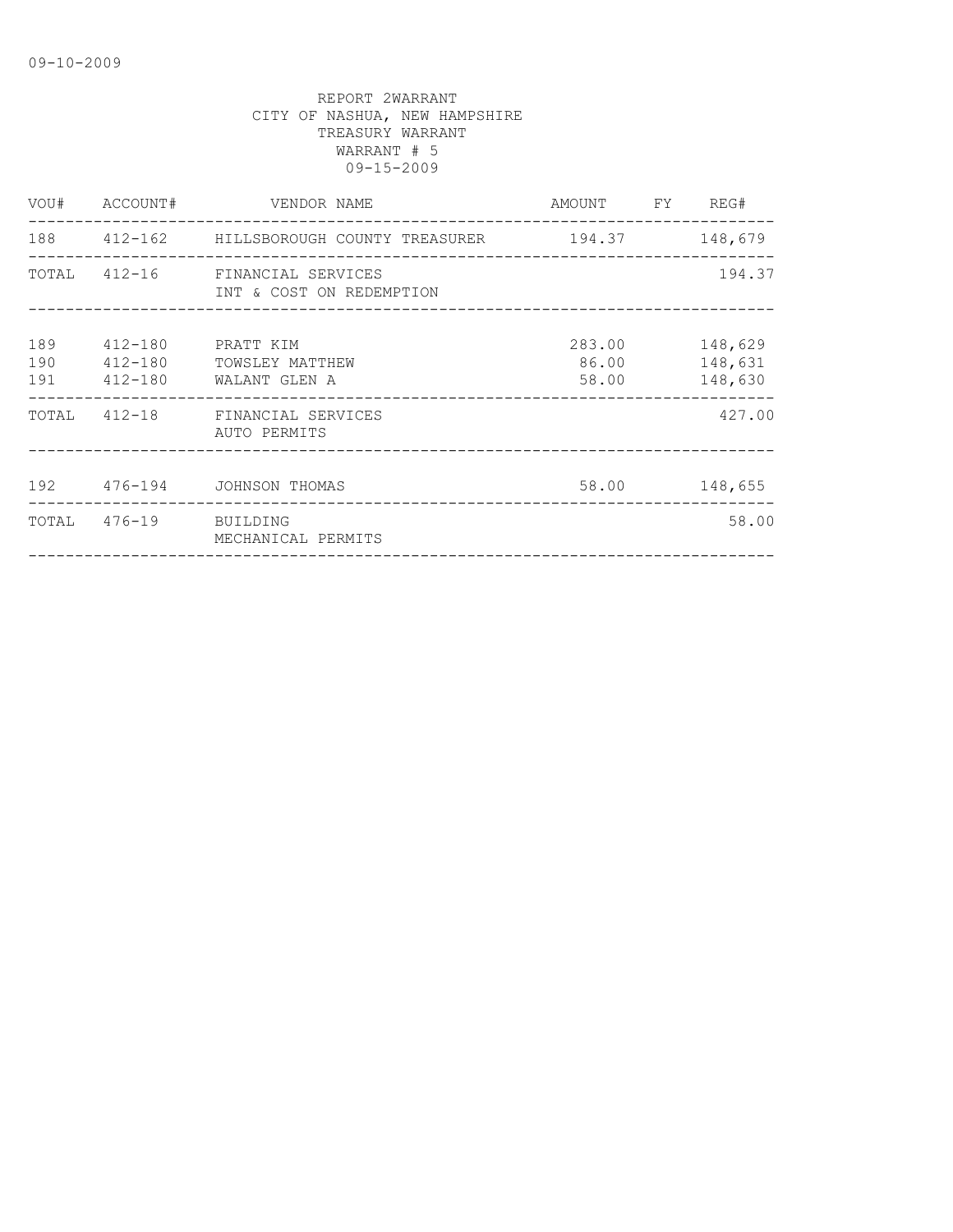| VOU#              | ACCOUNT#                            | VENDOR NAME                                                              | AMOUNT                    | FY | REG#                          |
|-------------------|-------------------------------------|--------------------------------------------------------------------------|---------------------------|----|-------------------------------|
| 193               | 501-31050                           | VERIZON WIRELESS                                                         | 65.07                     |    | 148,771                       |
| TOTAL             | 501                                 | MAYOR'S OFFICE                                                           |                           |    | 65.07                         |
| 194               | 502-49025                           | LEXIS NEXIS MATTHEW BENDER                                               | 114.46                    |    | 148,770                       |
| 195<br>196        | $502 - 49025$<br>$502 - 49025$      | MATTHEW BENDER & CO INC<br>WEST PAYMENT CENTER                           | 72.50<br>168.00           |    | 148,800<br>148,756            |
| TOTAL             | 502                                 | LEGAL DEPARTMENT                                                         |                           |    | 354.96                        |
| 197               | 505-81020                           | COMMUNITY COUNCIL MENTAL HEALT                                           | 2,500.00                  |    | 148,199                       |
| 198<br>199        | 505-81054<br>505-81039              | GREAT AMERICAN DOWNTOWN<br>HUMANE SOCIETY OF NEW ENGLAND                 | 10,000.00<br>8,256.75     |    | 148,262<br>148,278            |
| TOTAL             | 505                                 | CIVIC & COMM. ACTIVITIES                                                 |                           |    | 20,756.75                     |
| 200               | 506-31005                           | FAIRPOINT COMMUNICATIONS                                                 | 537.27                    |    | 148,784                       |
| 201<br>202        | 506-31005<br>506-31005              | PAETEC COMMUNICATIONS INC<br>WAVEGUIDE INC                               | 600.00<br>1,350.00        |    | 148,742<br>148,270            |
| TOTAL             | 506                                 | TELECOMMUNICATIONS                                                       |                           |    | 2,487.27                      |
| 203               | 508-83100                           | STATE OF NH UC                                                           | 1,548.52                  |    | 148,797                       |
| 203               | 508-83101                           | STATE OF NH UC                                                           | 12,894.56                 |    | 148,797                       |
| TOTAL             | 508                                 | INSURANCE-EMPLOYEE BENEFITS                                              |                           |    | 14,443.08                     |
| 204<br>205        | 512-59266<br>512-43005              | CBCINNOVIS INC<br>FEDEX                                                  | 36.75<br>52.72            |    | 148,778<br>148,744            |
| 206<br>207<br>208 | 512-72035<br>512-59182<br>512-41005 | PITNEY BOWES INC<br>PRINTGRAPHICS OF MAINE<br>STAPLES BUSINESS ADVANTAGE | 280.00<br>697.64<br>90.65 |    | 148,799<br>148,249<br>148,463 |
| 208<br>209        | 512-41015<br>512-59267              | STAPLES BUSINESS ADVANTAGE<br>STATE OF NH CRIMINAL RECORDS               | 155.51<br>25.00           |    | 148,463<br>140,465            |
| $\tt TOTAL$       | 512                                 | FINANCIAL SERVICES                                                       |                           |    | 1,338.27                      |
| 210<br>210        |                                     | 513-43005 NCSL BOOKSTORE<br>513-49025 NCSL BOOKSTORE                     | 7.00<br>1,080.00          |    | 148,707<br>148,707            |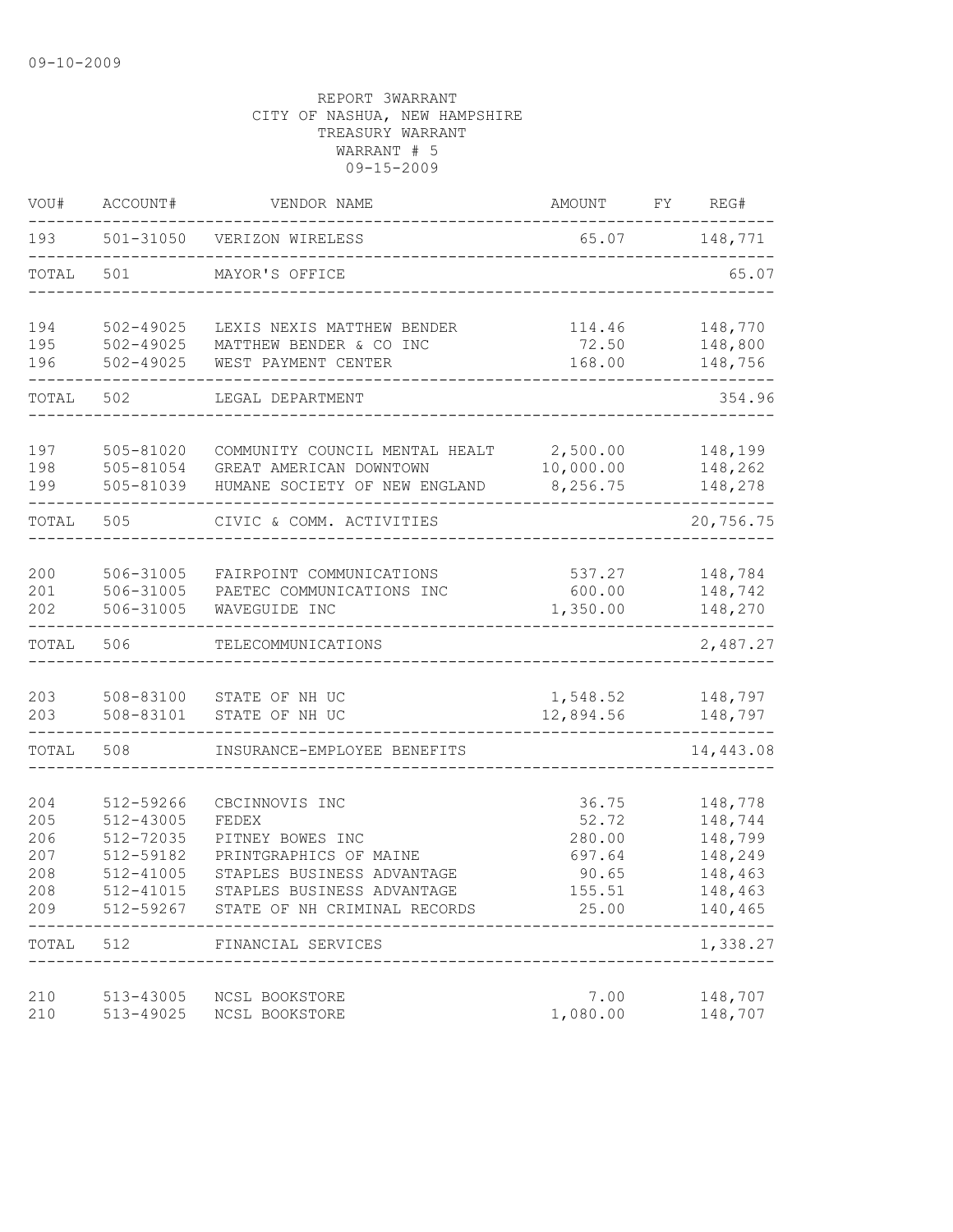|            | VOU# ACCOUNT# | VENDOR NAME                                                             | AMOUNT                        | FY | REG#                    |
|------------|---------------|-------------------------------------------------------------------------|-------------------------------|----|-------------------------|
| TOTAL 513  |               | CITY CLERK'S OFFICE                                                     | _____________________________ |    | 1,087.00                |
| 211        | 514-91005     | LIBERTY WENDY                                                           | 68.70                         |    | 148,709                 |
|            | 211 514-95005 | LIBERTY WENDY                                                           | 80.00                         |    | 148,709                 |
| 212        | 514-94010     | SWEENY DIANE C                                                          | 659.25                        |    | 148,708                 |
|            | TOTAL 514     | INSURANCE-PROPERTY & CASUALTY                                           |                               |    | 807.95                  |
| 213        | 515-66025     | GE CAPITAL INC                                                          | 1,305.25                      |    | 148,435                 |
| 214        |               | 515-41005 STAPLES BUSINESS ADVANTAGE                                    | 322.40                        |    | 148,463                 |
| 214        | 515-41015     | STAPLES BUSINESS ADVANTAGE                                              | 124.94                        |    | 148,463                 |
| TOTAL 515  |               | HUMAN RESOURCES                                                         |                               |    | 1,752.59                |
|            |               |                                                                         |                               |    |                         |
| 215        | 516-54016     | CONNECTICUT CONFERENCE OF MUNI                                          | 100.00                        |    | 148,453                 |
| 216        | 516-54016     | MASSACHUSETTS MUNICIPAL ASSOCI                                          | 140.00                        |    | 148,752                 |
| 217        | 516-54006     | TELEGRAPH PUBLISHING COMPANY                                            | 191.22                        |    | 148,680                 |
| 217        | 516-54011     | TELEGRAPH PUBLISHING COMPANY                                            | 348.65                        |    | 148,680                 |
| 217        | 516-54016     | TELEGRAPH PUBLISHING COMPANY 1,239.55                                   |                               |    | 148,680                 |
| 218        | 516-54016     | THE LOWELL PUBLISHING CO                                                | 771.43                        |    | 148,753                 |
| 219        | 516-54016     | UNION LEADER CORPORATION                                                | 551.65                        |    | 148,746                 |
| TOTAL 516  |               | PURCHASING DEPARTMENT                                                   |                               |    | 3,342.50                |
|            |               |                                                                         |                               |    |                         |
| 220        | 517-59135     | BAIN PEST CONTROL SERVICE INC                                           | 75.00                         |    | 148,684                 |
| 221        | 517-75160     | HARRY W WELLS & SON INC                                                 | 873.49                        |    | 148,536                 |
| 222        | 517-75130     | J LAWRENCE HALL INC                                                     | 200.00                        |    | 148,692                 |
| 223        | 517-46045     | M & N SPORTS LLC                                                        | 187.30                        |    | 148,312                 |
| 224        | 517-75023     | MACDONALD BRUCE                                                         | 79.88                         |    | 148,710                 |
| 225        | 517-34015     | NATIONAL GRID                                                           | 120.76                        |    | 148,777                 |
| 226        | 517-33005     | PENNICHUCK WATER<br>PROTECTION ONE INC                                  | 953.92<br>120.00              |    | 148,759                 |
| 227        | 517-75105     |                                                                         |                               |    | 148,766                 |
| 228        | 517-32005     | <b>PSNH</b>                                                             | 3,400.91                      |    | 148,788                 |
| 229        |               | 517-79030 SIMPLEXGRINNELL                                               | 1,434.50                      |    | 148,193                 |
| 230<br>231 |               | 517-75023 STANLEY ELEVATOR COMPANY INC<br>517-75130 THE METRO GROUP INC | 225.00<br>765.00              |    | 148,687<br>148,370      |
|            |               | TOTAL 517 BUILDING MAINT - CITY ADMIN                                   |                               |    | -----------<br>8,435.76 |
|            |               |                                                                         |                               |    |                         |
| 232<br>233 | 519-91005     | 519-91005 GAGNE ROBERT<br>TURGISS GARY                                  | 85.20<br>144.65               |    | 148,437<br>148,267      |
|            |               |                                                                         |                               |    |                         |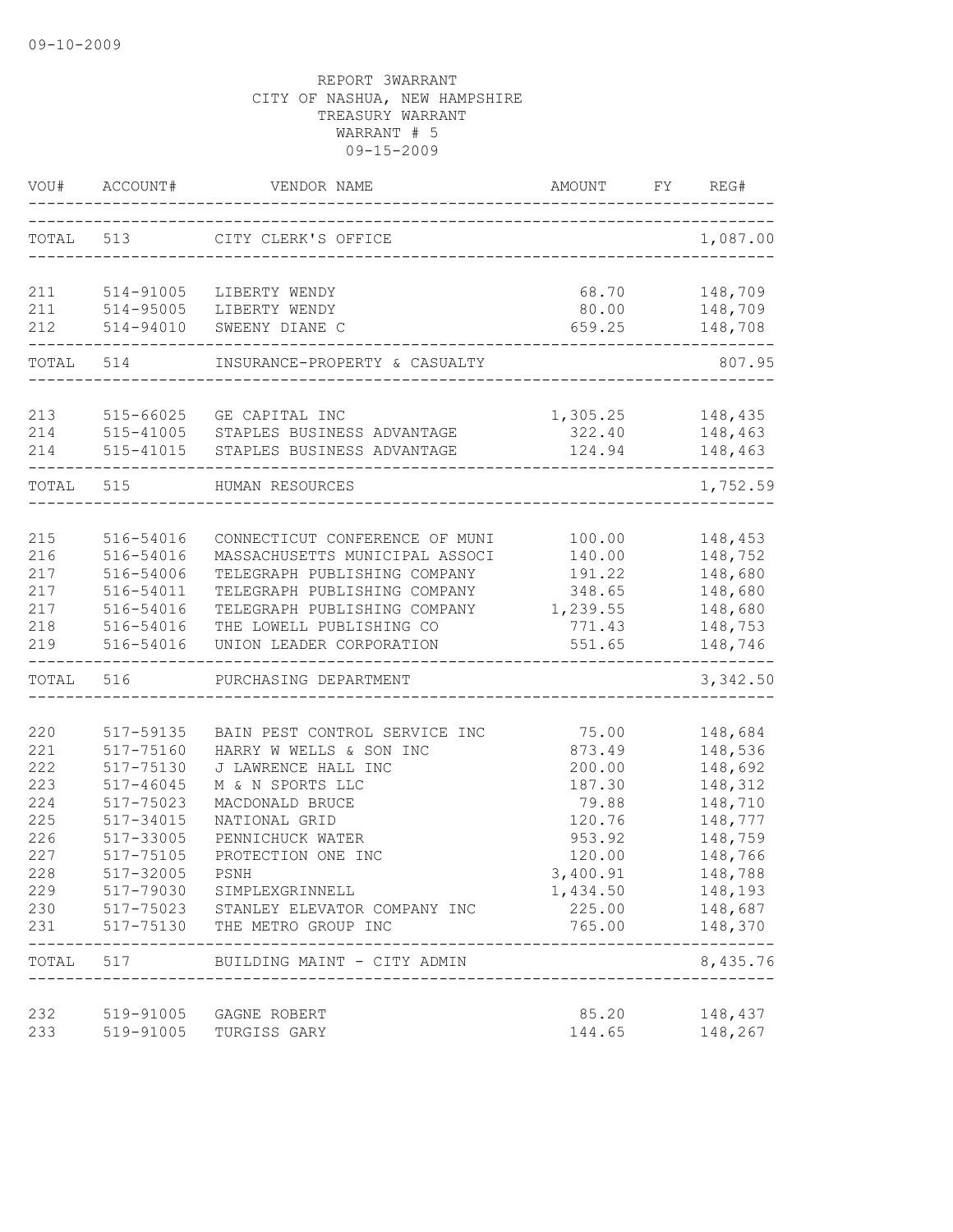|                          | VOU# ACCOUNT#                                    |                                                                                                     |                                           | FY REG#                                  |
|--------------------------|--------------------------------------------------|-----------------------------------------------------------------------------------------------------|-------------------------------------------|------------------------------------------|
|                          | TOTAL 519 ASSESSORS                              |                                                                                                     |                                           | 229.85                                   |
|                          |                                                  | 234 520-34015 NATIONAL GRID<br>235 520-32005 PENNICHUCK WATER                                       |                                           | 33.88 148,777<br>225.81 148,759          |
| TOTAL 520                |                                                  | HUNT BUILDING<br>____________________                                                               |                                           | 259.69                                   |
| 236<br>236<br>238        | 522-49025<br>522-45125 ULINE                     | CITIZENS BANK<br>522-94005 CITIZENS BANK<br>237 522-74035 INTELLIGOV SOFTWARE INC 12,000.00 148,454 |                                           | 54.05 129<br>29.41 129<br>103.91 148,391 |
| TOTAL 522                |                                                  | INFORMATION TECHNOLOGY                                                                              |                                           | 12,187.37                                |
| 240                      |                                                  | 239 524-64040 CITIZENS BANK<br>524-64040 COMPUTER HUT OF N E INC                                    | 458.95 129<br>--------------------------  | 86.95 148,686                            |
|                          |                                                  | TOTAL 524 COMPUTERS - CITYWIDE                                                                      |                                           | 545.90                                   |
| 241<br>242<br>243        | 531-78007<br>$531 - 46040$<br>531-45175          | ADAMSON INDUSTRIES CORP<br>ADAMSON WILLIAM<br>AIRGAS EAST                                           | 155.50<br>89.95<br>438.00                 | 148,354<br>148,714<br>148,231            |
| 244<br>245<br>245        | 531-46040<br>531-75023<br>531-78007              | ALL SPORTS HEROES UNIFORMS,<br>B & S LOCKSMITH INC<br>B & S LOCKSMITH INC                           | 114.49<br>794.00<br>17.35                 | 148,269<br>148,363<br>148,363            |
| 246<br>247<br>248        | 531-59100<br>531-49075<br>531-75023              | BAER ALEXANDRA<br>BATTERIES PLUS<br>BELLETETES INC                                                  | 406.66<br>29.99<br>38.28                  | 148,331<br>148,436<br>148,308            |
| 248<br>249<br>249<br>250 | 531-78007<br>531-46030<br>531-46040<br>531-78007 | BELLETETES INC<br>BEN'S UNIFORMS<br>BEN'S UNIFORMS<br>BEST FORD/BEST CYCLE                          | 32.51<br>2,447.96<br>1,794.47<br>1,090.11 | 148,308<br>148,688<br>148,688<br>148,201 |
| 251<br>252<br>253        | 531-59045<br>531-72020<br>531-78007              | CAMERALAND<br>CAPUS AUTOMATION SERVICES<br>CARPARTS OF NASHUA                                       | 22.56<br>1,400.00<br>198.50               | 148,442<br>148,762<br>148,200            |
| 254<br>255<br>256<br>257 | 531-45220<br>531-42000<br>531-31025<br>531-74035 | CENTRAL EQUIPMENT COMPANY<br>CENTRAL PAPER PRODUCTS CO<br>CINFO PETER<br>CITIZENS BANK              | 597.00<br>650.49<br>45.96<br>99.00        | 148,221<br>148,455<br>148,718<br>129     |
| 257<br>257<br>258<br>259 | 531-91070<br>531-94005<br>531-64045<br>531-94010 | CITIZENS BANK<br>CITIZENS BANK<br>DELL MARKETING LP<br>DIFAVA MATTHEW                               | 387.02<br>805.03<br>6,970.00<br>500.00    | 129<br>129<br>148,264<br>148,721         |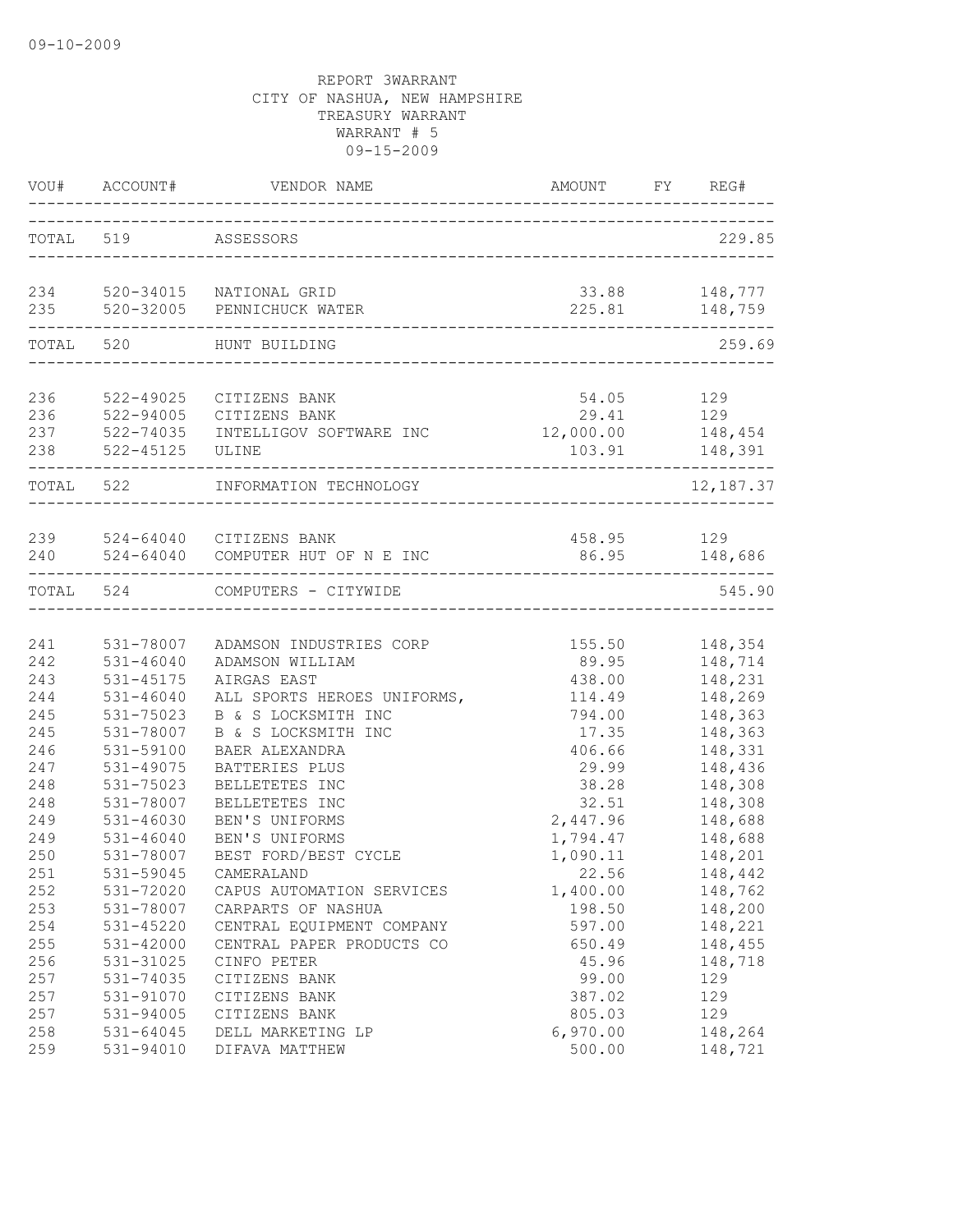| WOU#  | ACCOUNT#      | VENDOR NAME                    | AMOUNT    | FY | REG#      |
|-------|---------------|--------------------------------|-----------|----|-----------|
| 260   | 531-31025     | FAIRPOINT COMMUNICATIONS       | 28.51     |    | 148,784   |
| 261   | $531 - 94005$ | FAY JOSEPH                     | 1,711.60  |    | 148,711   |
| 262   | 531-66025     | GE CAPITAL INC                 | 1, 113.28 |    | 148,435   |
| 263   | $531 - 46040$ | GEORGE'S APPAREL               | 442.15    |    | 148,238   |
| 264   | 531-75130     | HARRY W WELLS & SON INC        | 1,614.55  |    | 148,536   |
| 265   | $531 - 46040$ | HILL SHAWN                     | 96.29     |    | 148,713   |
| 265   | 531-53125     | HILL SHAWN                     | 228.00    |    | 148,713   |
| 266   | $531 - 42000$ | HOME DEPOT CREDIT SERVICES     | 230.45    |    | 148,772   |
| 267   | 531-75130     | J LAWRENCE HALL INC            | 1,090.96  |    | 148,692   |
| 268   | 531-75023     | JOHN DEERE LANDSCAPES/LESCO    | 137.64    |    | 148,517   |
| 269   | 531-91025     | KENNEDY JAMES J                | 44.00     |    | 148,724   |
| 270   | 531-91025     | KUCHARSKI TY                   | 44.00     |    | 148,717   |
| 271   | 531-94005     | L.E.A.D. CONSULTANTS           | 1,100.00  |    | 148,775   |
| 272   | 531-94005     | LAVOIE ANDREW                  | 70.00     |    | 148,723   |
| 273   | 531-78007     | MAC MULKIN CHEVROLET INC       | 55.65     |    | 148,663   |
| 273   | 531-78075     | MAC MULKIN CHEVROLET INC       | 579.14    |    | 148,663   |
| 274   | 531-91025     | MARCHIONDA GUIDO               | 44.00     |    | 148,719   |
| 275   | 531-94005     | NEDIAI                         | 40.00     |    | 148,720   |
| 276   | 531-78007     | NORTHERN FOREIGN CAR PARTS INC | 314.40    |    | 148,695   |
| 277   | 531-33005     | PENNICHUCK WATER               | 1,255.05  |    | 148,759   |
| 278   | 531-32035     | PSNH                           | 45.27     |    | 148,788   |
| 279   | 531-32005     | PUBLIC SERVICE OF NH           | 20,175.29 |    | 148,794   |
| 279   | 531-32035     | PUBLIC SERVICE OF NH           | 503.89    |    | 148,794   |
| 280   | $531 - 45005$ | RILEY'S SPORT SHOP INC         | 3,080.00  |    | 148,192   |
| 280   | 531-64080     | RILEY'S SPORT SHOP INC         | 160.00    |    | 148,192   |
| 281   | 531-94010     | ROARK MEGHAN                   | 495.00    |    | 148,716   |
| 282   | 531-78007     | ROBBINS AUTO PARTS             | 65.88     |    | 148,594   |
| 283   | 531-34015     | SHATTUCK MALONE OIL CO         | 507.58    |    | 148,741   |
| 284   | $531 - 41005$ | STAPLES BUSINESS ADVANTAGE     | 446.21    |    | 148,463   |
| 284   | 531-41015     | STAPLES BUSINESS ADVANTAGE     | 2,029.11  |    | 148,463   |
| 285   | $531 - 46040$ | STONE JAMES                    | 35.98     |    | 148,715   |
| 286   | $531 - 46040$ | SULLIVAN FRANCIS               | 144.85    |    | 148,722   |
| 287   | 531-94005     | TESTAVERDE JAMES               | 170.00    |    | 148,712   |
| 288   | $531 - 42000$ | THE DURKIN CO INC              | 362.22    |    | 148,345   |
| 289   | 531-78007     | TOWERS MOTOR PARTS CORP        | 94.71     |    | 148,415   |
| 290   | 531-43005     | UNITED PARCEL SERVICE          | 5.31      |    | 148,801   |
| 291   | 531-49025     | WEST PAYMENT CENTER            | 286.00    |    | 148,260   |
| TOTAL | 531           | POLICE DEPARTMENT              |           |    | 57,971.80 |
|       |               |                                |           |    |           |
| 292   | 532-64094     | ADAMSON INDUSTRIES CORP        | 1,970.95  |    | 148,354   |
| 293   | 532-75023     | AE MECHANICAL INC              | 2,698.50  |    | 148,595   |
| 294   | 532-74092     | AHC CORPORATION                | 1,276.00  |    | 148,468   |
| 295   | 532-75023     | AIR SOLUTIONS & BALANCING, LLC | 630.00    |    | 148,653   |
| 296   | 532-41015     | ANCO SIGNS & STAMPS INC        | 44.95     |    | 148,393   |
| 297   | 532-94010     | APCO CLASS REGISTRATION        | 359.00    |    | 148,743   |
| 298   | 532-78100     | ARCSOURCE INC                  | 42.80     |    | 148,316   |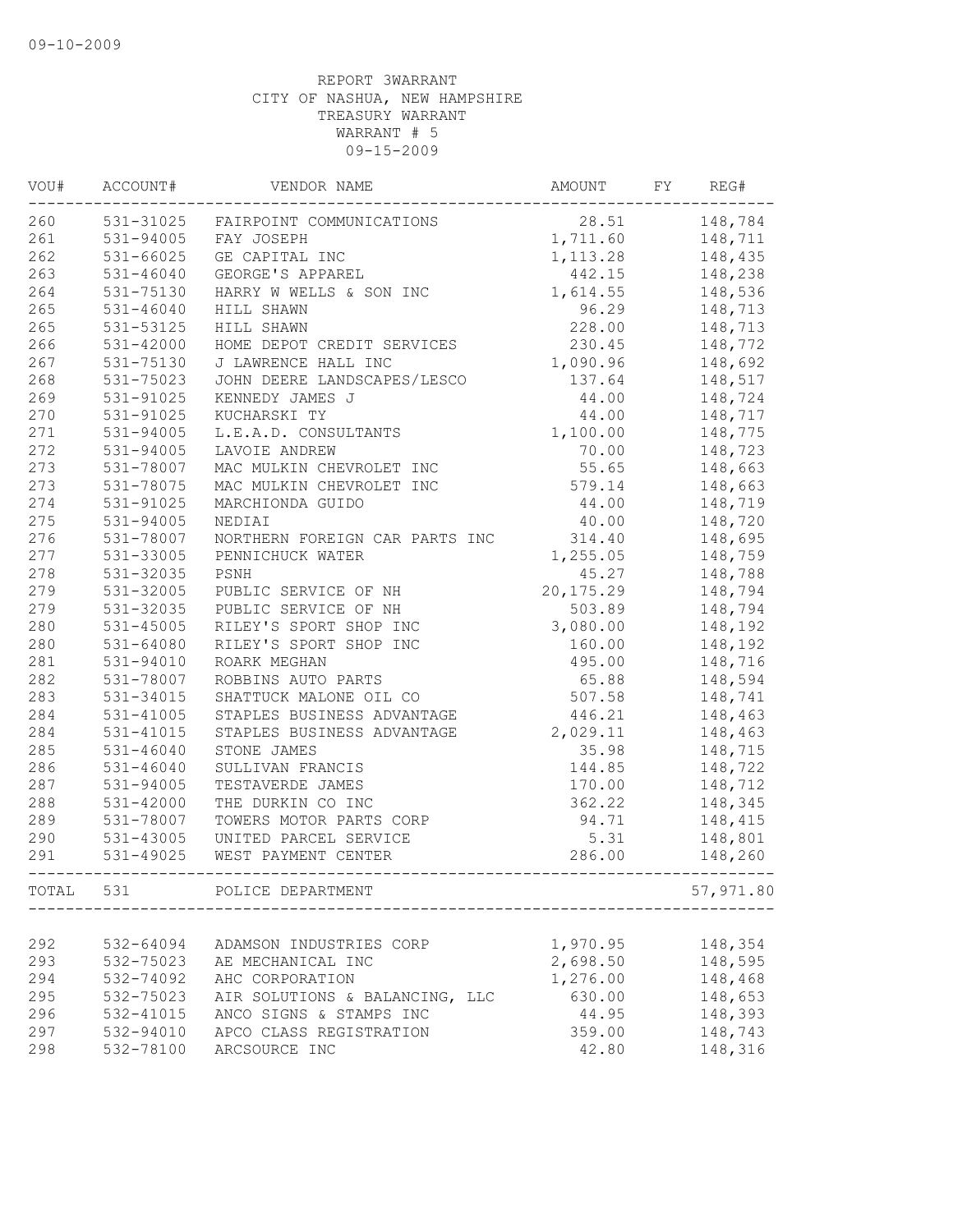| WOU# | ACCOUNT#      | VENDOR NAME                              | AMOUNT              | FY | REG#       |
|------|---------------|------------------------------------------|---------------------|----|------------|
| 299  |               | 532-78035 BEARINGS SPECIALTY CO INC      | 138.48              |    | 148,434    |
| 300  | 532-75023     | BELLETETES INC                           | 3,145.00            |    | 148,308    |
| 300  | 532-78100     | BELLETETES INC                           | 33.55               |    | 148,308    |
| 301  | 532-46030     | BERGERON PROTECTIVE CLOTHING             | 181.58              |    | 148,457    |
| 302  | 532-75105     | BRIAN MASON ELECTRIC LLC                 | 185.00              |    | 148,379    |
| 303  | 532-75160     | DRAIN-MEDIC                              | 340.00              |    | 148,369    |
| 304  | 532-78100     | FASTENAL COMPANY                         | 6.16                |    | 148,372    |
| 305  | 532-49025     | FIRE PROTECTION PUBLICATIONS             | 55.66               |    | 148,307    |
| 306  | 532-75023     | HOME DEPOT CREDIT SERVICES               | 169.83              |    | 148,755    |
| 307  | 532-64080     | INDUSTRIAL PROTECTION SERVICES 4, 247.22 |                     |    | 148,230    |
| 308  | 532-75130     | J LAWRENCE HALL INC                      | 624.63              |    | 148,692    |
| 309  | 532-59135     | J P PEST SERVICES                        | 255.00              |    | 148,357    |
| 310  | 532-78007     | JACK YOUNG COMPANY, INC                  | 136.28              |    | 148,445    |
| 311  | $532 - 46045$ | LINGLEY THOMAS                           | 74.00               |    | 148,725    |
| 312  | 532-75105     | M & M ELECTRICAL SUPPLY CO INC           | 36.22               |    | 148,660    |
| 313  | 532-78065     | MAYNARD & LESIEUR INCORPORATED           | 560.00              |    | 148,676    |
| 314  | 532-78100     | MINUTEMAN TRUCKS INC                     | 149.25              |    | 148,356    |
| 315  | 532-34015     | NATIONAL GRID                            | 120.44              |    | 148,777    |
| 316  | 532-42005     | NEW ENGLAND PAPER & SUPPLY               | 386.19              |    | 148,336    |
| 316  | 532-42010     | NEW ENGLAND PAPER & SUPPLY               | 332.08              |    | 148,336    |
| 316  | 532-42020     | NEW ENGLAND PAPER & SUPPLY               | 219.12              |    | 148,336    |
| 317  | 532-33005     | PENNICHUCK WATER                         | 1,252.69            |    | 148,759    |
| 318  | 532-74092     | PRECISION FITNESS EQUIPMENT              | 635.00              |    | 148,608    |
| 319  | 532-32005     | PSNH                                     | 5,466.49            |    | 148,788    |
| 320  | 532-78007     | SANEL AUTO PARTS CO                      | 421.40              |    | 148,314    |
| 320  | 532-78100     | SANEL AUTO PARTS CO                      | 284.98              |    | 148,314    |
| 321  | 532-79040     | STANLEY ELEVATOR COMPANY INC             | 225.00              |    | 148,687    |
| 322  | 532-41005     | STAPLES BUSINESS ADVANTAGE               |                     |    |            |
|      |               |                                          | 453.24              |    | 148,463    |
| 322  | 532-41015     | STAPLES BUSINESS ADVANTAGE               | 625.98              |    | 148,463    |
| 322  | 532-45125     | STAPLES BUSINESS ADVANTAGE               | 1,259.65            |    | 148,463    |
| 323  | 532-64192     | THE FIRE AND RESCUE INSTITUTE            | 810.00              |    | 148,654    |
| 324  | 532-75023     | THE METRO GROUP INC                      | 85.00               |    | 148,370    |
| 325  | 532-78100     | TOWNSEND FORD                            | 143.97              |    | 148,362    |
| 326  | 532-59100     | TRUE BLUE CLEANERS                       | 187.30              |    | 148,355    |
| 327  | 532-64094     | UNITED PLASTIC FABRICATING INC           | 1,739.93            |    | 148,300    |
| 328  | 532-31050     | USA MOBILITY WIRELESS INC                | 220.00              |    | 148,776    |
| 329  | 532-64192     | WISE EL SANTO CO, INC                    | 80.65               |    | 148,607    |
| 330  | 532-46045     | WOOD RICHARD                             | 146.40              |    | 148,726    |
|      |               | TOTAL 532 FIRE DEPARTMENT                |                     |    | 32, 455.57 |
| 331  |               | 533-33010 PENNICHUCK WATER               | 178,551.03 148,759  |    |            |
|      |               | TOTAL 533 WATER SUPPLY (PUBLIC HYDRANTS) |                     |    | 178,551.03 |
|      |               |                                          | ------------------- |    |            |
| 332  | 534-32020     | PSNH                                     | 54.36               |    | 148,788    |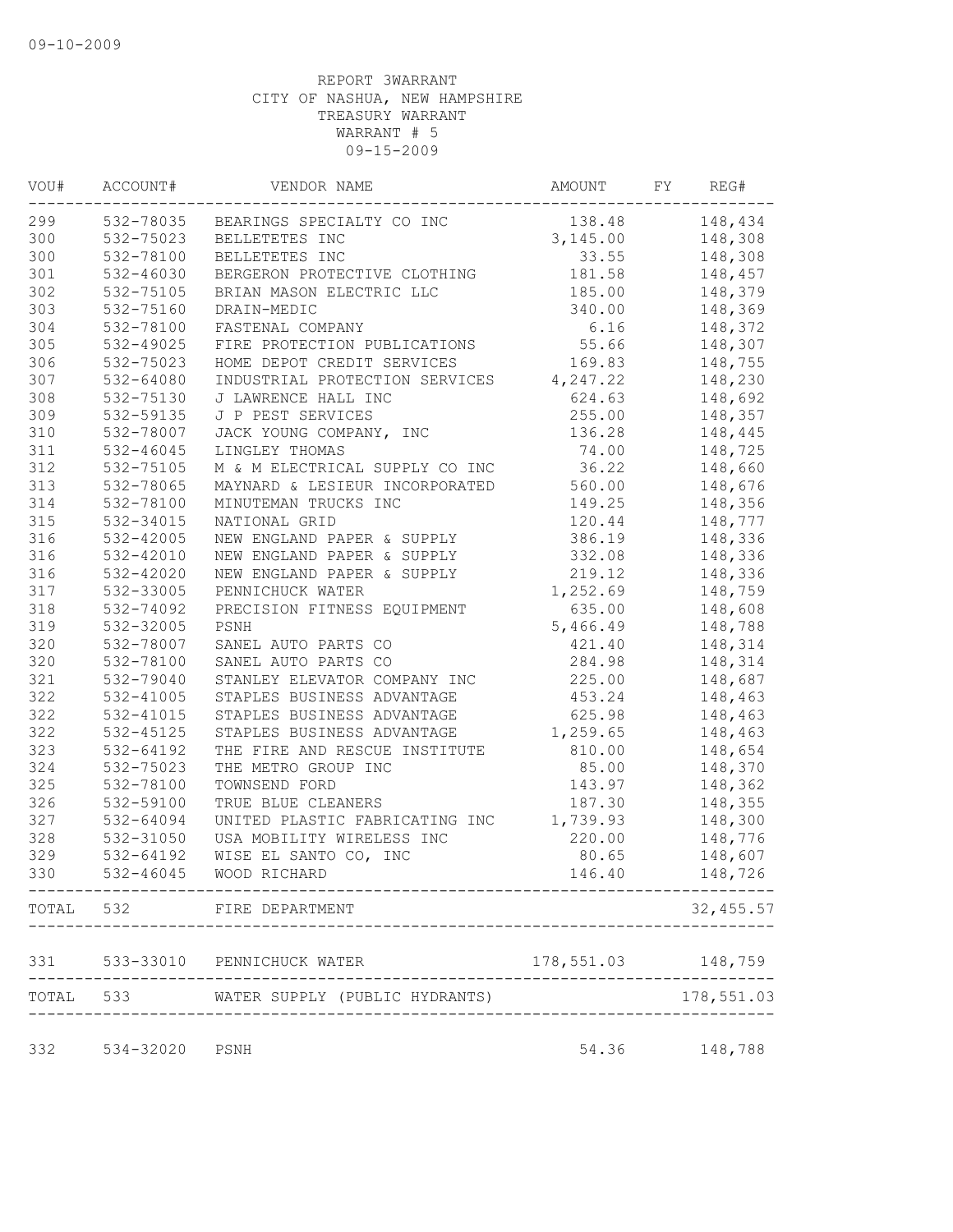| VOU#      | ACCOUNT#  | VENDOR NAME                                              | AMOUNT FY REG# |               |
|-----------|-----------|----------------------------------------------------------|----------------|---------------|
|           |           | 333 534-32020 PUBLIC SERVICE OF NH 55,860.68 148,794     |                |               |
| TOTAL 534 |           | STREET LIGHTING<br>_____________________________________ |                | 55, 915.04    |
| 334       | 536-78007 | MAC MULKIN CHEVROLET INC                                 | 36.51          | 148,663       |
| 335       | 536-78065 | MAYNARD & LESIEUR INCORPORATED                           | 158.00         | 148,676       |
| 336       | 536-64255 | MOTOROLA                                                 | 248.40         | 148,265       |
| 336       | 536-74150 | MOTOROLA                                                 | 5,525.00       | 148,265       |
| 337       | 536-64255 | TESSCO INC                                               | 310.51         | 148,606       |
|           | TOTAL 536 | CITYWIDE COMMUNICATIONS                                  |                | 6,278.42      |
|           |           | 338 541-94005 FOUNDATION FOR HEALTY COMMUNIT 25.00       |                | 148,786       |
| 339       |           | 541-33005 PENNICHUCK WATER                               | 204.56         | 148,759       |
|           | TOTAL 541 | COMMUNITY SERVICES DIVISION                              |                | 229.56        |
| 340       |           | 544-91005 MACK ROBERT                                    |                | 89.20 148,250 |
| TOTAL 544 |           | WELFARE ADMINISTRATION                                   |                | 89.20         |
|           |           |                                                          |                |               |
| 341       | 545-97020 | 18 AMHERST ST LLC                                        | 292.50         | 148,253       |
| 342       | 545-97020 | 188 CONCORD ST LLC DBA LILLIAN                           | 1,764.00       | 148,380       |
| 343       | 545-97020 | 28-34 RR SQUARE LLC                                      | 758.60         | 148,216       |
| 344       | 545-97020 | 31 BRIDGE ST REALTY LLC                                  | 900.00         | 148,313       |
| 345       | 545-97020 | A-PRO PROPERTIES LLC                                     | 384.37         | 148,365       |
| 346       | 545-97020 | ACCEL REALTY DBA THC INVESTMEN                           | 799.67         | 148,383       |
| 347       | 545-97020 | AMHERST ST ASSOCIATES                                    | 670.73         | 148,291       |
| 348       | 545-97020 | ANNUTTO JOSEPH                                           | 103.00         | 148,475       |
| 349       | 545-97020 | <b>BADEAU ELISHA</b>                                     | 860.68         | 148,730       |
| 350       | 545-97020 | BISHOP REAL ESTATE MGMT INC                              | 675.00         | 148,302       |
| 351       | 545-97020 | BONNETTE PETER                                           | 1,775.00       | 148,204       |
| 352       | 545-97020 | <b>BOULDER PARK</b>                                      | 737.00         | 148,322       |
| 353       | 545-97020 | BRUSOVANKIN ZINA                                         | 618.24         | 148,471       |
| 354       | 545-97020 | CARDIN RICHARD                                           | 675.00         | 148,321       |
| 355       | 545-97020 | CENTRAL REALTY                                           | 1,247.50       | 148,333       |
| 356       | 545-97020 | CONSTANT FAMILY LLC II                                   | 981.35         | 148,330       |
| 357       | 545-97020 | COUNTRY BARN MOTEL                                       | 1,099.00       | 148,309       |
| 358       | 545-97020 | DERBY DOLORES                                            | 238.03         | 148,338       |
| 359       | 545-97020 | DIGESSE WALTER J                                         | 406.00         | 148,261       |
| 360       | 545-97020 | DOWNTOWNER NELSON/DAVID A GREG                           | 345.00         | 148,210       |
| 361       | 545-97020 | DRURY DANA                                               | 375.00         | 148,364       |
| 362       | 545-97020 | DUCHARME DIANE                                           | 700.00         | 148,194       |
| 363       | 545-97020 | DURKIN REALTY TRUST                                      | 788.31         | 148,263       |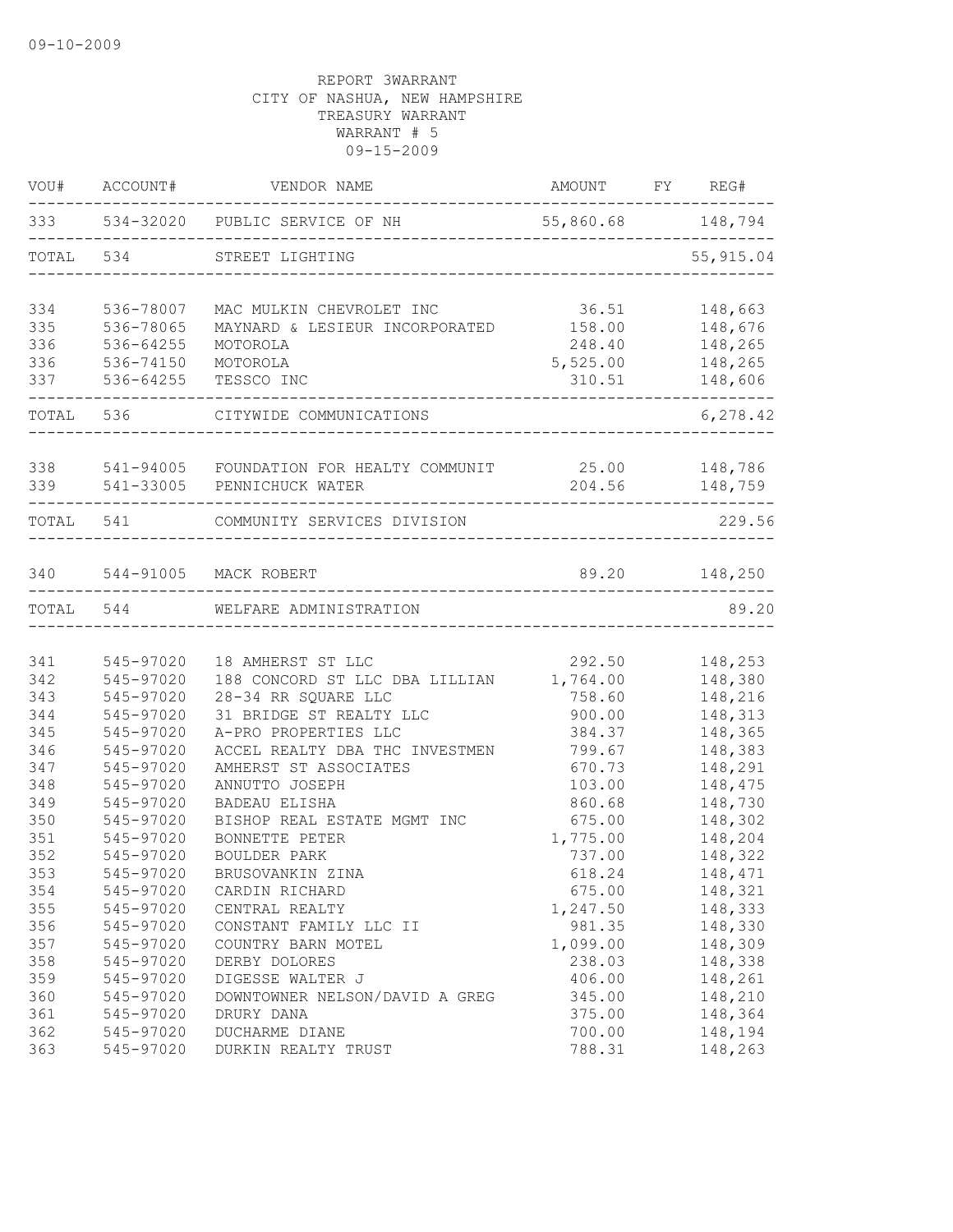| VOU#  | ACCOUNT#      | VENDOR NAME                    | AMOUNT   | FY | REG#      |
|-------|---------------|--------------------------------|----------|----|-----------|
| 364   | 545-97020     | FAIR PATRICIA                  | 695.00   |    | 148,476   |
| 365   | 545-97020     | FANDINO ARELIS                 | 620.08   |    | 148,472   |
| 366   | 545-97020     | FOREST RIDGE ASSOC             | 773.67   |    | 148,259   |
| 367   | 545-97020     | GAUTHIER CONRAD J              | 715.13   |    | 148,310   |
| 368   | 545-97020     | GAUTHIER REALTY/CONNIE GAUTHIE | 1,335.00 |    | 148,448   |
| 369   | 545-97020     | JD ALLARD PROPERTIES LLC       | 650.00   |    | 148,348   |
| 370   | 545-97020     | JENSENS'S INC                  | 389.00   |    | 148,292   |
| 371   | 545-97020     | KIRKMAN RODNEY                 | 1,111.00 |    | 148,228   |
| 372   | 545-97020     | KOLOCOTRONIS CHARLES           | 376.75   |    | 148,242   |
| 373   | 545-97020     | L & G PROPERTIES LLC           | 700.00   |    | 148,394   |
| 374   | 545-97020     | LAMERAND ENTERPRISES/KYLE LAME | 1,267.05 |    | 148,409   |
| 375   | 545-97020     | LAVOIE LUCILLE                 | 550.00   |    | 148,477   |
| 376   | 545-97020     | LAVOIE NORMAN                  | 1,518.00 |    | 148,461   |
| 377   | 545-97020     | LEVESQUE NORMAND               | 581.02   |    | 148,465   |
| 378   | 545-97020     | LTA INVESTMENTS LLC            | 444.45   |    | 148,366   |
| 379   | 545-97020     | MAKAROV ALEKS                  | 780.00   |    | 148,727   |
| 380   | 545-97020     | MARANDOS CROTEAU               | 1,575.00 |    | 148,403   |
| 381   | 545-97020     | MCMANUS FRED                   | 813.24   |    | 148,438   |
| 382   | 545-97020     | MEJIA MANAGEMENT GROUP         | 650.00   |    | 148,449   |
| 383   | 545-97020     | MICHAUD LOUIS                  | 737.00   |    | 148,419   |
| 384   | 545-97020     | MOTEL 6                        | 4,874.84 |    | 148,412   |
| 385   | 545-97020     | NASHUA HOUSING AUTHORITY       | 229.00   |    | 148,420   |
| 386   | 545-97015     | NATIONAL GRID                  | 264.50   |    | 148,803   |
| 387   | 545-97020     | NEIGHBORHOOD HOUSING SERVICES  | 378.00   |    | 148,239   |
| 388   | 545-97020     | NUTMEG PROPERTY GROUP LLC      | 775.00   |    | 148,473   |
| 389   | 545-97020     | OH ASH STREET HOLDINGS LLC/DAN | 500.00   |    | 148,382   |
| 390   | 545-97020     | OUELLET CATHY                  | 593.03   |    | 148,728   |
| 391   | 545-97015     | PSNH                           | 2,516.13 |    | 148,791   |
| 392   | 545-97020     | RJ REAL ESTATE                 | 1,150.00 |    | 148,299   |
| 393   | 545-97020     | RYAN FRANCINE                  | 325.00   |    | 148,298   |
| 394   | 545-97020     | SKUZA JOSEPH                   | 850.00   |    | 148,478   |
| 395   | 545-97020     | SMITH LUANE                    | 292.50   |    | 148,474   |
| 396   | 545-97020     | THIBODEAU JULIETTE             | 495.00   |    | 148,217   |
| 397   | 545-97020     | UPPAL VIVEK                    | 850.00   |    | 148,729   |
| 398   | 545-97020     | VICENTE MARGARET               | 400.00   |    | 148,467   |
| 399   | 545-97020     | VIGEANT FAMILY PROPERTY/LEONAR | 1,156.00 |    | 148,459   |
| 400   | 545-97020     | ZHAO CHANG                     | 500.00   |    | 148,233   |
| TOTAL | 545           | WELFARE COSTS                  |          |    | 49,624.37 |
|       |               |                                |          |    |           |
| 401   | 551-59100     | CORBETT CLEANING CO/STEPHEN CO | 320.00   |    | 148,326   |
| 402   | 551-91005     | DOOKRAN STEPHEN                | 48.95    |    | 148,411   |
| 403   | 551-62022     | GRAINGER                       | 404.48   |    | 148,414   |
| 404   | 551-49075     | M & M ELECTRICAL SUPPLY CO INC | 51.35    |    | 148,660   |
| 405   | 551-41015     | NEW ENGLAND PAPER & SUPPLY     | 153.42   |    | 148,336   |
| 406   | 551-33005     | PENNICHUCK WATER               | 171.95   |    | 148,759   |
| 407   | $551 - 32005$ | PUBLIC SERVICE OF NH           | 1,067.06 |    | 148,794   |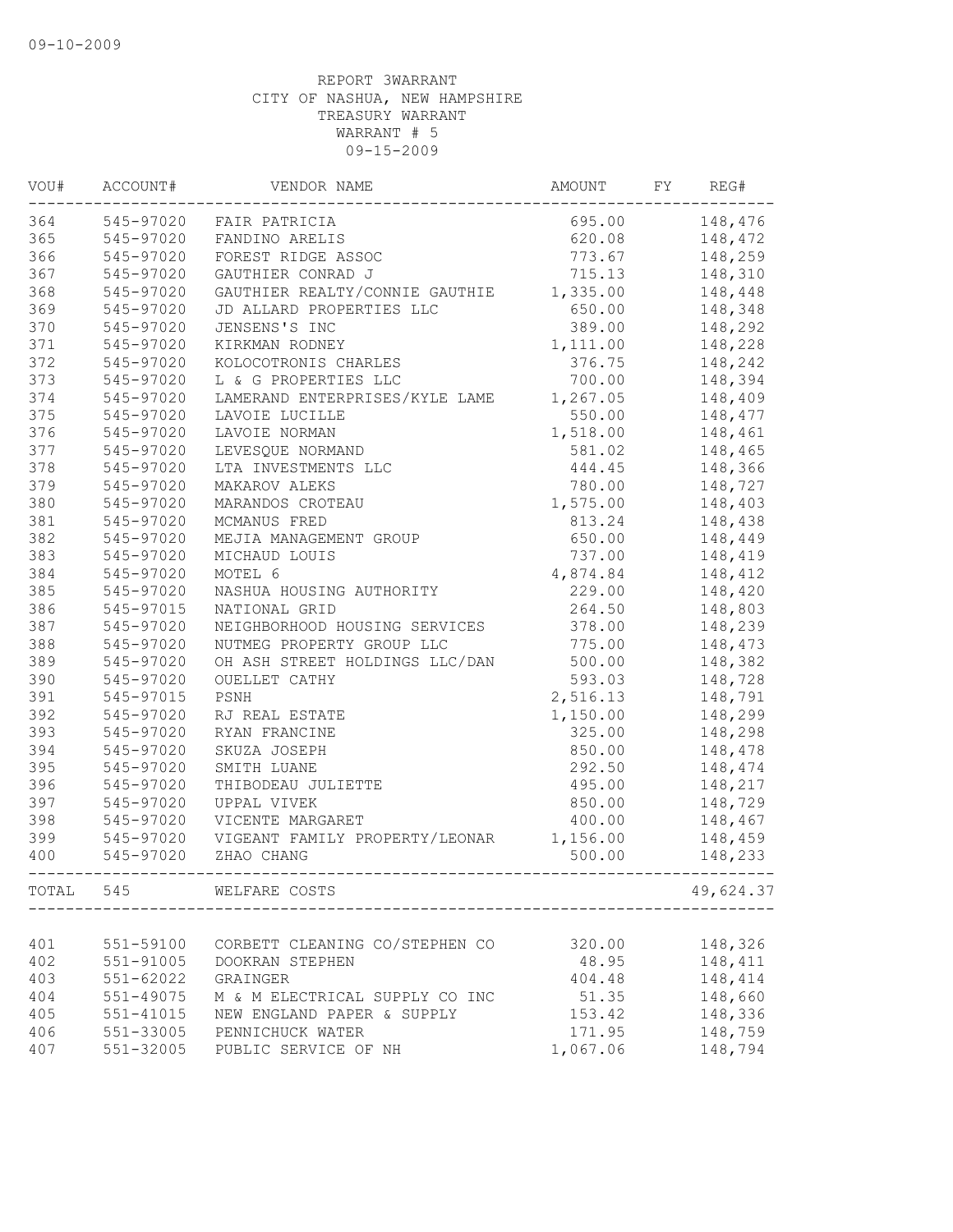|     |               | VOU# ACCOUNT# VENDOR NAME AMOUNT FY REG#                 |                                                                                           |                                                   |
|-----|---------------|----------------------------------------------------------|-------------------------------------------------------------------------------------------|---------------------------------------------------|
|     |               | 408 551-94005 UNH TECHNOLOGY TRANSFER CTR 160.00 148,748 |                                                                                           |                                                   |
|     |               | TOTAL 551 PUBLIC WORKS DIV & ENGINEERING 2,377.21        |                                                                                           |                                                   |
| 409 | 552-45250     | AIRGAS EAST<br>B & S LOCKSMITH INC<br>------ RADIO GROUP | 156.14                                                                                    | 148,231                                           |
| 410 | 552-75022     |                                                          |                                                                                           |                                                   |
| 411 | 552-59178     |                                                          |                                                                                           | 217.20 148,363<br>339.99 148,515<br>12.58 148,308 |
| 412 | 552-75021     | BELLETETES INC                                           |                                                                                           |                                                   |
| 412 | 552-75022     | BELLETETES INC                                           |                                                                                           | $85.01$ $148,308$                                 |
| 412 | 552-75165     | BELLETETES INC                                           |                                                                                           | 9.87 148,308                                      |
| 413 | 552-78007     | BEST FORD/BEST CYCLE                                     | 469.32 148,201                                                                            |                                                   |
| 414 | 552-66000     | BOSS EQUIPMENT INC                                       | 95.00 148,665                                                                             |                                                   |
| 415 | 552-78007     | CARPARTS OF NASHUA                                       | 106.80 148,200                                                                            |                                                   |
| 416 | 552-75022     | CORBETT CLEANING CO/STEPHEN CO                           | 300.00                                                                                    | 148,326                                           |
| 417 | 552-78100     | D & R TOWING INC                                         | 95.00                                                                                     | 148,662                                           |
| 418 | 552-48015     | DENNIS K BURKE INC                                       | 1,415.24                                                                                  |                                                   |
| 419 | $552 - 45250$ | ELAN PUBLISHING CO INC                                   | 398.14                                                                                    | 148,802<br>148,256                                |
| 420 | 552-75135     | F W WEBB COMPANY                                         | 11.69                                                                                     | 148,252                                           |
| 421 | $552 - 45110$ | FILLION ASSOCIATES INC                                   | 1,007.33 148,227                                                                          |                                                   |
| 422 | 552-75021     | FRANKLIN PAINT CO INC                                    | 41.20                                                                                     | 148,522                                           |
| 423 | 552-78007     | FREIGHTLINER OF NH INC                                   | 133.00                                                                                    | 148,426                                           |
| 424 | 552-75021     | GATE CITY FENCE CO INC                                   | 1, 172.00 148, 286                                                                        |                                                   |
| 425 | 552-59050     | GILLIS MIKE                                              |                                                                                           | 85.00 148,569                                     |
| 426 | 552-46030     | GRAINGER                                                 | 56.62                                                                                     | 148,235                                           |
| 427 | 552-75040     | HAMPDEN ENGINEERING CORP                                 | 1,022.96 148,531<br>40.00 148,767                                                         |                                                   |
| 428 | 552-75021     | HANDY HOUSE INC                                          | 40.00                                                                                     | 148,767                                           |
| 429 | 552-69035     | HOME DEPOT CREDIT SERVICES                               | 84.27 148,755                                                                             |                                                   |
| 429 | 552-75021     | HOME DEPOT CREDIT SERVICES                               | 179.37 148,755                                                                            |                                                   |
| 429 | 552-75022     | HOME DEPOT CREDIT SERVICES                               | 114.72 148,755                                                                            |                                                   |
| 429 | 552-75175     | HOME DEPOT CREDIT SERVICES                               | 75.83 148,755                                                                             |                                                   |
| 430 | 552-75135     | JOHNSON'S ELECTRIC INC                                   | 141.00 148,258                                                                            |                                                   |
| 431 | 552-75021     | M & M ELECTRICAL SUPPLY CO INC 37.50                     |                                                                                           | 148,660                                           |
| 432 | 552-64225     | M E O'BRIEN & SONS INC                                   |                                                                                           | $920.00$ $148,281$                                |
| 433 | 552-78007     | MAC MULKIN CHEVROLET INC                                 |                                                                                           |                                                   |
| 434 | 552-78065     | MAYNARD & LESIEUR INCORPORATED                           | $\begin{array}{ccc} 43.67 & 148,663 \\ 90.40 & 148,676 \\ 1,083.93 & 148,408 \end{array}$ |                                                   |
| 435 | 552-78007     | NAPA AUTO PARTS                                          |                                                                                           |                                                   |
| 436 |               | 552-78007 NASHUA OUTDOOR POWER EQUIP                     | 432.61                                                                                    | 148,319                                           |
| 437 | 552-75021     | NASHUA WALLPAPER & PAINT CO                              | 279.80                                                                                    | 148,323                                           |
| 438 | 552-34015     | NATIONAL GRID                                            | 42.52                                                                                     | 148,777                                           |
| 438 | 552-34045     | NATIONAL GRID                                            | 104.63                                                                                    | 148,777                                           |
| 439 | 552-33005     | PENNICHUCK WATER                                         | 3,997.67                                                                                  | 148,759                                           |
| 439 | 552-33005     | PENNICHUCK WATER                                         | 2,758.90                                                                                  | 148,760                                           |
| 439 | 552-33040     | PENNICHUCK WATER                                         | 250.41                                                                                    | 148,760                                           |
| 440 | 552-32005     | PSNH                                                     | 5,478.57                                                                                  | 148,788                                           |
| 440 | 552-32005     | PSNH                                                     | 2,198.13                                                                                  | 148,789                                           |
| 440 | 552-32030     | PSNH                                                     | 4,541.98                                                                                  | 148,788                                           |
| 440 | 552-32030     | $\texttt{PSNH}{}$                                        | 1,819.62                                                                                  | 148,789                                           |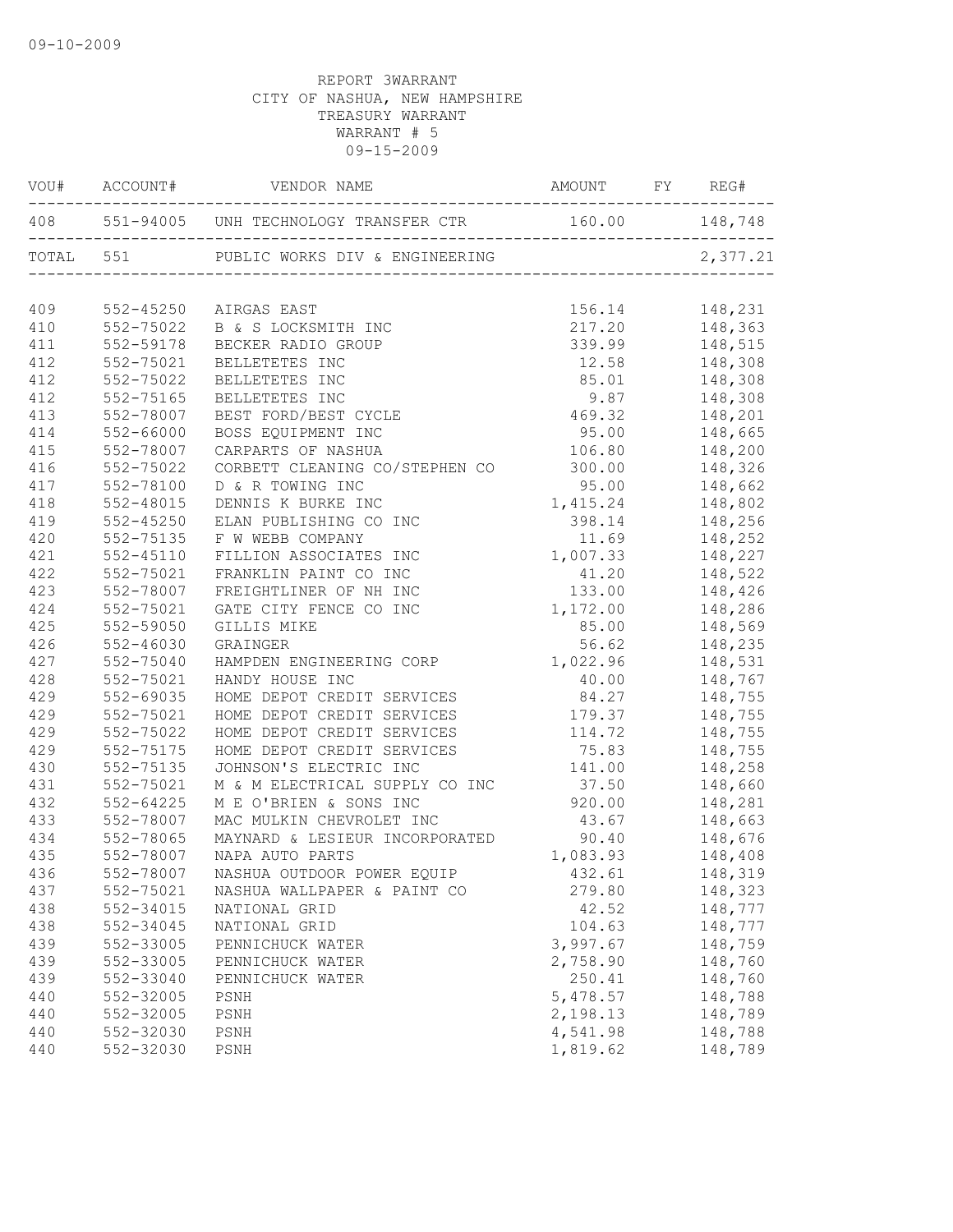| VOU#  | ACCOUNT#      | VENDOR NAME                            | AMOUNT           | FY | REG#           |
|-------|---------------|----------------------------------------|------------------|----|----------------|
| 441   |               | 552-32040 PUBLIC SERVICE OF NH         | 2,882.58 148,794 |    |                |
| 442   | 552-78100     | S V MOFFETT CO<br><b>INC</b>           |                  |    | 177.15 148,329 |
| 443   | 552-78007     | SANEL AUTO PARTS CO                    | 92.42            |    | 148,314        |
| 444   | 552-75175     | STREAMLINE AQUATICS LLC                | 1,540.00         |    | 148,593        |
| 445   | $552 - 46030$ | SUNBELT RENTALS                        | 208.80           |    | 148,347        |
| 446   | 552-75021     | THE BUG MAN                            | 125.00           |    | 148,635        |
| 447   | $552 - 46045$ | UNIFIRST CORPORATION                   | 74.85            |    | 148,428        |
| 448   |               | 552-75021 UNITED SUPPLY COMPANY INC    | 6.50             |    | 148,681        |
| 449   |               | 552-75135 YANKEE EQUIPMENT SYSTEMS INC | 233.37           |    | 148,213        |
| TOTAL | 552           | PARKS AND RECREATION                   |                  |    | 37,286.29      |
|       |               |                                        |                  |    |                |
| 450   | 553-49075     | ARCSOURCE INC                          | 73.60            |    | 148,316        |
| 450   | 553-69025     | ARCSOURCE INC                          | 76.07            |    | 148,316        |
| 451   | 553-46045     | BAUSHA BENNIE                          | 82.00            |    | 148,731        |
| 452   | 553-69025     | BELLETETES INC                         | 96.32            |    | 148,308        |
| 453   | 553-45015     | BROX INDUSTRIES INC                    | 2,741.64         |    | 148,223        |
| 454   | 553-78100     | CASEY EQUIPMENT & RENTAL CORP          | 57.93            |    | 148,421        |
| 455   | 553-49075     | CCP INDUSTRIES INC                     | 525.51           |    | 148,318        |
| 456   | 553-78100     | CHAPPELL TRACTOR SALES INC             | 21.50            |    | 148,224        |
| 457   | 553-49075     | CHROMATE INDUSTRIAL CORP               | 654.86           |    | 148,274        |
| 458   | 553-59105     | CORBETT CLEANING CO/STEPHEN CO         | 500.00           |    | 148,326        |
| 459   | 553-45060     | CORRIVEAU ROUTHIER INC                 | 15.95            |    | 148,661        |
| 460   | 553-48015     | DENNIS K BURKE INC                     | 10,619.53        |    | 148,802        |
| 461   | 553-78100     | DUNN BATTERY LLC                       | 347.80           |    | 148,388        |
| 462   | 553-78100     | F W WEBB COMPANY                       | 85.05            |    | 148,252        |
| 463   | 553-69025     | GRAINGER                               | 26.77            |    | 148,266        |
| 464   | 553-78075     | GRANITE STATE GLASS                    | 190.00           |    | 148,458        |
| 465   | 553-78100     | HOWARD P FAIRFIELD, LLC                | 1,428.99         |    | 148,560        |
| 466   | 553-59135     | J P PEST SERVICES                      | 65.00            |    | 148,357        |
| 467   | 553-78100     | LIBERTY INTN'L TRUCKS OF NH LL         | 1,577.88         |    | 148,674        |
| 468   | 553-59100     | M & B MACHINING AND WELDING            | 378.00           |    | 148,675        |
| 469   | 553-75023     | M & M ELECTRICAL SUPPLY CO INC         | 50.65            |    | 148,660        |
| 470   | 553-78065     | MAYNARD & LESIEUR INCORPORATED         | 359.60           |    | 148,676        |
| 471   | 553-49075     | NAPA AUTO PARTS                        | 305.21           |    | 148,408        |
| 471   | 553-69025     | NAPA AUTO PARTS                        | 156.88           |    | 148,408        |
| 471   | 553-69030     | NAPA AUTO PARTS                        | 124.79           |    | 148,408        |
| 471   | 553-78035     | NAPA AUTO PARTS                        | 14.46            |    | 148,408        |
| 471   | 553-78100     | NAPA AUTO PARTS                        | 569.97           |    | 148,408        |
| 472   | 553-45060     | NEW ENGLAND POSITIONING SYSTEM         | 5,052.00         |    | 148,305        |
| 473   | 553-33005     | PENNICHUCK WATER                       | 425.87           |    | 148,760        |
| 474   | 553-32005     | PUBLIC SERVICE OF NH                   | 3,708.22         |    | 148,794        |
| 475   | 553-49075     | RO-BRAND PRODUCTS INC                  | 31.50            |    | 148,422        |
| 475   | 553-69025     | RO-BRAND PRODUCTS INC                  | 293.50           |    | 148,422        |
| 475   | 553-78100     | RO-BRAND PRODUCTS INC                  | 22.90            |    | 148,422        |
| 476   | 553-49075     | ROBBINS AUTO PARTS                     | 19.60            |    | 148,594        |
| 476   | 553-69025     | ROBBINS AUTO PARTS                     | 19.98            |    | 148,594        |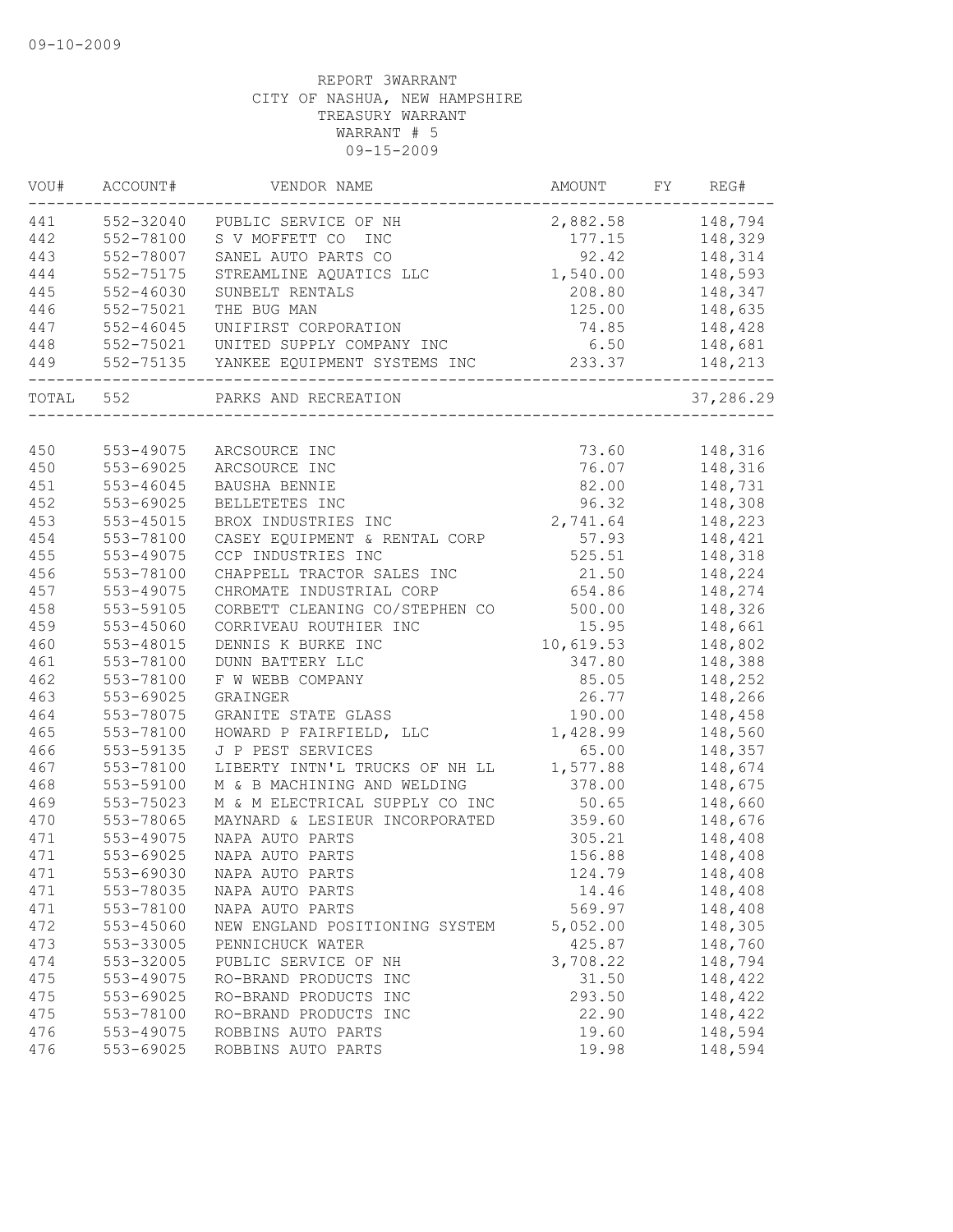| VOU#  | ACCOUNT#  | VENDOR NAME                          | AMOUNT            | FY | REG#       |
|-------|-----------|--------------------------------------|-------------------|----|------------|
| 476   | 553-78035 | ROBBINS AUTO PARTS                   | 33.00             |    | 148,594    |
| 477   | 553-49075 | SANEL AUTO PARTS CO                  | 126.95            |    | 148,314    |
| 477   | 553-78035 | SANEL AUTO PARTS CO                  | 67.22             |    | 148,314    |
| 477   | 553-78100 | SANEL AUTO PARTS CO                  | 150.68            |    | 148,314    |
| 478   | 553-48005 | SHATTUCK MALONE OIL CO               | 2,998.18          |    | 148,741    |
| 479   | 553-46045 | UNIFIRST CORPORATION                 | 1,269.40          |    | 148,428    |
| 480   | 553-69025 | USP OF NEW ENGLAND                   | 295.83            |    | 148,402    |
| 480   | 553-78100 | USP OF NEW ENGLAND                   | 565.74            |    | 148,402    |
| 481   | 553-45060 | VELLANO BROS INC                     | 147.93            |    | 148,315    |
| TOTAL | 553       | STREET DEPARTMENT                    |                   |    | 36, 374.46 |
| 482   | 555-45285 | BELLETETES INC                       | 5.10              |    | 148,308    |
| 483   | 555-59105 | CORBETT CLEANING CO/STEPHEN CO       | 320.00            |    | 148,326    |
| 484   | 555-49075 | F W WEBB COMPANY                     | 307.03            |    | 148,252    |
| 485   | 555-46045 | LEHIGH OUTFITTERS                    | 278.69            |    | 148,295    |
| 486   | 555-45288 | NEW ENGLAND SIGNAL SYSTEMS INC       | 720.00            |    | 148,293    |
| 487   | 555-32025 | PSNH                                 |                   |    | 148,789    |
| 488   | 555-78140 | SANEL AUTO PARTS CO                  | 1,511.04<br>14.52 |    | 148,314    |
|       | 555-75023 | UNIFIRST CORPORATION                 | 24.90             |    |            |
| 489   |           |                                      |                   |    | 148,428    |
| TOTAL | 555       | TRAFFIC DEPARTMENT                   |                   |    | 3,181.28   |
| 490   | 557-59105 | CORBETT CLEANING CO/STEPHEN CO       | 663.85            |    | 148,326    |
| 491   | 557-64035 | MUNICIPAL SUPPLY SALES CO            | 92.07             |    | 148,374    |
| 492   | 557-33005 | PENNICHUCK WATER                     | 60.31             |    | 148,760    |
| 493   | 557-32005 | PSNH                                 | 286.83            |    | 148,789    |
| 494   | 557-75023 | W E AUBUCHON COMPANY INC             | 75.02             |    | 148,206    |
| TOTAL | 557       | PARKING LOTS                         |                   |    | 1,178.08   |
|       |           |                                      |                   |    |            |
| 495   | 561-32005 | PSNH                                 | 97.10             |    | 148,789    |
| 496   | 561-75023 | STAPLES BUSINESS ADVANTAGE           | 237.65            |    | 148,463    |
| TOTAL | 561       | EDGEWOOD CEMETERY                    |                   |    | 334.75     |
| 497   | 562-33005 | PENNICHUCK WATER                     | 88.53             |    | 148,760    |
| TOTAL | 562       | SUBURBAN CEMETERIES                  |                   |    | 88.53      |
|       |           |                                      |                   |    |            |
| 498   |           | 571-41015 STAPLES BUSINESS ADVANTAGE | 421.69            |    | 148,463    |
| 499   | 571-95010 | THE TELEGRAPH                        | 91.00             |    | 148,774    |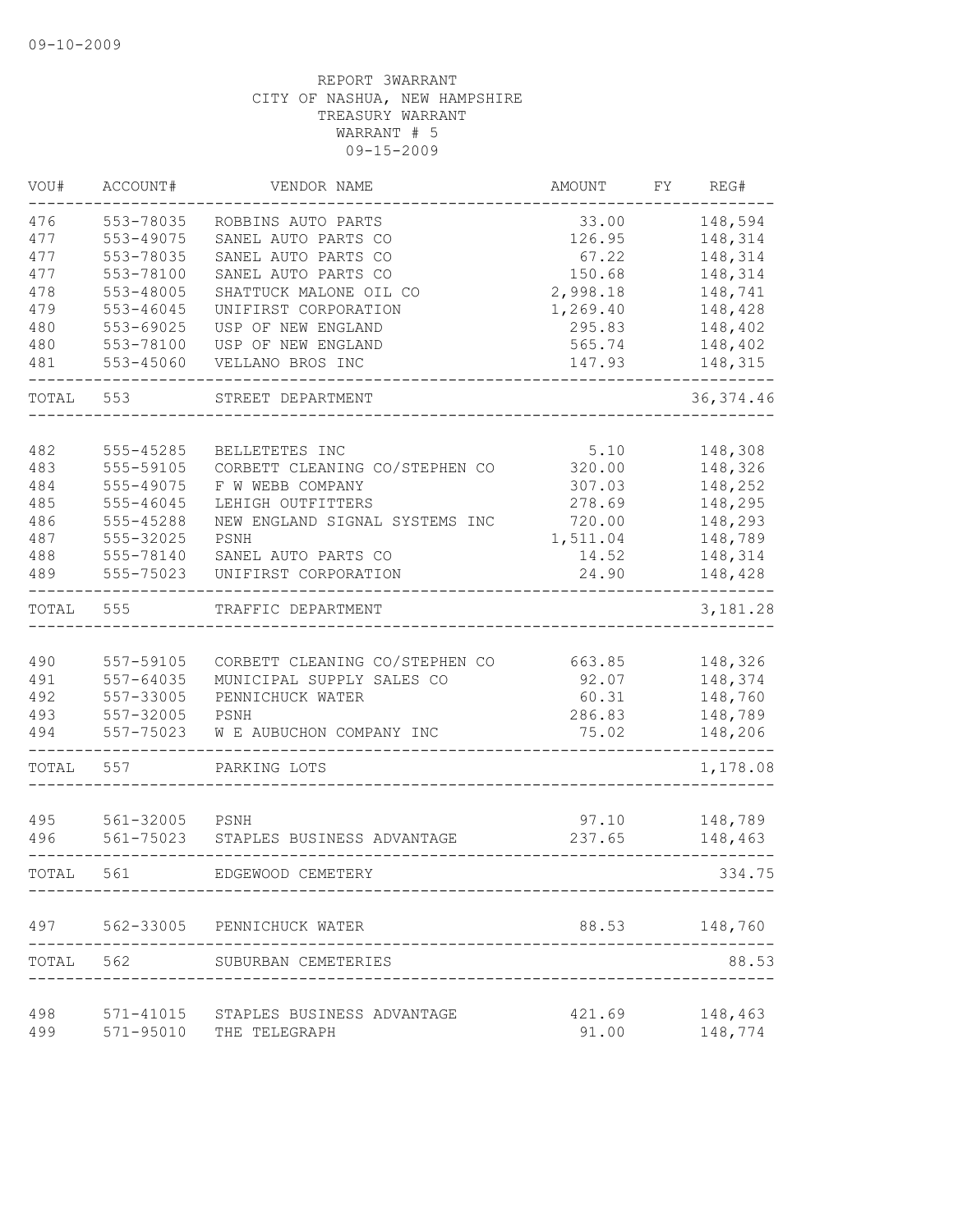|            |                        | VOU# ACCOUNT# VENDOR NAME AMOUNT FY REG#                                                  |                      |                     |
|------------|------------------------|-------------------------------------------------------------------------------------------|----------------------|---------------------|
|            |                        | TOTAL 571 COMMUNITY DEVELOPMENT                                                           |                      | 512.69              |
|            |                        | 500 572-51010 HILLSBOROUGH COUNTY TREASURER 103.22 148,679<br>501 572-91005 HOUSTON ROGER |                      | 196.35 148,732      |
|            | TOTAL 572              | PLANNING DEPARTMENT                                                                       |                      | 299.57              |
|            | ---------------------  | 502 573-41015 STAPLES BUSINESS ADVANTAGE 47.90 148,463                                    |                      |                     |
|            |                        | TOTAL 573 ECONOMIC DEVELOPMENT                                                            |                      | 47.90               |
| 503        | $575 - 45090$          | AC MOORE INC                                                                              | 51.04                | 148,337             |
| 504        | 575-41015              | ALPHAGRAPHICS                                                                             | 220.00               | 148,317             |
| 505        | 575-73015              | BABY CHANGING STATIONS<br>BAKER & TAYLOR                                                  | 35.50                | 148,783<br>148, 246 |
| 506<br>506 | 575-45050<br>575-45050 | BAKER & TAYLOR                                                                            | 2,490.90<br>2,197.56 | 148,247             |
| 506        | 575-45050              | BAKER & TAYLOR                                                                            | 534.38               | 148,248             |
| 507        | 575-45085              | BAKER & TAYLOR ENTERTAINMENT                                                              | 66.53                | 148,236             |
| 507        | 575-45315              | BAKER & TAYLOR ENTERTAINMENT                                                              | 435.24               | 148,236             |
| 508        | 575-45904              | CONCORD MONITOR                                                                           |                      | 296.40 148,749      |
| 509        | 575-72010              | CONWAY OFFICE PRODUCTS LLC                                                                | 288.00               | 148,280             |
| 510        | 575-45050              | GALE                                                                                      | 1,401.72             | 148,416             |
| 511        | 575-75160              | HARRY W WELLS & SON INC                                                                   | 138.00               | 148,536             |
| 512        | 575-42010              | HOME DEPOT CREDIT SERVICES                                                                | 23.97                | 148,755             |
| 513        | $575 - 45050$          | INGRAM LIBRARY SERVICES                                                                   | 633.35               | 148,452             |
| 514        | 575-45904              | LOWELL SUN                                                                                | 208.00               | 148,750             |
| 515        | $575 - 45050$          | MANUFACTURERS NEWS INC                                                                    |                      | 142.45 148,275      |
| 516        | 575-45085              | MICROMARKETING LLC                                                                        |                      | 259.83 148,306      |
| 517        | 575-57010              | MV COMMUNICATIONS INC                                                                     |                      | 141.00 148,197      |
| 518        | 575-41015              | NASHUA PUBLIC LIBRARY                                                                     | 27.98                | 148,733             |
| 518        | 575-43005              | NASHUA PUBLIC LIBRARY                                                                     | 43.75                | 148,733             |
| 518        | 575-45090              | NASHUA PUBLIC LIBRARY                                                                     | 82.14                | 148,733             |
| 518        | $575 - 45150$          | NASHUA PUBLIC LIBRARY                                                                     | 18.68                | 148,733             |
| 518        |                        | 575-45220 NASHUA PUBLIC LIBRARY                                                           | 7.99                 | 148,733             |
| 518        | 575-78100              | NASHUA PUBLIC LIBRARY                                                                     | 12.00                | 148,733             |
| 518        | 575-91005              | NASHUA PUBLIC LIBRARY                                                                     | 13.59                | 148,733             |
| 519        | 575-42005              | NEW ENGLAND PAPER & SUPPLY                                                                | 45.44                | 148,336             |
| 519        | $575 - 42020$          | NEW ENGLAND PAPER & SUPPLY                                                                | 429.00               | 148,336             |
| 520        | 575-33005              | PENNICHUCK WATER                                                                          | 419.28               | 148,760             |
| 521        | 575-32005              | PUBLIC SERVICE OF NH                                                                      | 9,869.63             | 148,794             |
| 522        | 575-45050              | RANDOM HOUSE INC                                                                          | 90.00                | 148,469             |
| 522        | 575-45085              | RANDOM HOUSE INC                                                                          | 185.50               | 148,469             |
| 523        | 575-45085              | RECORDED BOOKS LLC                                                                        | 57.55                | 148,433             |
| 524        | 575-45090              | SAM'S CLUB DIRECT                                                                         | 70.12                | 148,763             |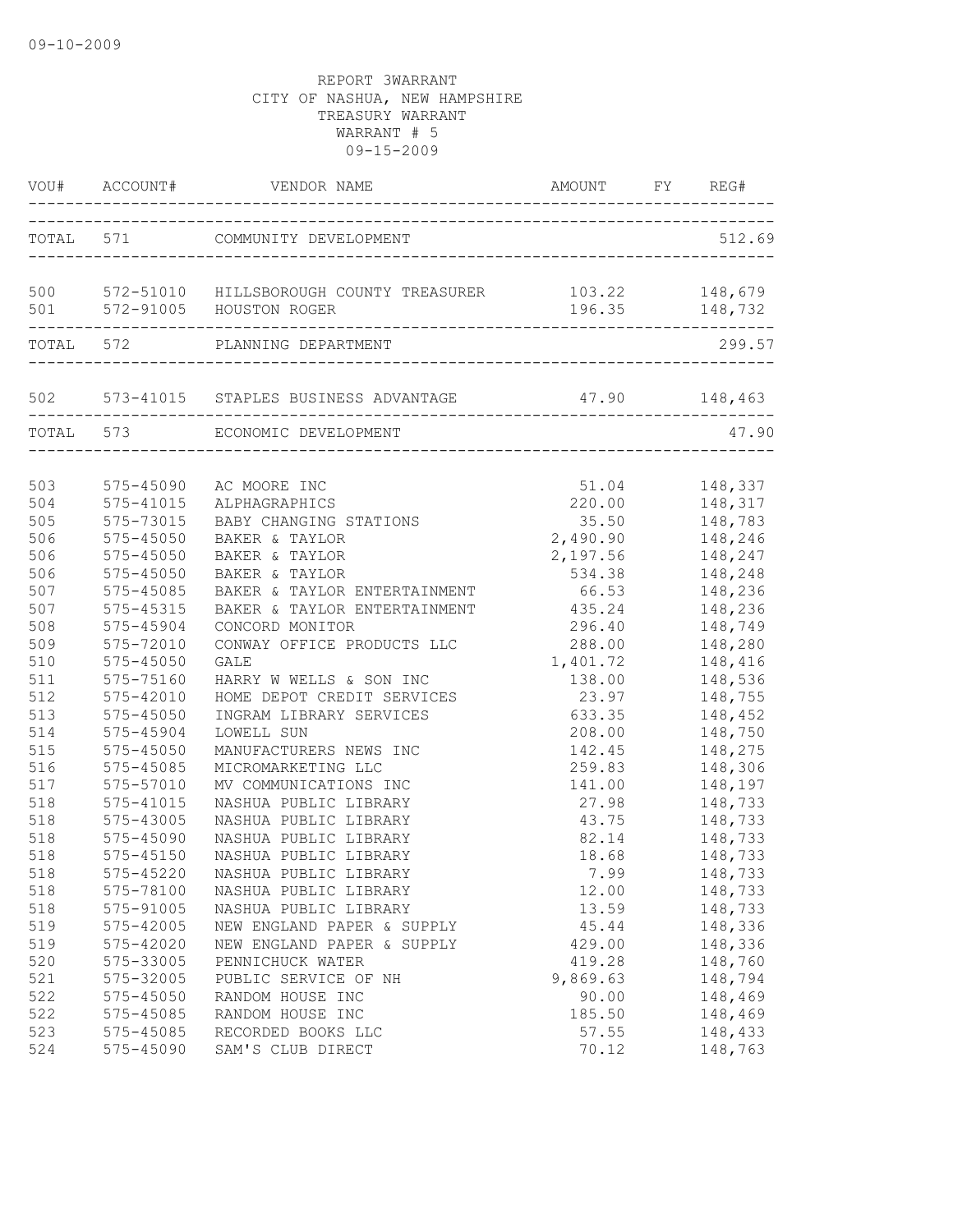| VOU#      | ACCOUNT#                               | VENDOR NAME                    | AMOUNT          | FY | REG#               |
|-----------|----------------------------------------|--------------------------------|-----------------|----|--------------------|
| 525       | 575-45050                              | SIMON & SCHUSTER               |                 |    | 34.44 148,237      |
|           | 526 575-41005                          | WB MASON COMPANY INC           |                 |    | 869.57 148,218     |
| 527       | 575-46045                              | WORK'N GEAR LLC                | 65.99           |    | 148,251            |
| TOTAL 575 |                                        | PUBLIC LIBRARIES               |                 |    | 21,906.52          |
|           |                                        |                                |                 |    |                    |
| 528       | $577 - 94005$                          | METCALF KYLE                   | 339.10          |    | 148,736            |
| 529       | 577-91005                              | ORTEGA NELSON                  | 204.05          |    | 148,734            |
| 529       | 577-94005                              | ORTEGA NELSON                  | 240.40          |    | 148,734            |
| 530       | 577-94005                              | SOUSA ROBERT                   | 339.10          |    | 148,735            |
| TOTAL 577 |                                        | CODE ENFORCEMENT               |                 |    | 1,122.65           |
|           |                                        |                                |                 |    |                    |
|           | 214,014 581-47010                      | AED BRANDS                     | 240.00          |    | 148,670            |
|           | 214,015 581-42110                      | ALARMAX DISTRIBUTORS INC       | 1,950.15        |    | 148,489            |
|           | 214,016 581-44005                      | ALPHAGRAPHICS                  | 11,948.42       |    | 148,317            |
|           | 214,017 581-31005                      | ALTERNATIVE COMMUNICATIONS SER | 100.00          |    | 148,404            |
|           | 214,018 581-49075                      | B & S LOCKSMITH INC            | 79.20           |    | 148,363            |
|           | 214,019 581-49035                      | BARNES & NOBLE INC             | 540.95          |    | 148,185            |
|           | 214,020 581-49075                      | BELLETETES INC                 | 888.86          |    | 148,308            |
|           | 214,021 581-49075                      | BIALY MICHAEL                  | 8.93            |    | 148,597            |
|           | 214,022 581-49050                      | BLICK ART MATERIALS            | 121.81          |    | 148,562            |
|           | 214,023 581-49910<br>214,024 581-49050 | BROX INDUSTRIES INC            | 215.33          |    | 148,223<br>148,754 |
|           | 214,025 581-91005                      | BSN SPORTS<br>CALLAN KIMBERLY  | 175.49<br>65.23 |    | 148,588            |
|           | 214,026 581-42130                      | CAPP INC                       | 662.00          |    | 148,481            |
|           | 214,027 581-91005                      | CARDIN RUSSELL                 | 80.85           |    | 148,533            |
|           | 214,028 581-55018                      | CARING HANDS TRANSPORTATION LL | 760.00          |    | 148,570            |
|           | 214,029 581-49050                      | CARTRIDGE WORLD                | 638.94          |    | 148,557            |
|           | 214,030 581-49035                      | CENGAGE LEARNING               | 948.99          |    | 148,583            |
|           | 214,031 581-42130                      | CENTRAL FAN CO INC             | 168.63          |    | 148,511            |
|           | 214,032 581-42020                      | CENTRAL PAPER PRODUCTS CO      | 1,917.70        |    | 148,682            |
|           | 214,033 581-49050                      | CLASSROOMDIRECT                | 460.52          |    | 148,582            |
|           | 214,034 581-43005                      | $CMRS - POC$                   | 2,000.00        |    | 148,807            |
|           | 214,035 581-49050                      | COFFEY SHARON                  | 78.60           |    | 148,497            |
|           | 214,036 581-64045                      | COMPUTER HUT OF N E INC        | 399.20          |    | 148,686            |
|           | 214,036 581-74092                      | COMPUTER HUT OF N E INC        | 2,158.20        |    | 148,686            |
|           | 214,037 581-32005                      | CONSTELLATION NEW ENERGY       | 71,931.51       |    | 148,814            |
|           | 214,038 581-42130                      | CONTROL TECHNOLOGIES INC       | 1,278.40        |    | 148,484            |
|           | 214,038 581-75023                      | CONTROL TECHNOLOGIES INC       | 320.32          |    | 148,484            |
|           | 214,039 581-44005                      | COPY RITE PRINTING             | 90.00           |    | 148,568            |
|           | 214,040 581-49050                      | COUSIN'S VIDEO INC             | 560.32          |    | 148,581            |
|           | 214,040 581-72035                      | COUSIN'S VIDEO INC             | 213.00          |    | 148,581            |
|           | 214,040 581-74092                      | COUSIN'S VIDEO INC             | 218.08          |    | 148,581            |
|           | 214,041 581-94030                      | CRAIG AMY                      | 179.00          |    | 148,603            |
|           | 214,042 581-75023                      | CRP CONTRACT FLOORING INC      | 2,999.00        |    | 148,499            |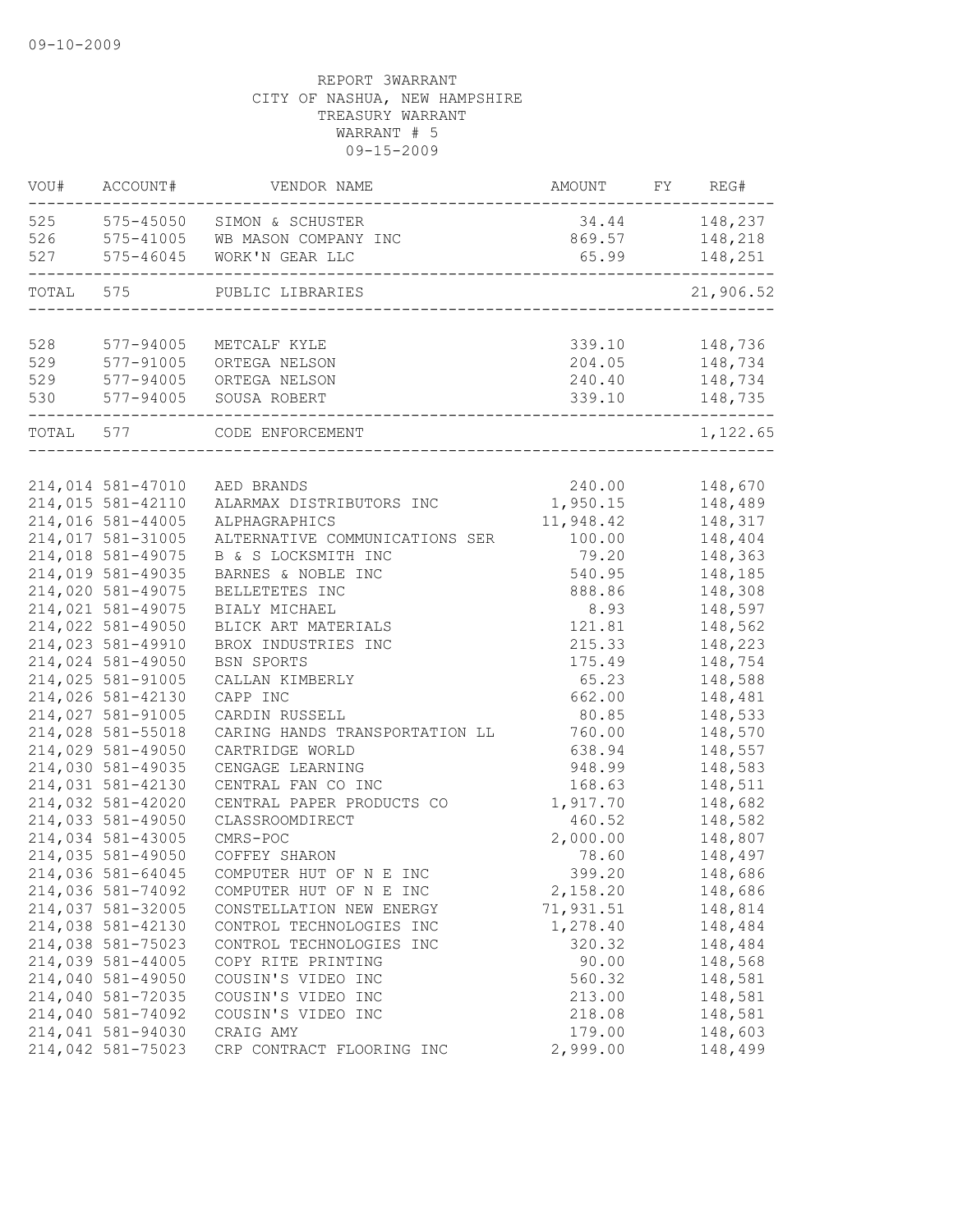| VOU# | ACCOUNT#<br>VENDOR NAME |                                | AMOUNT     | FY | REG#    |  |
|------|-------------------------|--------------------------------|------------|----|---------|--|
|      | 214,043 581-49025       | CURRICULUM ASSOCIATES, INC     | 112.39     |    | 148,510 |  |
|      | 214,044 581-49050       | DELTA EDUCATION                | 40.90      |    | 148,519 |  |
|      | 214,045 581-49050       | DEMCO INC                      | 47.53      |    | 148,243 |  |
|      | 214,046 581-91005       | DONAHUE BRUCE                  | 123.44     |    | 148,577 |  |
|      | 214,047 581-42130       | F W WEBB COMPANY               | 35.60      |    | 148,252 |  |
|      | 214,048 581-34015       | FAIRPOINT COMMUNICATIONS INC   | 31.11      |    | 148,810 |  |
|      | 214,049 581-34015       | FAIRPOINT COMMUNICATIONS INC   | 34.38      |    | 148,811 |  |
|      | 214,050 581-34015       | FAIRPOINT COMMUNICATIONS INC   | 31.11      |    | 148,812 |  |
|      | 214,051 581-31005       | FAIRPOINT COMMUNICATIONS INC   | 28.51      |    | 148,813 |  |
|      | 214,052 581-49050       | FALLON ELAINE                  | 55.14      |    | 148,599 |  |
|      | 214,053 581-49050       | FANTASIA KATHERINE             | 14.97      |    | 148,596 |  |
|      | 214,053 581-94030       | FANTASIA KATHERINE             | 100.00     |    | 148,596 |  |
|      | 214,054 581-64040       | FARRENKOPF RICHARD             | 287.98     |    | 148,547 |  |
|      | 214,055 581-49075       | FASTENAL COMPANY               | 31.09      |    | 148,372 |  |
|      | 214,056 581-55005       | FIRST STUDENT INC              | 1,105.20   |    | 148,528 |  |
|      | 214,056 581-55015       | FIRST STUDENT INC              | 13, 424.85 |    | 148,528 |  |
|      | 214,056 581-55018       | FIRST STUDENT INC              | 595.40     |    | 148,528 |  |
|      | 214,056 581-55025       | FIRST STUDENT INC              | 55,389.30  |    | 148,528 |  |
|      | 214,057 581-49035       | FOLLETT EDUCATIONAL SERVICES   | 4,391.82   |    | 148,205 |  |
|      | 214,058 581-49030       | FOLLETT LIBRARY RESOURCES      | 2,257.48   |    | 148,209 |  |
|      | 214,059 581-49050       | FREY SCIENTIFIC                | 3.15       |    | 148,279 |  |
|      | 214,060 581-75023       | GATE CITY ELECTRIC LLC         | 3,750.00   |    | 148,332 |  |
|      | 214,061 581-49910       | GATE CITY FENCE CO INC         | 75.00      |    | 148,286 |  |
|      | 214,062 581-49050       | GENERAL LINEN SERVICE INC      | 312.50     |    | 148,602 |  |
|      | 214,063 581-42130       | GRAINGER                       | 385.57     |    | 148,266 |  |
|      | 214,063 581-49050       | GRAINGER                       | 35.28      |    | 148,266 |  |
|      | 214,064 581-53100       | GRANITE STATE SHUTTLE SERVICE  | 32.00      |    | 148,601 |  |
|      | 214,065 581-49050       | GUIDANCE GROUP INC (THE)       | 44.85      |    | 148,586 |  |
|      | 214,066 581-55018       | HUDSON SCHOOL DISTRICT         | 187.50     |    | 148,747 |  |
|      | 214,067 581-53100       | J P PEST SERVICES              | 395.00     |    | 148,357 |  |
|      | 214,068 581-49030       |                                | 159.00     |    | 148,493 |  |
|      |                         | JUNIOR LIBRARY GUILD           |            |    |         |  |
|      | 214,069 581-49050       | KELVIN                         | 240.79     |    | 148,694 |  |
|      | 214,070 581-91005       | KOSOW CARMEN                   | 31.35      |    | 148,512 |  |
|      | 214,071 581-59130       | KRUPICKA ROBERT                | 78.00      |    | 148,413 |  |
|      | 214,072 581-49050       | LAKESHORE LEARNING MATERIALS   | 1,148.56   |    | 148,273 |  |
|      | 214,073 581-49910       | LARCHMONT ENGINEERING & IRRIGA | 496.00     |    | 148,287 |  |
|      | 214,074 581-49050       | LEARNING CYCLES LLC            | 850.00     |    | 148,539 |  |
|      | 214,075 581-49050       | LIBRARY VIDEO COMPANY          | 76.85      |    | 148,492 |  |
|      | 214,076 581-49050       | MARI INC                       | 56.47      |    | 148,503 |  |
|      | 214,077 581-49050       | MARKET BASKET                  | 34.57      |    | 148,324 |  |
|      | 214,078 581-78007       | MAYNARD & LESIEUR INCORPORATED | 38.69      |    | 148,676 |  |
|      | 214,079 581-49035       | MCGRAW HILL COMPANIES          | 5,968.87   |    | 148,290 |  |
|      | 214,079 581-49050       | MCGRAW HILL COMPANIES          | 16,015.53  |    | 148,290 |  |
|      | 214,080 581-41015       | MERCIER ANN                    | 26.00      |    | 148,538 |  |
|      | 214,081 581-53100       | METRO GROUP INC (THE)          | 1,081.00   |    | 148,589 |  |
|      | 214,082 581-34015       | METROMEDIA ENERGY INC          | 4,869.90   |    | 148,808 |  |
|      | 214,083 581-53100       | MORSE MARY                     | 3,005.10   |    | 148,664 |  |
|      | 214,084 581-53100       | MULTI-STATE BILLING SERVICES L | 4,925.26   |    | 148,573 |  |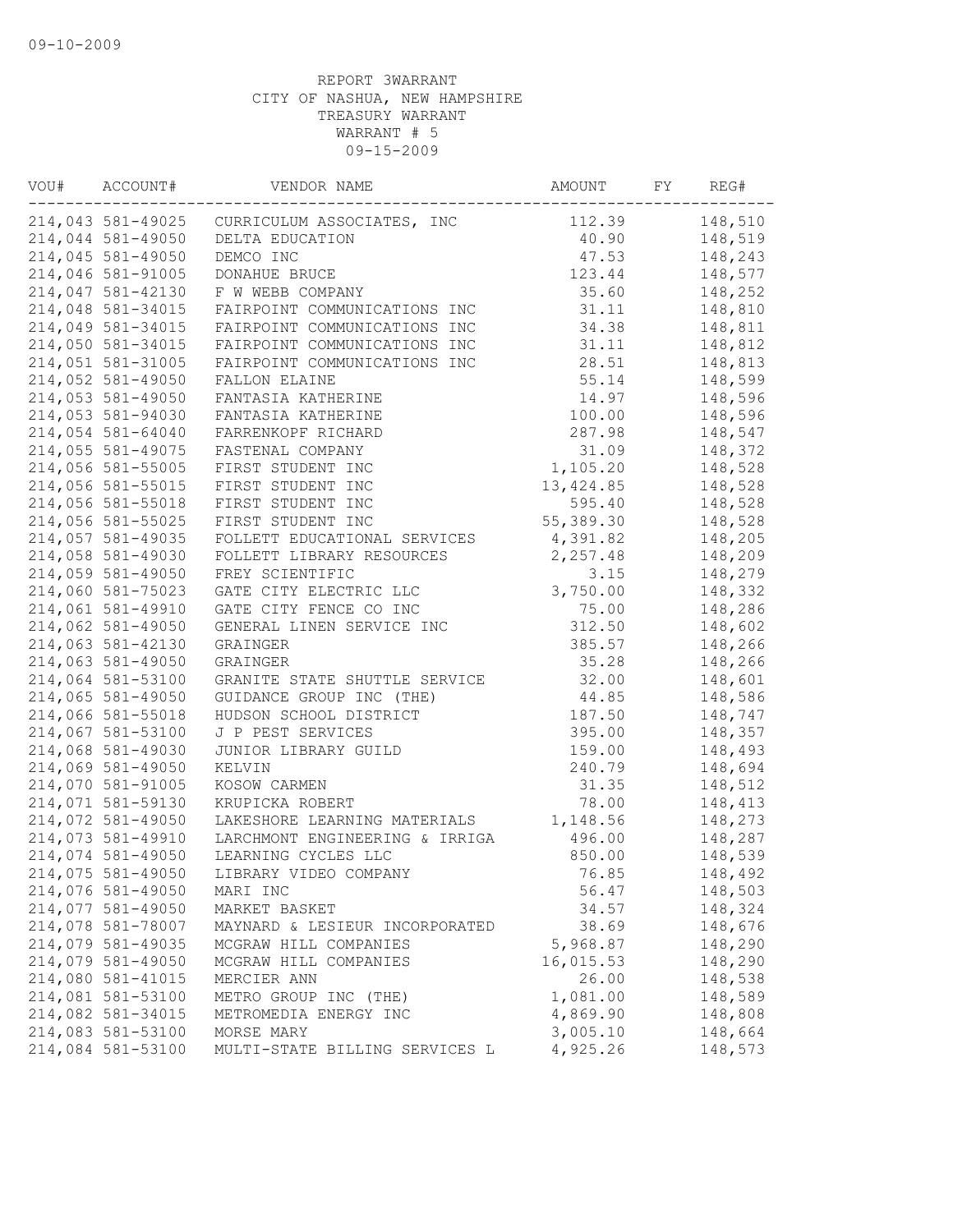| VOU# | ACCOUNT#<br>VENDOR NAME                  |                                | AMOUNT     | FY | REG#    |
|------|------------------------------------------|--------------------------------|------------|----|---------|
|      | 214,085 581-49050                        | MUSIC & ART CENTERS            | 35.93      |    | 148,609 |
|      | 214,086 581-49050                        | <b>NASCO</b>                   | 185.82     |    | 148,683 |
|      | 214,087 581-49910                        | NASHUA OUTDOOR POWER EQUIP     | 698.25     |    | 148,319 |
|      | 214,088 581-49075                        | NASHUA WALLPAPER & PAINT CO    | 541.72     |    | 148,323 |
|      | 214,089 581-77005                        | NATIONAL GRID                  | 2,832.70   |    | 148,406 |
|      | 214,090 581-34015                        | NATIONAL GRID                  | 2,796.75   |    | 148,817 |
|      | 214,091 581-49095                        | NCS PEARSON INC                | 57.00      |    | 148,525 |
|      | 214,092 581-74092                        | NEW ENGLAND SHARPENING COMPANY | 353.70     |    | 148,208 |
|      | 214,093 581-95005                        | NHSAA                          | 1,620.00   |    | 148,805 |
|      | 214,094 581-83009                        | NORTHEAST DELTA DENTAL         | 7,929.91   |    | 148,804 |
|      | 214,095 581-49910                        | OUTDOOR WORLD OF NE            | 2,175.00   |    | 148,342 |
|      | 214,096 581-31005                        | PAETEC COMMUNICATIONS INC      | 17.39      |    | 148,541 |
|      | 214,097 581-49050                        | PAXTON-PATTERSON               | 1,193.50   |    | 148,334 |
|      | 214,098 581-49050                        | PEARSON EDUCATION              | 3,971.58   |    | 148,544 |
|      | 214,099 581-33005                        | PENNICHUCK WATER WORKS INC     | 7,038.95   |    | 148,745 |
|      | 214,100 581-53100                        | PERFORMANCE REHAB INC.         | 5, 163. 14 |    | 148,542 |
|      | 214,101 581-41015                        | PETTY CASH                     | 13.50      |    | 148,737 |
|      | 214,101 581-43005                        | PETTY CASH                     | 32.73      |    | 148,737 |
|      | 214,102 581-49050                        | PITSCO INC                     | 1,146.29   |    | 148,189 |
|      | 214,103 581-41015                        | PLACE PATRICIA                 | 83.66      |    | 148,496 |
|      | 214,103 581-91005                        | PLACE PATRICIA                 | 77.14      |    | 148,496 |
|      | 214,104 581-49050                        | PREMIER AGENDAS INC            | 462.00     |    | 148,553 |
|      | 214,105 581-55018                        | PROVIDER ENTERPRISES INC (THE) | 4,900.00   |    | 148,513 |
|      | 214,106 581-32005                        | PSNH                           | 2,495.13   |    | 148,796 |
|      | 214,107 581-32005                        | PUBLIC SERVICE OF NH           | 26,905.26  |    | 148,794 |
|      | 214,108 581-49910                        | R WHITE EQUIPMENT CENTER INC   | 28.00      |    | 148,678 |
|      | 214,109 581-49910                        | REEDS FERRY LUMBER CORP        | 813.60     |    | 148,225 |
|      | 214,110 581-42110                        | REXEL CLS                      | 173.20     |    | 148,567 |
|      | 214, 111 581-47010                       | RICHARDSON DEBORAH             | 31.93      |    | 148,289 |
|      | 214, 111 581-49050                       | RICHARDSON DEBORAH             | 39.48      |    | 148,289 |
|      | 214, 112 581-49050                       | ROSS ISABELLA                  | 279.30     |    | 148,591 |
|      | 214, 113 581-78007                       | SANEL AUTO PARTS CO            | 44.76      |    | 148,314 |
|      | 214, 114 581-53100                       | SANTERRE PAUL                  | 1,500.00   |    | 148,561 |
|      | 214, 115 581-49050                       | SARGENT-WELCH                  | 68.84      |    | 148,234 |
|      | 214,116 581-49050                        | SAX ARTS & CRAFTS              | 959.47     |    | 148,498 |
|      | 214, 117 581-49050                       | SCANTRON CORP                  | 258.71     |    | 148,563 |
|      | 214,118 581-47010                        | SCHOOL HEALTH ALERT            | 44.00      |    | 148,495 |
|      | 214,119 581-47010                        | SCHOOL HEALTH CORP             | 337.38     |    | 148,207 |
|      | 214,120 581-47010                        | SCHOOL NURSE SUPPLY INC        | 845.41     |    | 148,491 |
|      | 214, 121 581-49050                       | SCHOOL ROOM FURNITURE          | 141.12     |    | 148,669 |
|      | 214,122 581-49050                        | SCHOOL SAVERS                  | 339.89     |    | 148,551 |
|      | 214, 123 581-49050                       | SCHOOL SPECIALTY               | 7,348.00   |    | 148,504 |
|      | 214, 123 581-49050                       | SCHOOL SPECIALTY               | 6,685.01   |    | 148,505 |
|      |                                          |                                |            |    |         |
|      | 214, 123 581-49050                       | SCHOOL SPECIALTY               | 271.59     |    | 148,506 |
|      | 214, 124 581-91040<br>214, 125 581-42130 | SERESC                         | 150.00     |    | 148,196 |
|      |                                          | SIEMENS BUILDING TECHNOLOGIES  | 256.00     |    | 148,548 |
|      | 214,126 581-91005                        | SILVA AMANDA                   | 26.91      |    | 148,579 |
|      | 214, 127 581-49050                       | SKILLSUSA INC                  | 76.00      |    | 148,584 |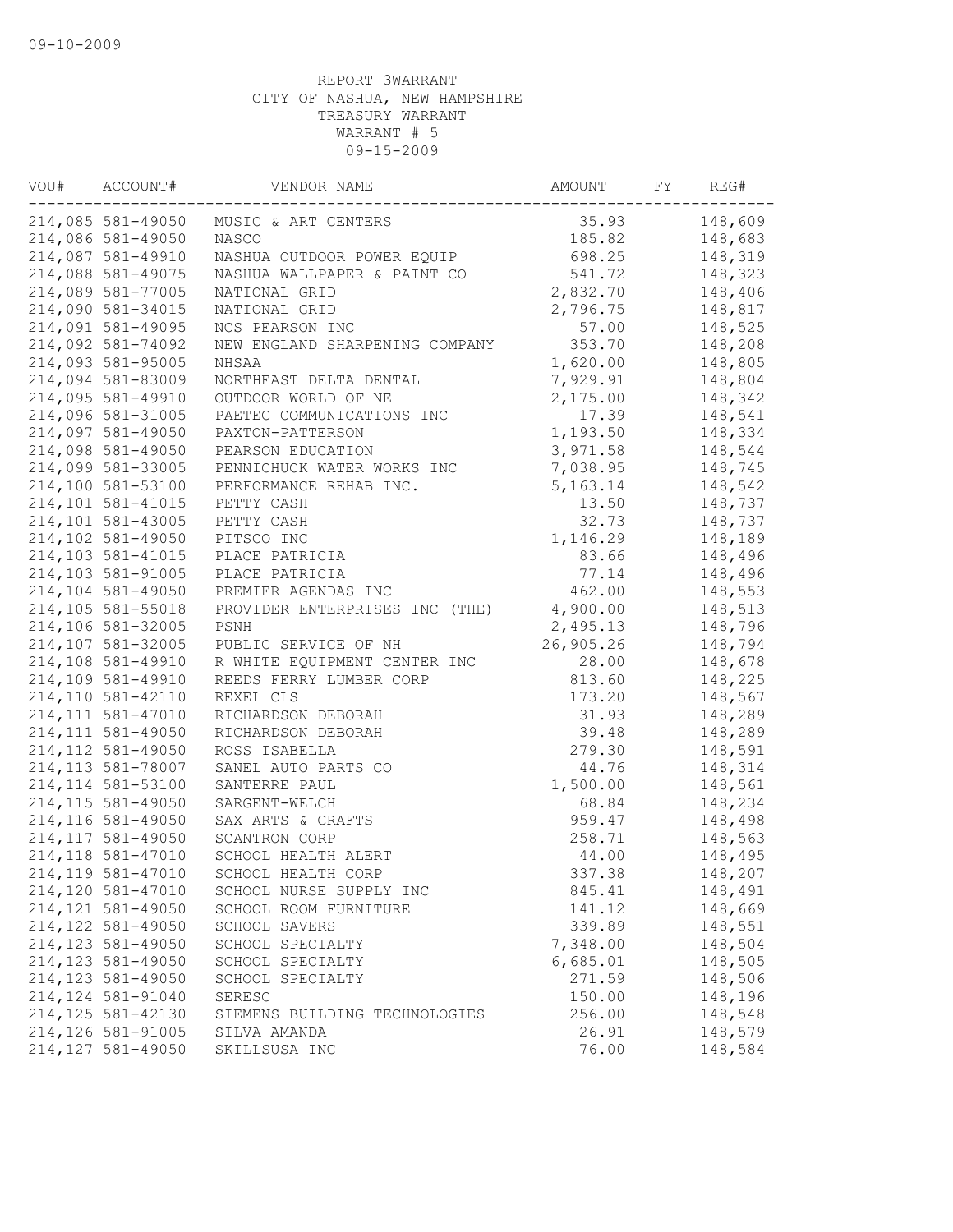| VOU#      | ACCOUNT#           | VENDOR NAME                     | AMOUNT<br>FY    |  | REG#       |  |
|-----------|--------------------|---------------------------------|-----------------|--|------------|--|
|           | 214,128 581-49050  | SLATTERY JULIE                  | 54.92           |  | 148,571    |  |
|           | 214,129 581-49030  | SMART APPLE MEDIA               | 517.80          |  | 148,500    |  |
|           | 214,130 581-49075  | SMITH CAROLINE                  | 60.07           |  |            |  |
|           | 214,131 581-49050  | SPORTIME                        | 26.09           |  | 148,509    |  |
|           | 214,132 581-31005  | SPRINT                          | 12.56           |  | 148,809    |  |
|           | 214, 133 581-41015 | STAPLES BUSINESS ADVANTAGE      | 810.65          |  | 148,397    |  |
|           | 214, 133 581-41045 | STAPLES BUSINESS ADVANTAGE      | 207.35          |  | 148,397    |  |
|           | 214, 133 581-49050 | STAPLES BUSINESS ADVANTAGE      | 463.22          |  | 148,397    |  |
|           | 214, 133 581-49110 | STAPLES BUSINESS ADVANTAGE      | 377.60          |  | 148,397    |  |
|           | 214,134 581-53100  | STATE OF NH CRIMINAL RECORDS    | 1,065.50        |  | 148,739    |  |
|           | 214, 135 581-91005 | SWINDELL LORNE                  | 258.50          |  | 148,524    |  |
|           | 214,136 581-49050  | TEACHER DIRECT                  | 245.52          |  | 148,565    |  |
|           | 214,137 581-49050  | TEACHER'S DISCOVERY             | 106.53          |  | 148,514    |  |
|           | 214,138 581-49050  | THERAPRO INC                    | 36.45           |  | 148,198    |  |
|           | 214,139 581-49050  | TNT SCHOOL SUPPLIES INC         | 341.80          |  | 148,587    |  |
|           | 214,140 581-43005  | U S POSTAL SERVICES             | 176.00          |  | 148,738    |  |
|           | 214, 141 581-43005 | UNITED PARCEL SERVICE           | 1.60            |  | 148,487    |  |
|           | 214,142 581-94030  | VALADE COLETTE                  | 139.81          |  | 148,518    |  |
|           | 214, 143 581-84030 | VERMONT CTR FOR THE DEAF &      | 18,339.00       |  | 148,576    |  |
|           | 214, 144 581-83004 | VISION SERVICE PLAN-NH          | 2,068.91        |  | 148,815    |  |
|           | 214, 145 581-49075 | W E AUBUCHON CO INC             | 9.88            |  | 148,806    |  |
|           | 214,146 581-49050  | WALMART COMMUNITY               | 58.56           |  | 148,466    |  |
|           | 214,146 581-49075  | WALMART COMMUNITY               | 116.35          |  | 148,466    |  |
|           | 214, 147 581-41045 | WB MASON COMPANY INC            | 4,462.50        |  | 148,218    |  |
|           | 214,148 581-95010  | WEEKLY READER CORP              | 279.25          |  | 148,691    |  |
|           | 214,149 581-49050  | WEST MUSIC                      | 13.00           |  | 148,490    |  |
|           | 214,150 581-59130  |                                 |                 |  | 148,556    |  |
|           | 214, 151 581-49050 | WILKINS GERARD                  | 60.00<br>122.00 |  | 148,381    |  |
|           |                    | WINGATES PHARMACY INC           |                 |  |            |  |
|           | 214,152 581-59130  | ZIELINSKI KAREN                 | 60.00           |  | 148,558    |  |
|           | 214, 153 581-49050 | ZONES                           | 988.62          |  | 148,507    |  |
|           | 214, 153 581-74092 | ZONES                           | 644.72          |  | 148,507    |  |
| TOTAL     | 581                | SCHOOL DEPARTMENT               |                 |  | 352,429.03 |  |
|           |                    |                                 |                 |  |            |  |
| 531       |                    | 590-23555 MARKINGS INC          | 22, 215.97      |  | 148,464    |  |
| 532       | 590-24553          | UNLIMITED DOOR SERVICE/STEVEN   | 5,377.34        |  | 148,689    |  |
| 532       | 590-24553          | UNLIMITED DOOR SERVICE/STEVEN   | 524.00          |  | 148,689    |  |
|           | 214,154 590-24581  | CONTROL TECHNOLOGIES INC        | 7,658.68        |  | 148,484    |  |
|           | 214,154 590-24581  | CONTROL TECHNOLOGIES INC        | 4,130.00        |  | 148,484    |  |
|           | 214,155 590-24581  | MARVELL PLATE GLASS INC         | 5,350.00        |  | 148,203    |  |
|           | 214,156 590-24581  | NATIONAL CHEMICAL LABS INC      | 3,371.48        |  | 148,529    |  |
| TOTAL 590 |                    | PRIOR YEAR OBLIGATIONS          |                 |  | 48,627.47  |  |
|           |                    |                                 |                 |  |            |  |
| 533       |                    | 595-22015 BARRETT WILLIAM       | 8.19            |  | 148,623    |  |
| 534       |                    | 595-22015 BIGA FAMILY REV TRUST | 8.19            |  | 148,626    |  |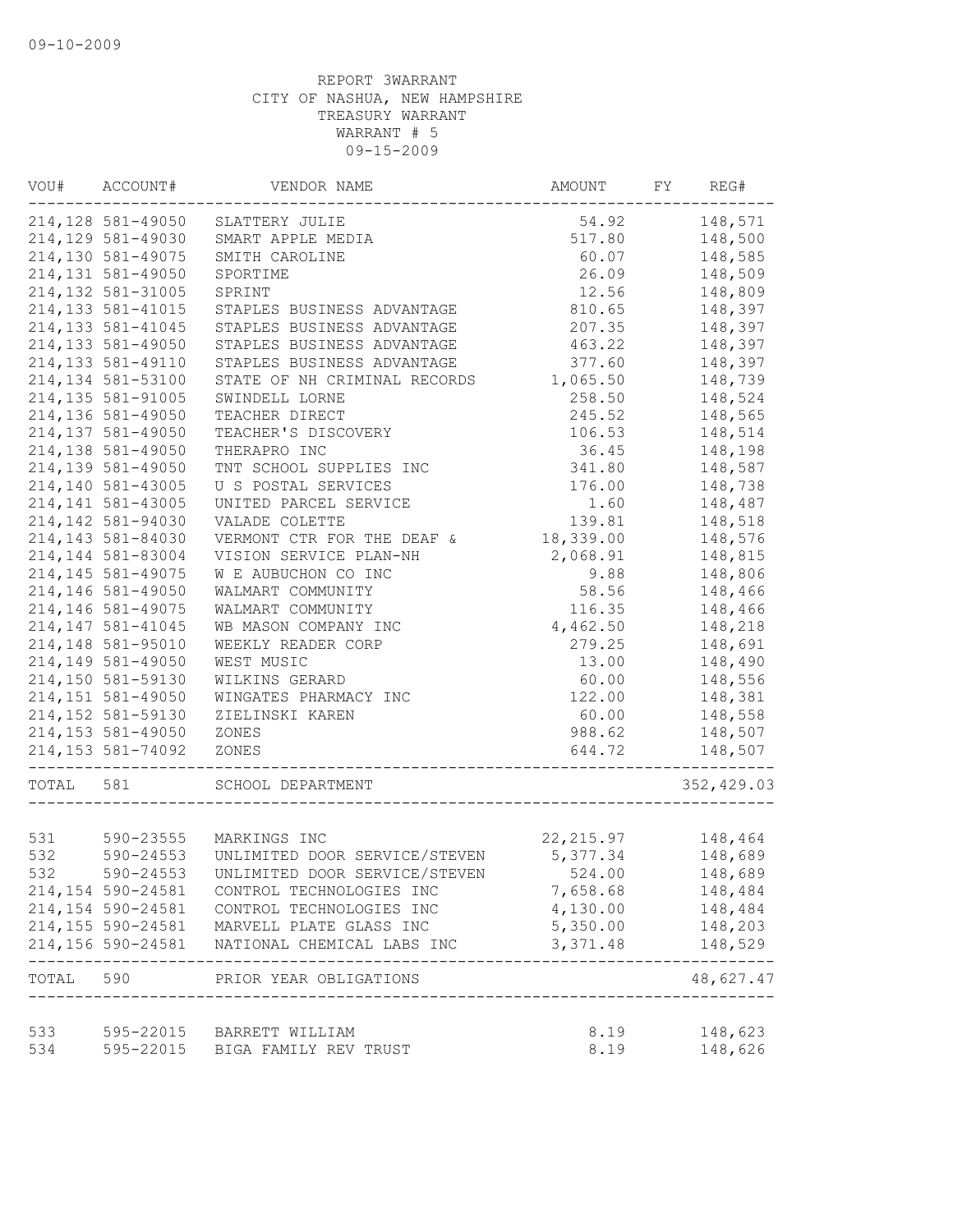| VOU#  | ACCOUNT#  | VENDOR NAME             | AMOUNT    | FY<br>REG# |
|-------|-----------|-------------------------|-----------|------------|
| 535   | 595-22015 | CAI OIAN & HONG         | 5.72      | 148,624    |
| 536   | 595-22015 | GAUTHIER CONSTANCE      | 167.40    | 148,618    |
| 537   | 595-22015 | LAFORME JOHN            | 35.88     | 148,622    |
| 538   | 595-22015 | LAVOIE TIMOTHY & BRENDA | 36.79     | 148,616    |
| 539   | 595-22015 | LIBERTY WESTWOOD DEV    | 732.83    | 148,627    |
| 540   | 595-22015 | MCDONALD'S CORPORATION  | 279.48    | 148,621    |
| 541   | 595-22015 | MONETTE THERESE & MICHA | 51.34     | 148,615    |
| 542   | 595-22015 | PAETZOLD PETER & KATHY  | 33.12     | 148,619    |
| 543   | 595-22015 | POULIN MICHAEL & CAROLE | 41.40     | 148,617    |
| 544   | 595-22015 | ZHOU RONG & XIAOFEI PU  | 13.80     | 148,625    |
| 545   | 595-22020 | BARRETT WILLIAM         | 201.83    | 148,623    |
| 546   | 595-22020 | BIGA FAMILY REV TRUST   | 159.71    | 148,626    |
| 547   | 595-22020 | CAI QIAN & HONG         | 121.10    | 148,624    |
| 548   | 595-22020 | GAUTHIER CONSTANCE      | 3,822.41  | 148,618    |
| 549   | 595-22020 | HOL-GAR RALTY TRUST     | 942.43    | 148,620    |
| 550   | 595-22020 | LAFORME JOHN            | 817.83    | 148,622    |
| 551   | 595-22020 | LAVOIE TIMOTHY & BRENDA | 796.77    | 148,616    |
| 552   | 595-22020 | LIBERTY WESTWOOD DEV    | 21,977.87 | 148,627    |
| 553   | 595-22020 | MCDONALD'S CORPORATION  | 6,212.70  | 148,621    |
| 554   | 595-22020 | MONETTE THERESE & MICHA | 1,061.77  | 148,615    |
| 555   | 595-22020 | PAETZOLD PETER & KATHY  | 717.80    | 148,619    |
| 556   | 595-22020 | POULIN MICHAEL & CAROLE | 931.91    | 148,617    |
| 557   | 595-22020 | ZHOU RONG & XIAOFEI PU  | 275.54    | 148,625    |
| TOTAL | 595       | OVERLAY                 |           | 39,453.81  |
|       |           |                         |           |            |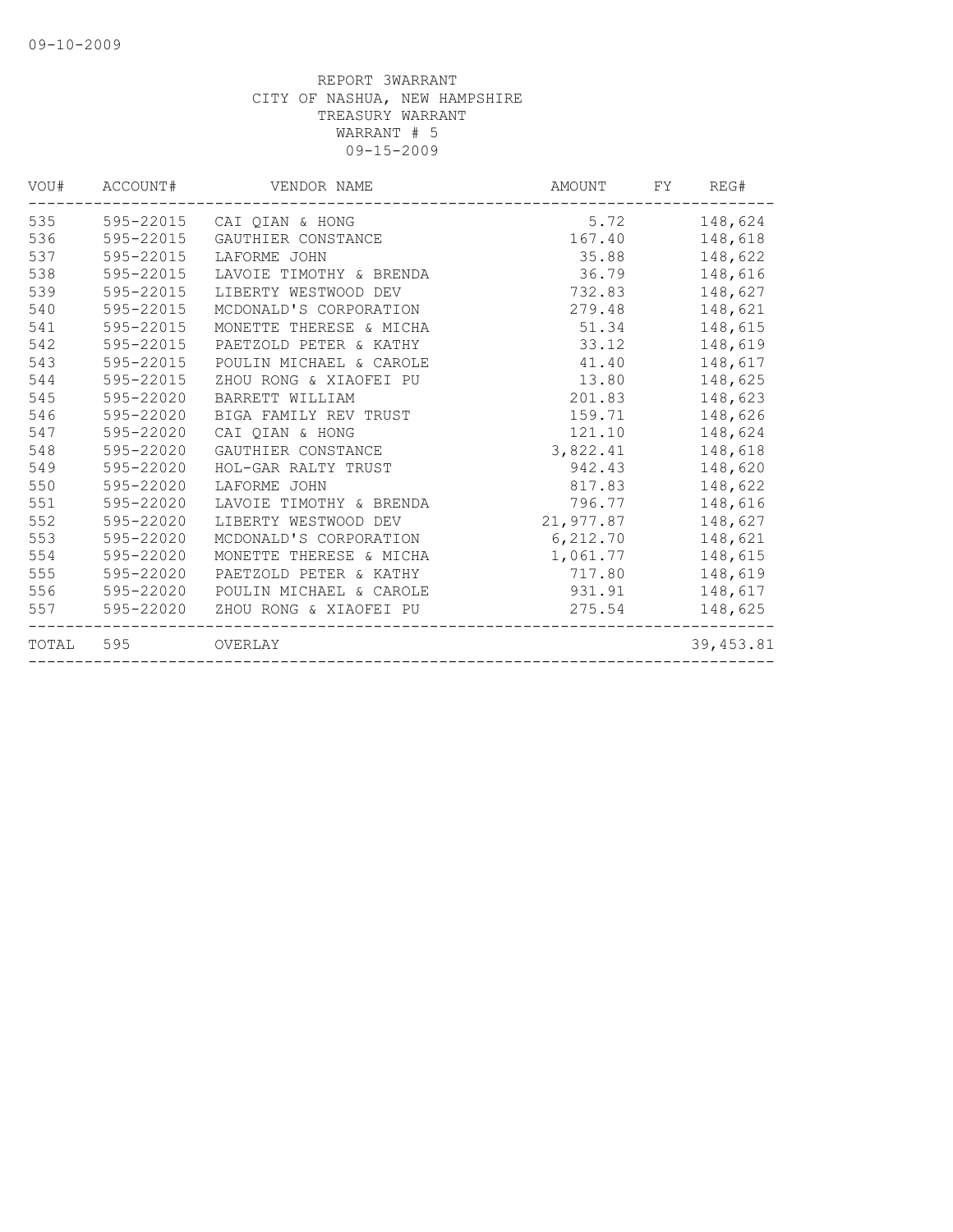| VOU#              | ACCOUNT#                               | VENDOR NAME                                                               | <b>AMOUNT</b>              | FY | REG#                          |
|-------------------|----------------------------------------|---------------------------------------------------------------------------|----------------------------|----|-------------------------------|
| 558               | $622 - 03$                             | SCHAFER CONSULTING                                                        | 5,250.00                   |    | 148,180                       |
| TOTAL             | $622 - 03$                             | CAP IMP - INFORMATION TECH<br>ADMINS MIGRATION CONSULT                    |                            |    | 5,250.00                      |
| 559               | $652 - 24$                             | STREAMLINE AQUATICS LLC                                                   | 1,540.00                   |    | 148,593                       |
| TOTAL             | $652 - 24$                             | CAP IMP - PARK & REC<br>POOL UPGRADES/REPAIRS                             |                            |    | 1,540.00                      |
| 560<br>561        | $653 - 09$<br>$653 - 09$               | MILL CITY CONTRACTING/RETAINAG<br>MILL CITY CONTRACTING/RETAINAG          | 2,999.70<br>3,962.10       |    | 125<br>126                    |
| TOTAL             | $653 - 09$                             | CAP IMP - STREET DEPT<br>SIDEWALK CONSTR & REPLACEMENT                    |                            |    | 6,961.80                      |
| 562               | $653 - 14$                             | N PANDELENA CONSTRUCTION                                                  | 204,530.40                 |    | 148,486                       |
| TOTAL             | $653 - 14$                             | CAP IMP - STREET DEPT<br>STREET PAVING PROGRAM FY08                       |                            |    | 204,530.40                    |
| 563<br>564<br>565 | $653 - 20$<br>$653 - 20$<br>$653 - 20$ | BELLETETES INC<br>CORRIVEAU ROUTHIER INC<br>GRANITE STATE CONCRETE CO INC | 22.60<br>49.90<br>2,447.00 |    | 148,308<br>148,661<br>148,439 |
| TOTAL             | $653 - 20$                             | CAP IMP - STREET DEPT<br>SIDEWALK CONSTR & REPLACEMENT                    |                            |    | 2,519.50                      |
| 214,157 681-13    |                                        | NATIONAL GRID                                                             | 698.30                     |    | 148,406                       |
| TOTAL             | 681-13                                 | CAP IMP - SCHOOL<br>DEFERRED MAINTENANCE/                                 |                            |    | 698.30                        |
| 566               | 699-07                                 | C W DOWNER & CO                                                           | 734.06                     |    | 148,479                       |
| TOTAL             | 699-07                                 | OTHER EXPENSES<br>WATER SUPPLY ACQUISITION                                |                            |    | 734.06                        |
|                   |                                        |                                                                           |                            |    |                               |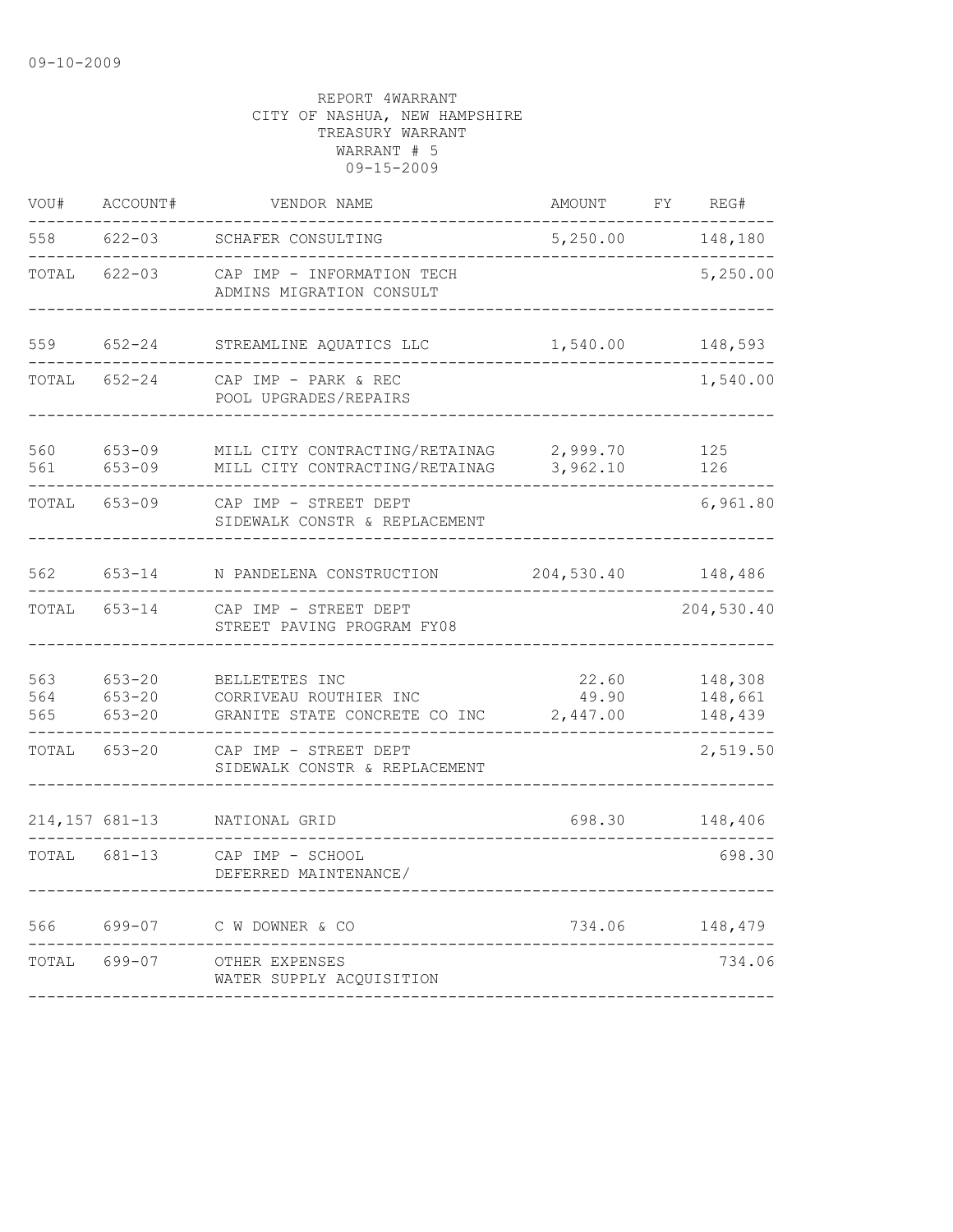| VOU#       | ACCOUNT#  | PROGRAM<br>VENDOR NAME                                                             | AMOUNT FY REG#       |                    |
|------------|-----------|------------------------------------------------------------------------------------|----------------------|--------------------|
| 567<br>568 | 753-53030 | 3713 CLD CONSULTING ENGINEERS INC<br>753-53075 3740 NASHUA REGIONAL PLANNING COMMI | 6,910.03<br>9,179.43 | 148,232<br>148,690 |
| TOTAL      | 753       | CPF-STREET DEPT                                                                    | 16,089.46            |                    |
| 569        |           | 771-01310 3725 N PANDELENA CONSTRUCTION                                            | 10,196.72            | 148,486            |
| TOTAL      |           | 771 CPF-COMM DEVELOP DEV                                                           | 10,196.72            |                    |
|            |           | 569 772-01310 3720 N PANDELENA CONSTRUCTION                                        | 272,525.59 148,486   |                    |
| TOTAL      |           | 772 CPF-PLANNING DEPT                                                              | 272,525.59           |                    |
| 570        |           | 792-59231 3744 E J PRESCOTT INC                                                    | 3,893.46             | 148,255            |
| TOTAL      | 792       | CPF-WASTEWATER USER FUND                                                           | 3,893.46             |                    |
|            |           |                                                                                    |                      |                    |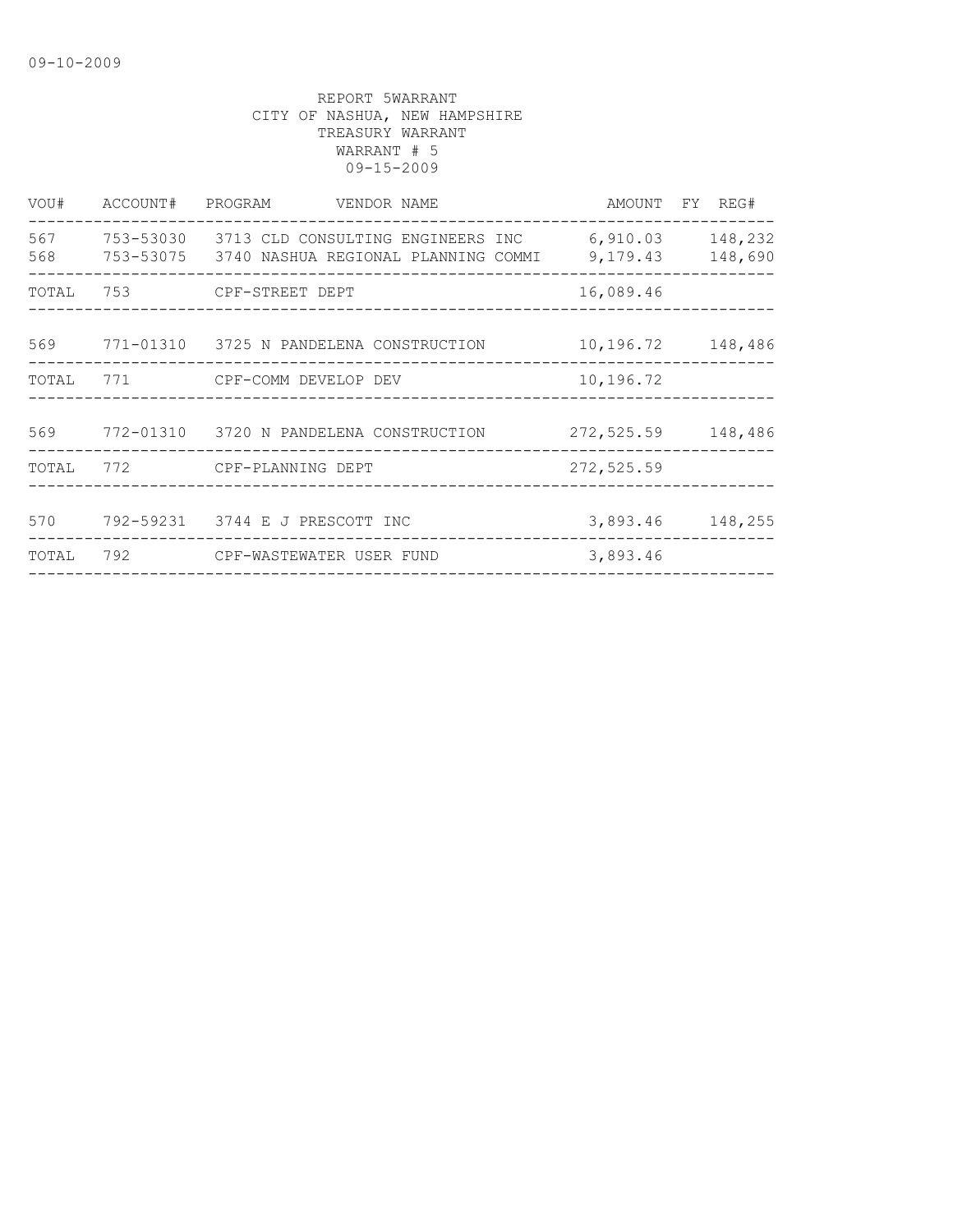| VOU#  | ACCOUNT#  | VENDOR NAME                    | FY<br>AMOUNT |  | REG#               |
|-------|-----------|--------------------------------|--------------|--|--------------------|
| 571   | 801-31005 | FAIRPOINT COMMUNICATIONS       | 4.84         |  | 148,781            |
| 572   | 801-32005 | PSNH                           | 17.62        |  | 148,789            |
| 573   | 801-32005 | PUBLIC SERVICE OF NH           | 927.73       |  | 148,794            |
| 574   | 801-33005 | PENNICHUCK WATER               | 279.71       |  | 148,760            |
| 575   | 801-35020 | UNLIMITED DOOR SERVICE/STEVEN  | 3,000.00     |  | 148,689            |
| 576   | 801-42000 | NEW ENGLAND PAPER & SUPPLY     | 79.56        |  | 148,336            |
| 577   | 801-48005 | SHATTUCK MALONE OIL CO         | 686.35       |  | 148,741            |
| 577   | 801-48005 | SHATTUCK MALONE OIL CO         | 789.29       |  | 148,741            |
| 577   | 801-48005 | SHATTUCK MALONE OIL CO         | 240.23       |  | 148,741            |
| 578   | 801-49040 | TEXAS AMERICA SAFETY COMPANY   | 655.68       |  | 148,245            |
| 578   | 801-49040 | TEXAS AMERICA SAFETY COMPANY   | 983.52       |  | 148,245            |
| 578   | 801-49040 | TEXAS AMERICA SAFETY COMPANY   | 409.80       |  | 148,245            |
| 579   | 801-53088 | NORMANDEAU ASSOCIATES INC      | 90.23        |  | 148,328            |
| 580   | 801-53130 | COLUMBIA ANALYTICAL SERVICES I | 675.00       |  | 148,349            |
| 581   | 801-53130 | GZA GEOENVIRONMENTAL INC       | 1,414.99     |  | 148,516            |
| 582   | 801-59100 | AMHERST APPLIANCE REPAIR/STEVE | 840.00       |  | 148,350            |
| 583   | 801-59100 | CRT PROCESSING LLC             | 6,566.47     |  | 148,600            |
| 584   | 801-59105 | BILL'S WORLD CLASS CLEANING IN | 780.00       |  | 148,610            |
| 585   | 801-64045 | COMCAST                        | 68.48        |  | 148,769            |
| 586   | 801-75023 | B & S LOCKSMITH INC            | 8.50         |  | 148,363            |
| 587   | 801-75023 | BELLETETES INC                 | 58.09        |  | 148,308            |
| 588   | 801-75023 | LOWE'S                         | 123.33       |  | 148,773            |
| 588   | 801-75085 | LOWE'S                         | 19.85        |  | 148,773            |
| 589   | 801-77020 | EASTERN NE HYDRAULIS INC       | 990.00       |  | 148,460            |
| 590   | 801-77020 | POWERPLAN                      | 547.75       |  | 148,441            |
| 591   | 801-77020 | SOUTHWORTH-MILTON INC          | 2,047.00     |  | 148,202            |
| 592   | 801-78065 | MAYNARD & LESIEUR INCORPORATED | 1,276.51     |  | 148,676            |
| 592   | 801-78065 | MAYNARD & LESIEUR INCORPORATED | 3,750.78     |  | 148,676            |
| 593   | 801-78100 | CASEY EQUIPMENT & RENTAL CORP  | 459.64       |  | 148,421            |
| 594   | 801-78100 | EASTERN NE HYDRAULIS INC       | 355.00       |  | 148,460            |
| 595   | 801-78100 | FREIGHTLINER OF NH INC         | 472.12       |  | 148,426            |
| 596   | 801-78100 | LIBERTY INTN'L TRUCKS OF NH LL | 210.41       |  | 148,674            |
| 597   | 801-78100 | MCDEVITT TRUCKS INC            | 28.81        |  | 148,757            |
| 597   | 801-78100 | MCDEVITT TRUCKS INC            | 28.80        |  | 148,757            |
| 598   | 801-78100 | NAPA AUTO PARTS                | 428.54       |  | 148,408            |
| 598   | 801-78100 | NAPA AUTO PARTS                | 39.25        |  | 148,408            |
| 599   | 801-78100 | SANEL AUTO PARTS CO            | 121.09       |  | 148,314            |
| 599   | 801-78100 | SANEL AUTO PARTS CO            | 46.05        |  | 148,314            |
| 599   | 801-78100 | SANEL AUTO PARTS CO            | 199.32       |  | 148,314            |
| 600   | 801-78100 | TST EQUIPMENT INC              | 14.68        |  | 148,285            |
| 601   | 801-94005 | SWANA NORTHERN NE CHAPTER      | 70.00        |  | 148,761            |
| 601   | 801-94005 | SWANA NORTHERN NE CHAPTER      | 35.00        |  | 148,761            |
| 602   | 801-94005 | TREASURER STATE OF N H         | 50.00        |  | 148,768            |
| 603   | 801-94005 | TREASURER STATE OF NH          | 76.00        |  | 148,751<br>------- |
| TOTAL | 801       | SOLID WASTE DISPOSAL           |              |  | 29,966.02          |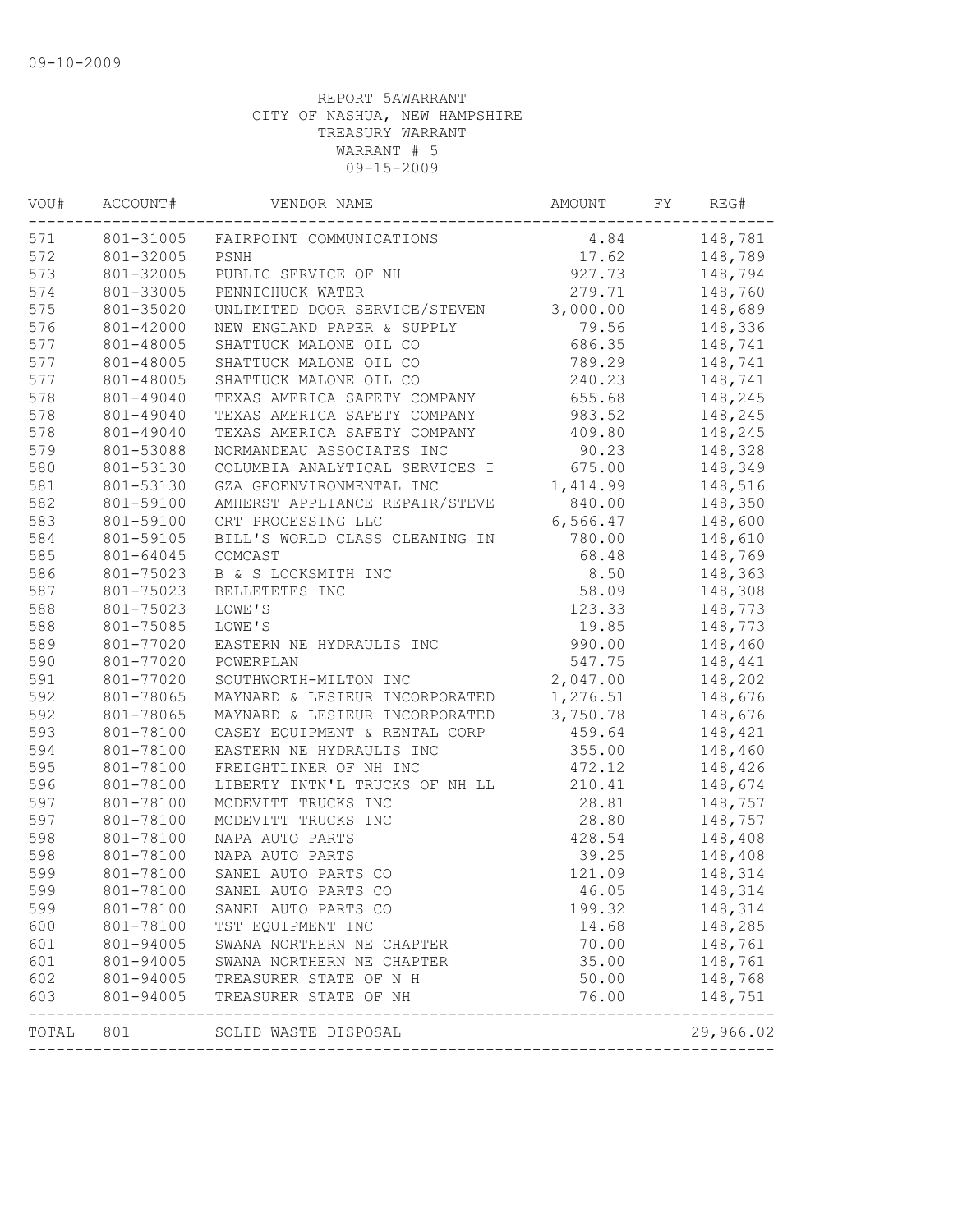| VOU# | ACCOUNT#<br>VENDOR NAME |                                | AMOUNT    | FY | REG#    |  |
|------|-------------------------|--------------------------------|-----------|----|---------|--|
| 604  |                         | 802-215-00 CASTELL LESTER      | 288.12    |    | 148,651 |  |
| 605  | 802-215-00              | FRASCA & FRASCA PA             | 104.09    |    | 148,644 |  |
| 606  | $802 - 215 - 00$        | FU TAO                         | 157.82    |    | 148,652 |  |
| 607  | $802 - 215 - 00$        | HARTNETT JOANNE                | 29.53     |    | 148,643 |  |
| 608  | $802 - 215 - 00$        | MAHENDRAKAR ANAND              | 319.69    |    | 148,637 |  |
| 609  | $802 - 215 - 00$        | MILLER SUSAN R HULLEY          | 127.42    |    | 148,638 |  |
| 610  | $802 - 215 - 00$        | NASHUA LUMBER COMPANY INC      | 82.90     |    | 148,650 |  |
| 611  | $802 - 215 - 00$        | PERKINS MELINDA C              | 268.74    |    | 148,636 |  |
| 612  | $802 - 215 - 00$        | RAYMOND DAVID J                | 257.59    |    | 148,641 |  |
| 613  | $802 - 215 - 00$        | SIROIS THOMAS                  | 182.50    |    | 148,642 |  |
| 614  | $802 - 215 - 00$        | TEDESCO DAVID L                | 48.90     |    | 148,649 |  |
| 615  | $802 - 215 - 00$        | TIBBETTS MILICENT R HO         | 241.48    |    | 148,640 |  |
| 616  | $802 - 215 - 00$        | TREMBLAY RONALD                | 400.13    |    | 148,639 |  |
| 617  | $802 - 217 - 00$        | LONG BEACH MORTGAGE            | 161.14    |    | 148,645 |  |
| 618  | 802-31005               | FAIRPOINT COMMUNICATIONS       | 62.25     |    | 148,784 |  |
| 619  | 802-31005               | USA MOBILITY WIRELESS INC      | 14.58     |    | 148,776 |  |
| 620  | 802-32005               | PSNH                           | 98.39     |    | 148,789 |  |
| 620  | 802-32005               | PSNH                           | 16.98     |    | 148,790 |  |
| 620  | 802-32005               | PSNH                           | 723.29    |    | 148,790 |  |
| 621  | 802-33005               | PENNICHUCK WATER               | 4,089.18  |    | 148,760 |  |
| 622  | 802-34015               | NATIONAL GRID                  | 35.74     |    | 148,777 |  |
| 623  | 802-35020               | UNLIMITED DOOR SERVICE/STEVEN  | 198.66    |    | 148,689 |  |
| 624  | 802-41015               | MOORE MEDICAL LLC              | 10.47     |    | 148,423 |  |
| 625  | 802-41015               | STAPLES BUSINESS ADVANTAGE     | 214.70    |    | 148,463 |  |
| 625  | 802-41015               | STAPLES BUSINESS ADVANTAGE     | 49.09     |    | 148,463 |  |
| 626  | 802-42010               | OMEGA INDUSTRIAL SUPPLY INC    | 1,654.33  |    | 148,373 |  |
| 627  | 802-45101               | CIBA CORPORATION               | 4,520.00  |    | 148,240 |  |
| 628  | 802-45103               | JCI JONES CHEMICALS INC        | 6,741.26  |    | 148,341 |  |
| 629  | 802-45106               | KEMIRA WATER SOLUTIONS INC     | 8,783.41  |    |         |  |
| 630  | 802-46045               | INDUSTRIAL PROTECTION SERVICES | 976.99    |    | 148,344 |  |
| 631  |                         |                                |           |    | 148,230 |  |
|      | 802-46045               | LEHIGH OUTFITTERS              | 164.00    |    | 148,295 |  |
| 632  | 802-46045               | LESIEUR NANCY                  | 79.99     |    | 148,462 |  |
| 633  | 802-46045               | UNIFIRST CORPORATION           | 85.98     |    | 148,428 |  |
| 633  | 802-46045               | UNIFIRST CORPORATION           | 468.44    |    | 148,428 |  |
| 634  | $802 - 467$             | HILLSBOROUGH COUNTY TREASURER  | 70.20     |    | 148,679 |  |
| 635  | 802-48005               | SHATTUCK MALONE OIL CO         | 4,011.10  |    | 148,741 |  |
| 635  | 802-48005               | SHATTUCK MALONE OIL CO         | 4,011.10  |    | 148,741 |  |
| 636  | 802-49075               | STAPLES BUSINESS ADVANTAGE     | 122.12    |    | 148,463 |  |
| 637  | 802-53030               | CHEMSERVE ENVIRONMENTAL ANALYS | 87.71     |    | 148,396 |  |
| 638  | 802-53030               | ENVIROSYSTEMS INC              | 50.00     |    | 148,257 |  |
| 639  | 802-59100               | AMERICAN TANK MANAGEMENT INC   | 850.00    |    | 148,311 |  |
| 640  | 802-59100               | ANSWERING SERVICES OF NH LLC   | 70.00     |    | 148,360 |  |
| 641  | 802-59105               | GREENLEAF WILLIAM              | 340.00    |    | 148,371 |  |
| 642  | 802-59225               | RESOURCE MANAGEMENT INC        | 19,882.56 |    | 148,191 |  |
| 643  | 802-59230               | BROX INDUSTRIES INC            | 2,180.54  |    | 148,223 |  |
| 644  | 802-59230               | CORRIVEAU ROUTHIER INC         | 598.50    |    | 148,661 |  |
| 645  | 802-59230               | E J PRESCOTT INC               | 1,658.53  |    | 148,255 |  |
| 646  | 802-59230               | OHIO GRATINGS INC              | 3,525.00  |    | 148,564 |  |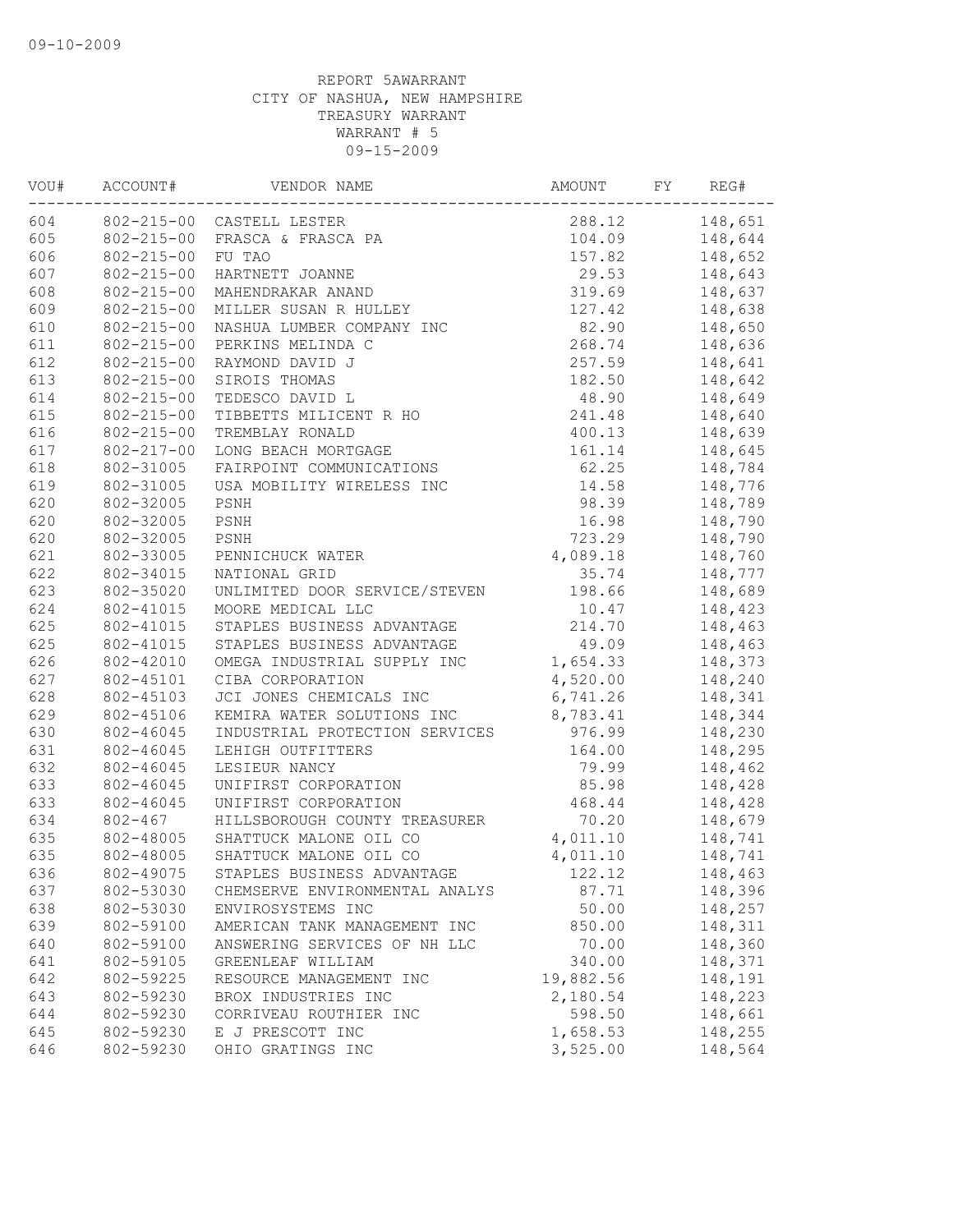| VOU#  | ACCOUNT#  | VENDOR NAME<br>AMOUNT          |          | FY | REG#       |  |
|-------|-----------|--------------------------------|----------|----|------------|--|
| 647   | 802-59275 | PENNICHUCK                     | 8,030.11 |    | 148,787    |  |
| 648   | 802-59320 | CHAPPELL TRACTOR SALES INC     | 491.34   |    | 148,224    |  |
| 649   | 802-59320 | D & R TOWING INC               | 70.00    |    | 148,662    |  |
| 650   | 802-59320 | HOWARD P FAIRFIELD, LLC        | 705.53   |    | 148,560    |  |
| 651   | 802-59320 | LIBERTY INTN'L TRUCKS OF NH LL | 69.63    |    | 148,674    |  |
| 651   | 802-59320 | LIBERTY INTN'L TRUCKS OF NH LL | 282.89   |    | 148,674    |  |
| 652   | 802-59320 | NAPA AUTO PARTS                | 396.15   |    | 148,408    |  |
| 652   | 802-59320 | NAPA AUTO PARTS                | $-2.40$  |    | 148,408    |  |
| 653   | 802-59320 | SANEL AUTO PARTS CO            | 11.13    |    | 148,314    |  |
| 654   | 802-64192 | HOME DEPOT CREDIT SERVICES     | 8.51     |    | 148,755    |  |
| 654   | 802-64192 | HOME DEPOT CREDIT SERVICES     | 34.95    |    | 148,755    |  |
| 655   | 802-64192 | M & M ELECTRICAL SUPPLY CO INC | 10.92    |    | 148,660    |  |
| 656   | 802-64192 | NH BRAGG & SONS INC            | 2,861.00 |    | 148,195    |  |
| 657   | 802-64192 | PINE MOTOR PARTS               | 64.80    |    | 148,677    |  |
| 658   | 802-64192 | SNAP ON TOOLS                  | 39.80    |    | 148,222    |  |
| 659   | 802-64192 | UNITED SUPPLY COMPANY INC      | 12.25    |    | 148,681    |  |
| 659   | 802-64192 | UNITED SUPPLY COMPANY INC      | 204.04   |    | 148,681    |  |
| 660   | 802-77050 | GRAINGER                       | 252.54   |    | 148,266    |  |
| 661   | 802-77050 | M & B MACHINING AND WELDING    | 3,455.00 |    | 148,675    |  |
| 662   | 802-77050 | UNITED SUPPLY COMPANY INC      | 2,155.42 |    | 148,681    |  |
| 663   | 802-77062 | MCMASTER-CARR SUPPLY CO        | 257.26   |    | 148,304    |  |
| 664   | 802-77065 | GRAINGER                       | 1,533.75 |    | 148,266    |  |
| 665   | 802-77065 | HORIZON SOLUTIONS CORP         | 2,368.81 |    | 148,188    |  |
| 666   | 802-77067 | UNITED SUPPLY COMPANY INC      | 43.96    |    | 148,681    |  |
| 667   | 802-77068 | FASTENAL COMPANY               | 10.19    |    | 148,372    |  |
| 668   | 802-77068 | HACH COMPANY                   | 57.95    |    | 148,417    |  |
| 669   | 802-77068 | VERANTIS ENV SOLUTIONS GROUP   | 475.03   |    | 148,647    |  |
| 670   | 802-77069 | COMMERCIAL AIR CONTROL INC     | 315.24   |    | 148,648    |  |
| 671   | 802-77069 | G H PHILBRICK SONS INC         | 2,471.00 |    | 148,335    |  |
| 672   | 802-77069 | HAMPSHIRE PUMP & EQUIPMENT LLC | 3,738.06 |    | 148,780    |  |
| 673   | 802-77069 | MCMASTER-CARR SUPPLY CO        | 732.58   |    | 148,304    |  |
| 674   | 802-77069 | SNAP ON TOOLS                  | 30.00    |    | 148,222    |  |
| 675   | 802-77070 | WINDWARD PETROLEUM             | 943.72   |    | 148,241    |  |
| 676   | 802-77071 | FASTENAL COMPANY               | 37.97    |    | 148,372    |  |
| 677   | 802-77072 | ASSOCIATE MEASUREMENT CO       | 1,842.00 |    | 148,485    |  |
| 678   | 802-77072 | FASTENAL COMPANY               | 44.15    |    | 148,372    |  |
| 679   | 802-77072 | HIGHLAND POWER                 | 3,293.87 |    | 148,447    |  |
| 680   | 802-77072 | HOME DEPOT CREDIT SERVICES     | 4.03     |    | 148,755    |  |
| 681   | 802-91010 | DOOKRAN STEPHEN                | 13.75    |    | 148,411    |  |
|       |           |                                |          |    |            |  |
| TOTAL | 802       | SEWERAGE DISPOSAL SYSTEM       |          |    | 106,482.07 |  |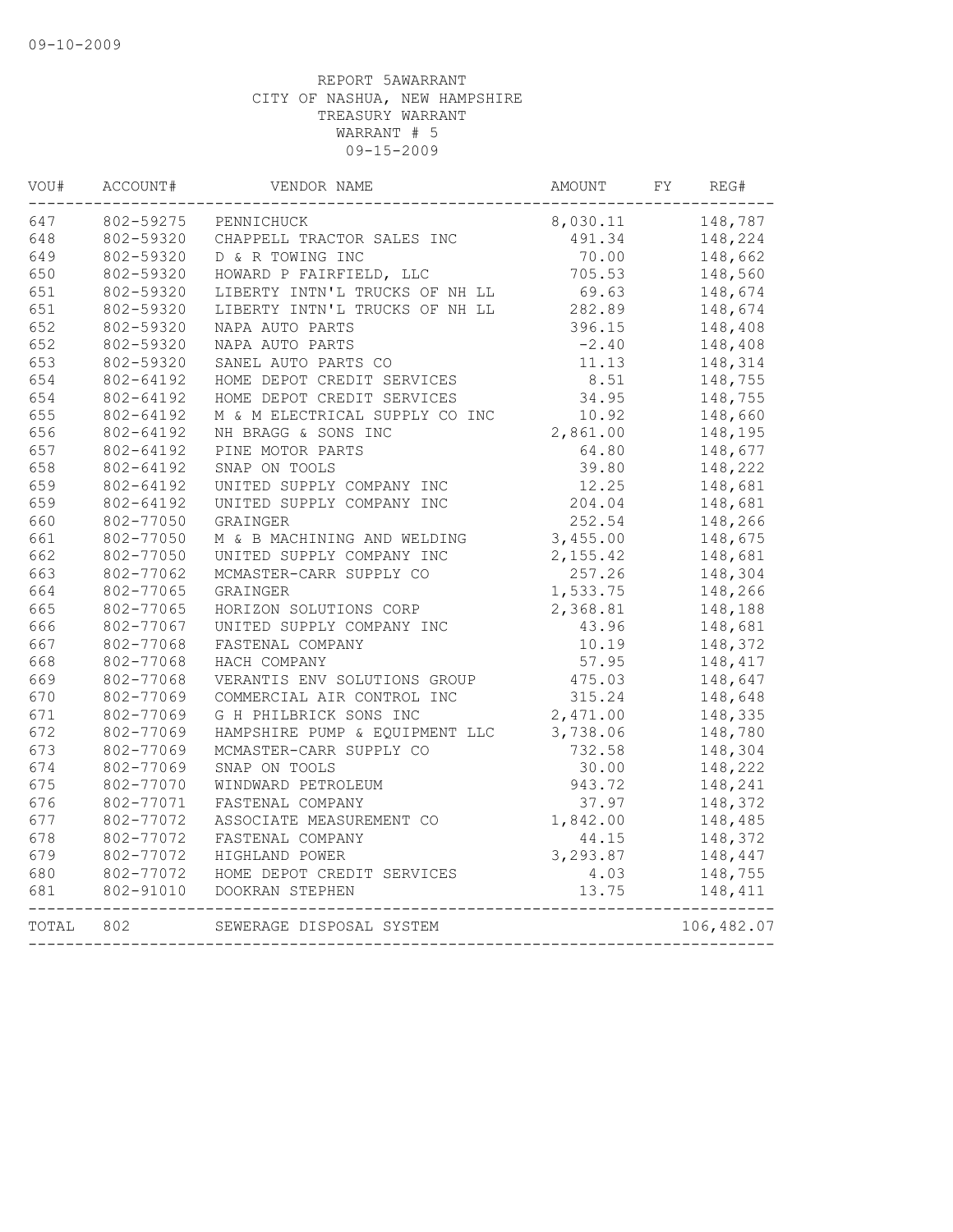|       | VOU# ACCOUNT# | VENDOR NAME                                   | AMOUNT FY REG#   |  |          |
|-------|---------------|-----------------------------------------------|------------------|--|----------|
|       |               | 682 915-94010 SCHRADER BECKY                  | 639.25 148,740   |  |          |
|       |               | TOTAL 915 HUMAN RESOURCE TRUST FUND           |                  |  | 639.25   |
|       |               |                                               |                  |  |          |
| 683   | $952 - 01354$ | HUDSON POST #48 AMERICAN                      | 600.00           |  | 148,276  |
| 684   | $952 - 05058$ | GATE CITY MONUMENT INC                        | 1,197.60         |  | 148,758  |
| 685   | 952-05058     | HANDY HOUSE INC                               | 55.00            |  | 148,767  |
| 686   | $952 - 45065$ | GATE CITY FENCE CO INC                        | 505.00           |  | 148,286  |
| 687   | 952-75021     | JOHN DEERE LANDSCAPES/LESCO                   | 307.49           |  | 148,517  |
| 688   | 952-75021     | JOHNSON'S ELECTRIC INC                        | 682.19           |  | 148,258  |
| 689   | 952-75021     | NASHUA WALLPAPER & PAINT CO                   | 214.95           |  | 148,323  |
| 690   | 952-75021     | TAYLOR RENTAL INC                             | 236.52           |  | 148,284  |
| 690   | 952-75021     | TAYLOR RENTAL INC                             | 473.04           |  | 148,284  |
| 691   | 952-75021     | TUCKAHOE TURF FARMS INC                       | 748.00           |  | 148,211  |
| 692   | 952-75022     | DEPENDABLE LOCK SERVICE INC                   | 1,578.00         |  | 148,431  |
|       |               | TOTAL 952 PARK & RECREATION TRUST FUND        |                  |  | 6,597.79 |
| 693   |               | 961-45185 HARDY DORIC INC                     | 1,170.00 148,320 |  |          |
|       |               |                                               |                  |  |          |
|       | TOTAL 961     | EDGEWOOD CEMETERY TRUST FUND                  |                  |  | 1,170.00 |
|       |               |                                               |                  |  |          |
| 694   | 975-75023     | STANLEY CONVERGENT SECURITY SO 175.00 148,443 |                  |  |          |
| 695   | 975-91030     | SIEBERSMA DANIEL                              | 629.80           |  | 148,785  |
| TOTAL | 975           | LIBRARY TRUST FUND                            |                  |  | 804.80   |
|       |               |                                               |                  |  |          |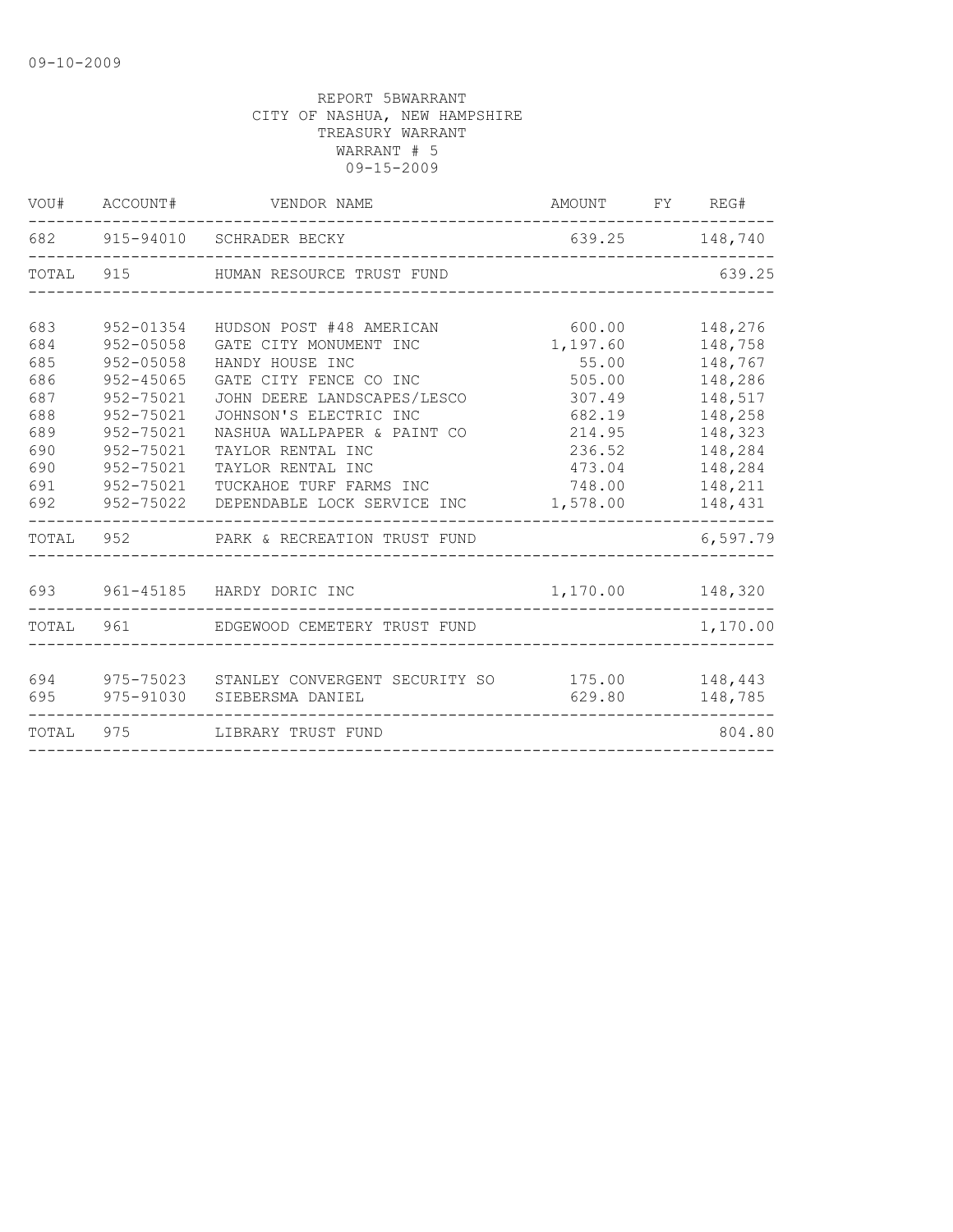|           | ACCOUNT# PAYROLL WEEK ENDING |  |  | AMOUNT |  |
|-----------|------------------------------|--|--|--------|--|
|           |                              |  |  |        |  |
| TOTAL 952 |                              |  |  |        |  |
|           |                              |  |  |        |  |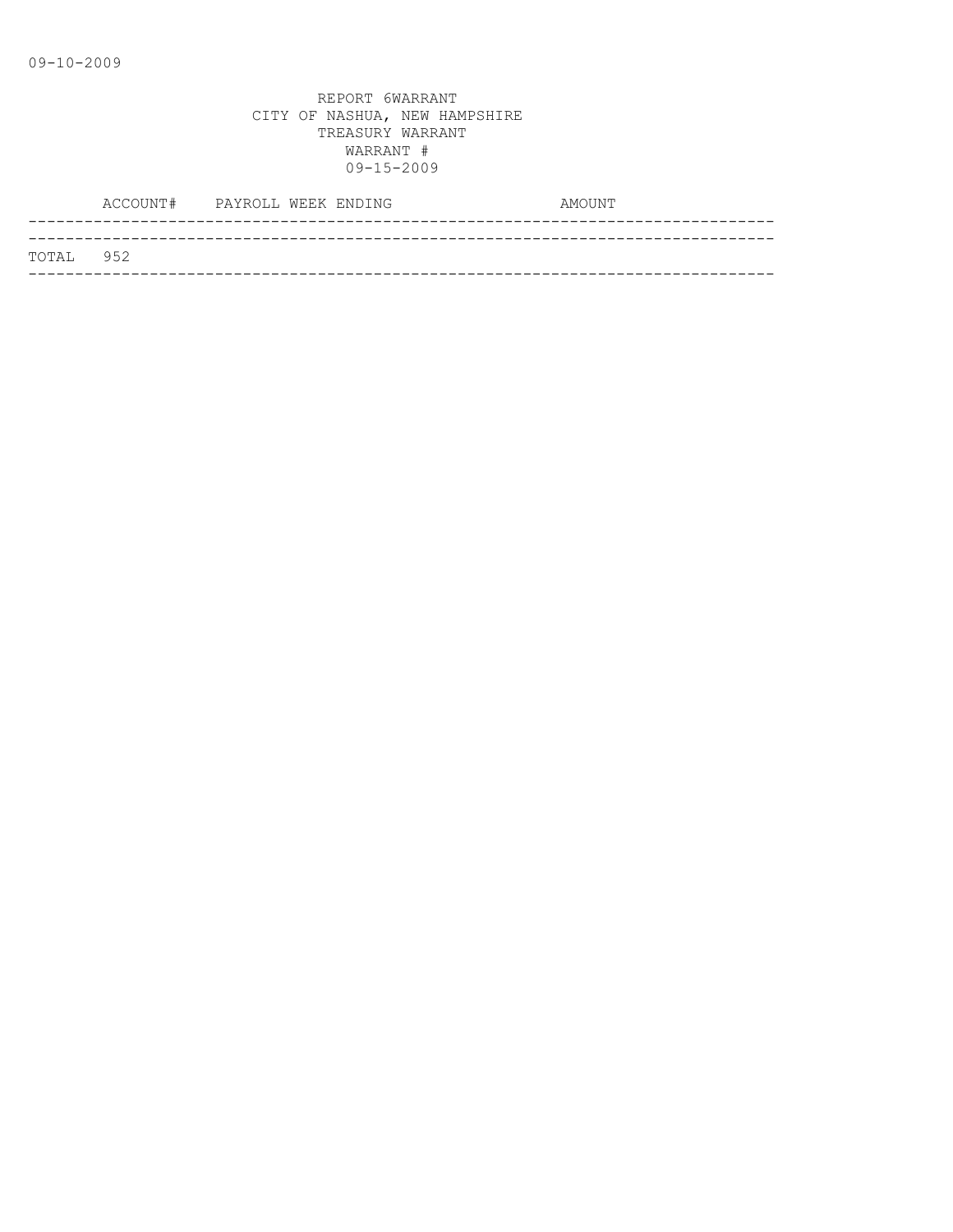# REPORT 7WARRANT CITY OF NASHUA, NEW HAMPSHIRE TREASURY WARRANT WARRANT # 5 09-15-2009 ACCOUNT# PAYROLL WEEK ENDING COUNT AMOUNT -------------------------------------------------------------------------------- 305-11125 05-SEPT-2009 929.81 305-11125 29-AUG-2009 929.81 305-11239 05-SEPT-2009 1,044.25 305-11239 29-AUG-2009 1,044.26 -------------------------------------------------------------------------------- TOTAL 305 SRF - CIVIC & COMM ACTIVITIES 3,948.13 -------------------------------------------------------------------------------- 308-83051 05-SEPT-2009 623.99 308-83051 29-AUG-2009 6,677.02 308-83052 05-SEPT-2009 2,061.68 308-83052 29-AUG-2009 2,630.71 308-83102 05-SEPT-2009 5,730.23 308-83102 29-AUG-2009 5,730.23 -------------------------------------------------------------------------------- TOTAL 308 SRF - INSURANCE 23,453.86 -------------------------------------------------------------------------------- 3086-11870 05-SEPT-2009 5,247.10 3086-13032 05-SEPT-2009 276.15 3086-13032 29-AUG-2009 506.28 3086-13133 05-SEPT-2009 525.00 -------------------------------------------------------------------------------- TOTAL 308 JAVITS GRANT PROGRAM 6,554.53 --------------------------------------------------------------------------------

| 309        | SRF - FOOD SERVICES      |                                                                  | 51,448.24 |
|------------|--------------------------|------------------------------------------------------------------|-----------|
|            |                          | 2,205.36                                                         |           |
|            |                          | 363.29                                                           |           |
| 3097-19540 | $29 - \text{AUG} - 2009$ | 601.77                                                           |           |
| 3097-19540 | 05-SEPT-2009             | 18,530.38                                                        |           |
| 3097-19140 | 29-AUG-2009              | 3,550.84                                                         |           |
| 3097-19140 | $05 - SEPT - 2009$       | 7,161.24                                                         |           |
| 3097-19139 | $05 - SEPT - 2009$       | 12,807.65                                                        |           |
| 3097-19138 | $05 - SEPT - 2009$       | 3,011.20                                                         |           |
| 3097-12830 | 05-SEPT-2009             | 141.70                                                           |           |
| 3097-12112 | 05-SEPT-2009             | 517.16                                                           |           |
| 3097-11408 | $29 - \text{AUG} - 2009$ | 901.00                                                           |           |
| 3097-11408 | $05 - SEPT - 2009$       | 402.65                                                           |           |
|            | $29 - \text{AUG} - 2009$ | 627.00                                                           |           |
| 3097-11162 | $05 - SEPT - 2009$       | 627.00                                                           |           |
|            |                          | 3097-11162<br>3097-19544 05-SEPT-2009<br>3097-19545 05-SEPT-2009 |           |

3098-13004 05-SEPT-2009 597.95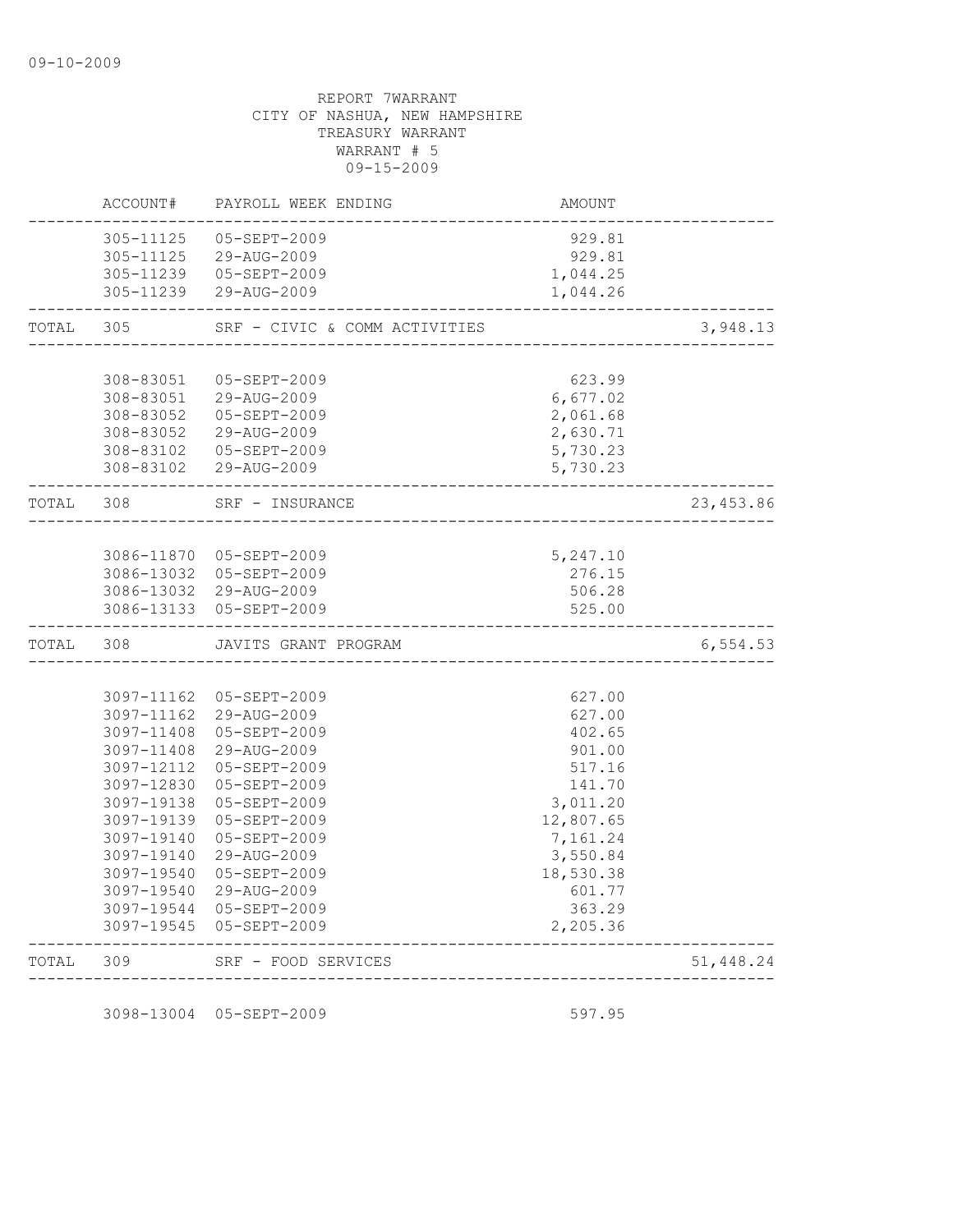|       |               | ACCOUNT# PAYROLL WEEK ENDING            | AMOUNT                        |          |
|-------|---------------|-----------------------------------------|-------------------------------|----------|
|       |               | TOTAL 309 FRESH FRUIT & VEGETABLE GRANT |                               | 597.95   |
|       |               | 3118-13032 29-AUG-2009                  | 53.52                         |          |
|       |               | TOTAL 311 SUMMER SCHOOL                 |                               | 53.52    |
|       |               |                                         |                               |          |
|       |               | 312-11165 05-SEPT-2009                  | 721.84                        |          |
|       |               | 312-11165 29-AUG-2009                   | 721.83                        |          |
|       |               | 312-11191  05-SEPT-2009                 | 788.83                        |          |
|       | 312-11191     | 29-AUG-2009                             | 788.82                        |          |
|       | 312-11445     | 05-SEPT-2009                            | 142.46                        |          |
|       | 312-11445     | 29-AUG-2009                             | 142.46                        |          |
|       | 312-11547     | 05-SEPT-2009                            | 1,446.74                      |          |
|       | 312-11547     | 29-AUG-2009                             | 1,934.99                      |          |
|       | 312-12052     | 05-SEPT-2009                            | 407.62                        |          |
|       | $312 - 12052$ | 29-AUG-2009                             | 407.62                        |          |
|       | 312-12116     | 05-SEPT-2009                            | 614.87                        |          |
|       |               | 312-12116 29-AUG-2009                   | 614.87                        |          |
|       |               | 312-13004 05-SEPT-2009                  | 127.11                        |          |
|       |               | 312-13004 29-AUG-2009                   | 450.25                        |          |
|       |               | TOTAL 312 SRF - FINANCIAL SERVICES      |                               | 9,310.31 |
|       |               | 3245-11860 05-SEPT-2009                 | 1,373.08                      |          |
|       |               |                                         |                               |          |
|       |               | TOTAL 324 YOUTH SAFE HAVEN-PAL          |                               | 1,373.08 |
|       |               | 3260-11726 05-SEPT-2009                 | 1,915.12                      |          |
|       |               | TOTAL 326 NH ALTERNATE ASSESS COACH     |                               | 1,915.12 |
|       |               |                                         | _____________________________ |          |
|       |               | 3289-13032 29-AUG-2009                  | 245.11                        |          |
|       |               | 3289-13133 05-SEPT-2009                 | 3,275.00                      |          |
|       |               | 3289-13133 29-AUG-2009                  | 87.50                         |          |
| TOTAL | 328           | TITLE IIA CORRECTIVE ACTION             |                               | 3,607.61 |
|       |               |                                         |                               |          |
|       | 331-11250     | 05-SEPT-2009                            | 682.87                        |          |
|       | 331-11250     | 29-AUG-2009                             | 682.87                        |          |
|       | 331-11558     | 05-SEPT-2009                            | 1,179.05                      |          |
|       | 331-11558     | 29-AUG-2009                             | 1,179.04                      |          |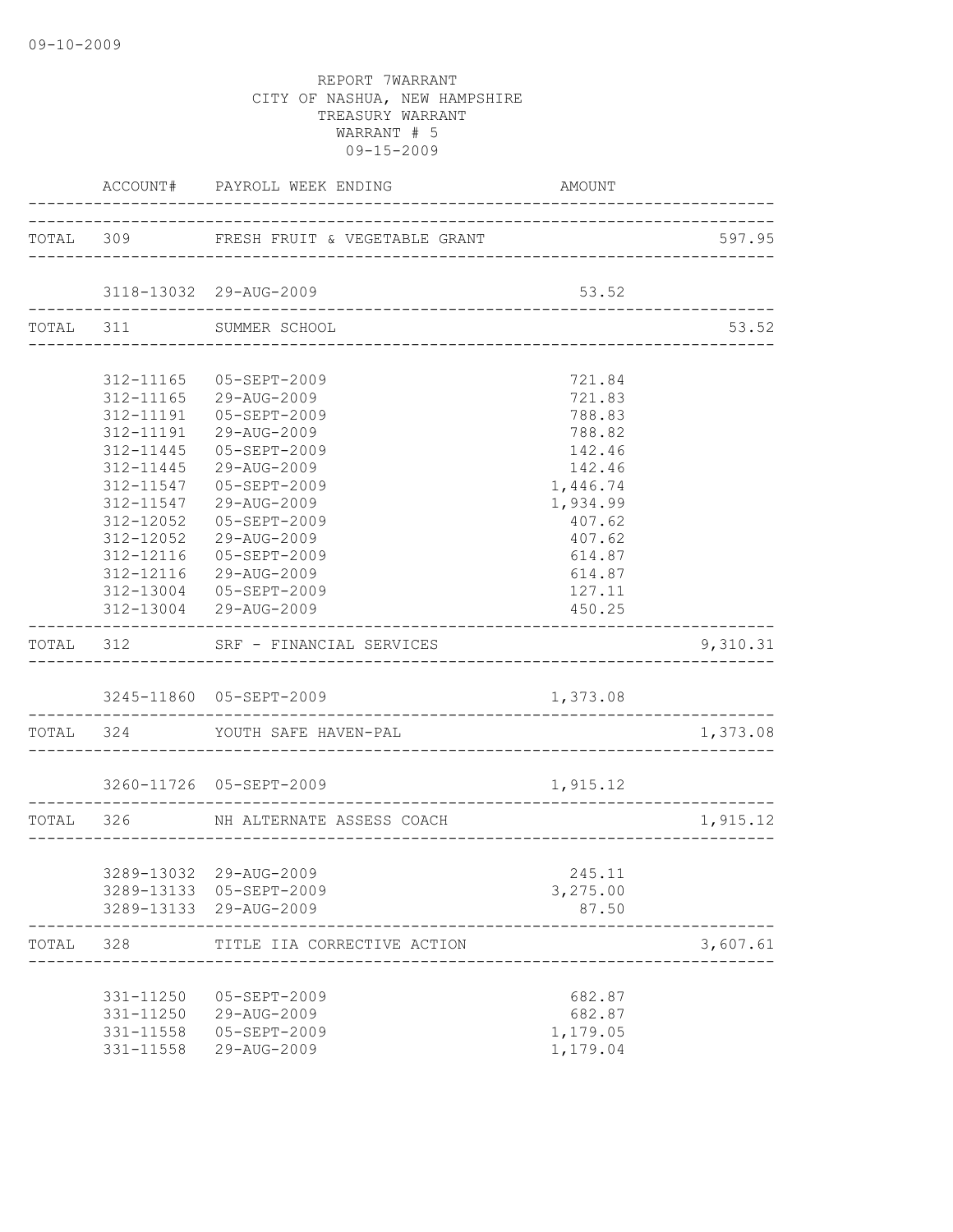|           | ACCOUNT#  | PAYROLL WEEK ENDING            | AMOUNT                                |           |
|-----------|-----------|--------------------------------|---------------------------------------|-----------|
|           | 331-12115 | $05 - SEPT - 2009$             | 570.25                                |           |
|           | 331-12115 | 29-AUG-2009                    | 570.25                                |           |
|           | 331-13038 | 05-SEPT-2009                   | 1,326.30                              |           |
|           | 331-13038 | 29-AUG-2009                    | 1,061.04                              |           |
|           | 331-13044 | 05-SEPT-2009                   | 1,166.90                              |           |
|           | 331-13044 | 29-AUG-2009                    | 2,591.55                              |           |
|           | 331-13048 | 05-SEPT-2009                   | 2,444.49                              |           |
|           | 331-13048 | 29-AUG-2009                    | 3,787.20                              |           |
|           | 331-18036 | 05-SEPT-2009                   | 9,560.86                              |           |
|           |           | 331-18036 29-AUG-2009          | 18,385.84                             |           |
| TOTAL 331 |           | SRF - POLICE DEPARTMENT        |                                       | 45,188.51 |
|           |           | 332-18084 29-AUG-2009          | 214.55                                |           |
|           |           |                                |                                       |           |
| TOTAL 332 |           | SRF - FIRE DEPARTMENT          | _____________________________________ | 214.55    |
|           |           | 3350-13133 05-SEPT-2009        | 1,375.00                              |           |
| TOTAL 335 |           | TITLE IIA TQ RESTRUCTURING GRT |                                       | 1,375.00  |
|           |           |                                |                                       |           |
|           | 341-11235 | 05-SEPT-2009                   | 1,167.80                              |           |
|           | 341-11235 | 29-AUG-2009                    | 1,167.80                              |           |
|           | 341-11484 | 05-SEPT-2009                   | 1,040.00                              |           |
|           | 341-11484 | 29-AUG-2009                    | 480.00                                |           |
|           | 341-11563 | 05-SEPT-2009                   | 966.25                                |           |
|           | 341-11563 | 29-AUG-2009                    | 966.24                                |           |
|           | 341-12037 | 05-SEPT-2009                   | 103.22                                |           |
|           | 341-12037 | 29-AUG-2009                    | 103.22                                |           |
|           | 341-12101 | 05-SEPT-2009                   | 412.89                                |           |
|           | 341-12101 | 29-AUG-2009                    | 412.89                                |           |
| TOTAL     | 341       | SRF - COMMUNITY SERVICES       | _______________________________       | 6,820.31  |
|           |           |                                |                                       |           |
|           | 342-11499 | 05-SEPT-2009                   | 1,064.00                              |           |
|           | 342-11499 | 29-AUG-2009                    | 1,064.00                              |           |
|           | 342-11584 | 05-SEPT-2009                   | 1,638.37                              |           |
|           | 342-11584 | 29-AUG-2009                    | 1,574.52                              |           |
|           | 342-12000 | 05-SEPT-2009                   | 654.03                                |           |
|           | 342-12000 | 29-AUG-2009                    | 654.03                                |           |
|           | 342-12081 | 29-AUG-2009                    | 85.40                                 |           |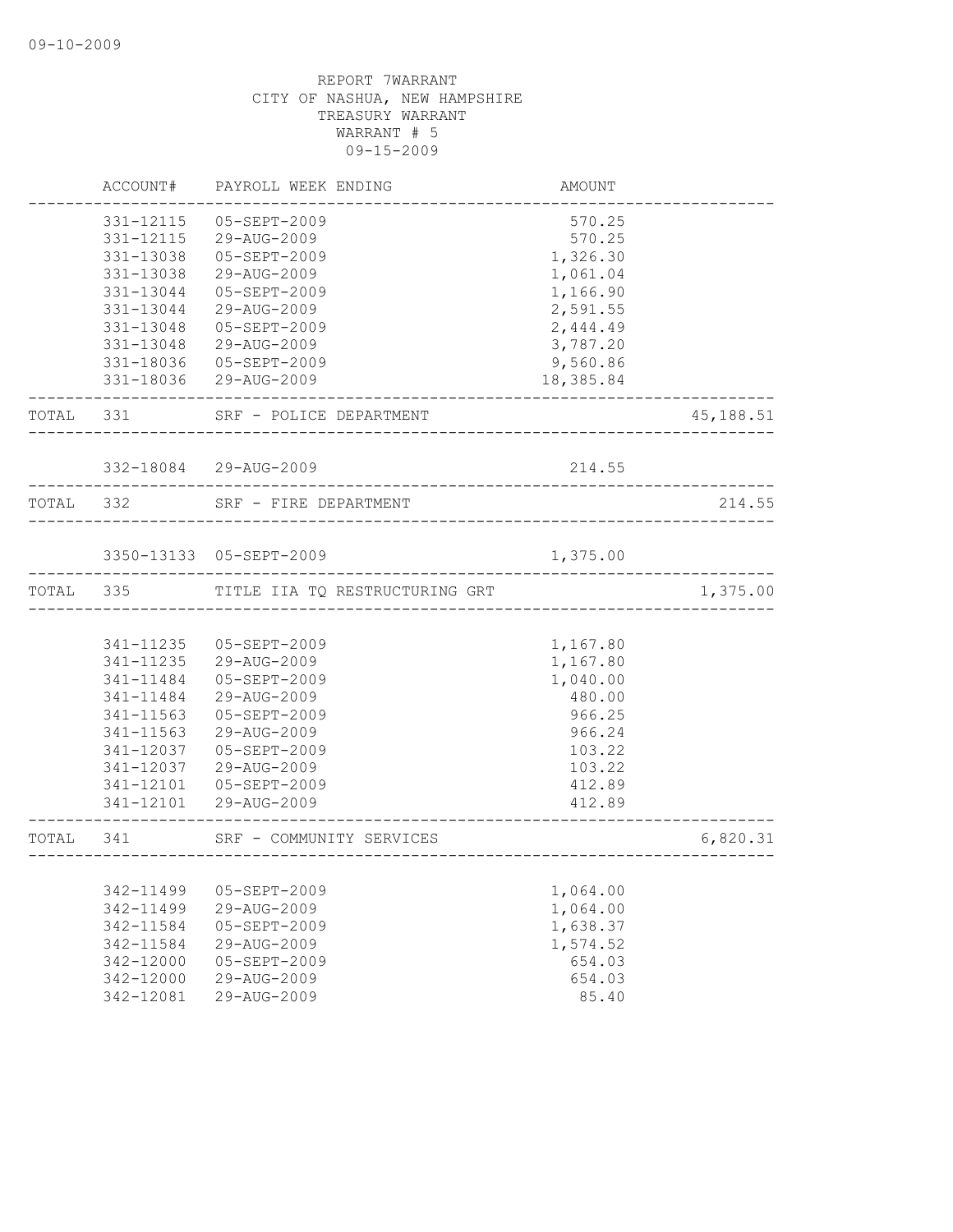|           | ACCOUNT#               | PAYROLL WEEK ENDING                                                           | <b>AMOUNT</b>                      |           |
|-----------|------------------------|-------------------------------------------------------------------------------|------------------------------------|-----------|
| TOTAL 342 |                        | SRF - COMMUNITY HEALTH                                                        | __________________________________ | 6,734.35  |
|           |                        | 3450-11162 05-SEPT-2009<br>3450-11162 29-AUG-2009<br>3450-11860 05-SEPT-2009  | 640.21<br>596.36<br>8,066.87       |           |
| TOTAL     | 345                    | 21 ST CENTURY ELEM.AFTER SCHL                                                 |                                    | 9,303.44  |
|           |                        | 3460-11860 05-SEPT-2009                                                       | 6,391.74                           |           |
| TOTAL 346 |                        | 21 ST CENTURY AFTER SCH MIDDLE                                                |                                    | 6,391.74  |
|           |                        | 3468-11870 05-SEPT-2009<br>3468-19130 05-SEPT-2009<br>3468-19230 05-SEPT-2009 | 4,461.44<br>100.00<br>52, 131.25   |           |
| TOTAL 346 |                        | SMALLER LEARNING COMMUNITY                                                    |                                    | 56,692.69 |
|           |                        | 3509-11726 05-SEPT-2009                                                       | 18,096.49                          |           |
| TOTAL     | 350                    | TITLE 11A TEACHER QUALITY                                                     |                                    | 18,096.49 |
|           |                        | 352-59055 05-SEPT-2009<br>352-59055 29-AUG-2009                               | 400.06<br>400.05                   |           |
| TOTAL     | 352                    | SRF - PARKS AND RECREATION                                                    |                                    | 800.11    |
|           |                        | 3530-12006 05-SEPT-2009<br>3530-13032 05-SEPT-2009                            | 150.00<br>99.42                    |           |
| TOTAL     | 353                    | ADULT BASIC ED DIPLOMA PROGRAM                                                |                                    | 249.42    |
|           |                        | 3609-11515 05-SEPT-2009                                                       | 6,745.00                           |           |
| TOTAL 360 |                        | DROP OUT PREVENTION/ALT ED                                                    |                                    | 6,745.00  |
|           | 374-01126<br>374-01127 | 05-SEPT-2009<br>374-01126 29-AUG-2009<br>05-SEPT-2009                         | 914.75<br>914.75<br>170.53         |           |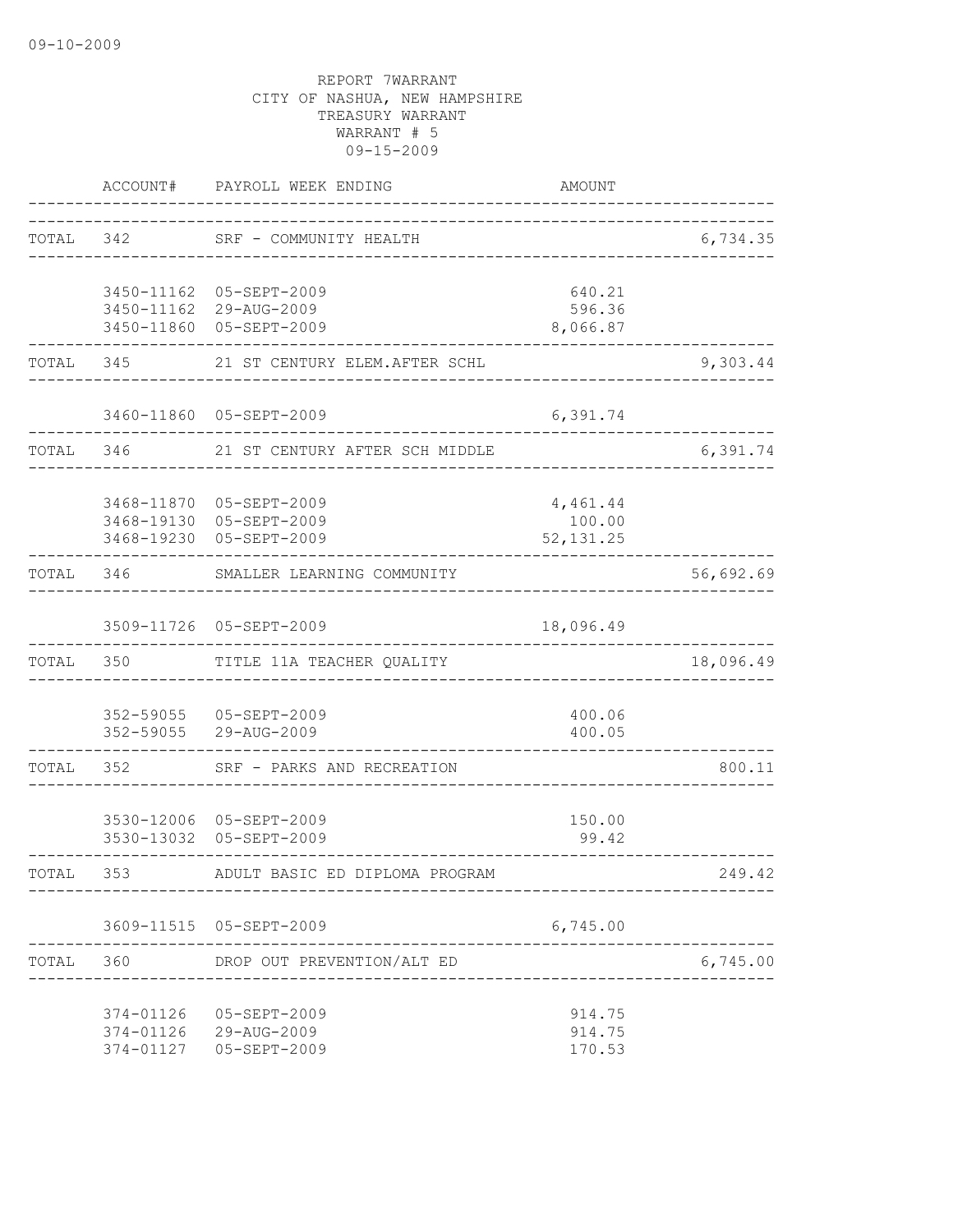|       | ACCOUNT#      | PAYROLL WEEK ENDING     | AMOUNT                         |           |
|-------|---------------|-------------------------|--------------------------------|-----------|
|       | 374-01210     | 05-SEPT-2009            | 1,817.38                       |           |
|       | 374-01210     | 29-AUG-2009             | 1,817.38                       |           |
|       | 374-0703P     | 05-SEPT-2009            | 213.90                         |           |
|       | 374-0704P     | 05-SEPT-2009            | 213.90                         |           |
|       | 374-0705P     | 05-SEPT-2009            | 706.42                         |           |
|       | 374-0705P     | 29-AUG-2009             | 1,071.20                       |           |
|       | 374-07235     | 05-SEPT-2009            | 589.06                         |           |
|       | 374-07235     | 29-AUG-2009             | 415.28                         |           |
|       | 374-0734P     | 05-SEPT-2009            | 1,412.05                       |           |
|       | $374 - 0734P$ | 29-AUG-2009             | 2,444.66                       |           |
|       | 374-09003     | 05-SEPT-2009            | 524.27                         |           |
|       | 374-09003     | 29-AUG-2009             | 524.27                         |           |
|       | 374-11131     | 05-SEPT-2009            | 1,255.87                       |           |
|       | 374-11131     | 29-AUG-2009             | 1,255.86                       |           |
|       | 374-11149     | 05-SEPT-2009            | 920.46                         |           |
|       | 374-11149     | 29-AUG-2009             | 920.46                         |           |
|       | 374-11168     | 05-SEPT-2009            | 928.64                         |           |
|       | $374 - 11168$ | 29-AUG-2009             | 928.64                         |           |
|       | $374 - 11653$ | $05 - SEPT - 2009$      | 234.71                         |           |
|       | $374 - 11653$ | 29-AUG-2009             | 469.42                         |           |
|       | 374-11676     | 05-SEPT-2009            | 902.76                         |           |
|       | 374-11676     | 29-AUG-2009             | 902.76                         |           |
|       | 374-11679     | 05-SEPT-2009            | 898.38                         |           |
|       | 374-11679     | 29-AUG-2009             | 898.38                         |           |
|       | 374-11680     | 05-SEPT-2009            | 810.25                         |           |
|       | 374-11680     | 29-AUG-2009             | 810.25                         |           |
|       | 374-11682     | 05-SEPT-2009            | 475.06                         |           |
|       | 374-11682     | 29-AUG-2009             | 475.06                         |           |
|       | 374-11683     | 05-SEPT-2009            | 1,705.15                       |           |
|       | 374-11683     | 29-AUG-2009             | 1,705.15                       |           |
|       | 374-11688     | 05-SEPT-2009            | 615.62                         |           |
|       | 374-11688     | 29-AUG-2009             | 615.62                         |           |
|       | 374-12188     | 05-SEPT-2009            | 254.27                         |           |
|       | 374-13004     | 29-AUG-2009             | 103.78                         |           |
| TOTAL | 374           | SRF - URBAN PROGRAMS    | ------------------------------ | 31,836.35 |
|       |               |                         |                                |           |
|       |               | 3750-12198 05-SEPT-2009 | 3, 141.07                      |           |
| TOTAL | 375           | TITLE ARRA GRANT        |                                | 3,141.07  |
|       |               |                         |                                |           |
|       | 3760-11726    | 05-SEPT-2009            | 8,135.93                       |           |
|       | 3760-11802    | 05-SEPT-2009            | 2,011.53                       |           |
|       | 3760-11870    | 05-SEPT-2009            | 3,010.26                       |           |
|       | 3760-12111    | 05-SEPT-2009            | 3,807.55                       |           |
|       | 3760-12126    | 05-SEPT-2009            | 478.68                         |           |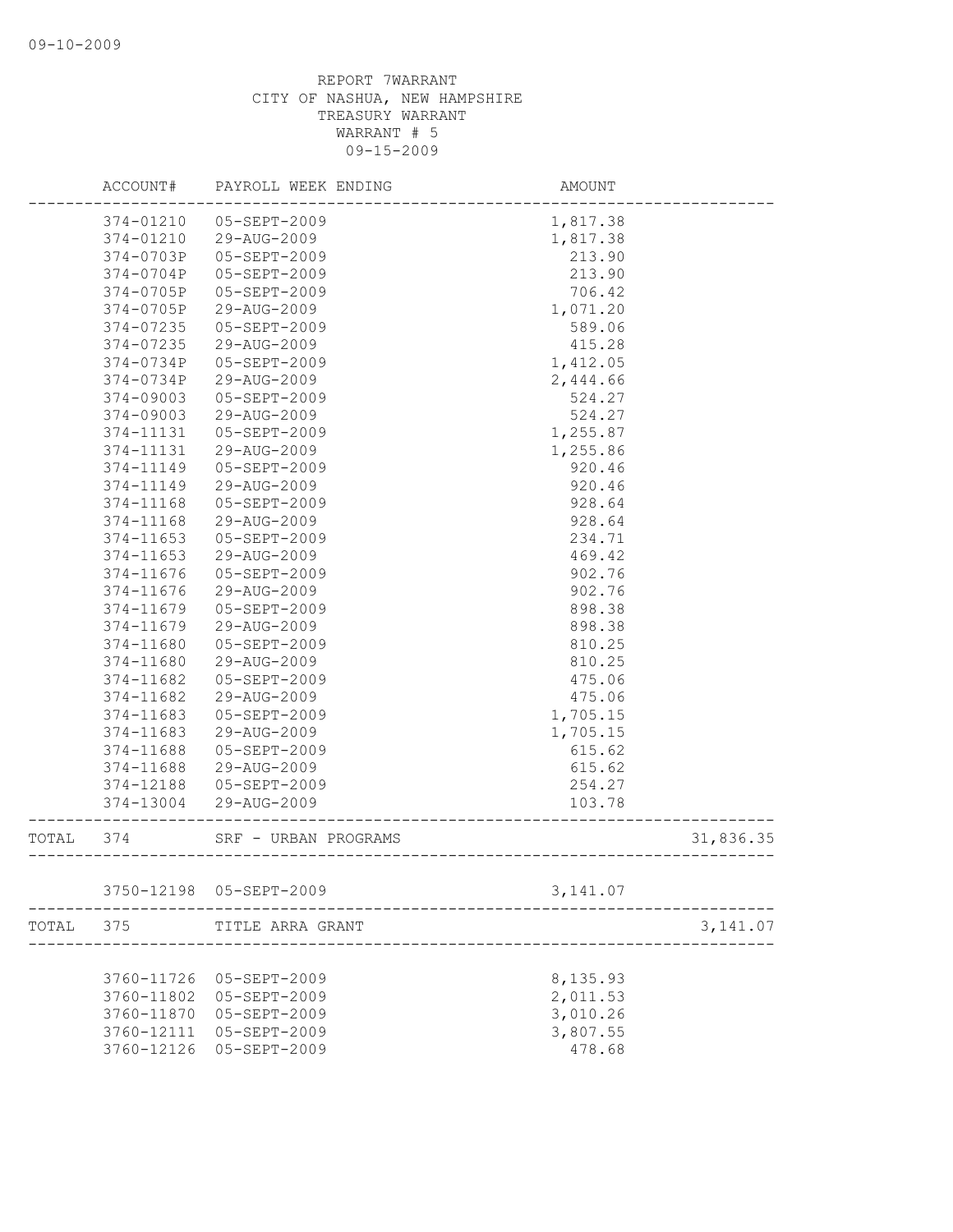|       | ACCOUNT#   | PAYROLL WEEK ENDING                                                                                      | AMOUNT                                         |               |
|-------|------------|----------------------------------------------------------------------------------------------------------|------------------------------------------------|---------------|
|       | 3760-12198 | 05-SEPT-2009<br>3760-13137 05-SEPT-2009<br>3760-19000 05-SEPT-2009                                       | 50,910.89<br>189.59<br>4,758.28                |               |
| TOTAL | 376        | TITLE I                                                                                                  |                                                | 73,302.71     |
|       |            | 3769-12111 05-SEPT-2009<br>3769-13133 05-SEPT-2009                                                       | 11,600.00                                      |               |
| TOTAL | 376        | TITLE I ESEA                                                                                             |                                                | 11,600.00     |
|       |            | 3900-11726 05-SEPT-2009<br>3900-19000 05-SEPT-2009                                                       | 4,713.70<br>2,800.00                           |               |
| TOTAL | 390        | VOC ED SECONDARY PERKINS                                                                                 |                                                | 7,513.70      |
|       |            | 3909-11726 05-SEPT-2009<br>3909-12111 05-SEPT-2009<br>3909-13133 05-SEPT-2009<br>3909-19000 05-SEPT-2009 | $-2,019.06$<br>250.90<br>675.00<br>$-1,400.00$ |               |
| TOTAL | 390        | VOC ED SECONDARY PERKINS                                                                                 |                                                | $-2,493.16$   |
|       |            | 3937-19000 05-SEPT-2009                                                                                  | 825.20                                         |               |
| TOTAL | 393        | DAY CARE                                                                                                 |                                                | 825.20        |
|       | 3950-11805 | 3950-11726 05-SEPT-2009<br>05-SEPT-2009                                                                  | 52,083.15<br>3,457.28                          |               |
| TOTAL | 395        | IDEA B SPECIAL EDUCATION                                                                                 |                                                | 55,540.43     |
|       |            | 3959-11726 05-SEPT-2009                                                                                  | $-17, 346.12$                                  |               |
| TOTAL | 395        | IDEA BASIC SPEC ED                                                                                       |                                                | $-17, 346.12$ |
|       | 3960-11726 | 05-SEPT-2009                                                                                             | 4,558.06                                       |               |
| TOTAL | 396        | SPECIAL EDUCATION PRE-SCHOOL                                                                             |                                                | 4,558.06      |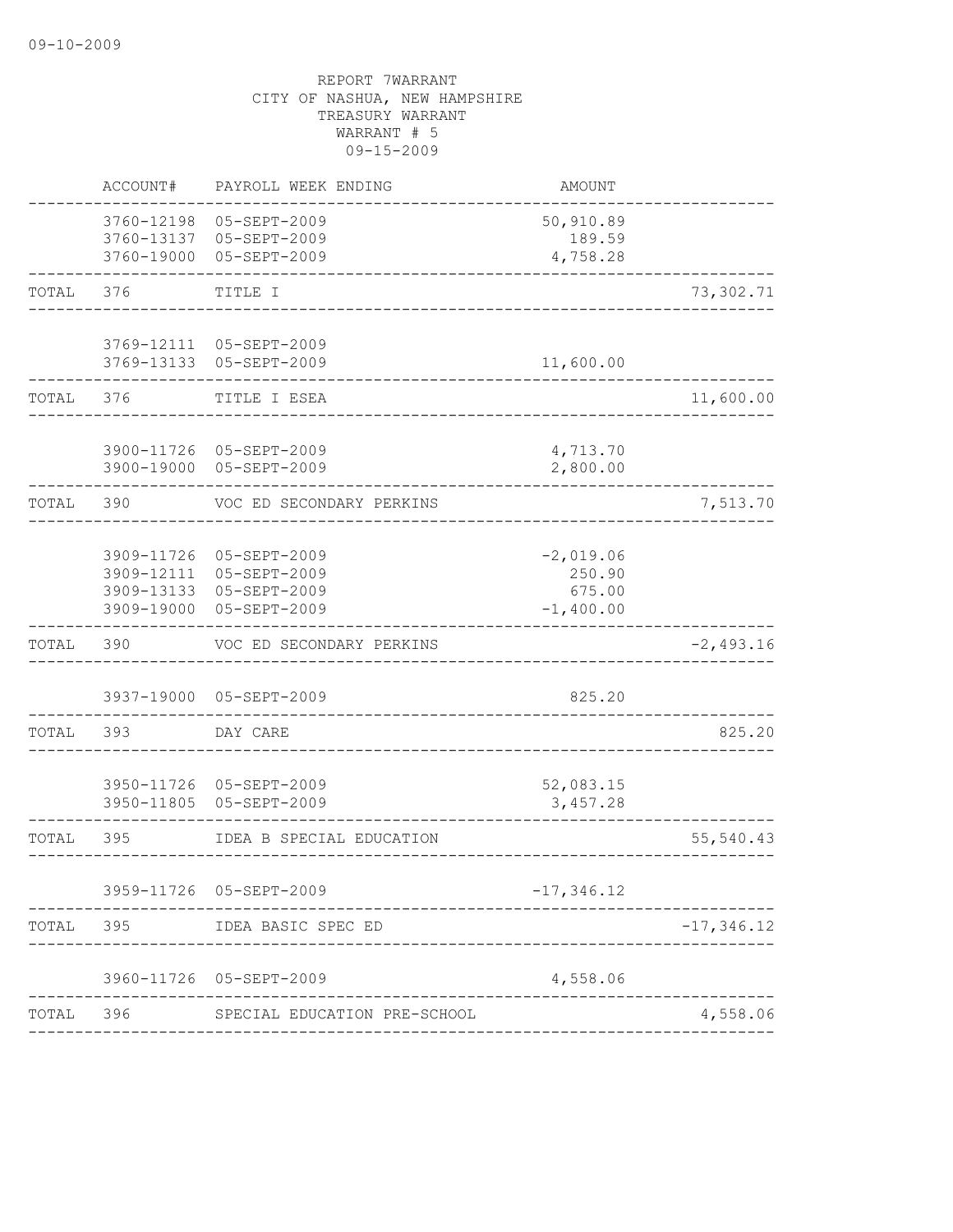|       |     | ACCOUNT# PAYROLL WEEK ENDING | AMOUNT      |             |
|-------|-----|------------------------------|-------------|-------------|
|       |     | 3969-11726 05-SEPT-2009      | $-2,619.58$ |             |
| TOTAL | 396 | IDEA PRESCHOOL SPEC ED       |             | $-2,619.58$ |
|       |     |                              |             |             |
|       |     | 3977-12111 05-SEPT-2009      | 5,508.88    |             |
| TOTAL | 397 | SPECIAL ED LOCAL             |             | 5,508.88    |
|       |     |                              |             |             |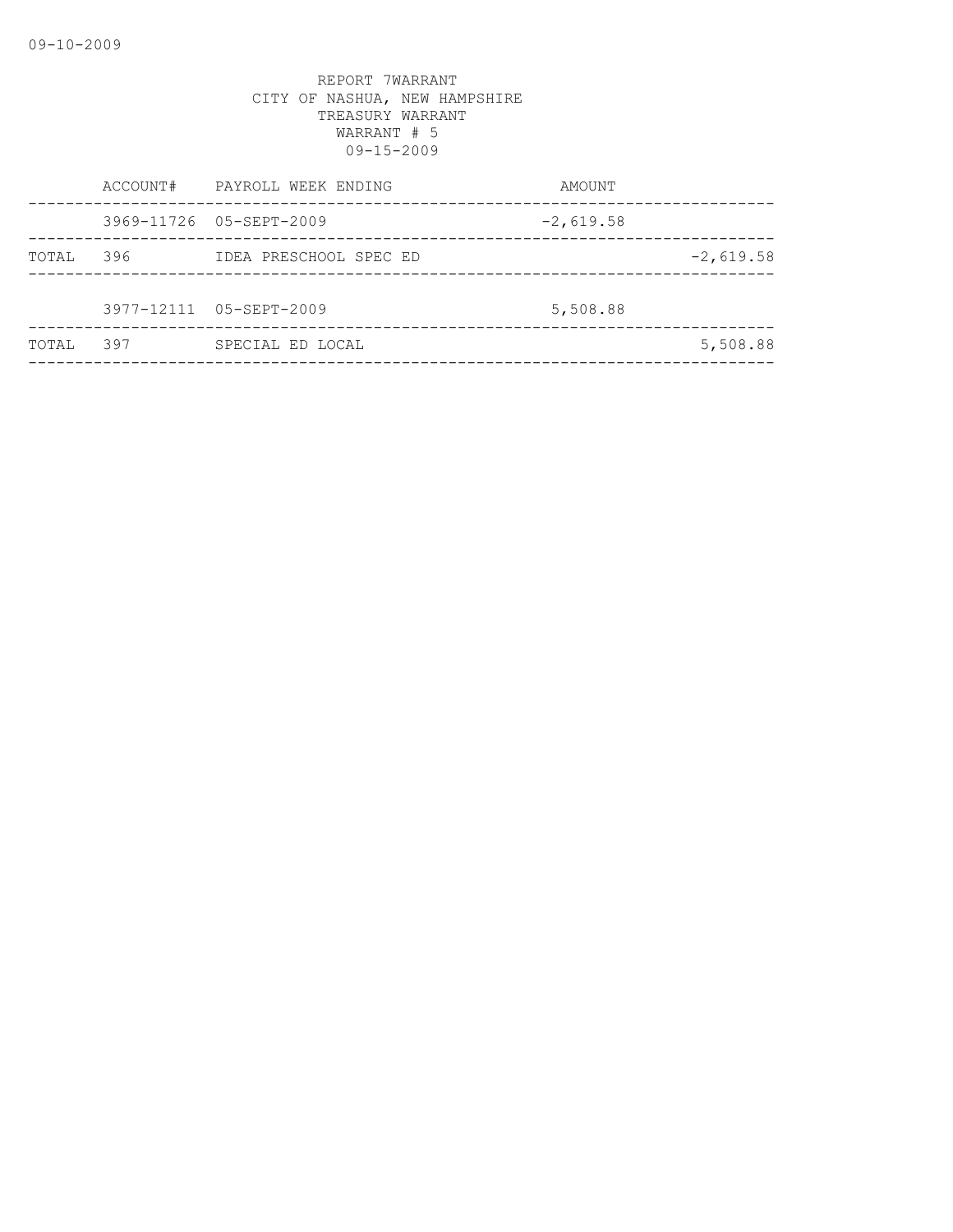|       | ACCOUNT#               | PAYROLL WEEK ENDING         | AMOUNT               |            |
|-------|------------------------|-----------------------------|----------------------|------------|
|       | 501-11033              | 05-SEPT-2009                | 478.98               |            |
|       | 501-11033              | 29-AUG-2009                 | 638.64               |            |
|       | $501 - 11445$          | 05-SEPT-2009                | 569.82               |            |
|       | $501 - 11445$          | 29-AUG-2009                 | 569.82               |            |
|       | $501 - 11463$          | 29-AUG-2009                 | 615.95               |            |
|       | 501-11470              | 05-SEPT-2009                | 827.74               |            |
|       | 501-11470              | 29-AUG-2009                 | 827.74               |            |
|       | 501-11471              | 05-SEPT-2009                | 1,990.00             |            |
|       | 501-11471              | 29-AUG-2009                 | 1,990.00             |            |
|       | 501-11611              | 05-SEPT-2009                | 546.80               |            |
|       |                        | 501-11611 29-AUG-2009       | 546.80               |            |
| TOTAL | 501                    | MAYOR'S OFFICE              |                      | 9,602.29   |
|       |                        |                             |                      |            |
|       | 502-11113              | 05-SEPT-2009                | 1,571.36             |            |
|       | 502-11113              | 29-AUG-2009                 | 1,571.35             |            |
|       | $502 - 11195$          | 05-SEPT-2009                | 1,999.68             |            |
|       | $502 - 11195$          | 29-AUG-2009                 | 1,999.68             |            |
|       | 502-11219              | 05-SEPT-2009                | 1,819.33             |            |
|       | 502-11219              | 29-AUG-2009                 | 1,819.33             |            |
|       | 502-11518              | 05-SEPT-2009                | 1,663.22             |            |
|       | 502-11518              | 29-AUG-2009                 | 1,663.21             |            |
| TOTAL | 502                    | LEGAL DEPARTMENT            |                      | 14,107.16  |
|       |                        |                             |                      |            |
|       | 503-11071              | 05-SEPT-2009                | 1,240.67             |            |
|       |                        | 503-11071 29-AUG-2009       | 1,240.67             |            |
|       | 503-12092              | 05-SEPT-2009                | 505.03               |            |
|       | 503-12092              | 29-AUG-2009                 | 505.03               |            |
|       | 503-18005              | 05-SEPT-2009                | 18,750.00            |            |
| TOTAL | 503                    | BOARD OF ALDERMEN           |                      | 22, 241.40 |
|       |                        |                             |                      |            |
|       | 508-11130              | 05-SEPT-2009                | 833.86               |            |
|       | 508-11130              | 29-AUG-2009                 | 833.85               |            |
|       |                        | 508-11446  05-SEPT-2009     | 838.07               |            |
|       |                        | 508-11446 29-AUG-2009       | 838.07               |            |
| TOTAL | 508                    | INSURANCE-EMPLOYEE BENEFITS |                      | 3, 343.85  |
|       |                        |                             |                      |            |
|       | 511-11247              | 05-SEPT-2009                | 666.36               |            |
|       | 511-11247              | 29-AUG-2009                 | 666.36               |            |
|       |                        |                             |                      |            |
|       | 511-11248<br>511-11248 | 05-SEPT-2009<br>29-AUG-2009 | 1,351.05<br>1,351.04 |            |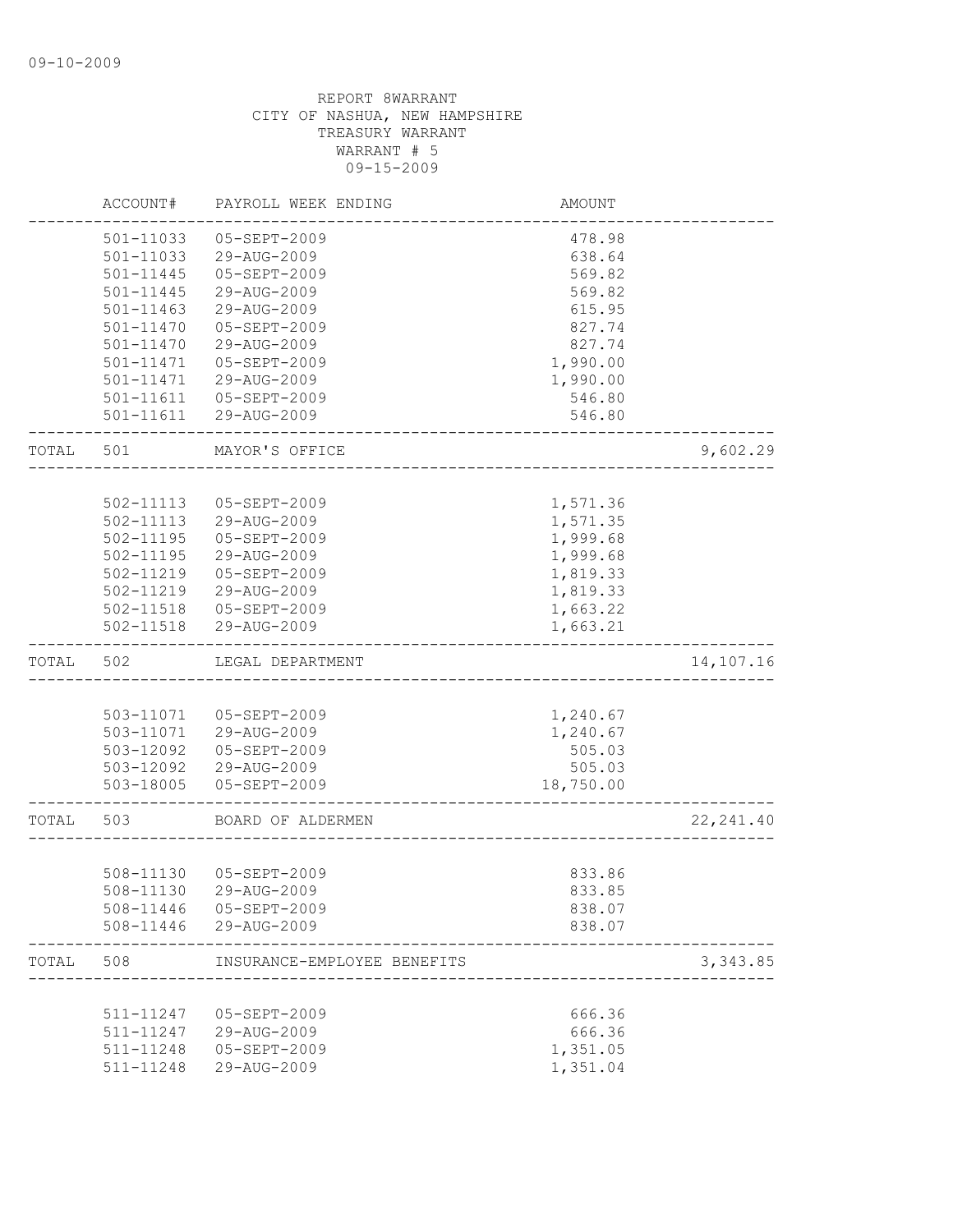|           |                                        | AMOUNT   |          |
|-----------|----------------------------------------|----------|----------|
|           |                                        |          | 4,034.81 |
|           |                                        |          |          |
|           | 512-11005 05-SEPT-2009                 | 876.86   |          |
|           | 512-11005 29-AUG-2009                  | 876.86   |          |
|           | 512-11050 05-SEPT-2009                 | 700.65   |          |
| 512-11050 | 29-AUG-2009                            | 700.65   |          |
| 512-11064 | 05-SEPT-2009                           | 983.28   |          |
|           | 512-11064 29-AUG-2009                  | 983.28   |          |
|           | 512-11073  05-SEPT-2009                | 1,544.89 |          |
|           | 512-11073 29-AUG-2009                  | 1,544.88 |          |
| 512-11134 | 05-SEPT-2009                           | 750.52   |          |
| 512-11134 | 29-AUG-2009                            | 750.52   |          |
| 512-11165 | 05-SEPT-2009                           | 1,847.01 |          |
| 512-11165 | 29-AUG-2009                            | 1,847.01 |          |
| 512-11173 | 05-SEPT-2009                           | 1,404.69 |          |
| 512-11173 | 29-AUG-2009                            | 1,404.69 |          |
| 512-11177 | 05-SEPT-2009                           | 1,941.85 |          |
| 512-11177 | 29-AUG-2009                            | 1,941.85 |          |
| 512-11222 | 05-SEPT-2009                           | 985.72   |          |
| 512-11222 | 29-AUG-2009                            | 985.72   |          |
| 512-11224 | 05-SEPT-2009                           | 957.64   |          |
| 512-11224 | 29-AUG-2009                            | 957.64   |          |
| 512-11232 | 05-SEPT-2009                           | 1,010.46 |          |
| 512-11232 | 29-AUG-2009                            | 1,010.46 |          |
| 512-11265 | 05-SEPT-2009                           | 858.44   |          |
| 512-11265 | 29-AUG-2009                            | 858.44   |          |
| 512-11531 | 05-SEPT-2009                           | 1,761.98 |          |
| 512-11531 | 29-AUG-2009                            | 1,761.99 |          |
| 512-11684 | 05-SEPT-2009                           | 852.13   |          |
| 512-11684 | 29-AUG-2009                            | 852.14   |          |
| 512-11714 | 05-SEPT-2009                           | 929.81   |          |
| 512-11714 | 29-AUG-2009                            | 929.81   |          |
| 512-11740 | 05-SEPT-2009                           | 1,622.11 |          |
| 512-11740 | 29-AUG-2009                            | 1,622.11 |          |
| 512-12033 | 05-SEPT-2009                           | 598.30   |          |
|           | $512 - 12033$ $29 - \text{AUG} - 2009$ | 598.30   |          |
| 512-12052 | 05-SEPT-2009                           | 611.40   |          |
| 512-12052 | 29-AUG-2009                            | 572.09   |          |
| 512-12056 | 05-SEPT-2009                           | 343.89   |          |
| 512-12056 | 29-AUG-2009                            | 343.89   |          |
| 512-12749 | 05-SEPT-2009                           | 592.39   |          |
| 512-12749 | 29-AUG-2009                            | 592.39   |          |
| 512-13004 | 05-SEPT-2009                           | 350.64   |          |
| 512-13004 | 29-AUG-2009                            | 81.22    |          |
|           |                                        |          |          |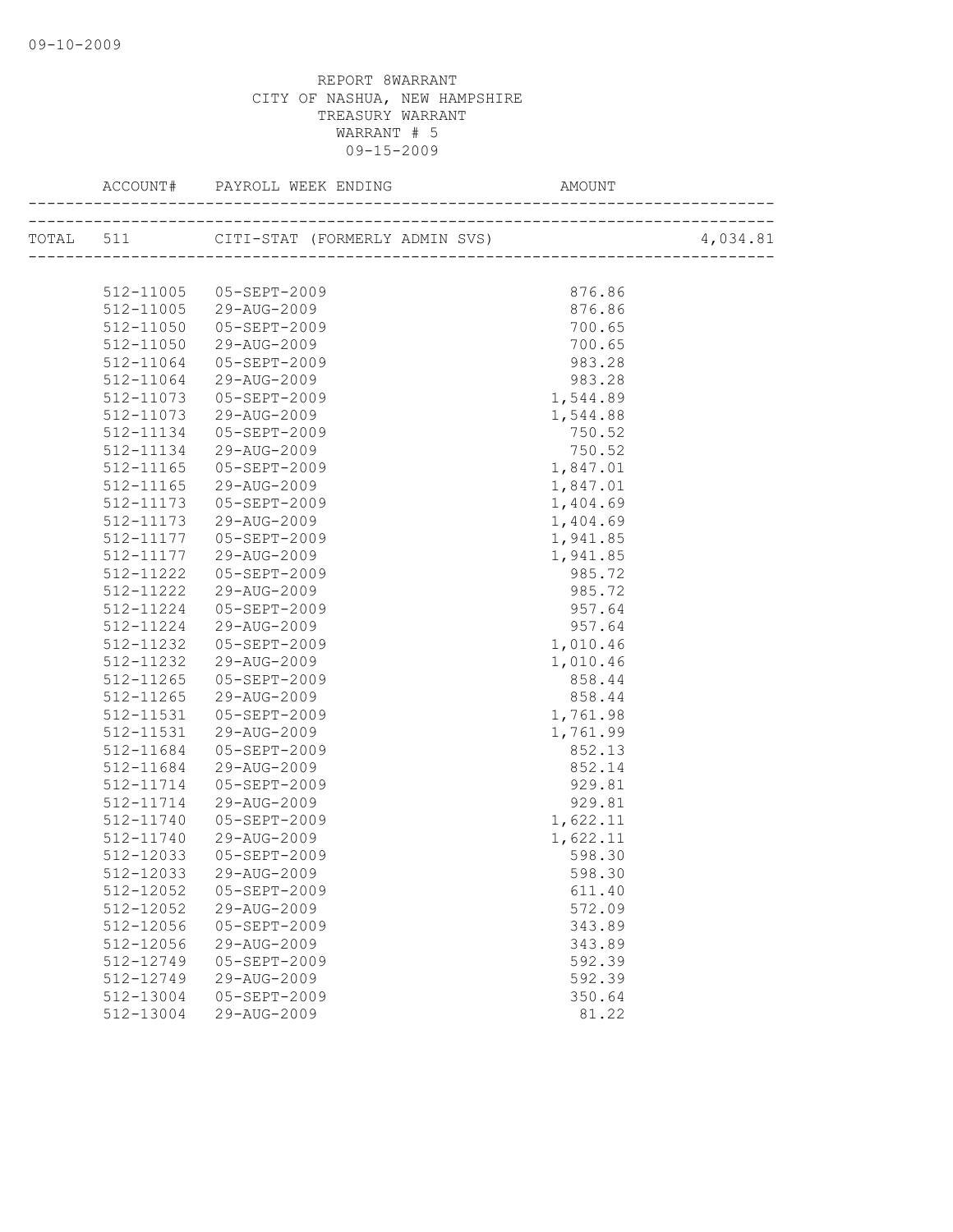|           | ACCOUNT#  | PAYROLL WEEK ENDING                   | AMOUNT   |           |
|-----------|-----------|---------------------------------------|----------|-----------|
|           |           | TOTAL 512 FINANCIAL SERVICES          |          | 42,740.60 |
|           |           | _____________________________________ |          |           |
|           |           |                                       |          |           |
|           |           | 513-11117 05-SEPT-2009                | 1,579.18 |           |
|           |           | 513-11117 29-AUG-2009                 | 1,579.18 |           |
|           | 513-11171 | 05-SEPT-2009                          | 2,571.32 |           |
|           | 513-11171 | 29-AUG-2009                           | 2,571.32 |           |
|           |           | 513-11213 05-SEPT-2009                | 1,255.87 |           |
|           |           | 513-11213 29-AUG-2009                 | 1,255.87 |           |
|           |           | 513-11223  05-SEPT-2009               | 737.23   |           |
|           |           | 513-11223 29-AUG-2009                 | 737.23   |           |
| TOTAL 513 |           | CITY CLERK'S OFFICE                   |          | 12,287.20 |
|           |           |                                       |          |           |
|           | 514-11441 | 05-SEPT-2009                          | 1,404.69 |           |
|           |           | 514-11441 29-AUG-2009                 | 1,404.69 |           |
|           | 514-11540 | 05-SEPT-2009                          | 1,047.51 |           |
|           |           | 514-11540 29-AUG-2009                 | 1,047.51 |           |
|           |           | 514-11578  05-SEPT-2009               | 964.36   |           |
|           | 514-11578 | 29-AUG-2009                           | 964.36   |           |
|           |           | 514-11589  05-SEPT-2009               | 1,044.25 |           |
|           |           | 514-11589 29-AUG-2009                 | 835.40   |           |
| TOTAL 514 |           | INSURANCE-PROPERTY & CASUALTY         |          | 8,712.77  |
|           |           |                                       |          |           |
|           |           | 515-11031  05-SEPT-2009               | 1,075.15 |           |
|           | 515-11031 | 29-AUG-2009                           | 1,075.16 |           |
|           | 515-11350 | 05-SEPT-2009                          | 929.81   |           |
|           | 515-11350 | 29-AUG-2009                           | 929.81   |           |
|           | 515-11446 | 05-SEPT-2009                          | 279.36   |           |
|           | 515-11446 | 29-AUG-2009                           | 279.36   |           |
|           | 515-11447 | 05-SEPT-2009                          | 1,670.34 |           |
|           | 515-11447 | 29-AUG-2009                           | 1,670.34 |           |
|           | 515-12001 | 05-SEPT-2009                          | 592.27   |           |
|           | 515-12001 | 29-AUG-2009                           | 592.27   |           |
| TOTAL     | 515       | HUMAN RESOURCES                       |          | 9,093.87  |
|           |           |                                       |          |           |
|           | 516-11147 | 05-SEPT-2009                          | 617.67   |           |
|           | 516-11147 | 29-AUG-2009                           | 617.67   |           |
|           | 516-11148 | 05-SEPT-2009                          | 938.85   |           |
|           | 516-11148 | 29-AUG-2009                           | 938.85   |           |
|           | 516-11459 | 05-SEPT-2009                          | 1,240.67 |           |
|           | 516-11459 | 29-AUG-2009                           | 1,240.67 |           |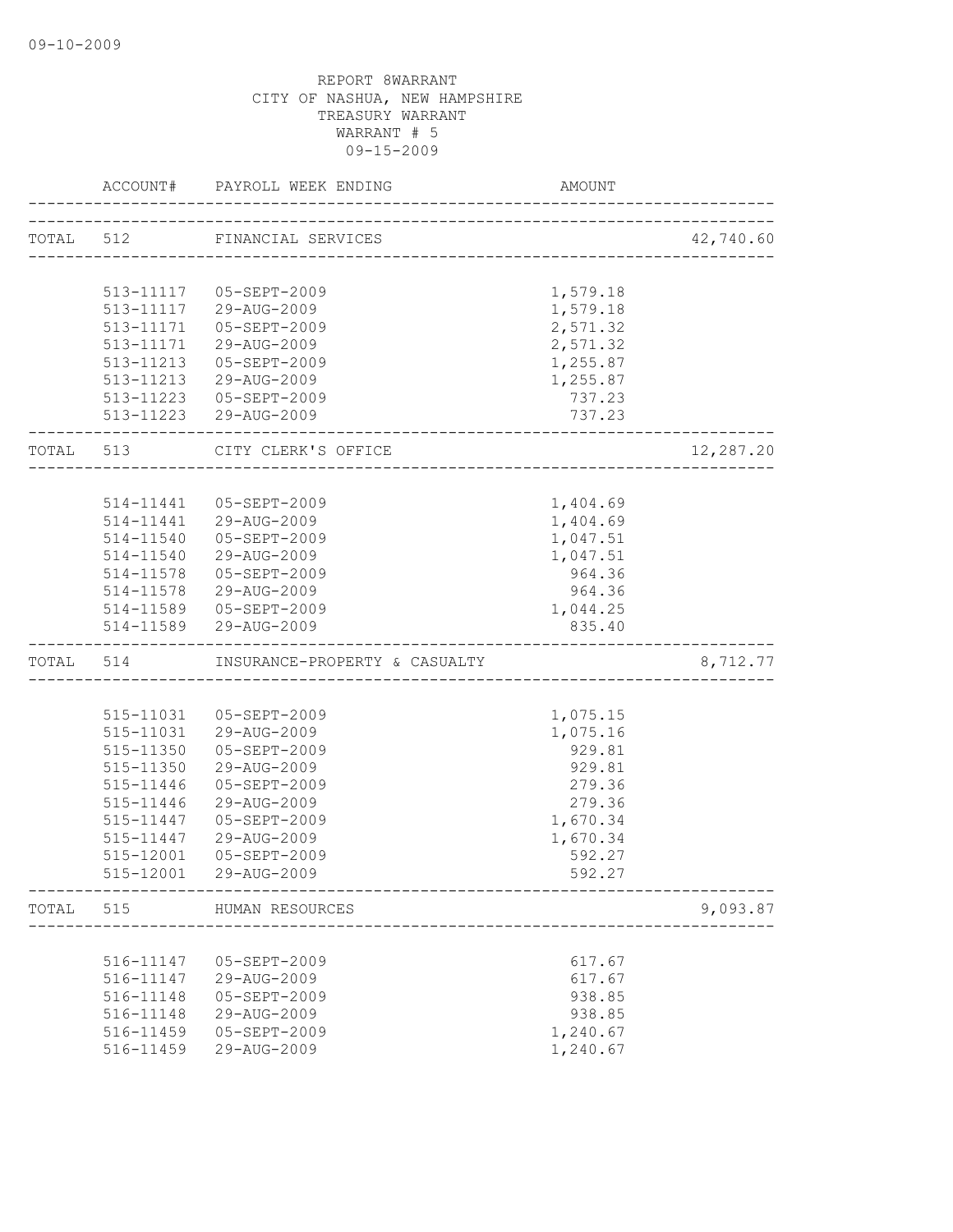|           |           | ACCOUNT# PAYROLL WEEK ENDING | AMOUNT                            |           |
|-----------|-----------|------------------------------|-----------------------------------|-----------|
|           |           | 516-11573  05-SEPT-2009      | 895.46                            |           |
|           |           | 516-11573 29-AUG-2009        | 895.46                            |           |
| TOTAL 516 |           | PURCHASING DEPARTMENT        | --------------------------------- | 7,385.30  |
|           |           |                              |                                   |           |
|           | 517-11198 | 05-SEPT-2009                 | 1,077.40                          |           |
|           |           | 517-11198 29-AUG-2009        | 1,077.41                          |           |
|           | 517-11266 | 05-SEPT-2009                 | 623.58                            |           |
|           | 517-11266 | 29-AUG-2009                  | 623.58                            |           |
|           |           | 517-11420 05-SEPT-2009       | 722.90                            |           |
|           |           | 517-11420 29-AUG-2009        | 722.90                            |           |
|           |           | 517-12063 05-SEPT-2009       | 284.23                            |           |
|           |           | 517-12063 29-AUG-2009        | 284.23                            |           |
|           | TOTAL 517 | BUILDING MAINT - CITY ADMIN  |                                   | 5,416.23  |
|           |           |                              |                                   |           |
|           |           | 519-11014 05-SEPT-2009       | 1,069.50                          |           |
|           |           | 519-11014 29-AUG-2009        | 1,069.50                          |           |
|           |           | 519-11016  05-SEPT-2009      | 938.85                            |           |
|           | 519-11016 | 29-AUG-2009                  | 938.85                            |           |
|           | 519-11017 | 05-SEPT-2009                 | 783.92                            |           |
|           | 519-11017 | 29-AUG-2009                  | 783.92                            |           |
|           | 519-11115 | 05-SEPT-2009                 | 1,929.25                          |           |
|           | 519-11115 | 29-AUG-2009                  | 1,929.25                          |           |
|           | 519-11146 | 05-SEPT-2009                 | 816.64                            |           |
|           | 519-11146 | 29-AUG-2009                  | 816.63                            |           |
|           | 519-11153 | 05-SEPT-2009                 | 589.71                            |           |
|           | 519-11153 | 29-AUG-2009                  | 589.71                            |           |
|           | 519-11154 | 05-SEPT-2009                 | 617.67                            |           |
|           | 519-11154 | 29-AUG-2009                  | 617.67                            |           |
|           | 519-11205 | 05-SEPT-2009                 | 773.50                            |           |
|           | 519-11205 | 29-AUG-2009                  | 773.50                            |           |
|           | 519-11241 | $05 - SEPT - 2009$           | 1,367.59                          |           |
|           |           | 519-11241 29-AUG-2009        | 1,367.59                          |           |
| TOTAL     | 519       | ASSESSORS                    |                                   | 17,773.25 |
|           |           |                              |                                   |           |
|           |           | 520-12077  05-SEPT-2009      | 266.12                            |           |
|           |           | 520-12077 29-AUG-2009        | 266.12                            |           |
| TOTAL     | 520       | HUNT BUILDING                |                                   | 532.24    |
|           |           | 522-11127  05-SEPT-2009      | 1,674.48                          |           |
|           |           | 522-11127 29-AUG-2009        | 1,674.48                          |           |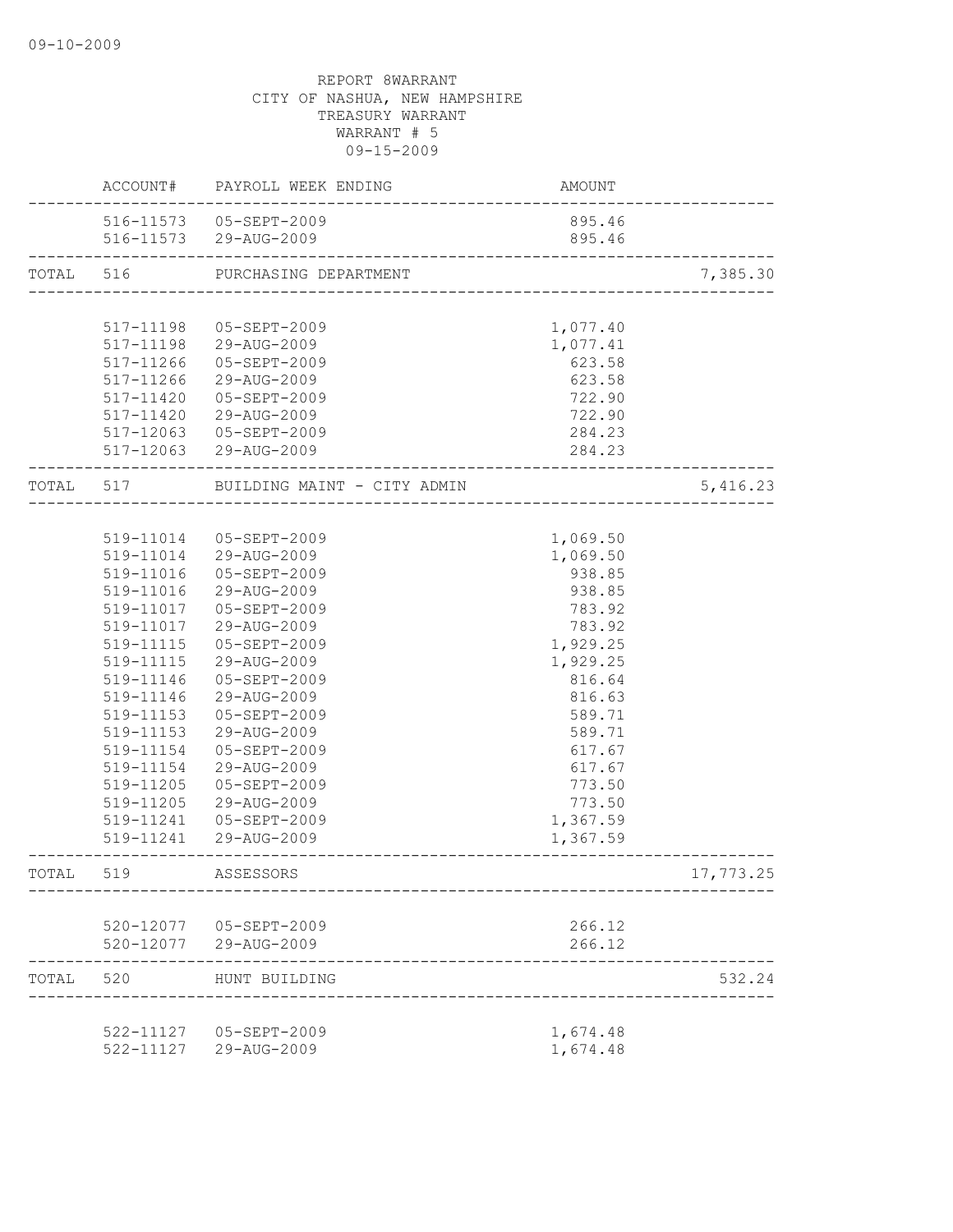|           | ACCOUNT#               | PAYROLL WEEK ENDING                 | AMOUNT           |           |
|-----------|------------------------|-------------------------------------|------------------|-----------|
|           | 522-11128              | $05 - SEPT - 2009$                  | 1,096.69         |           |
|           | 522-11128              | 29-AUG-2009                         | 1,096.69         |           |
|           | 522-11286              | 05-SEPT-2009                        | 574.80           |           |
|           | 522-11286              | 29-AUG-2009                         | 574.80           |           |
|           | 522-11356              | 05-SEPT-2009                        | 928.64           |           |
|           | 522-11356              | 29-AUG-2009                         | 928.63           |           |
|           | 522-11429              | 05-SEPT-2009                        | 1,819.34         |           |
|           | 522-11429              | 29-AUG-2009                         | 1,819.33         |           |
|           | 522-11641              | 05-SEPT-2009                        | 1,342.56         |           |
|           | $522 - 11641$          | 29-AUG-2009                         | 1,342.56         |           |
|           | $522 - 11652$          | 05-SEPT-2009                        | 1,446.40         |           |
|           | 522-11652              | 29-AUG-2009                         | 1,446.40         |           |
|           | 522-11721              | 05-SEPT-2009                        | 1,482.33         |           |
|           | 522-11721              | 29-AUG-2009                         | 1,482.33         |           |
|           | 522-11724              | 05-SEPT-2009                        | 1,331.47         |           |
|           | 522-11724              | 29-AUG-2009                         | 1,331.47         |           |
|           | $522 - 11725$          | 05-SEPT-2009                        | 951.69           |           |
|           | 522-11725              | 29-AUG-2009                         | 951.69           |           |
|           |                        | 522-11729 05-SEPT-2009              | 2,124.16         |           |
|           |                        | 522-11729 29-AUG-2009               | 2,124.16         |           |
| TOTAL 522 |                        | INFORMATION TECHNOLOGY              |                  | 29,545.10 |
|           |                        |                                     |                  |           |
|           |                        | 523-11332 05-SEPT-2009              | 957.33           |           |
|           |                        | 523-11332 29-AUG-2009               | 957.33           |           |
|           | TOTAL 523              | GIS<br>____________________________ |                  | 1,914.66  |
|           |                        |                                     |                  |           |
|           | 531-11065              | 05-SEPT-2009                        | 1,110.43         |           |
|           | 531-11065              | 29-AUG-2009                         | 1,110.43         |           |
|           | 531-11085              | 05-SEPT-2009                        | 877.59           |           |
|           | 531-11085              | 29-AUG-2009                         | 877.59           |           |
|           | 531-11114              | 05-SEPT-2009                        | 2,297.83         |           |
|           | 531-11114              | 29-AUG-2009                         | 2,297.83         |           |
|           | 531-11129              | 05-SEPT-2009                        | 1,331.19         |           |
|           | 531-11129              | 29-AUG-2009                         | 1,331.19         |           |
|           | 531-11164              | 05-SEPT-2009                        | 1,121.86         |           |
|           | 531-11164              | 29-AUG-2009                         | 1,121.86         |           |
|           | 531-11166              | 05-SEPT-2009                        | 2,515.44         |           |
|           | 531-11166              | 29-AUG-2009                         | 2,515.44         |           |
|           | 531-11170              | 05-SEPT-2009                        | 1,474.44         |           |
|           | 531-11170              | 29-AUG-2009<br>05-SEPT-2009         | 1,474.44         |           |
|           | 531-11201              | 29-AUG-2009                         | 1,338.91         |           |
|           | 531-11201              | 05-SEPT-2009                        | 1,338.90         |           |
|           | 531-11203<br>531-11203 | 29-AUG-2009                         | 659.67<br>659.67 |           |
|           |                        |                                     |                  |           |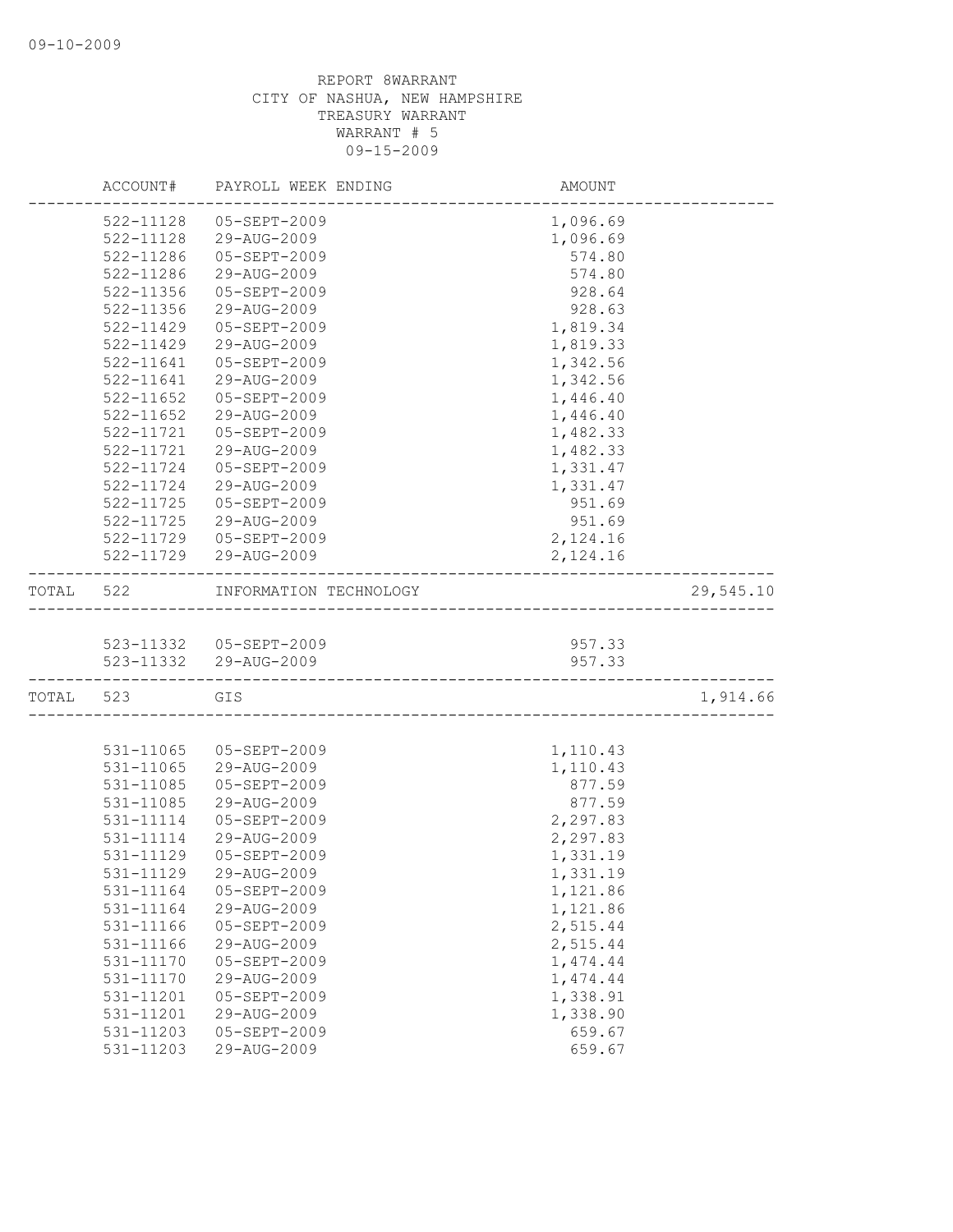| ACCOUNT#                   | PAYROLL WEEK ENDING         | AMOUNT                 |
|----------------------------|-----------------------------|------------------------|
| 531-11226                  | 05-SEPT-2009                | 804.94                 |
| 531-11226                  | 29-AUG-2009                 | 804.94                 |
| 531-11242                  | 05-SEPT-2009                | 1,119.60               |
| 531-11242                  | 29-AUG-2009                 | 1,119.60               |
| 531-11245                  | $05 - SEPT - 2009$          | 621.26                 |
| 531-11245                  | 29-AUG-2009                 | 621.25                 |
| 531-11257                  | 05-SEPT-2009                | 2,673.80               |
| 531-11257                  | 29-AUG-2009                 | 2,673.80               |
| 531-11398                  | 05-SEPT-2009                | 624.40                 |
| 531-11398                  | 29-AUG-2009                 | 624.40                 |
| 531-11477                  | 05-SEPT-2009                | 626.99                 |
| 531-11477                  | 29-AUG-2009                 | 626.99                 |
| 531-11487                  | 05-SEPT-2009                | 1,332.86               |
| 531-11487                  | 29-AUG-2009                 | 1,332.86               |
| 531-11495                  | 05-SEPT-2009                | 987.31                 |
| 531-11495                  | 29-AUG-2009                 | 987.31                 |
| 531-11498                  | 05-SEPT-2009                | 856.76                 |
| 531-11498                  | 29-AUG-2009                 | 856.76                 |
| 531-11516                  | $05 - SEPT - 2009$          | 854.66                 |
| 531-11516                  | 29-AUG-2009                 | 854.66                 |
| 531-11534                  | 05-SEPT-2009                | 1,460.12               |
| 531-11534                  | 29-AUG-2009                 | 1,460.12               |
| 531-11535                  | 05-SEPT-2009                | 13,054.61              |
| 531-11535                  | 29-AUG-2009                 | 13,054.60              |
| 531-11537                  | 05-SEPT-2009                | 13,787.18              |
| 531-11537                  | 29-AUG-2009                 | 13,787.18              |
| 531-11538                  | 05-SEPT-2009                | 877.60                 |
| 531-11538                  | 29-AUG-2009                 | 877.60                 |
| 531-11539                  | 05-SEPT-2009                | 1,533.61               |
| 531-11539                  | 29-AUG-2009                 | 1,533.61               |
| 531-11544                  | 05-SEPT-2009                | 4,164.50               |
| 531-11544                  | 29-AUG-2009                 | 4,164.50               |
| 531-11549                  | 05-SEPT-2009                | 9,651.54               |
| 531-11549                  | 29-AUG-2009                 | 9,830.27               |
| 531-11550                  | 05-SEPT-2009                | 934.00                 |
| $531 - 11550$              | 29-AUG-2009                 | 934.00                 |
| 531-11552                  | 05-SEPT-2009                | 21,330.17              |
| 531-11552                  | 29-AUG-2009                 | 21,330.17              |
| 531-11555<br>$531 - 11555$ | 05-SEPT-2009<br>29-AUG-2009 | 25,503.55              |
| 531-11558                  | 05-SEPT-2009                | 25,503.54<br>68,921.20 |
| 531-11558                  | 29-AUG-2009                 | 76,420.53              |
| 531-11561                  | 05-SEPT-2009                | 14,525.47              |
| 531-11561                  | 29-AUG-2009                 | 14,525.47              |
| 531-11567                  | $05 - SEPT - 2009$          | 32,539.28              |
| 531-11567                  | 29-AUG-2009                 | 32,671.26              |
| 531-11569                  | $05 - SEPT - 2009$          | 1,155.52               |
| 531-11569                  | 29-AUG-2009                 | 1,155.52               |
|                            |                             |                        |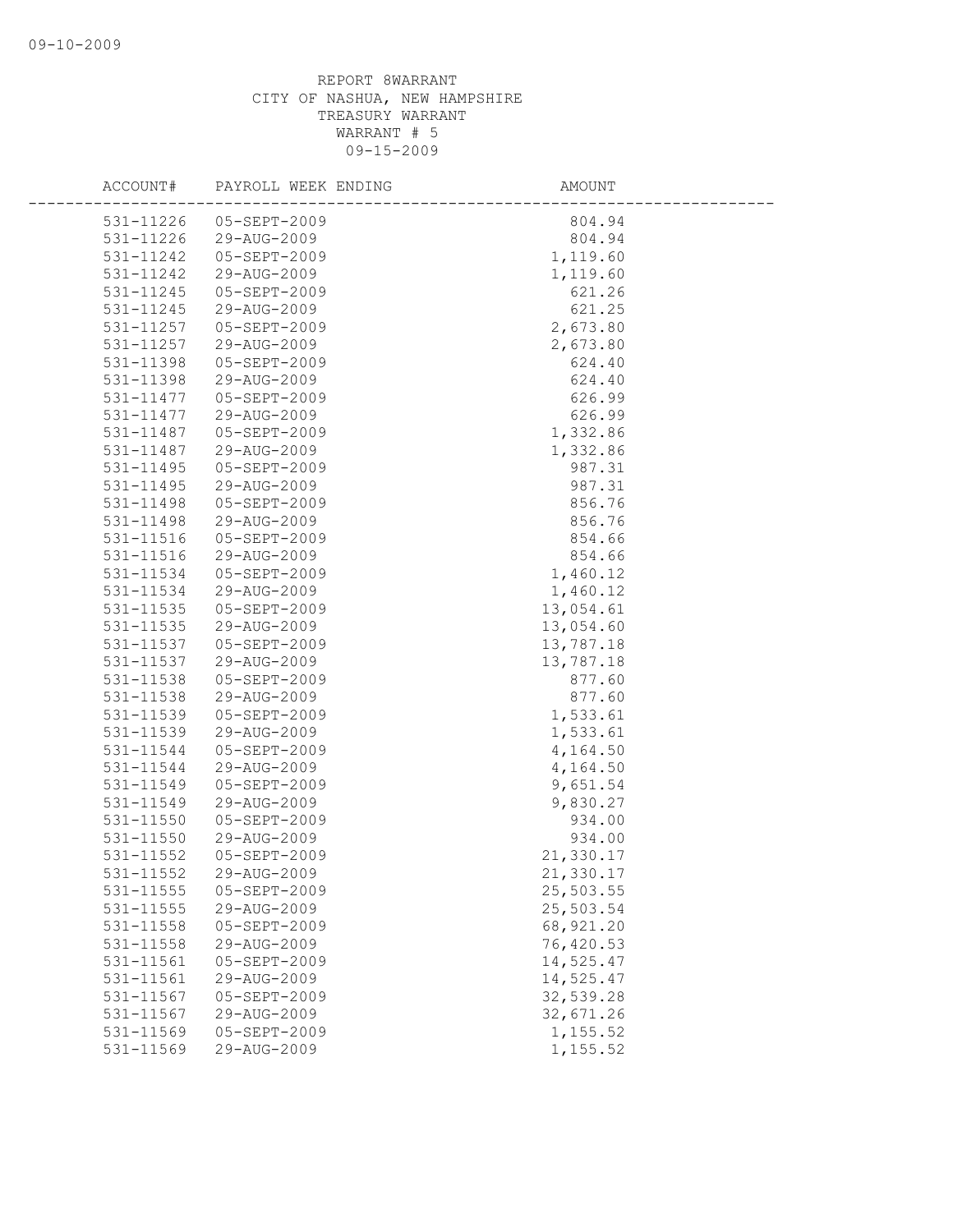|       | ACCOUNT#      | PAYROLL WEEK ENDING | AMOUNT    |            |
|-------|---------------|---------------------|-----------|------------|
|       | 531-11618     | 05-SEPT-2009        | 2,829.75  |            |
|       | 531-11618     | 29-AUG-2009         | 2,203.86  |            |
|       | 531-11622     | 05-SEPT-2009        | 2,976.98  |            |
|       | $531 - 11622$ | 29-AUG-2009         | 2,976.98  |            |
|       | 531-11636     | 05-SEPT-2009        | 988.60    |            |
|       | 531-11636     | 29-AUG-2009         | 988.60    |            |
|       | 531-11664     | 05-SEPT-2009        | 1, 114.74 |            |
|       | 531-11664     | 29-AUG-2009         | 1, 114.74 |            |
|       | 531-11665     | 05-SEPT-2009        | 782.02    |            |
|       | 531-11665     | 29-AUG-2009         | 782.02    |            |
|       | 531-11719     | 05-SEPT-2009        | 903.53    |            |
|       | 531-11719     | 29-AUG-2009         | 903.53    |            |
|       | 531-11732     | 05-SEPT-2009        | 6,490.60  |            |
|       | 531-11732     | 29-AUG-2009         | 6,490.60  |            |
|       | 531-12020     | 05-SEPT-2009        | 951.68    |            |
|       | 531-12020     | 29-AUG-2009         | 951.68    |            |
|       | 531-12042     | $05 - SEPT - 2009$  | 1,676.59  |            |
|       | 531-12042     | 29-AUG-2009         | 2,513.86  |            |
|       | 531-12066     | 05-SEPT-2009        | 684.11    |            |
|       | 531-12066     | 29-AUG-2009         | 684.11    |            |
|       | 531-12068     | 05-SEPT-2009        | 1,468.42  |            |
|       | 531-12068     | 29-AUG-2009         | 1,468.42  |            |
|       | 531-12071     | 05-SEPT-2009        | 258.97    |            |
|       | 531-12071     | 29-AUG-2009         | 258.97    |            |
|       | 531-12119     | 05-SEPT-2009        | 1,102.70  |            |
|       | 531-12119     | 29-AUG-2009         | 1,102.70  |            |
|       | 531-13004     | 05-SEPT-2009        | 1,319.81  |            |
|       | 531-13004     | 29-AUG-2009         | 3,699.60  |            |
|       | 531-13038     | 29-AUG-2009         | 2,870.07  |            |
|       | 531-13040     | 05-SEPT-2009        | 2,939.05  |            |
|       | 531-13040     | 29-AUG-2009         | 3,272.53  |            |
|       | 531-13044     | 05-SEPT-2009        | 1,391.39  |            |
|       | 531-13044     | 29-AUG-2009         | 2,442.15  |            |
|       | 531-13047     | 05-SEPT-2009        | 5,196.43  |            |
|       | 531-13047     | 29-AUG-2009         | 19,168.42 |            |
|       | 531-13048     | 05-SEPT-2009        | 4,504.57  |            |
|       | 531-13048     | 29-AUG-2009         | 8,109.10  |            |
|       | 531-17004     | 29-AUG-2009         | 2,250.00  |            |
|       | 531-17006     | 05-SEPT-2009        | 500.00    |            |
|       | 531-17006     | 29-AUG-2009         | 1,200.00  |            |
| TOTAL | 531           | POLICE DEPARTMENT   |           | 576,678.46 |
|       |               |                     |           |            |
|       | 532-11024     | 05-SEPT-2009        | 2,002.10  |            |
|       | 532-11024     | 29-AUG-2009         | 2,002.10  |            |
|       | 532-11036     | 05-SEPT-2009        | 1,873.48  |            |
|       | 532-11036     | 29-AUG-2009         | 1,873.48  |            |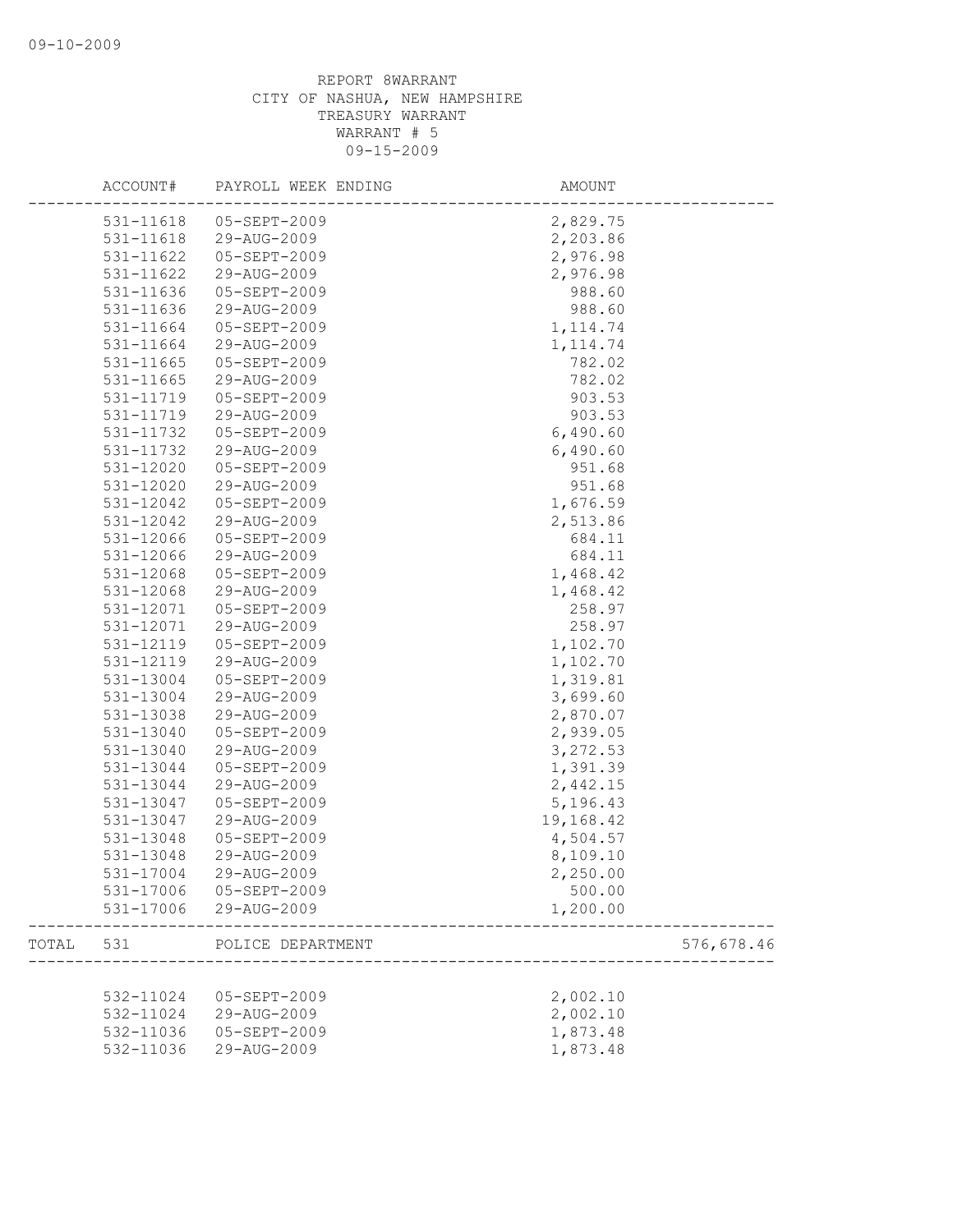| ACCOUNT#  | PAYROLL WEEK ENDING | AMOUNT     |  |
|-----------|---------------------|------------|--|
| 532-11066 | 05-SEPT-2009        | 1,297.69   |  |
| 532-11066 | 29-AUG-2009         | 1,297.69   |  |
| 532-11069 | 05-SEPT-2009        | 2,634.72   |  |
| 532-11069 | 29-AUG-2009         | 2,634.71   |  |
| 532-11111 | 05-SEPT-2009        | 2,183.76   |  |
| 532-11111 | 29-AUG-2009         | 2,183.76   |  |
| 532-11207 | 05-SEPT-2009        | 6,649.59   |  |
| 532-11207 | 29-AUG-2009         | 6,649.58   |  |
| 532-11281 | 05-SEPT-2009        | 958.09     |  |
| 532-11281 | 29-AUG-2009         | 958.08     |  |
| 532-11285 | 05-SEPT-2009        | 7,095.60   |  |
| 532-11285 | 29-AUG-2009         | 7,095.60   |  |
| 532-11291 | 05-SEPT-2009        | 7,029.78   |  |
| 532-11291 | 29-AUG-2009         | 7,147.12   |  |
| 532-11298 | 05-SEPT-2009        | 1,061.88   |  |
| 532-11298 | 29-AUG-2009         | 950.10     |  |
| 532-11300 | 05-SEPT-2009        | 36,054.13  |  |
| 532-11300 | 29-AUG-2009         | 36,054.12  |  |
| 532-11303 | 05-SEPT-2009        | 1,173.65   |  |
| 532-11303 | 29-AUG-2009         | 1,173.65   |  |
| 532-11305 | 05-SEPT-2009        | 4,682.98   |  |
| 532-11305 | 29-AUG-2009         | 4,682.97   |  |
| 532-11309 | 05-SEPT-2009        | 103,658.65 |  |
| 532-11309 | 29-AUG-2009         | 103,658.66 |  |
| 532-11660 | 05-SEPT-2009        | 1,476.48   |  |
| 532-11660 | 29-AUG-2009         | 1,476.48   |  |
| 532-11663 | 05-SEPT-2009        | 1,447.39   |  |
| 532-11663 | 29-AUG-2009         | 1,447.38   |  |
| 532-11666 | 05-SEPT-2009        | 1,461.86   |  |
| 532-11666 | 29-AUG-2009         | 1,461.86   |  |
| 532-11669 | 05-SEPT-2009        | 1,461.86   |  |
| 532-11669 | 29-AUG-2009         | 1,461.86   |  |
| 532-12070 | 05-SEPT-2009        | 21,468.09  |  |
| 532-12070 | 29-AUG-2009         | 25,965.12  |  |
| 532-13003 | $05 - SEPT - 2009$  | 260.68     |  |
| 532-13004 | 05-SEPT-2009        | 251.34     |  |
| 532-13018 | 05-SEPT-2009        | 1,507.58   |  |
| 532-13018 | 29-AUG-2009         | 384.97     |  |
| 532-13024 | 05-SEPT-2009        | 539.98     |  |
| 532-13024 | 29-AUG-2009         | 545.54     |  |
| 532-13050 | $05 - SEPT - 2009$  | 6,664.00   |  |
| 532-13050 | 29-AUG-2009         | 9,690.81   |  |
| 532-19231 | 05-SEPT-2009        | 1,376.28   |  |
| 532-19231 | 29-AUG-2009         | 1,376.28   |  |
| 532-19232 | 05-SEPT-2009        | 3,228.06   |  |
| 532-19232 | 29-AUG-2009         | 1,974.97   |  |
| 532-19233 | $05 - SEPT - 2009$  | 2,712.44   |  |
| 532-19233 | 29-AUG-2009         | 2,712.44   |  |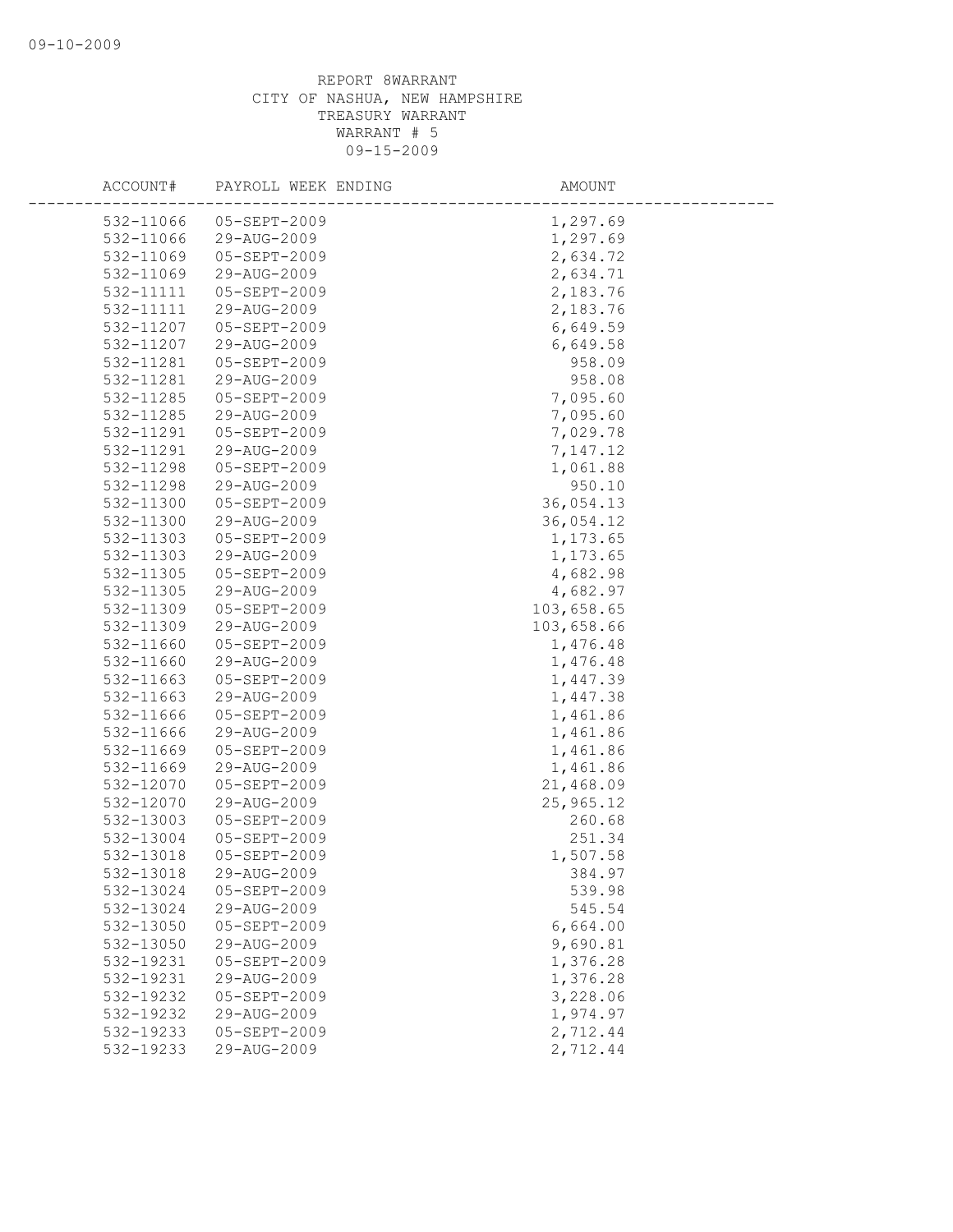|           | ACCOUNT#               | PAYROLL WEEK ENDING                               | AMOUNT                    |            |
|-----------|------------------------|---------------------------------------------------|---------------------------|------------|
|           |                        | 532-19234 05-SEPT-2009<br>532-19234 29-AUG-2009   | 1,861.14<br>1,861.14      |            |
| TOTAL 532 |                        | FIRE DEPARTMENT<br>______________________________ |                           | 452,793.75 |
|           |                        |                                                   |                           |            |
|           |                        | 535-19230 05-SEPT-2009                            | 1,884.54                  |            |
|           |                        | 535-81023 05-SEPT-2009                            | $-1,692.24$               |            |
|           |                        | 535-81023 29-AUG-2009                             | 192.30<br>_______________ |            |
| TOTAL 535 |                        | EMERGENCY MANAGEMENT                              |                           | 384.60     |
|           |                        |                                                   |                           |            |
|           | 536-11200              | 05-SEPT-2009                                      | 1,379.75                  |            |
|           | 536-11200              | 29-AUG-2009                                       | 1,379.75                  |            |
|           |                        | 536-12137 05-SEPT-2009<br>536-12137 29-AUG-2009   | 1,200.12<br>1,200.12      |            |
|           |                        |                                                   |                           |            |
| TOTAL     | 536                    | CITYWIDE COMMUNICATIONS<br>-------------------    |                           | 5, 159.74  |
|           |                        |                                                   |                           |            |
|           | 541-11048              | 05-SEPT-2009                                      | 68.90                     |            |
|           | 541-11048              | 29-AUG-2009                                       | 68.90                     |            |
|           | 541-11104              | 05-SEPT-2009                                      | 1,014.27                  |            |
|           | 541-11104              | 29-AUG-2009                                       | 1,014.26                  |            |
|           | 541-11240              | 05-SEPT-2009                                      | 1,449.15                  |            |
|           |                        | 541-11240 29-AUG-2009                             | 1,449.15                  |            |
|           |                        | 541-12038 05-SEPT-2009                            | 451.38                    |            |
|           | 541-12038              | 29-AUG-2009                                       | 451.39                    |            |
| TOTAL     | 541                    | COMMUNITY SERVICES DIVISION                       |                           | 5,967.40   |
|           |                        |                                                   |                           |            |
|           | 542-11024              | 05-SEPT-2009                                      | 634.76                    |            |
|           | 542-11024              | 29-AUG-2009                                       | 634.77                    |            |
|           | 542-11426              | 05-SEPT-2009                                      | 1,364.21                  |            |
|           | 542-11426              | 29-AUG-2009                                       | 1,364.21                  |            |
|           | 542-11584<br>542-11584 | 05-SEPT-2009<br>29-AUG-2009                       | 3,596.51<br>3,423.09      |            |
|           | 542-12044              | 29-AUG-2009                                       | 80.50                     |            |
|           | 542-12109              | 05-SEPT-2009                                      | 32.00                     |            |
|           | 542-12109              | 29-AUG-2009                                       | 80.00                     |            |
|           | 542-12582              | 05-SEPT-2009                                      | 606.03                    |            |
|           | 542-12582              | 29-AUG-2009                                       | 606.03                    |            |
| TOTAL     | 542                    | COMMUNITY HEALTH                                  |                           | 12, 422.11 |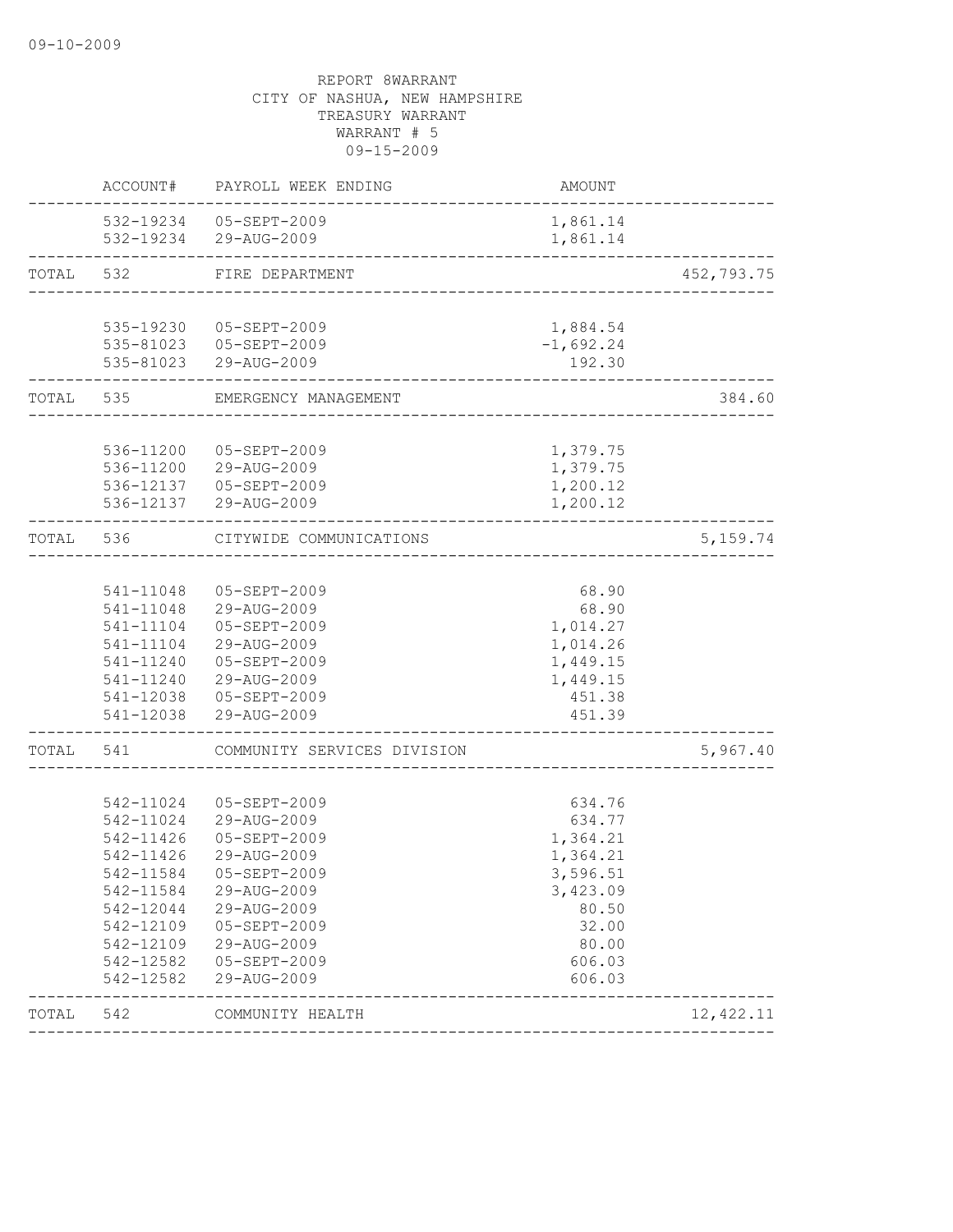|       | ACCOUNT#  | PAYROLL WEEK ENDING        | AMOUNT                          |           |
|-------|-----------|----------------------------|---------------------------------|-----------|
|       | 543-11380 | $05 - SEPT - 2009$         | 952.96                          |           |
|       | 543-11380 | 29-AUG-2009                | 952.97                          |           |
|       | 543-11438 | 05-SEPT-2009               | 1,286.72                        |           |
|       | 543-11438 | 29-AUG-2009                | 1,286.72                        |           |
|       | 543-11602 | 05-SEPT-2009               | 883.76                          |           |
|       | 543-11602 | 29-AUG-2009                | 883.76                          |           |
|       | 543-11604 | 05-SEPT-2009               | 1,528.64                        |           |
|       | 543-11604 | 29-AUG-2009                | 1,528.64                        |           |
|       | 543-11605 | 05-SEPT-2009               | 956.86                          |           |
|       |           | 543-11605 29-AUG-2009      | 956.86                          |           |
| TOTAL | 543       | ENVIRONMENTAL HEALTH DEPT. |                                 | 11,217.89 |
|       |           |                            |                                 |           |
|       | 544-11008 | 05-SEPT-2009               | 744.55                          |           |
|       | 544-11008 | 29-AUG-2009                | 744.55                          |           |
|       | 544-11099 | 05-SEPT-2009               | 1,423.00                        |           |
|       | 544-11099 | 29-AUG-2009                | 737.18                          |           |
|       | 544-11112 | $05 - SEPT - 2009$         | 852.14                          |           |
|       | 544-11112 | 29-AUG-2009                | 852.14                          |           |
|       | 544-11367 | 05-SEPT-2009               | 833.86                          |           |
|       | 544-11367 | 29-AUG-2009                | 833.86                          |           |
|       | 544-11777 | 05-SEPT-2009               | 1,289.91                        |           |
|       | 544-11777 | 29-AUG-2009                | 1,289.91                        |           |
|       | 544-12101 | 05-SEPT-2009               | 277.91                          |           |
|       | 544-12101 | 29-AUG-2009                | 277.91<br>_____________________ |           |
| TOTAL | 544       | WELFARE ADMINISTRATION     |                                 | 10,156.92 |
|       |           |                            |                                 |           |
|       | 551-11028 | 05-SEPT-2009               | 531.38                          |           |
|       | 551-11028 | 29-AUG-2009                | 531.38                          |           |
|       | 551-11057 | 05-SEPT-2009               | 899.83                          |           |
|       | 551-11057 | 29-AUG-2009                | 877.89                          |           |
|       | 551-11094 | 05-SEPT-2009               | 298.91                          |           |
|       | 551-11094 | 29-AUG-2009                | 298.91                          |           |
|       | 551-11097 | 05-SEPT-2009               | 1,050.79                        |           |
|       | 551-11097 | 29-AUG-2009                | 1,050.79                        |           |
|       | 551-11211 | 05-SEPT-2009               | 613.89                          |           |
|       | 551-11211 | 29-AUG-2009                | 613.89                          |           |
|       | 551-11212 | 05-SEPT-2009               | 1,450.00                        |           |
|       | 551-11212 | 29-AUG-2009                | 1,450.00                        |           |
|       | 551-11249 | 05-SEPT-2009               | 1,281.85                        |           |
|       | 551-11249 | 29-AUG-2009                | 1,281.85                        |           |
|       | 551-11273 | 05-SEPT-2009               | 1,640.42                        |           |
|       | 551-11273 | 29-AUG-2009                | 1,640.41                        |           |
|       | 551-11435 | 05-SEPT-2009               | 909.67                          |           |
|       | 551-11435 | 29-AUG-2009                | 909.67                          |           |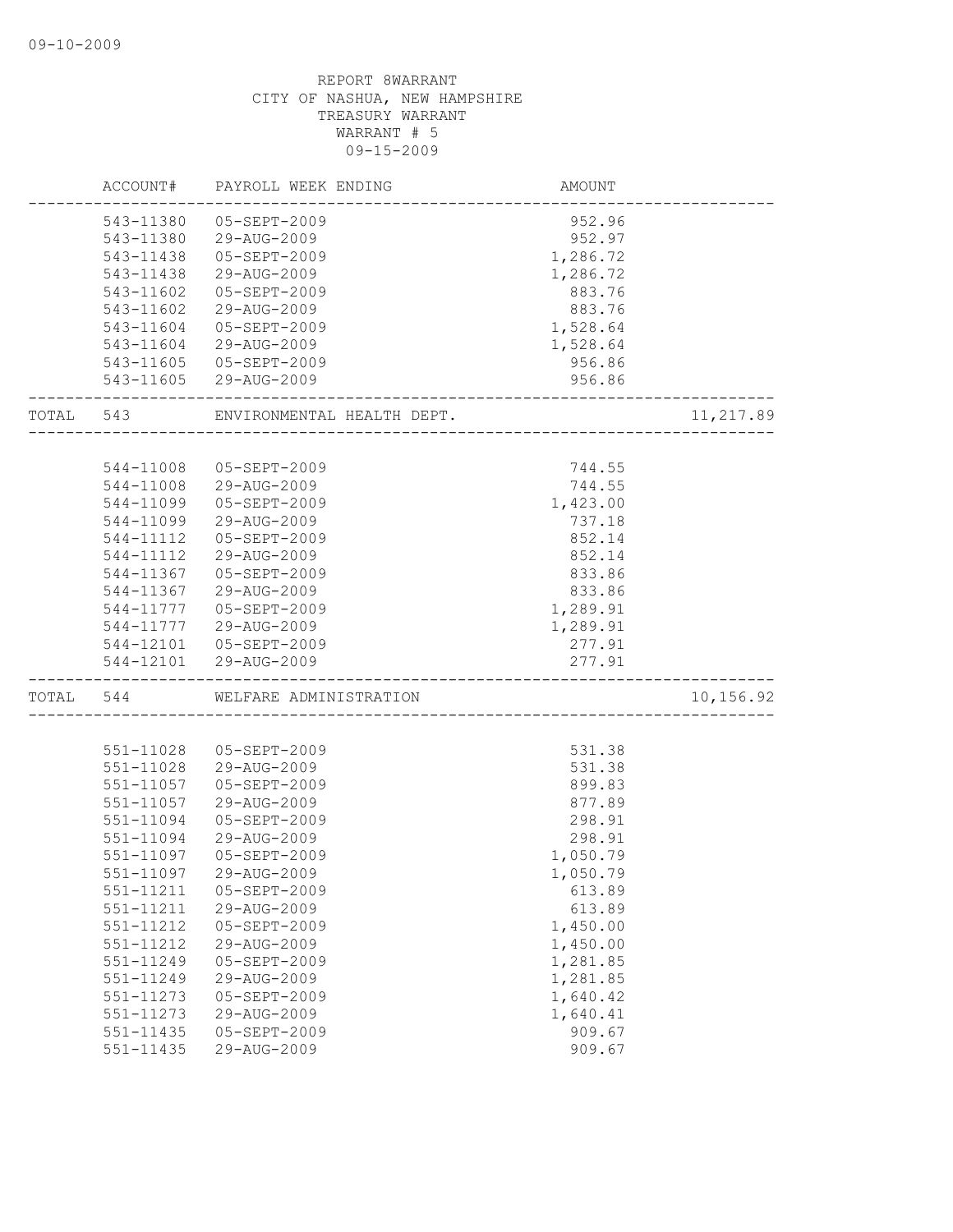|               | AMOUNT<br>------------------------<br>ACCOUNT# PAYROLL WEEK ENDING |          |            |
|---------------|--------------------------------------------------------------------|----------|------------|
|               | 551-11462 05-SEPT-2009                                             | 1,009.96 |            |
|               | 551-11462 29-AUG-2009                                              | 1,009.96 |            |
|               | 551-11638 05-SEPT-2009                                             | 1,059.46 |            |
|               | 551-11638 29-AUG-2009                                              | 1,088.89 |            |
|               | 551-13004 05-SEPT-2009                                             | 555.94   |            |
|               | 551-13004 29-AUG-2009                                              | 835.09   |            |
|               | 551-91010 05-SEPT-2009                                             | 250.00   |            |
|               | TOTAL 551 PUBLIC WORKS DIV & ENGINEERING                           |          | 23, 140.83 |
|               |                                                                    |          |            |
|               | 552-11077 05-SEPT-2009                                             | 1,293.11 |            |
|               | 552-11077 29-AUG-2009                                              | 1,293.11 |            |
| 552-11087     | 05-SEPT-2009                                                       | 769.12   |            |
| 552-11087     | 29-AUG-2009                                                        | 754.24   |            |
| 552-11143     | 05-SEPT-2009                                                       | 784.00   |            |
| 552-11143     | 29-AUG-2009                                                        | 784.00   |            |
| 552-11324     | 05-SEPT-2009                                                       | 4,039.84 |            |
| 552-11324     | 29-AUG-2009                                                        | 3,941.23 |            |
| 552-11339     | 05-SEPT-2009                                                       | 2,151.69 |            |
| 552-11339     | 29-AUG-2009                                                        | 2,174.00 |            |
| 552-11342     | 05-SEPT-2009                                                       | 706.01   |            |
| 552-11342     | 29-AUG-2009                                                        | 706.00   |            |
| 552-11343     | 05-SEPT-2009                                                       | 2,366.40 |            |
| 552-11343     | 29-AUG-2009                                                        | 2,373.60 |            |
| 552-11407     | 05-SEPT-2009                                                       | 4,884.01 |            |
| 552-11407     | 29-AUG-2009                                                        | 4,884.00 |            |
| 552-11492     | 05-SEPT-2009                                                       | 746.80   |            |
| 552-11492     | 29-AUG-2009                                                        | 746.80   |            |
| 552-11548     | 05-SEPT-2009                                                       | 1,028.00 |            |
| 552-11548     | 29-AUG-2009                                                        | 1,028.00 |            |
| 552-11562     | 05-SEPT-2009                                                       | 400.06   |            |
| 552-11562     | 29-AUG-2009                                                        | 400.05   |            |
| 552-11580     | 05-SEPT-2009                                                       | 985.56   |            |
| 552-11580     | 29-AUG-2009                                                        | 985.56   |            |
| 552-11618     | 05-SEPT-2009                                                       | 638.06   |            |
| 552-11618     | 29-AUG-2009                                                        | 638.06   |            |
| 552-11672     | 05-SEPT-2009                                                       | 1,446.40 |            |
| 552-11672     | 29-AUG-2009                                                        | 1,446.40 |            |
| $552 - 11750$ | 05-SEPT-2009                                                       | 733.76   |            |
| 552-11750     | 29-AUG-2009                                                        | 735.76   |            |
| 552-12156     | 05-SEPT-2009                                                       | 1,805.00 |            |
| 552-12156     | 29-AUG-2009                                                        | 5,740.00 |            |
| 552-12158     | 29-AUG-2009                                                        | 536.25   |            |
| 552-12159     | 29-AUG-2009                                                        | 2,217.25 |            |
| 552-12162     | 29-AUG-2009                                                        | 356.00   |            |
| 552-12186     | 29-AUG-2009                                                        | 1,407.00 |            |
| 552-12192     | 29-AUG-2009                                                        | 1,200.88 |            |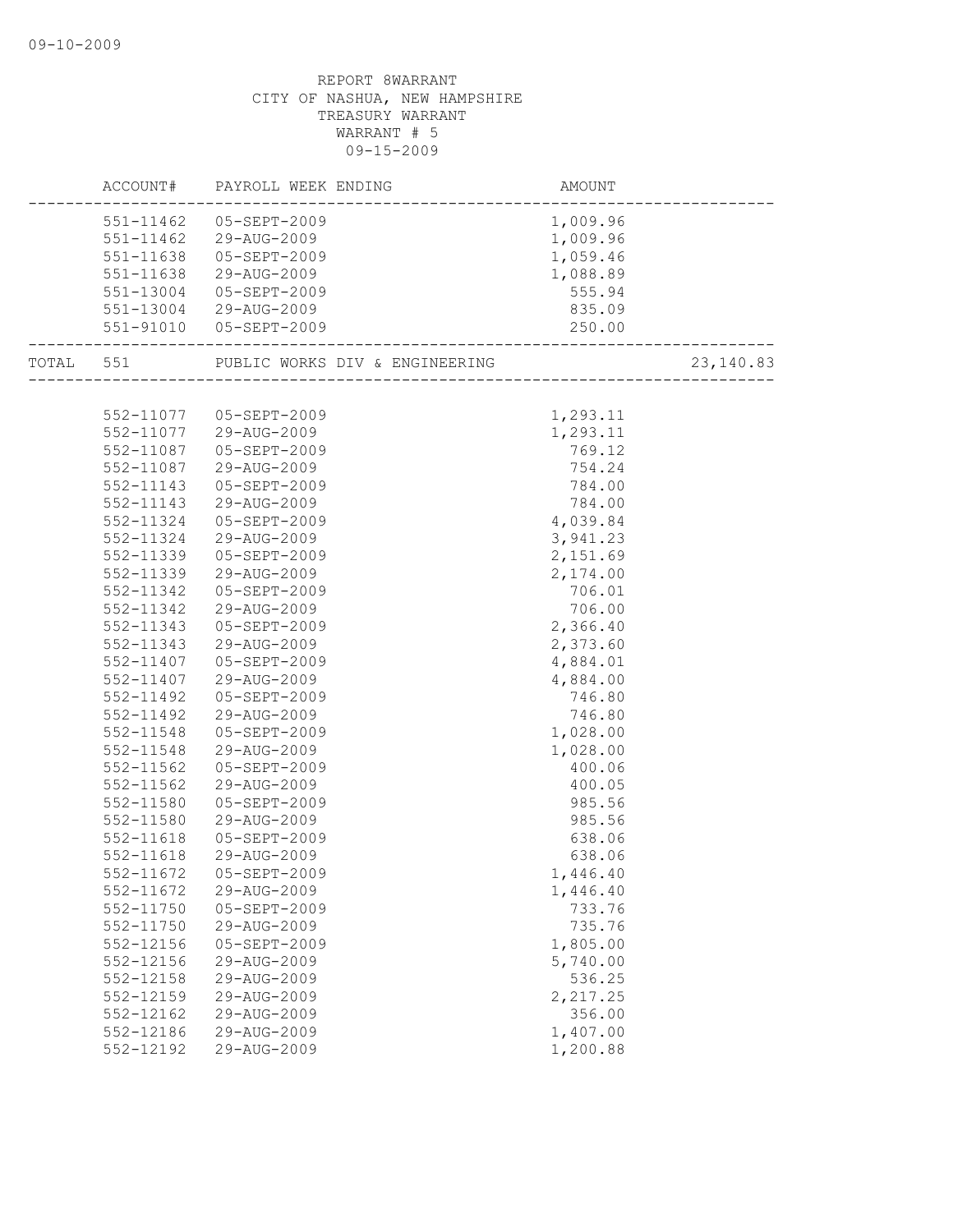|           | ACCOUNT# PAYROLL WEEK ENDING   | AMOUNT<br>-------------------------------- |           |
|-----------|--------------------------------|--------------------------------------------|-----------|
|           | 552-13004 05-SEPT-2009         | 1,849.01                                   |           |
|           | 552-13004 29-AUG-2009          | 1,675.47                                   |           |
|           | 552-17001 29-AUG-2009          | 300.00<br>----------------------           |           |
|           | TOTAL 552 PARKS AND RECREATION |                                            | 62,950.49 |
|           |                                |                                            |           |
|           | 553-11041  05-SEPT-2009        | 1,016.27                                   |           |
|           | 553-11041 29-AUG-2009          | 1,016.27                                   |           |
|           | 553-11078 05-SEPT-2009         | 239.33                                     |           |
|           | 553-11078 29-AUG-2009          | 239.33                                     |           |
| 553-11098 | 05-SEPT-2009                   | 990.17                                     |           |
| 553-11098 | 29-AUG-2009                    | 990.17                                     |           |
| 553-11169 | 05-SEPT-2009                   | 1,021.61                                   |           |
| 553-11169 | 29-AUG-2009                    | 1,021.61                                   |           |
| 553-11192 | 05-SEPT-2009                   | 931.64                                     |           |
| 553-11192 | 29-AUG-2009                    | 931.63                                     |           |
| 553-11279 | 05-SEPT-2009                   | 5,676.05                                   |           |
| 553-11279 | 29-AUG-2009                    | 5, 148.37                                  |           |
|           | 553-11327 05-SEPT-2009         | 3,831.38                                   |           |
| 553-11327 | 29-AUG-2009                    | 4,039.84                                   |           |
| 553-11375 | 05-SEPT-2009                   | 2,072.93                                   |           |
| 553-11375 | 29-AUG-2009                    | 2,156.95                                   |           |
| 553-11465 | 05-SEPT-2009                   | 1,493.61                                   |           |
| 553-11465 | 29-AUG-2009                    | 2,265.92                                   |           |
| 553-11474 | 05-SEPT-2009                   | 3,366.40                                   |           |
| 553-11474 | 29-AUG-2009                    | 3,400.80                                   |           |
|           | 553-11475 05-SEPT-2009         | 2,553.60                                   |           |
| 553-11475 | 29-AUG-2009                    | 2,555.93                                   |           |
| 553-11630 | 05-SEPT-2009                   | 1,435.20                                   |           |
| 553-11630 | 29-AUG-2009                    | 1,454.19                                   |           |
| 553-11631 | 05-SEPT-2009                   | 729.60                                     |           |
| 553-11631 | 29-AUG-2009                    | 729.53                                     |           |
| 553-11648 | 05-SEPT-2009                   | 820.55                                     |           |
| 553-11648 | 29-AUG-2009                    | 820.54                                     |           |
| 553-11678 | 05-SEPT-2009                   | 1,670.35                                   |           |
| 553-11678 | 29-AUG-2009                    | 1,670.34                                   |           |
| 553-11759 | 05-SEPT-2009                   | 13,860.68                                  |           |
| 553-11759 | 29-AUG-2009                    | 14,367.72                                  |           |
| 553-11771 | 05-SEPT-2009                   | 1,683.20                                   |           |
| 553-11771 | 29-AUG-2009                    | 1,683.20                                   |           |
| 553-12128 | 05-SEPT-2009                   | 257.31                                     |           |
| 553-12128 | 29-AUG-2009                    | 531.97                                     |           |
| 553-13004 | 05-SEPT-2009                   | 523.84                                     |           |
| 553-13004 | 29-AUG-2009                    | 533.72                                     |           |
| 553-17008 | 29-AUG-2009                    | 900.00                                     |           |
|           |                                |                                            |           |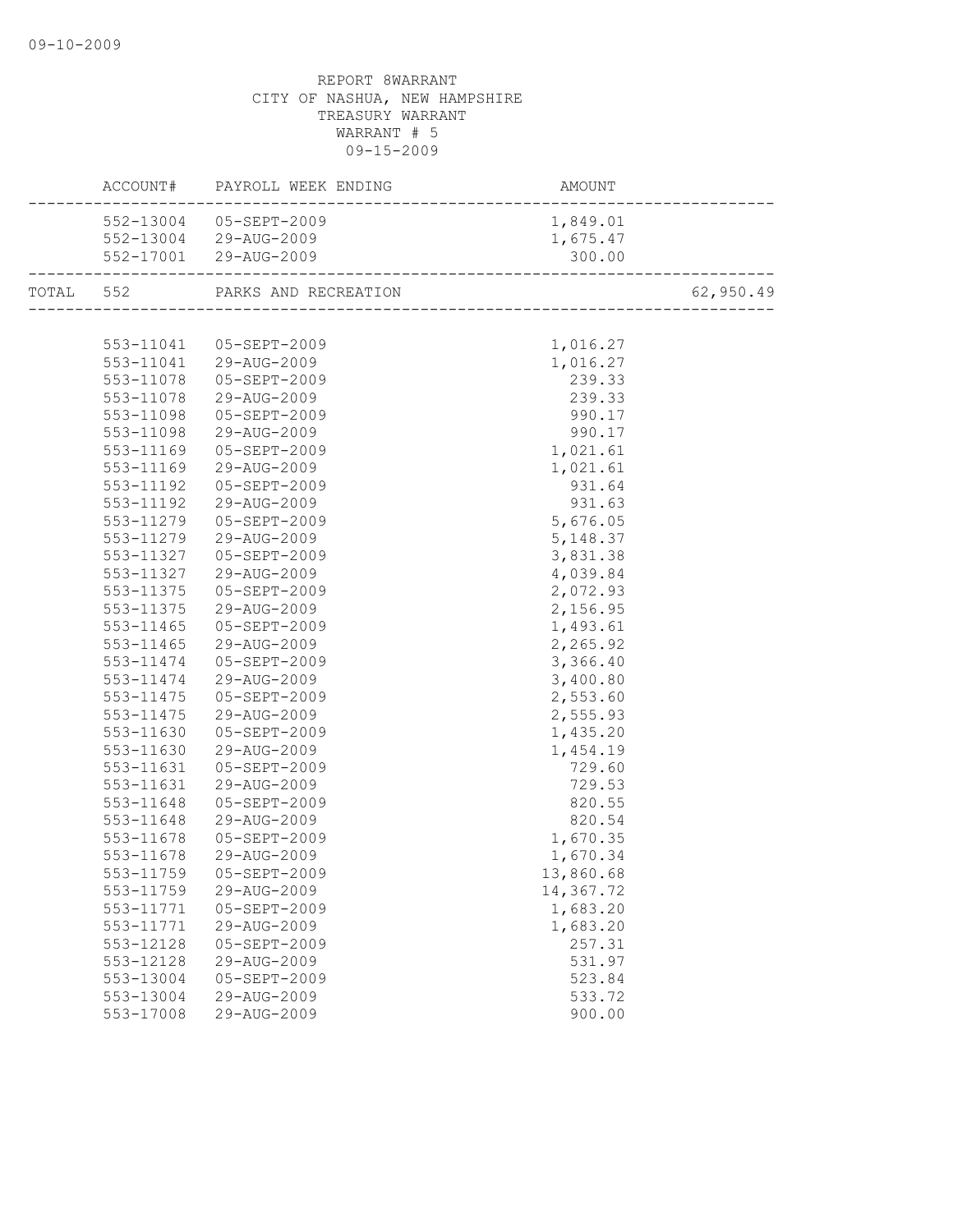|           | ACCOUNT#      | PAYROLL WEEK ENDING | AMOUNT                   |           |
|-----------|---------------|---------------------|--------------------------|-----------|
| TOTAL 553 |               | STREET DEPARTMENT   | ------------------------ | 90,631.75 |
|           |               |                     |                          |           |
|           | 555-11024     | 05-SEPT-2009        | 44.01                    |           |
|           | 555-11024     | 29-AUG-2009         | 23.70                    |           |
|           | 555-11058     | 05-SEPT-2009        | 985.56                   |           |
|           | 555-11058     | 29-AUG-2009         | 985.56                   |           |
|           | 555-11461     | 05-SEPT-2009        | 1,446.40                 |           |
|           | 555-11461     | 29-AUG-2009         | 1,446.40                 |           |
|           | 555-11505     | 05-SEPT-2009        | 1,184.60                 |           |
|           | 555-11505     | 29-AUG-2009         | 1,184.60                 |           |
|           | 555-11639     | 05-SEPT-2009        | 746.80                   |           |
|           | 555-11639     | 29-AUG-2009         | 746.80                   |           |
|           | 555-11640     | 05-SEPT-2009        | 695.60                   |           |
|           | 555-11640     | 29-AUG-2009         | 695.60                   |           |
|           | 555-11738     | 05-SEPT-2009        | 1,760.00                 |           |
|           | 555-11738     | 29-AUG-2009         | 1,760.00                 |           |
|           | 555-11745     | 05-SEPT-2009        | 738.80                   |           |
|           | 555-11745     | 29-AUG-2009         | 738.80                   |           |
|           | $555 - 11746$ | $05 - SEPT - 2009$  | 1,139.75                 |           |
|           | 555-11746     | 29-AUG-2009         | 1,139.75                 |           |
|           | 555-13004     | 05-SEPT-2009        | 670.35                   |           |
|           | 555-13004     | 29-AUG-2009         | 198.00                   |           |
|           | 555-13068     | 05-SEPT-2009        | 231.00                   |           |
|           | 555-13068     | 29-AUG-2009         | 231.00                   |           |
|           | 555-17008     | 05-SEPT-2009        | 900.00                   |           |
| TOTAL     | 555           | TRAFFIC DEPARTMENT  |                          | 19,693.08 |
|           | 557-11161     | 05-SEPT-2009        | 746.80                   |           |
|           | 557-11161     | 29-AUG-2009         | 746.80                   |           |
|           | 557-13004     | 05-SEPT-2009        | 257.85                   |           |
|           | 557-17008     | 05-SEPT-2009        | 900.00                   |           |
| TOTAL     | 557           | PARKING LOTS        |                          | 2,651.45  |
|           |               |                     |                          |           |
|           | 561-11345     | 05-SEPT-2009        | 689.50                   |           |
|           | 561-11345     | 29-AUG-2009         | 8,380.88                 |           |
|           | 561-11651     | 05-SEPT-2009        | 860.38                   |           |
|           | 561-11651     | 29-AUG-2009         | 860.38                   |           |
|           | 561-11658     | 05-SEPT-2009        | 1,044.70                 |           |
|           | 561-11658     | 29-AUG-2009         | 1,044.70                 |           |
|           | 561-12153     | 05-SEPT-2009        | 400.00                   |           |
|           | 561-12153     | 29-AUG-2009         | 1,335.00                 |           |
|           | 561-13004     | 29-AUG-2009         | 103.43                   |           |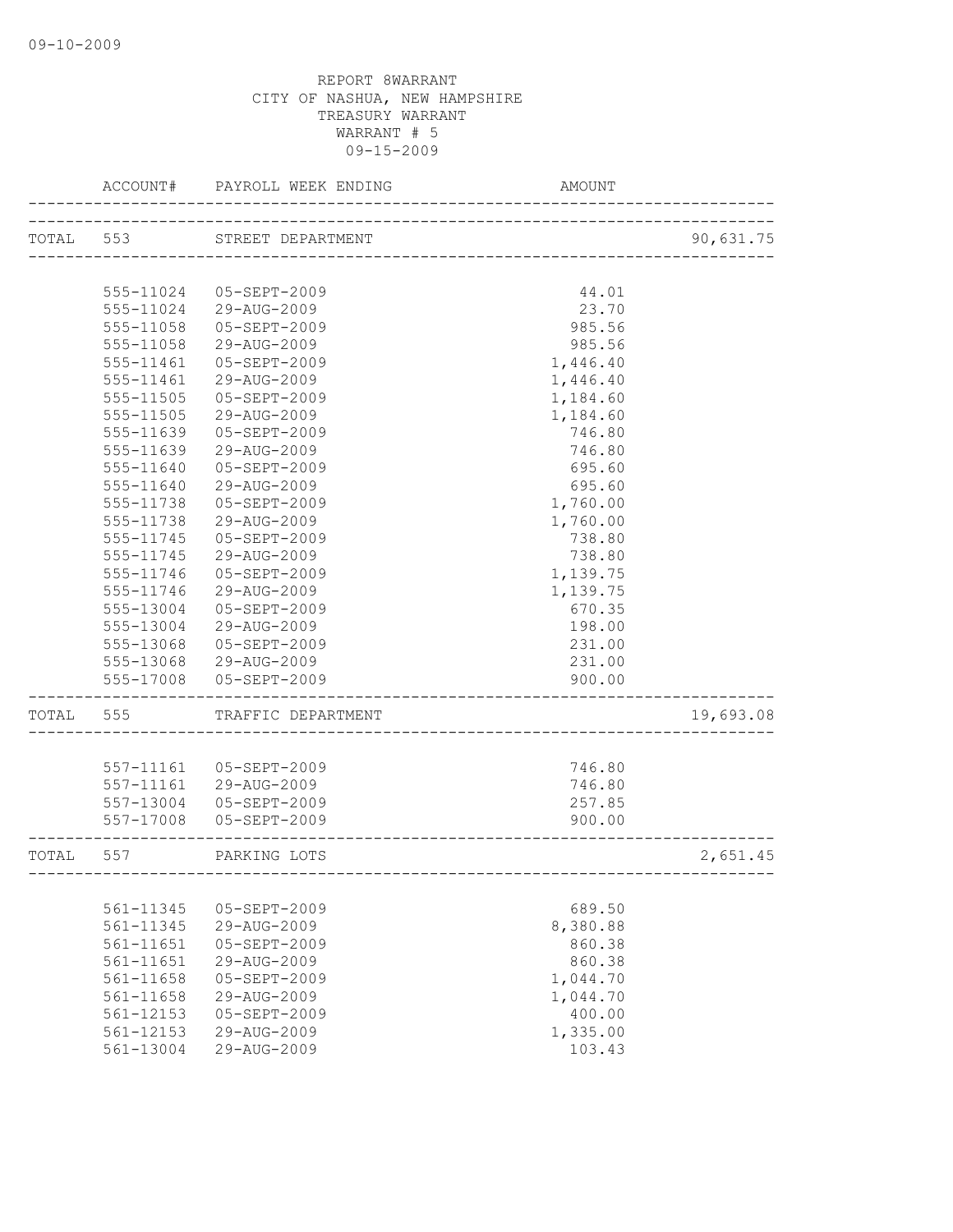| ACCOUNT#     | PAYROLL WEEK ENDING                                                                                                                                                   | AMOUNT                                                                                                                                                                                                                                                                                                                                                                                                  |                                                                                                                                                                                                                                                                  |
|--------------|-----------------------------------------------------------------------------------------------------------------------------------------------------------------------|---------------------------------------------------------------------------------------------------------------------------------------------------------------------------------------------------------------------------------------------------------------------------------------------------------------------------------------------------------------------------------------------------------|------------------------------------------------------------------------------------------------------------------------------------------------------------------------------------------------------------------------------------------------------------------|
| TOTAL 561    |                                                                                                                                                                       |                                                                                                                                                                                                                                                                                                                                                                                                         | 14,718.97                                                                                                                                                                                                                                                        |
|              |                                                                                                                                                                       |                                                                                                                                                                                                                                                                                                                                                                                                         |                                                                                                                                                                                                                                                                  |
|              |                                                                                                                                                                       |                                                                                                                                                                                                                                                                                                                                                                                                         |                                                                                                                                                                                                                                                                  |
|              |                                                                                                                                                                       |                                                                                                                                                                                                                                                                                                                                                                                                         |                                                                                                                                                                                                                                                                  |
| 563-11651    | 05-SEPT-2009                                                                                                                                                          | 766.05                                                                                                                                                                                                                                                                                                                                                                                                  |                                                                                                                                                                                                                                                                  |
| 563-11651    | 29-AUG-2009                                                                                                                                                           | 766.05                                                                                                                                                                                                                                                                                                                                                                                                  |                                                                                                                                                                                                                                                                  |
| 563-11657    | 05-SEPT-2009                                                                                                                                                          | 957.28                                                                                                                                                                                                                                                                                                                                                                                                  |                                                                                                                                                                                                                                                                  |
|              | 29-AUG-2009                                                                                                                                                           | 957.28                                                                                                                                                                                                                                                                                                                                                                                                  |                                                                                                                                                                                                                                                                  |
|              |                                                                                                                                                                       | 400.00                                                                                                                                                                                                                                                                                                                                                                                                  |                                                                                                                                                                                                                                                                  |
|              |                                                                                                                                                                       | 400.00                                                                                                                                                                                                                                                                                                                                                                                                  |                                                                                                                                                                                                                                                                  |
| TOTAL 563    | WOODLAWN CEMETERY                                                                                                                                                     |                                                                                                                                                                                                                                                                                                                                                                                                         | 6,565.81                                                                                                                                                                                                                                                         |
|              |                                                                                                                                                                       |                                                                                                                                                                                                                                                                                                                                                                                                         |                                                                                                                                                                                                                                                                  |
|              |                                                                                                                                                                       |                                                                                                                                                                                                                                                                                                                                                                                                         |                                                                                                                                                                                                                                                                  |
|              |                                                                                                                                                                       |                                                                                                                                                                                                                                                                                                                                                                                                         |                                                                                                                                                                                                                                                                  |
| TOTAL<br>571 |                                                                                                                                                                       |                                                                                                                                                                                                                                                                                                                                                                                                         | 3,999.36                                                                                                                                                                                                                                                         |
|              |                                                                                                                                                                       |                                                                                                                                                                                                                                                                                                                                                                                                         |                                                                                                                                                                                                                                                                  |
| 572-11024    | 05-SEPT-2009                                                                                                                                                          | 634.62                                                                                                                                                                                                                                                                                                                                                                                                  |                                                                                                                                                                                                                                                                  |
| 572-11024    | 29-AUG-2009                                                                                                                                                           | 634.62                                                                                                                                                                                                                                                                                                                                                                                                  |                                                                                                                                                                                                                                                                  |
| 572-11215    | 05-SEPT-2009                                                                                                                                                          | 3,571.25                                                                                                                                                                                                                                                                                                                                                                                                |                                                                                                                                                                                                                                                                  |
| 572-11215    | 29-AUG-2009                                                                                                                                                           |                                                                                                                                                                                                                                                                                                                                                                                                         |                                                                                                                                                                                                                                                                  |
|              | 05-SEPT-2009                                                                                                                                                          |                                                                                                                                                                                                                                                                                                                                                                                                         |                                                                                                                                                                                                                                                                  |
| 572-11238    |                                                                                                                                                                       |                                                                                                                                                                                                                                                                                                                                                                                                         |                                                                                                                                                                                                                                                                  |
|              |                                                                                                                                                                       | 1,720.02                                                                                                                                                                                                                                                                                                                                                                                                |                                                                                                                                                                                                                                                                  |
|              |                                                                                                                                                                       |                                                                                                                                                                                                                                                                                                                                                                                                         |                                                                                                                                                                                                                                                                  |
|              |                                                                                                                                                                       |                                                                                                                                                                                                                                                                                                                                                                                                         |                                                                                                                                                                                                                                                                  |
|              |                                                                                                                                                                       |                                                                                                                                                                                                                                                                                                                                                                                                         |                                                                                                                                                                                                                                                                  |
|              |                                                                                                                                                                       |                                                                                                                                                                                                                                                                                                                                                                                                         |                                                                                                                                                                                                                                                                  |
|              |                                                                                                                                                                       |                                                                                                                                                                                                                                                                                                                                                                                                         |                                                                                                                                                                                                                                                                  |
|              |                                                                                                                                                                       |                                                                                                                                                                                                                                                                                                                                                                                                         |                                                                                                                                                                                                                                                                  |
|              |                                                                                                                                                                       |                                                                                                                                                                                                                                                                                                                                                                                                         |                                                                                                                                                                                                                                                                  |
| 572          | PLANNING DEPARTMENT                                                                                                                                                   |                                                                                                                                                                                                                                                                                                                                                                                                         | 17,483.54                                                                                                                                                                                                                                                        |
|              |                                                                                                                                                                       |                                                                                                                                                                                                                                                                                                                                                                                                         |                                                                                                                                                                                                                                                                  |
|              |                                                                                                                                                                       |                                                                                                                                                                                                                                                                                                                                                                                                         |                                                                                                                                                                                                                                                                  |
|              |                                                                                                                                                                       |                                                                                                                                                                                                                                                                                                                                                                                                         |                                                                                                                                                                                                                                                                  |
| 573-12029    | 29-AUG-2009                                                                                                                                                           | 355.51                                                                                                                                                                                                                                                                                                                                                                                                  |                                                                                                                                                                                                                                                                  |
| 573          | ECONOMIC DEVELOPMENT                                                                                                                                                  |                                                                                                                                                                                                                                                                                                                                                                                                         | 3,947.14                                                                                                                                                                                                                                                         |
|              | 563-11345<br>563-11345<br>572-11238<br>572-11450<br>572-11450<br>572-11522<br>572-11522<br>572-11525<br>572-11525<br>572-58005<br>572-98046<br>573-11444<br>573-12029 | EDGEWOOD CEMETERY<br>05-SEPT-2009<br>29-AUG-2009<br>563-11657<br>563-12153 05-SEPT-2009<br>563-12153 29-AUG-2009<br>571-11237    05-SEPT-2009<br>571-11237 29-AUG-2009<br>COMMUNITY DEVELOPMENT<br>29-AUG-2009<br>05-SEPT-2009<br>29-AUG-2009<br>05-SEPT-2009<br>29-AUG-2009<br>05-SEPT-2009<br>29-AUG-2009<br>05-SEPT-2009<br>05-SEPT-2009<br>05-SEPT-2009<br>573-11444<br>29-AUG-2009<br>05-SEPT-2009 | -------------------------<br>1,159.58<br>1,159.57<br>1,999.68<br>1,999.68<br>. _ _ _ _ _ _ _ _ _ _ _ _ _ _ _ _ _ _<br>3,571.25<br>841.39<br>841.39<br>1,720.02<br>816.64<br>816.64<br>1,007.85<br>1,007.85<br>200.00<br>100.00<br>1,618.06<br>1,618.06<br>355.51 |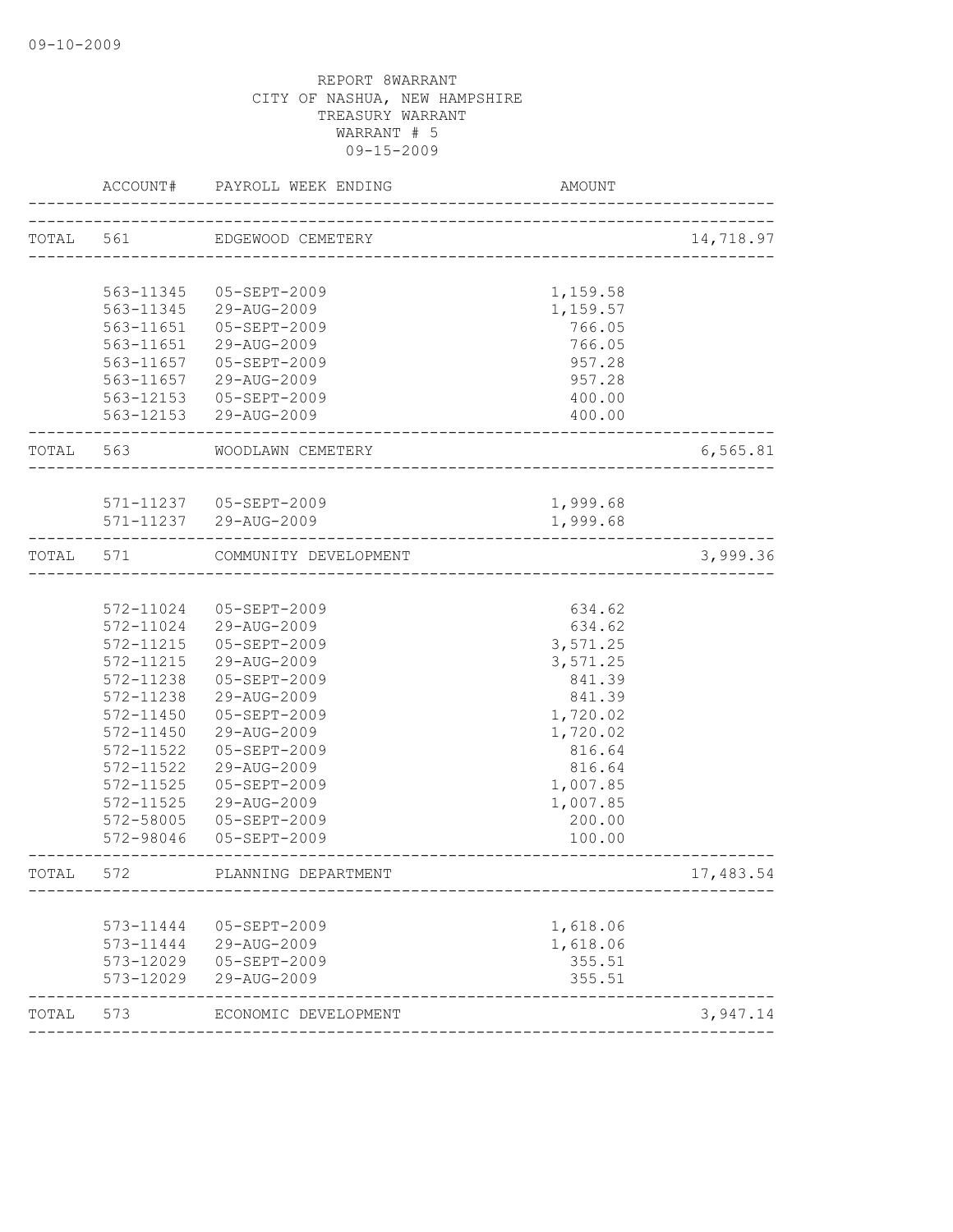|       | ACCOUNT#  | PAYROLL WEEK ENDING    | AMOUNT   |           |
|-------|-----------|------------------------|----------|-----------|
|       | 575-11032 | $05 - SEPT - 2009$     | 717.23   |           |
|       | 575-11032 | 29-AUG-2009            | 717.23   |           |
|       | 575-11042 | 05-SEPT-2009           | 1,616.99 |           |
|       | 575-11042 | 29-AUG-2009            | 1,616.98 |           |
|       | 575-11062 | 05-SEPT-2009           | 627.75   |           |
|       | 575-11062 | 29-AUG-2009            | 627.75   |           |
|       | 575-11189 | 05-SEPT-2009           | 1,102.42 |           |
|       | 575-11189 | 29-AUG-2009            | 1,102.42 |           |
|       | 575-11365 | 05-SEPT-2009           | 562.69   |           |
|       | 575-11365 | 29-AUG-2009            | 562.69   |           |
|       | 575-11387 | 05-SEPT-2009           | 5,973.78 |           |
|       | 575-11387 | 29-AUG-2009            | 5,973.79 |           |
|       | 575-11393 | 05-SEPT-2009           | 4,528.89 |           |
|       | 575-11393 | 29-AUG-2009            | 4,528.90 |           |
|       | 575-11400 | 05-SEPT-2009           | 8,201.45 |           |
|       | 575-11400 | 29-AUG-2009            | 8,201.43 |           |
|       | 575-11401 | 05-SEPT-2009           | 3,999.44 |           |
|       | 575-11401 | 29-AUG-2009            | 3,999.42 |           |
|       | 575-11403 | 05-SEPT-2009           | 858.44   |           |
|       | 575-11403 | 29-AUG-2009            | 858.44   |           |
|       | 575-11404 | 05-SEPT-2009           | 779.92   |           |
|       | 575-11404 | 29-AUG-2009            | 779.92   |           |
|       | 575-12073 | 05-SEPT-2009           | 336.38   |           |
|       | 575-12073 | 29-AUG-2009            | 382.25   |           |
|       | 575-12090 | 05-SEPT-2009           | 1,095.15 |           |
|       | 575-12090 | 29-AUG-2009            | 1,125.54 |           |
|       | 575-12114 | 05-SEPT-2009           | 1,160.03 |           |
|       |           | 575-12114 29-AUG-2009  | 1,517.68 |           |
|       | 575-13004 | 29-AUG-2009            | 240.01   |           |
| TOTAL | 575       | PUBLIC LIBRARIES       |          | 63,795.01 |
|       |           |                        |          |           |
|       |           | 576-11059 05-SEPT-2009 | 1,289.91 |           |
|       | 576-11059 | 29-AUG-2009            | 1,289.91 |           |
|       | 576-11221 | 05-SEPT-2009           | 1,038.98 |           |
|       | 576-11221 | 29-AUG-2009            | 1,038.98 |           |
|       | 576-11315 | 05-SEPT-2009           | 1,294.19 |           |
|       | 576-11315 | 29-AUG-2009            | 1,294.18 |           |
|       | 576-11361 | 05-SEPT-2009           | 3,928.18 |           |
|       | 576-11361 | 29-AUG-2009            | 3,928.18 |           |
|       | 576-11362 | 05-SEPT-2009           | 1,082.36 |           |
|       | 576-11362 | 29-AUG-2009            | 1,082.37 |           |
|       | 576-12045 | 05-SEPT-2009           | 366.38   |           |
|       | 576-12045 | 29-AUG-2009            | 68.69    |           |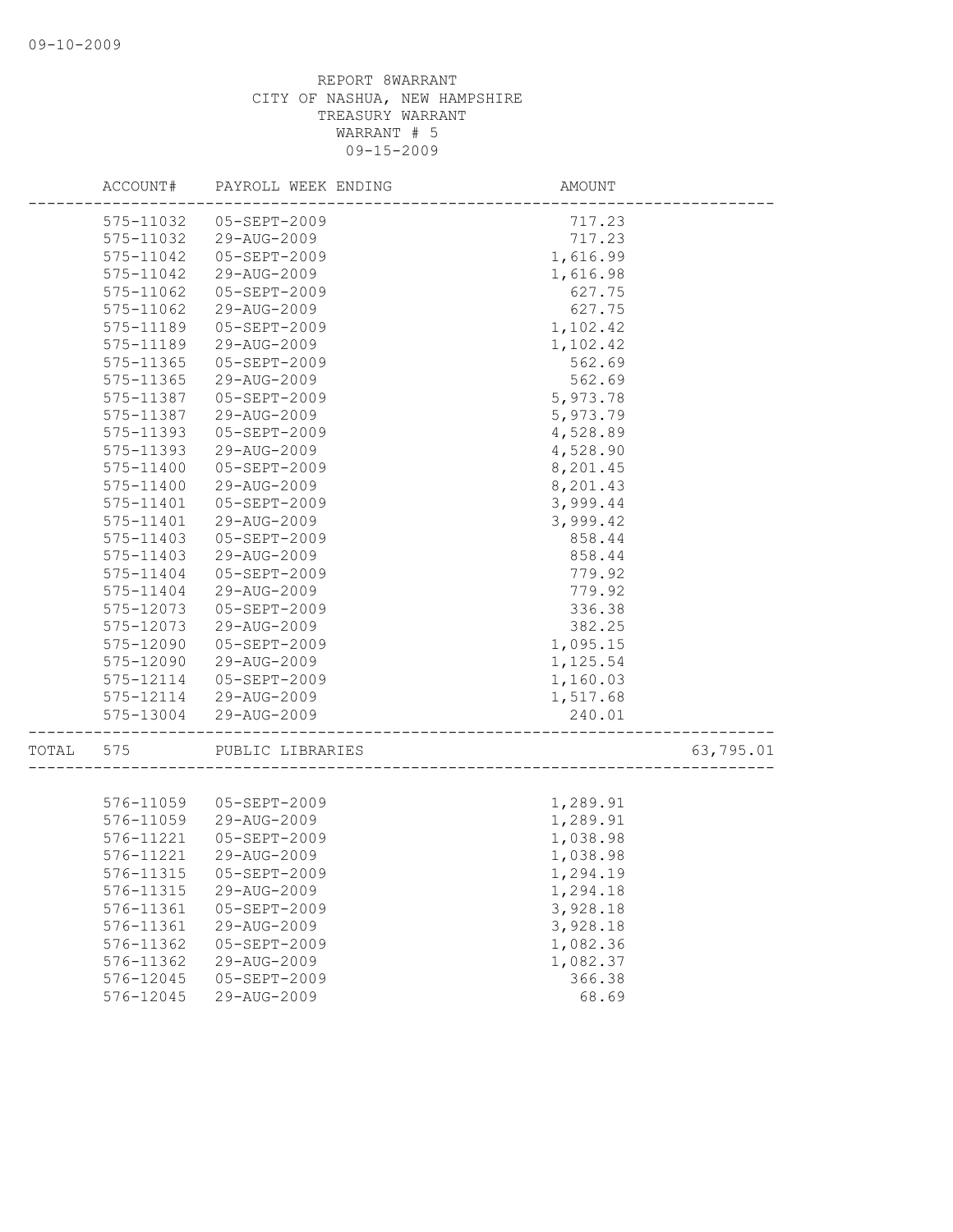|           | ACCOUNT# PAYROLL WEEK ENDING MARRIAL AM                      | AMOUNT             |           |
|-----------|--------------------------------------------------------------|--------------------|-----------|
|           | TOTAL 576 BUILDING DEPARTMENT                                |                    | 17,702.31 |
|           |                                                              |                    |           |
|           | 577-11067 05-SEPT-2009                                       | 1,181.68           |           |
|           | 577-11067 29-AUG-2009                                        | 1,181.68           |           |
|           | 577-11183  05-SEPT-2009                                      | 2,002.48           |           |
|           | 577-11183 29-AUG-2009                                        | 2,002.48           |           |
|           | ------------------------------<br>TOTAL 577 CODE ENFORCEMENT | __________________ | 6,368.32  |
|           |                                                              |                    |           |
|           | 581-11012  05-SEPT-2009                                      | 511.18             |           |
|           | 581-11075  05-SEPT-2009                                      | 4,312.64           |           |
| 581-11081 | 05-SEPT-2009                                                 | 2,550.00           |           |
| 581-11162 | 05-SEPT-2009                                                 | 51,939.09          |           |
| 581-11162 | 29-AUG-2009                                                  | 50,940.12          |           |
| 581-11204 | $05 - SEPT - 2009$                                           | 12,164.44          |           |
| 581-11204 | 29-AUG-2009                                                  | 10,758.04          |           |
| 581-11348 | 05-SEPT-2009                                                 | 89,905.12          |           |
| 581-11366 | 05-SEPT-2009                                                 | 55,387.05          |           |
| 581-11366 | 29-AUG-2009                                                  | 57,170.33          |           |
| 581-11396 | 05-SEPT-2009                                                 | 40, 243.12         |           |
| 581-11402 | 05-SEPT-2009                                                 | 1,359.36           |           |
| 581-11408 | 05-SEPT-2009                                                 | 17,718.84          |           |
| 581-11408 | 29-AUG-2009                                                  | 17,468.71          |           |
| 581-11486 | 05-SEPT-2009                                                 | 44, 426.17         |           |
| 581-11515 | 05-SEPT-2009                                                 | 4,429.29           |           |
| 581-11570 | 05-SEPT-2009                                                 | 63,885.14          |           |
| 581-11572 | 05-SEPT-2009                                                 | 57,956.79          |           |
| 581-11579 | 05-SEPT-2009                                                 | 40, 275.25         |           |
| 581-11628 | 05-SEPT-2009                                                 | 815.52             |           |
| 581-11675 | 05-SEPT-2009                                                 | 7,067.31           |           |
| 581-11709 | 05-SEPT-2009                                                 | 2,957.14           |           |
| 581-11711 | 05-SEPT-2009                                                 | 2,705.80           |           |
| 581-11726 | $05 - SEPT - 2009$                                           | 1,735,275.55       |           |
| 581-11800 | 05-SEPT-2009                                                 | 49,385.39          |           |
|           | 581-11801  05-SEPT-2009                                      | 14,827.93          |           |
| 581-11802 | 05-SEPT-2009                                                 | 13,219.99          |           |
| 581-11803 | 05-SEPT-2009                                                 | 14,281.72          |           |
| 581-11803 | 29-AUG-2009                                                  | 570.34             |           |
| 581-11805 | 05-SEPT-2009                                                 | 16,557.38          |           |
| 581-11812 | 05-SEPT-2009                                                 | 2,609.96           |           |
| 581-11816 | 05-SEPT-2009                                                 | 3,799.07           |           |
| 581-11830 | 05-SEPT-2009                                                 | 5,715.81           |           |
| 581-11850 | 05-SEPT-2009                                                 | 1,799.10           |           |
| 581-11860 | 05-SEPT-2009                                                 | 6,920.45           |           |
| 581-12006 | 05-SEPT-2009                                                 | 1,500.00           |           |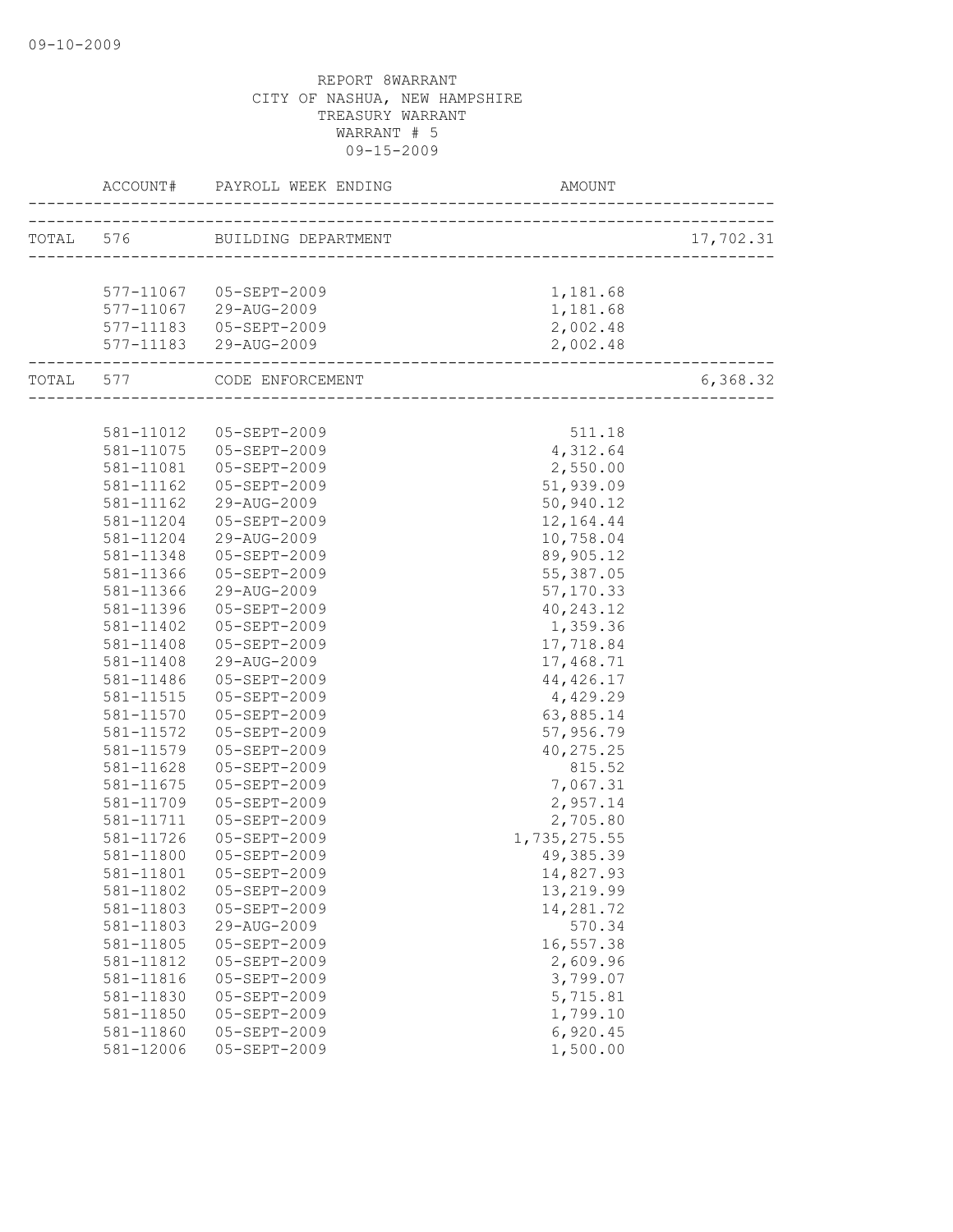| TOTAL | 581       | SCHOOL DEPARTMENT   |            | 2,859,546.25 |
|-------|-----------|---------------------|------------|--------------|
|       | 581-19240 | 05-SEPT-2009        | 3,759.81   |              |
|       | 581-19230 | 05-SEPT-2009        | 2,575.00   |              |
|       | 581-19210 | 05-SEPT-2009        | 161,840.90 |              |
|       | 581-19000 | 05-SEPT-2009        | 7,708.59   |              |
|       | 581-13137 | 05-SEPT-2009        | 76.90      |              |
|       | 581-13133 | 29-AUG-2009         | 100.00     |              |
|       | 581-13133 | $05 - SEPT - 2009$  | 1,470.55   |              |
|       | 581-13120 | 29-AUG-2009         | 667.56     |              |
|       | 581-13120 | $05 - SEPT - 2009$  | 150.35     |              |
|       | 581-13032 | 29-AUG-2009         | 2,337.85   |              |
|       | 581-13032 | 05-SEPT-2009        | 426.91     |              |
|       | 581-13021 | 29-AUG-2009         | 295.03     |              |
|       | 581-13021 | $05 - SEPT - 2009$  | 470.76     |              |
|       | 581-13004 | $05 - SEPT - 2009$  | 16,087.08  |              |
|       | 581-12201 | $05 - SEPT - 2009$  | 2,375.58   |              |
|       | 581-12200 | 29-AUG-2009         | 2,447.56   |              |
|       | 581-12200 | 05-SEPT-2009        | 1,223.78   |              |
|       | 581-12198 | 05-SEPT-2009        | 37,404.20  |              |
|       | 581-12153 | 29-AUG-2009         | 1,592.00   |              |
|       | 581-12153 | 05-SEPT-2009        | 701.00     |              |
|       | 581-12136 | 05-SEPT-2009        | 208.25     |              |
|       | 581-12135 | 05-SEPT-2009        | 985.04     |              |
|       | 581-12126 | 29-AUG-2009         | 5,367.62   |              |
|       | 581-12126 | 05-SEPT-2009        | 6,057.62   |              |
|       | 581-12112 | 05-SEPT-2009        | 6, 415.34  |              |
|       | 581-12111 | $05 - SEPT - 2009$  | 87,859.57  |              |
|       | 581-12081 | $05 - SEPT - 2009$  | 2,401.05   |              |
|       | 581-12078 | 29-AUG-2009         | 600.00     |              |
|       | 581-12078 | $05 - SEPT - 2009$  | 1,062.50   |              |
|       | 581-12060 | 05-SEPT-2009        | 1,468.71   |              |
|       |           |                     |            |              |
|       | ACCOUNT#  | PAYROLL WEEK ENDING | AMOUNT     |              |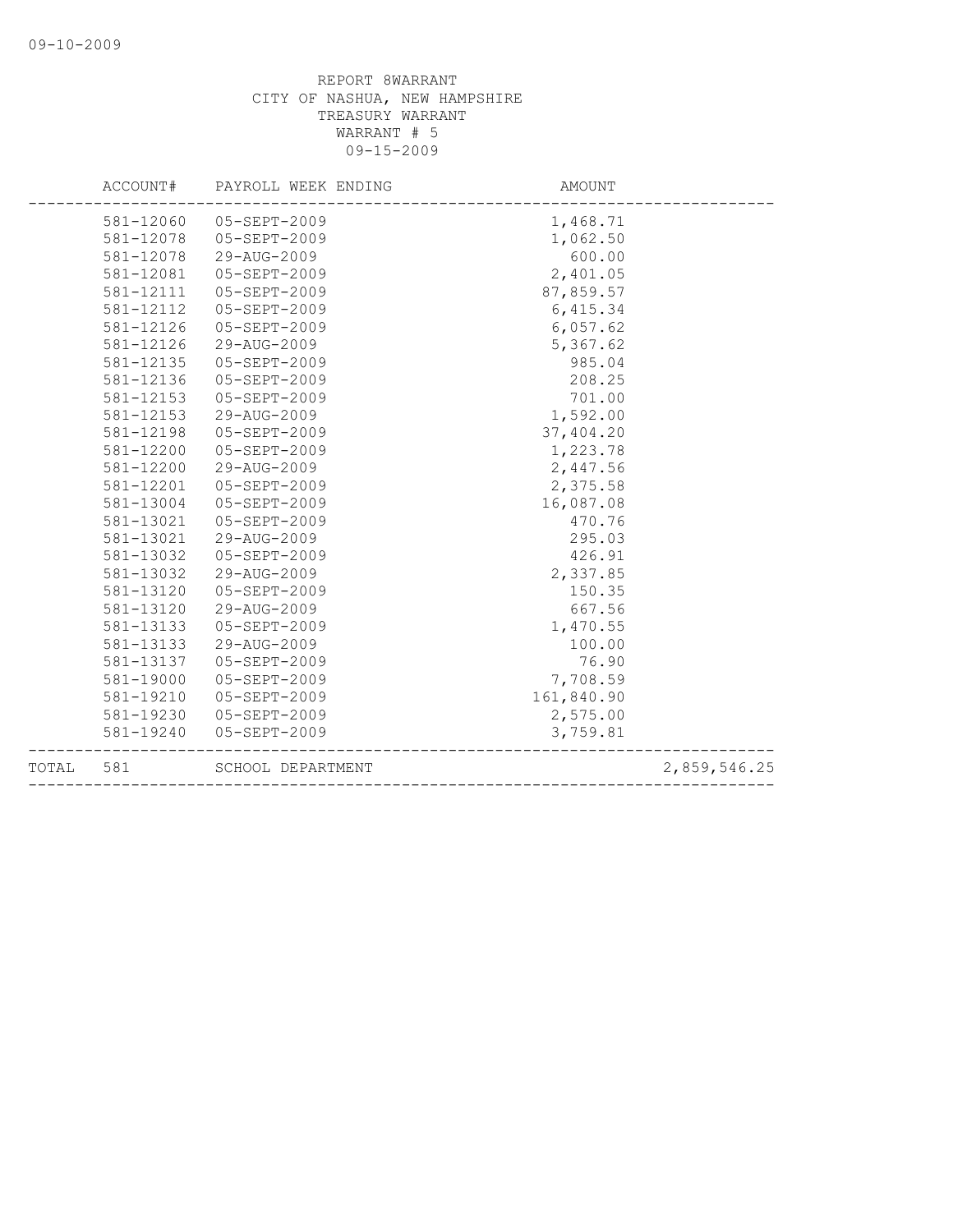| TOTAL | 751                                     |                                                                      |                               | $-58.86$ |
|-------|-----------------------------------------|----------------------------------------------------------------------|-------------------------------|----------|
|       | 7511-1638                               | 29-AUG-2009                                                          | $-58.86$                      |          |
| TOTAL | 751                                     | CPF-PWD & ENGINEERING                                                |                               | 264.87   |
|       | 751-11638<br>751-11638<br>$751 - 11638$ | $05 - SEPT - 2009$<br>$05 - SEPT - 2009$<br>$29 - \text{AUG} - 2009$ | 235.44<br>$-117.72$<br>147.15 |          |
|       | ACCOUNT#                                | PAYROLL WEEK ENDING                                                  | AMOUNT                        |          |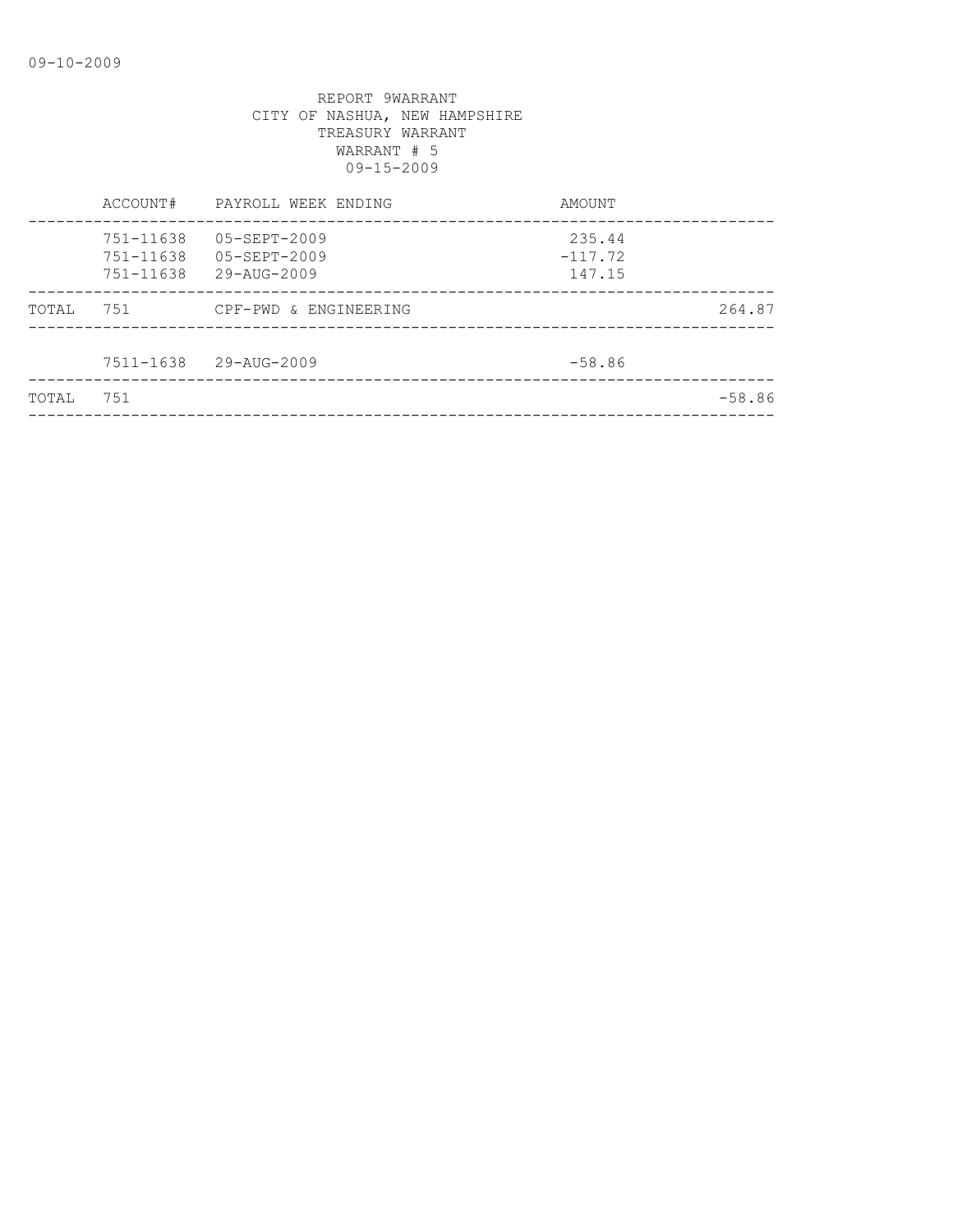| ACCOUNT#  | PAYROLL WEEK ENDING      | AMOUNT   |  |
|-----------|--------------------------|----------|--|
| 801-11008 | 05-SEPT-2009             | 576.29   |  |
| 801-11008 | 29-AUG-2009              | 576.29   |  |
| 801-11028 | 05-SEPT-2009             | 59.04    |  |
| 801-11028 | 29-AUG-2009              | 59.04    |  |
| 801-11064 | 05-SEPT-2009             | 140.47   |  |
| 801-11064 | 29-AUG-2009              | 140.47   |  |
| 801-11094 | 05-SEPT-2009             | 99.64    |  |
| 801-11094 | 29-AUG-2009              | 99.64    |  |
| 801-11188 | 05-SEPT-2009             | 375.26   |  |
| 801-11188 | $29 - \text{AUG} - 2009$ | 375.26   |  |
| 801-11190 | 05-SEPT-2009             | 397.88   |  |
| 801-11190 | 29-AUG-2009              | 397.89   |  |
| 801-11193 | 05-SEPT-2009             | 976.79   |  |
| 801-11193 | 29-AUG-2009              | 976.79   |  |
| 801-11211 | 05-SEPT-2009             | 68.21    |  |
| 801-11211 | 29-AUG-2009              | 68.21    |  |
| 801-11222 | 05-SEPT-2009             | 211.23   |  |
| 801-11222 | 29-AUG-2009              | 211.23   |  |
| 801-11249 | $05 - SEPT - 2009$       | 183.12   |  |
| 801-11249 | 29-AUG-2009              | 183.12   |  |
| 801-11271 | 05-SEPT-2009             | 1,150.52 |  |
| 801-11271 | 29-AUG-2009              | 1,150.52 |  |
| 801-11276 | 05-SEPT-2009             | 4,256.84 |  |
| 801-11276 | 29-AUG-2009              | 4,051.89 |  |
| 801-11383 | 05-SEPT-2009             | 867.76   |  |
| 801-11383 | 29-AUG-2009              | 867.76   |  |
| 801-11435 | 05-SEPT-2009             | 272.90   |  |
| 801-11435 | 29-AUG-2009              | 272.90   |  |
| 801-11595 | 05-SEPT-2009             | 5,194.00 |  |
| 801-11595 | 05-SEPT-2009             | 3,710.00 |  |
| 801-11595 | 29-AUG-2009              | 5,202.40 |  |
| 801-11595 | 29-AUG-2009              | 3,710.00 |  |
| 801-11596 | 05-SEPT-2009             | 3,136.00 |  |
| 801-11596 | 29-AUG-2009              | 3,136.00 |  |
| 801-11598 | 05-SEPT-2009             | 776.80   |  |
| 801-11598 | 29-AUG-2009              | 776.80   |  |
| 801-11599 | 05-SEPT-2009             | 1,062.92 |  |
| 801-11599 | 05-SEPT-2009             | 1,062.92 |  |
| 801-11599 | 29-AUG-2009              | 1,062.92 |  |
| 801-11599 | 29-AUG-2009              | 1,062.93 |  |
| 801-11606 | 05-SEPT-2009             | 691.54   |  |
| 801-11606 | 29-AUG-2009              | 691.54   |  |
| 801-11647 | 05-SEPT-2009             | 1,401.24 |  |
| 801-11647 | 29-AUG-2009              | 1,401.23 |  |
| 801-12594 | 05-SEPT-2009             | 3,952.00 |  |
| 801-12594 | 29-AUG-2009              | 5,174.00 |  |
| 801-13004 | 05-SEPT-2009             | 1,060.92 |  |
| 801-13004 | 05-SEPT-2009             | 507.15   |  |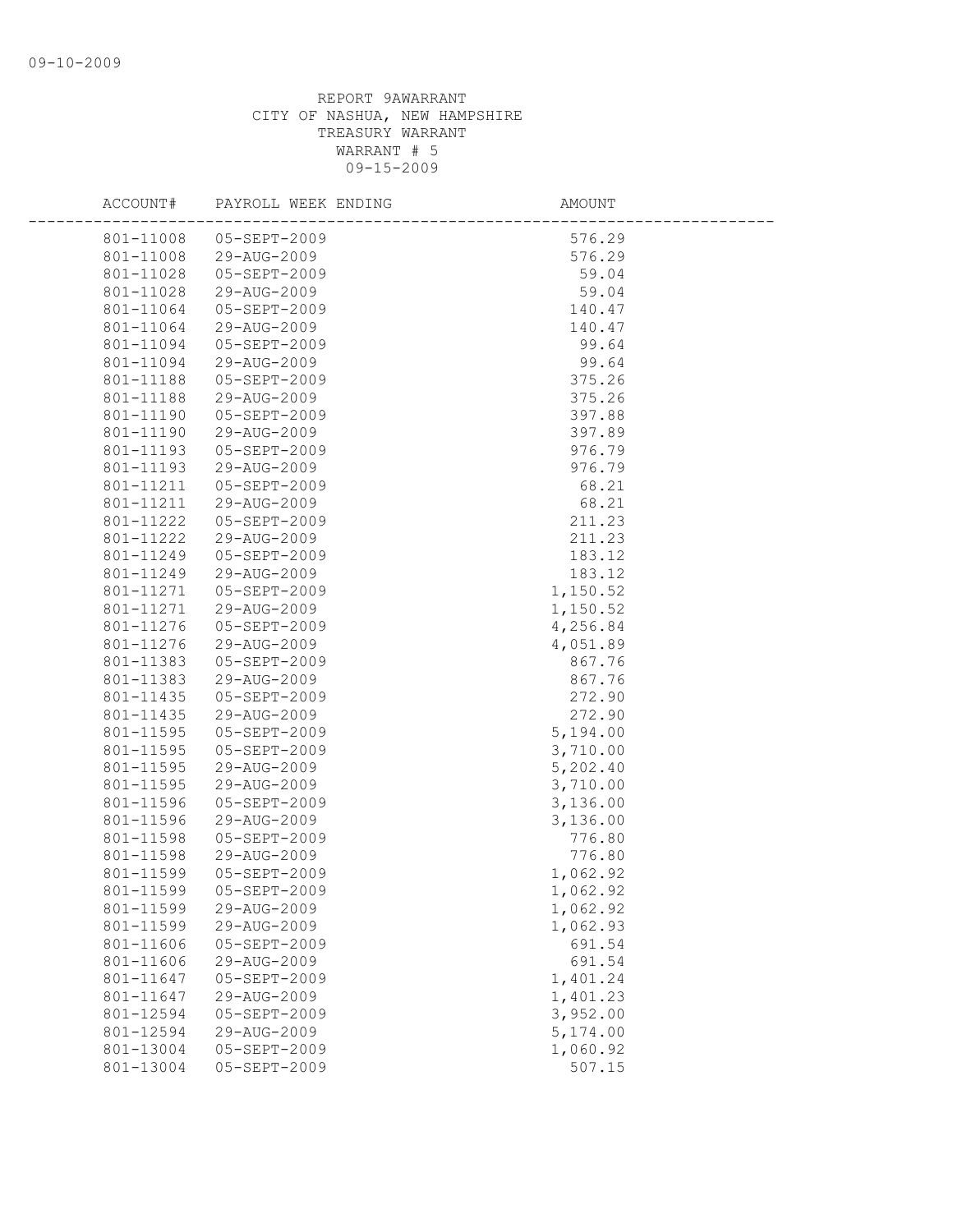|           |           | ACCOUNT# PAYROLL WEEK ENDING | <b>AMOUNT</b> |           |
|-----------|-----------|------------------------------|---------------|-----------|
|           |           | 801-13004 05-SEPT-2009       | 16.27         |           |
|           |           | 801-13004 05-SEPT-2009       | 116.52        |           |
|           |           | 801-13004 29-AUG-2009        | 977.29        |           |
|           |           | 801-13004 29-AUG-2009        | 776.85        |           |
|           |           | 801-17008 05-SEPT-2009       | 900.00        |           |
| TOTAL 801 |           | SOLID WASTE DISPOSAL         |               | 66,627.20 |
|           |           |                              |               |           |
|           |           | 802-11028 05-SEPT-2009       | 401.48        |           |
|           |           | 802-11028 05-SEPT-2009       | 188.93        |           |
|           |           | 802-11028 29-AUG-2009        | 401.48        |           |
|           | 802-11028 | 29-AUG-2009                  | 188.93        |           |
|           | 802-11064 | 05-SEPT-2009                 | 140.47        |           |
|           | 802-11064 | 05-SEPT-2009                 | 140.47        |           |
|           | 802-11064 | 29-AUG-2009                  | 140.47        |           |
|           | 802-11064 | 29-AUG-2009                  | 140.47        |           |
|           | 802-11091 | 05-SEPT-2009                 | 1,106.97      |           |
|           | 802-11091 | 29-AUG-2009                  | 1,106.97      |           |
|           | 802-11092 | 05-SEPT-2009                 | 739.60        |           |
|           | 802-11092 | 29-AUG-2009                  | 735.20        |           |
|           | 802-11094 | 05-SEPT-2009                 | 298.89        |           |
|           | 802-11094 | 05-SEPT-2009                 | 298.91        |           |
|           | 802-11094 | 29-AUG-2009                  | 298.89        |           |
|           | 802-11094 | 29-AUG-2009                  | 298.91        |           |
|           | 802-11096 | 05-SEPT-2009                 | 915.17        |           |
|           | 802-11096 | 29-AUG-2009                  | 915.17        |           |
|           | 802-11102 | 05-SEPT-2009                 | 940.99        |           |
|           | 802-11102 | 29-AUG-2009                  | 885.14        |           |
|           | 802-11105 | 05-SEPT-2009                 | 1,022.84      |           |
|           | 802-11105 | 29-AUG-2009                  | 1,022.84      |           |
|           | 802-11124 | 05-SEPT-2009                 | 718.17        |           |
|           | 802-11124 | 29-AUG-2009                  | 718.17        |           |
|           | 802-11155 | 05-SEPT-2009                 | 1,001.60      |           |
|           | 802-11155 | 29-AUG-2009                  | 1,009.12      |           |
|           | 802-11157 | 05-SEPT-2009                 | 1,568.00      |           |
|           | 802-11157 | 29-AUG-2009                  | 1,568.00      |           |
|           |           | 802-11158 05-SEPT-2009       | 1,514.88      |           |
|           | 802-11158 | 29-AUG-2009                  | 1,683.20      |           |
|           | 802-11188 | 05-SEPT-2009                 | 375.26        |           |
|           | 802-11188 | 29-AUG-2009                  | 375.26        |           |
|           | 802-11190 | 05-SEPT-2009                 | 397.88        |           |
|           | 802-11190 | 29-AUG-2009                  | 397.88        |           |
|           | 802-11211 | 05-SEPT-2009                 | 272.84        |           |
|           | 802-11211 | 05-SEPT-2009                 | 409.26        |           |
|           | 802-11211 | 29-AUG-2009                  | 272.84        |           |
|           | 802-11211 | 29-AUG-2009                  | 409.26        |           |
|           | 802-11222 | 05-SEPT-2009                 | 211.23        |           |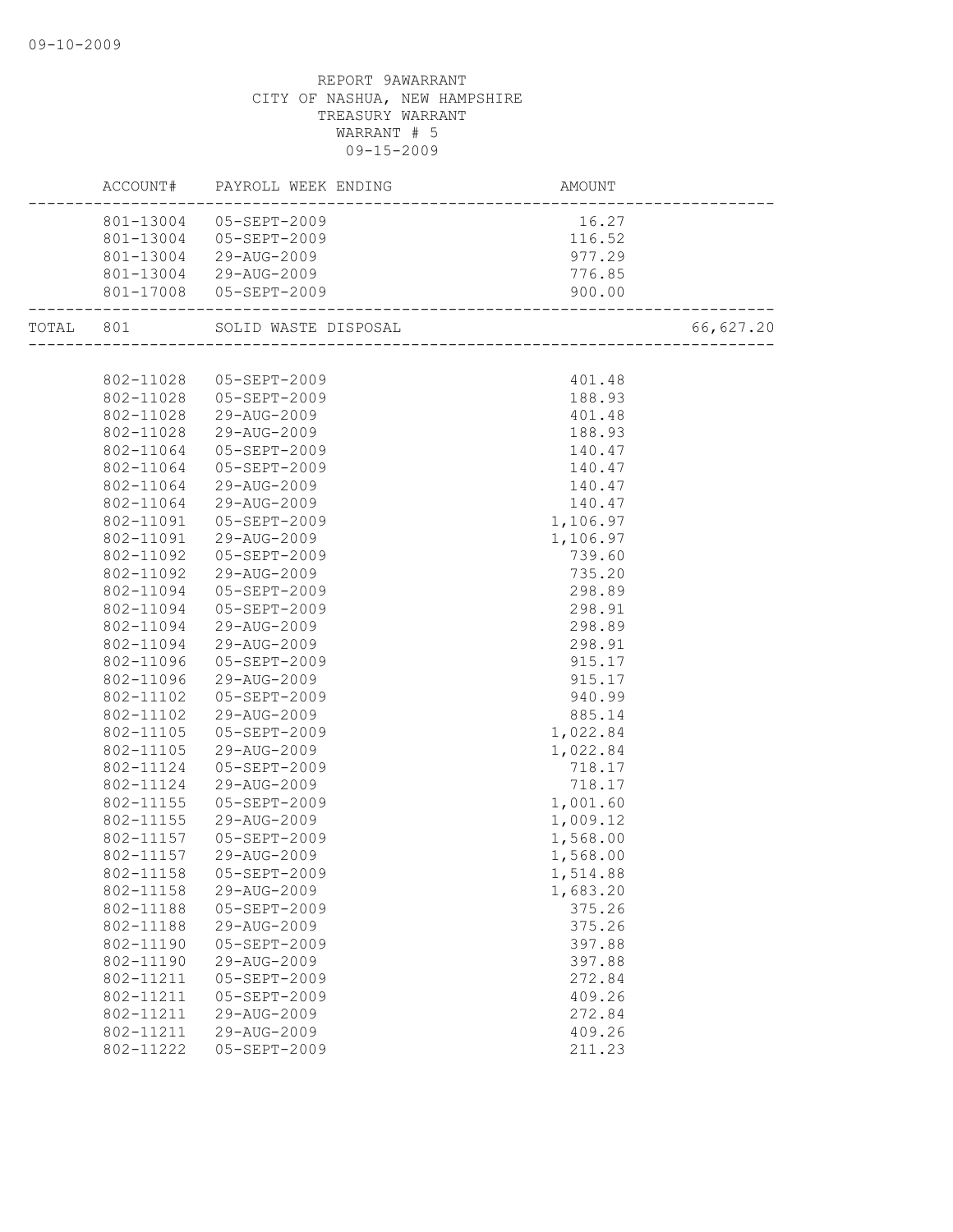|       | ACCOUNT#  | PAYROLL WEEK ENDING      | AMOUNT                    |           |
|-------|-----------|--------------------------|---------------------------|-----------|
|       | 802-11222 | 29-AUG-2009              | 211.23                    |           |
|       | 802-11249 | 05-SEPT-2009             | 183.12                    |           |
|       | 802-11249 | 05-SEPT-2009             | 183.12                    |           |
|       | 802-11249 | 29-AUG-2009              | 183.12                    |           |
|       | 802-11249 | 29-AUG-2009              | 183.12                    |           |
|       | 802-11260 | 05-SEPT-2009             | 1,760.00                  |           |
|       | 802-11260 | 29-AUG-2009              | 1,760.00                  |           |
|       | 802-11270 | 05-SEPT-2009             | 1,060.46                  |           |
|       | 802-11270 | 29-AUG-2009              | 1,060.46                  |           |
|       | 802-11333 | 05-SEPT-2009             | 1,042.05                  |           |
|       | 802-11333 | 29-AUG-2009              | 1,042.05                  |           |
|       | 802-11435 | 05-SEPT-2009             | 454.83                    |           |
|       | 802-11435 | 05-SEPT-2009             | 181.93                    |           |
|       | 802-11435 | 29-AUG-2009              | 454.83                    |           |
|       | 802-11435 | 29-AUG-2009              | 181.93                    |           |
|       | 802-11480 | 05-SEPT-2009             | 2,524.80                  |           |
|       | 802-11480 | 29-AUG-2009              | 2,524.80                  |           |
|       | 802-11507 | 05-SEPT-2009             | 746.80                    |           |
|       | 802-11507 | 29-AUG-2009              | 623.20                    |           |
|       | 802-11513 | 05-SEPT-2009             | 5,984.09                  |           |
|       | 802-11513 | 29-AUG-2009              | 5,938.40                  |           |
|       | 802-11514 | 05-SEPT-2009             | 1,764.80                  |           |
|       | 802-11514 | 29-AUG-2009              | 1,787.61                  |           |
|       | 802-11681 | 05-SEPT-2009             | 305.96                    |           |
|       | 802-11681 | 05-SEPT-2009             |                           |           |
|       |           |                          | 1,223.86                  |           |
|       | 802-11681 | 29-AUG-2009              | 305.96                    |           |
|       | 802-11681 | 29-AUG-2009              | 1,223.86                  |           |
|       | 802-11693 | 05-SEPT-2009             | 1,172.39                  |           |
|       | 802-11693 | 29-AUG-2009              | 1,172.39                  |           |
|       | 802-11763 | 05-SEPT-2009             | 173.55                    |           |
|       | 802-11763 | 05-SEPT-2009             | 694.22                    |           |
|       | 802-11763 | 29-AUG-2009              | 173.55                    |           |
|       | 802-11763 | 29-AUG-2009              | 694.22                    |           |
|       | 802-11764 | 05-SEPT-2009             | 1,184.60                  |           |
|       | 802-11764 | 29-AUG-2009              | 1,184.60                  |           |
|       | 802-12154 | 29-AUG-2009              | 415.25                    |           |
|       | 802-12154 | 29-AUG-2009              | 728.00                    |           |
|       | 802-12203 | 29-AUG-2009              | 480.00                    |           |
|       | 802-13004 | 05-SEPT-2009             | 370.53                    |           |
|       | 802-13004 | 05-SEPT-2009             | 977.18                    |           |
|       | 802-13004 | 29-AUG-2009              | 1,155.97                  |           |
|       | 802-13004 | 29-AUG-2009              | 2,543.15                  |           |
|       | 802-17010 | 29-AUG-2009              |                           |           |
| TOTAL | 802       | SEWERAGE DISPOSAL SYSTEM | ------------------------- | 73,248.03 |
|       |           |                          |                           |           |
|       | 951-01510 | 29-AUG-2009              | 230.00                    |           |